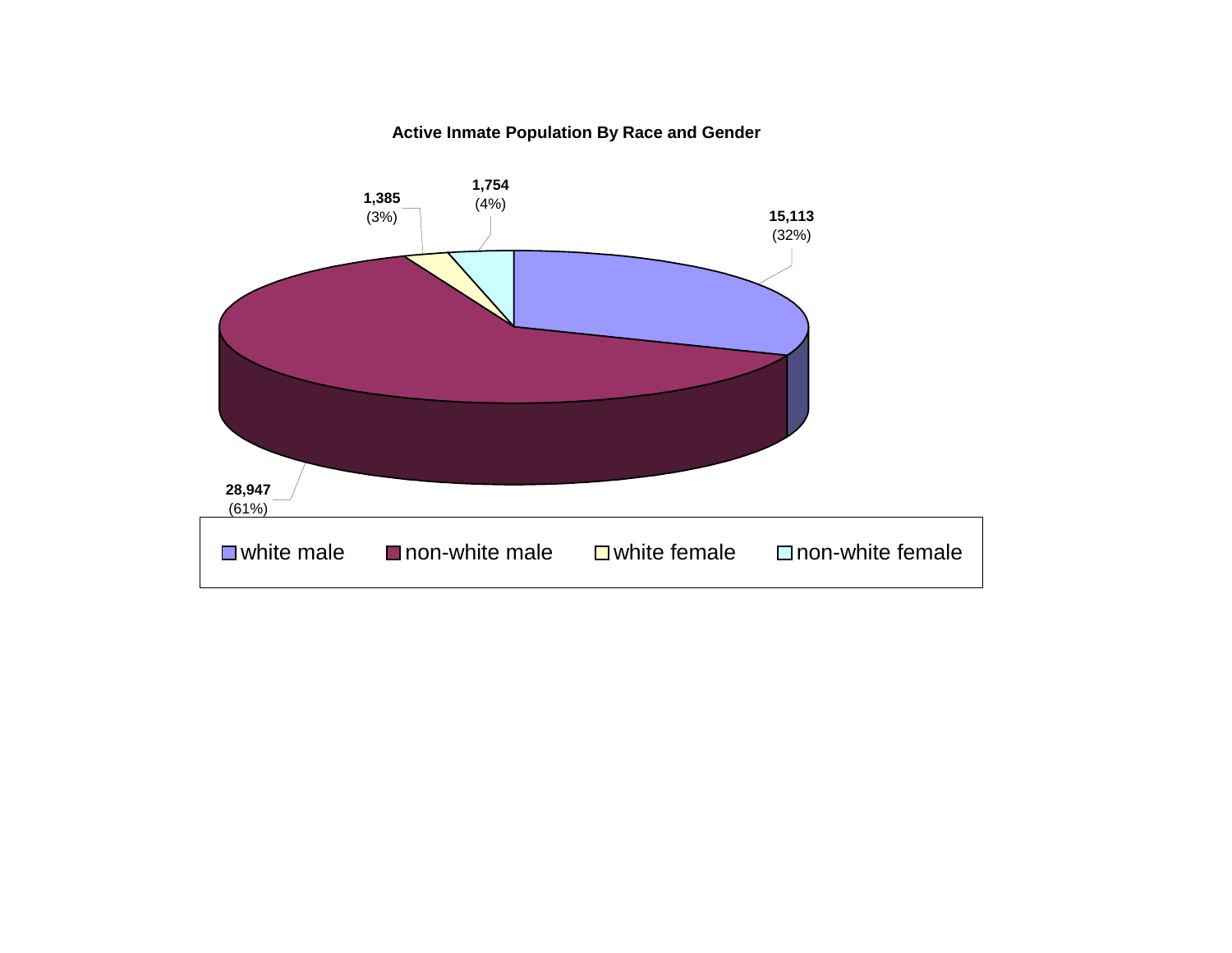

**Active Inmates By Security Status**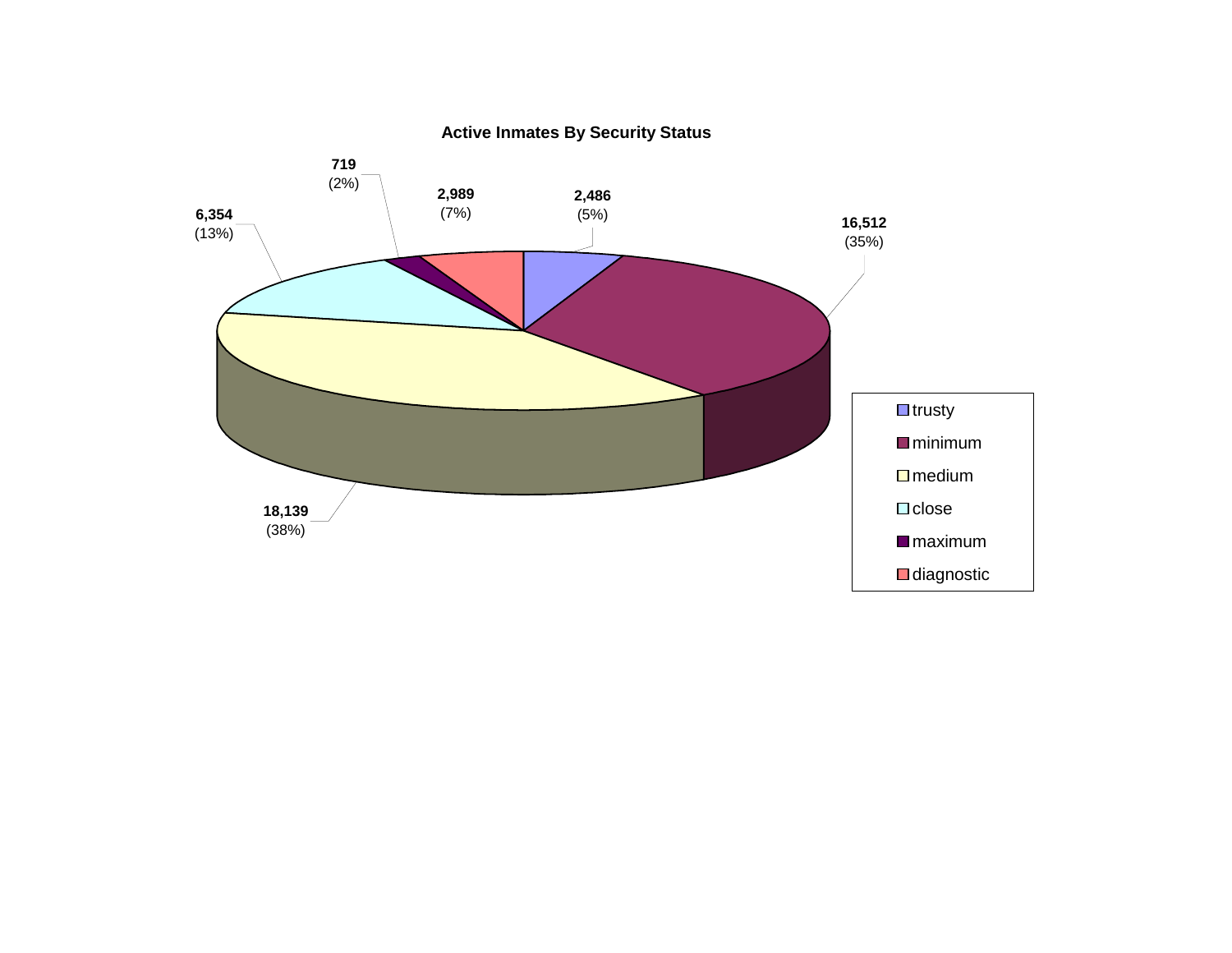#### **Active Inmates Prison Sentence In Years**

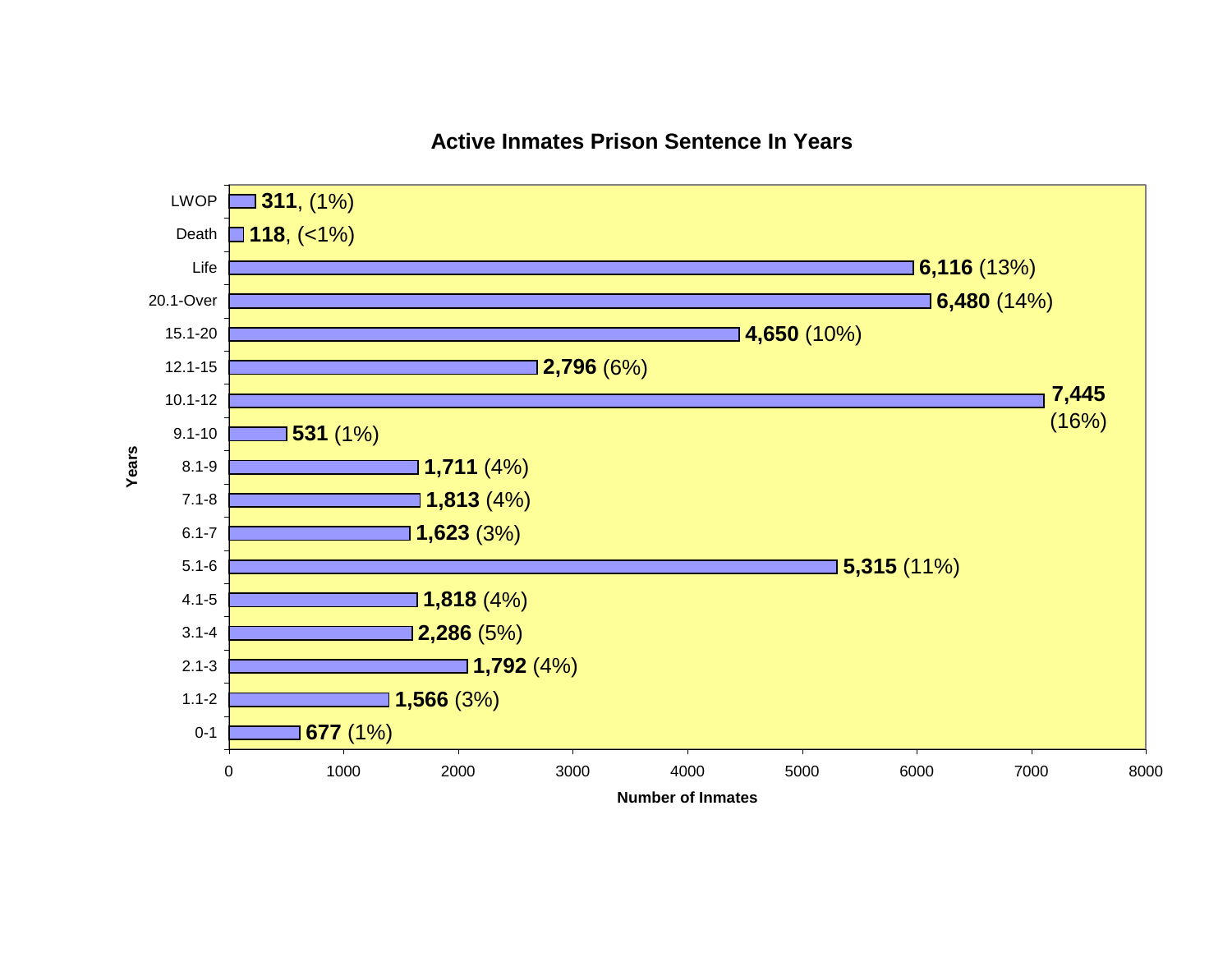**Active Inmates Who Have Probation To Follow Prison**

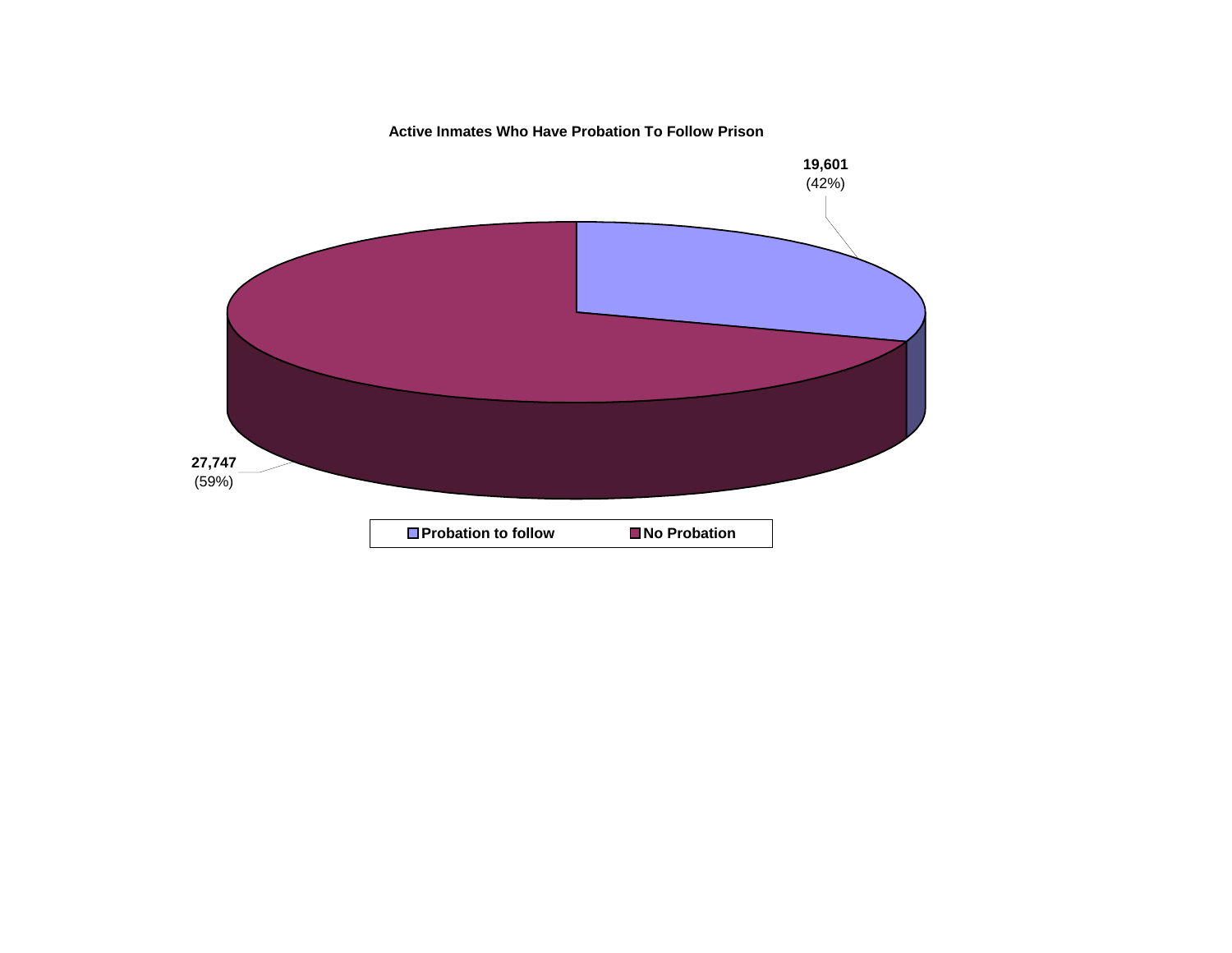**Active Inmates Grouped By Institution**

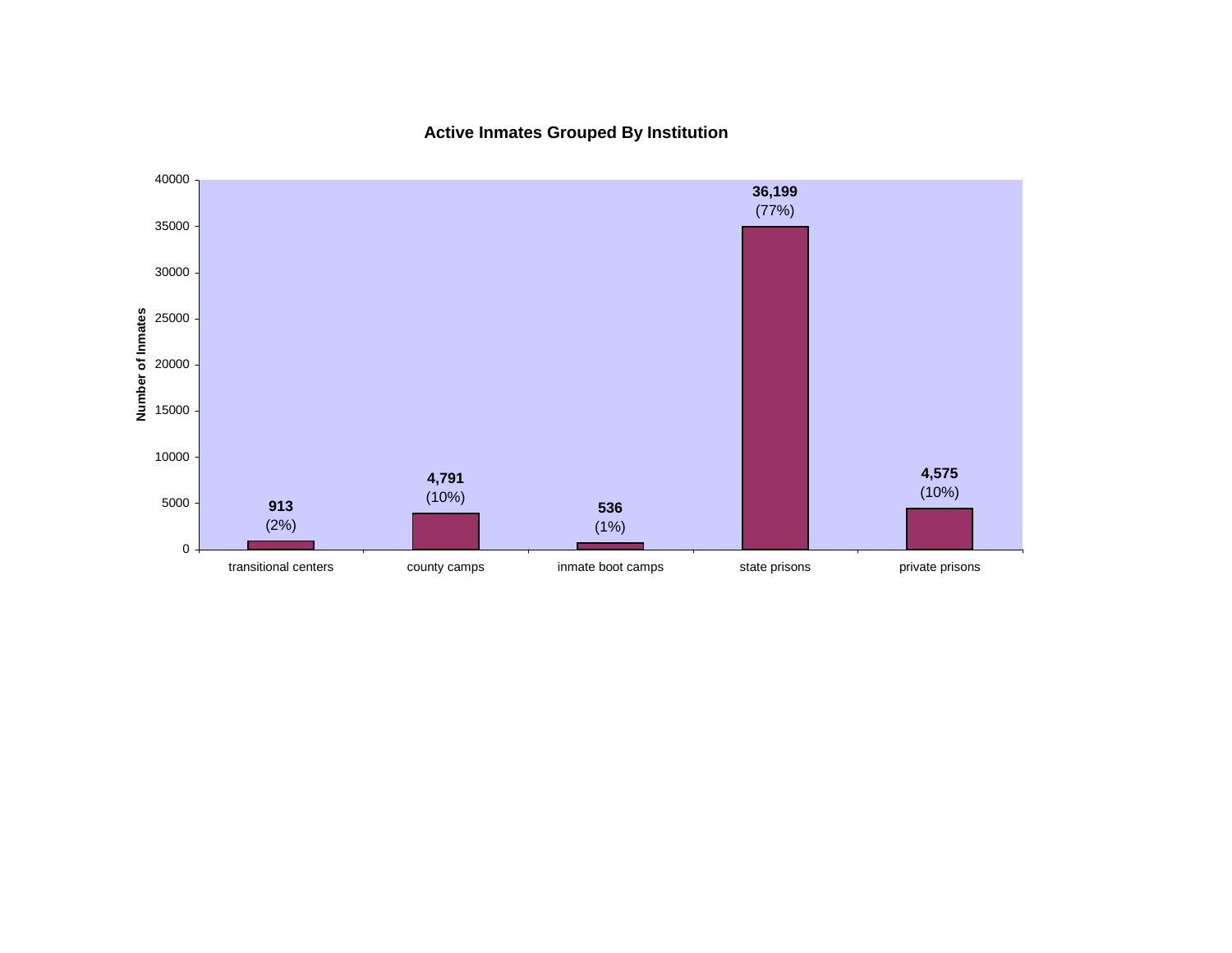#### **Active Inmates By Most Serious Crime Type**

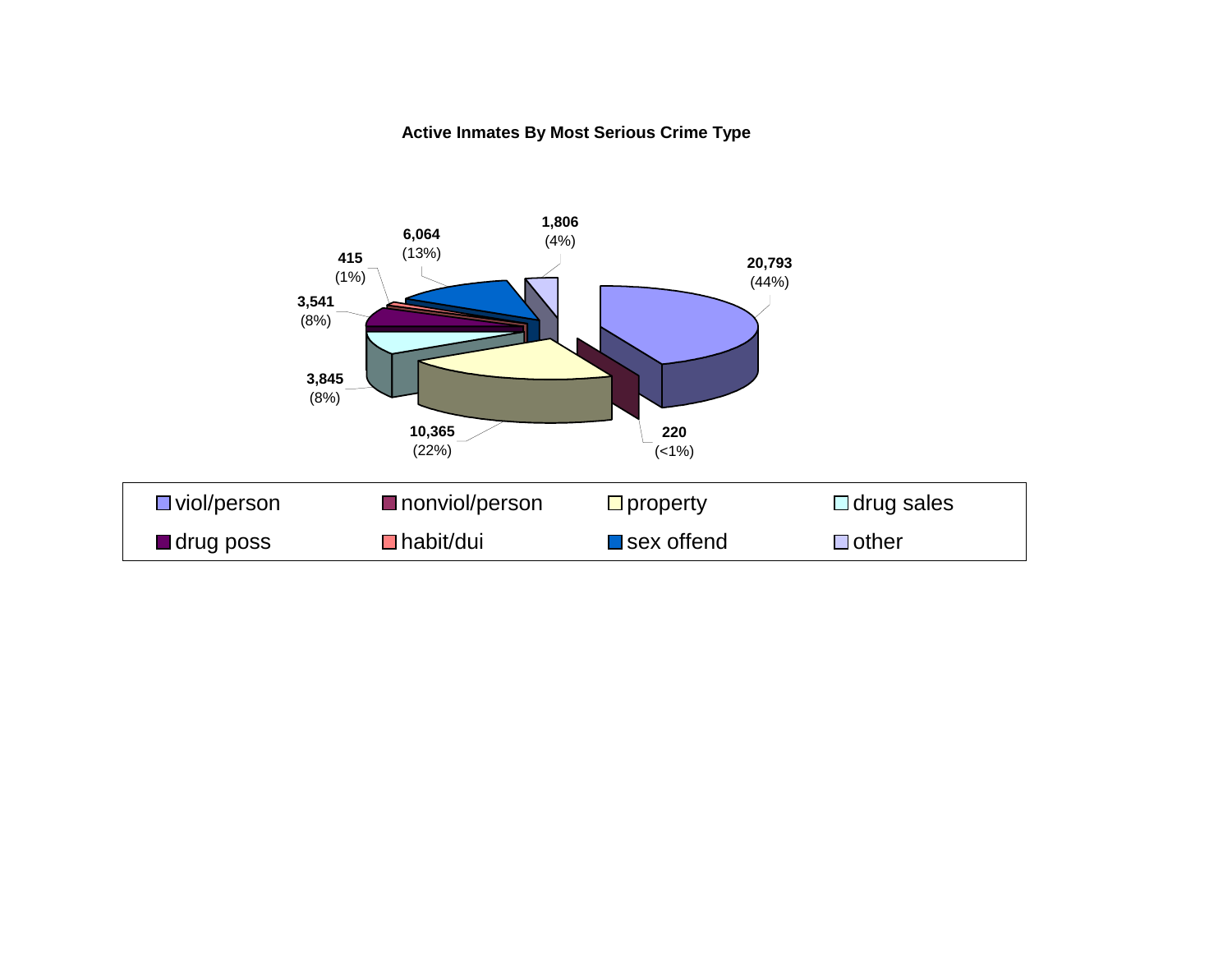Georgia Department of Corrections Page 1 Run  $10/22/02$  15:08 pm Decision Support

#### Inmate statistical profile

TABLE OF CONTENTS FOR ACTIVE PRISONERS EXCLUDING JAIL

Title PAGE ----- ----RACE AND SEX................................. 2 Culture Fair IQ Scores.................. 3 Self-Rpt Socioeconomic Class............ 4 Self-Rpt Environment To Age 16.......... 5 Self-Rpt Education Level................ 6 Functional Reading Level (WRAT Scores).. 7 Functional Math Level (WRAT Scores)..... 8 Functional Spelling Level (WRAT Scores). 9 Self-Rpt Guardian Status To Age 16......10 Self-Rpt Employment Status Before Prison11 Self-Rpt Marital Status At Admission....12 Self-Rpt Number Of Children At Admission13 Self-Rpt Religious Affiliation..........14 Self-Rpt Family Behavior Patterns \*.....15 Inmate Diagnostic Behavior Problem \*....16 Physical Profile (General Condition)....17 Security Status...........................18 Number Of Sentences.....................19 Number Of Disciplinaries................20 Number Of Escapes........................21 Number Of Prior Georgia Incarcerations \*22 Number Of Transfers.....................23 County Of Conviction....................24 Circ Of Conviction......................29 Home County................................31 Prison Sentence In Years................36 Probation To Follow Prison..............37Admission Type.............................38 Release Type...............................39 Inst By Group.............................40 Institution...............................41 Misdemeanors And Felonies...............44 Crimes By Group...........................45 Most Serious Offense....................46 Most Serious Crime Type.................52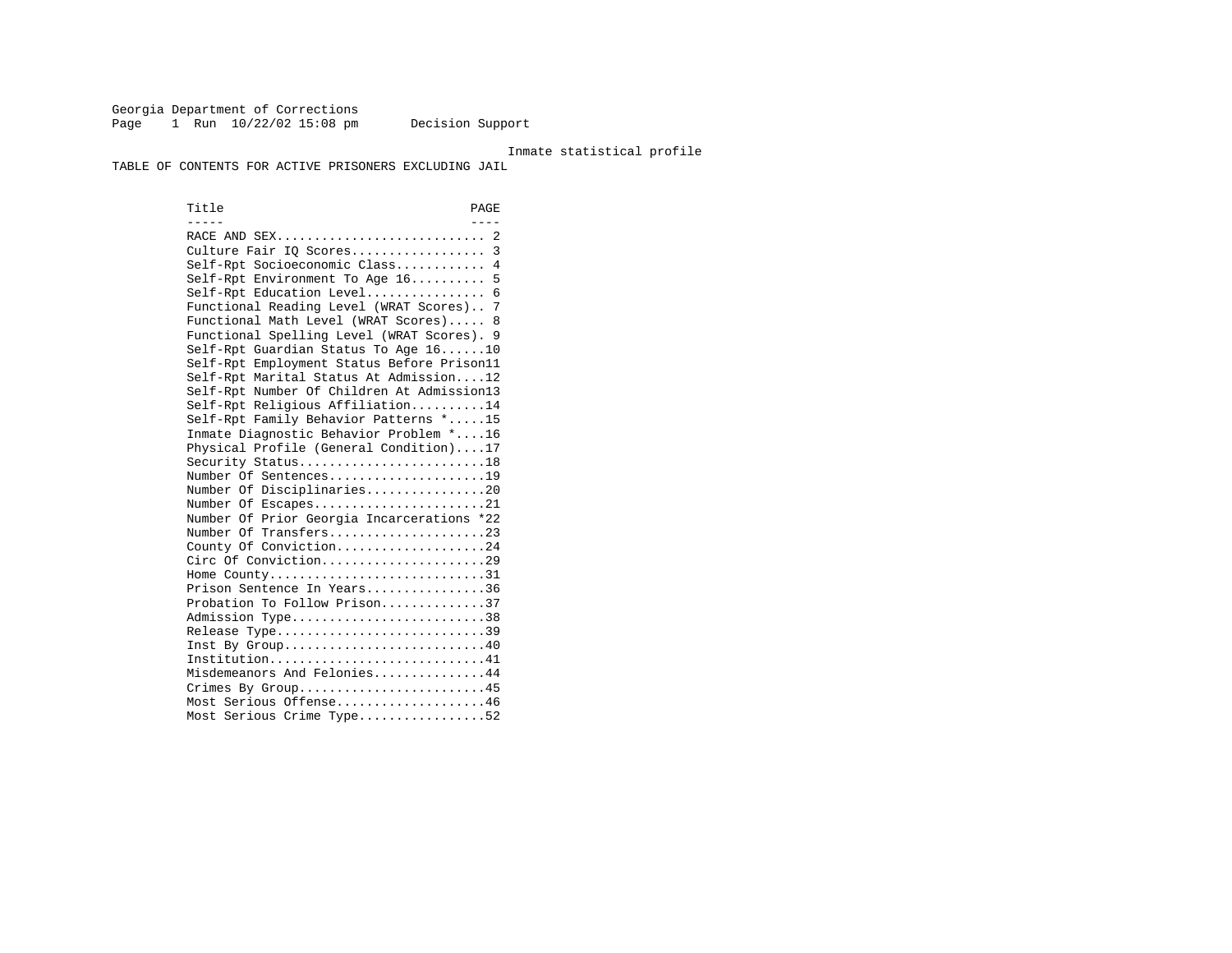Page 2 Run 10/22/02 15:08 pm

#### Inmate statistical profile

Sample: ACTIVE PRISONERS EXCLUDING JAIL **Requestor: DECISION SUPPORT** Active inmates 10/22/2002

RACE AND SEX by current age & sex

|                                              |                   |                                                                          | M E N                              |                                              |                                                              |                                    |                                              | <b>WOMEN</b>                                  |                      |                                    |                                         |
|----------------------------------------------|-------------------|--------------------------------------------------------------------------|------------------------------------|----------------------------------------------|--------------------------------------------------------------|------------------------------------|----------------------------------------------|-----------------------------------------------|----------------------|------------------------------------|-----------------------------------------|
| RACE AND SEX                                 | Age<br>$00 - 21$  | Age<br>$ 22-39 $                                                         | Age<br>$ 40-54 $                   | Age<br>$ 55-99 $                             | Men<br>ွေ<br>% Total                                         | Age<br>$ 00-21 $                   | Age<br>$ 22-39 $                             | Age<br>$ 40-54 $                              | Age<br>$8 55-99$     | Women<br>% Total                   | Grand<br>%   Total %                    |
| WHITE MALE<br>NON WHITE MALE<br>WHITE FEMALE | 958<br>2407<br>0  | 8364<br>31<br>28 <sub>1</sub><br>72   18354<br>69<br>0<br>$\overline{0}$ | 4708<br>39<br>7349<br>61<br>0<br>0 | 1083<br>837<br>$\mathbf 0$<br>$\overline{0}$ | 56 15113<br>34<br>44 28947<br>66<br>$\mathbf{0}$<br>$\Omega$ | 0<br>$\mathbf{0}$<br>0<br>44<br>71 | 0<br>$\overline{0}$<br>$\Omega$<br>861<br>44 | 0<br>$\mathbf{0}$<br>$\mathbf 0$<br>409<br>44 | $\Omega$<br>44<br>53 | $\Omega$<br>$\Omega$<br>1385<br>44 | 15113<br>32<br>28947<br>61<br>1385<br>3 |
| NON WHITE FEMALE<br>Total reported           | 0                 | 0<br> 0 <br>0<br>3365 100 26718 100 12057 100 1920 100 44060 100         | 0<br>$\overline{0}$                | 0<br>0 <sup>1</sup>                          | $\mathbf{0}$<br>0                                            | 56<br>89<br>160 100                | 1112<br>56<br>1973 100                       | 514<br>56<br>923 100                          | 47<br>39<br>83 100   | 1754<br>56<br>3139 100             | 1754 4<br>47199 100                     |
| Percent reported<br>NOT REPORTED             | 100.0<br>$\Omega$ | 100.0<br>0                                                               | 100.0<br>$\mathbf 0$               | 100.0<br>$\mathbf 0$                         | 100.0<br>$\Omega$                                            | 100.0<br>$\mathbf{0}$              | 100.0<br>$\Omega$                            | 100.0<br>$\mathbf 0$                          | 100.0<br>$\mathbf 0$ | 100.0<br>$\mathbf 0$               | 100.0<br>0                              |
| Total                                        | 3365              | 26718                                                                    | 12057                              | 1920                                         | 44060                                                        | 160                                | 1973                                         | 923                                           | 83                   | 3139                               | 47199                                   |
| AVERAGE AGE                                  | 19.94             | 30.10                                                                    | 45.20                              | 60.44                                        | 34.78                                                        | 19.99                              | 31.16                                        | 44.68                                         | 59.96                | 35.33                              | 34.82                                   |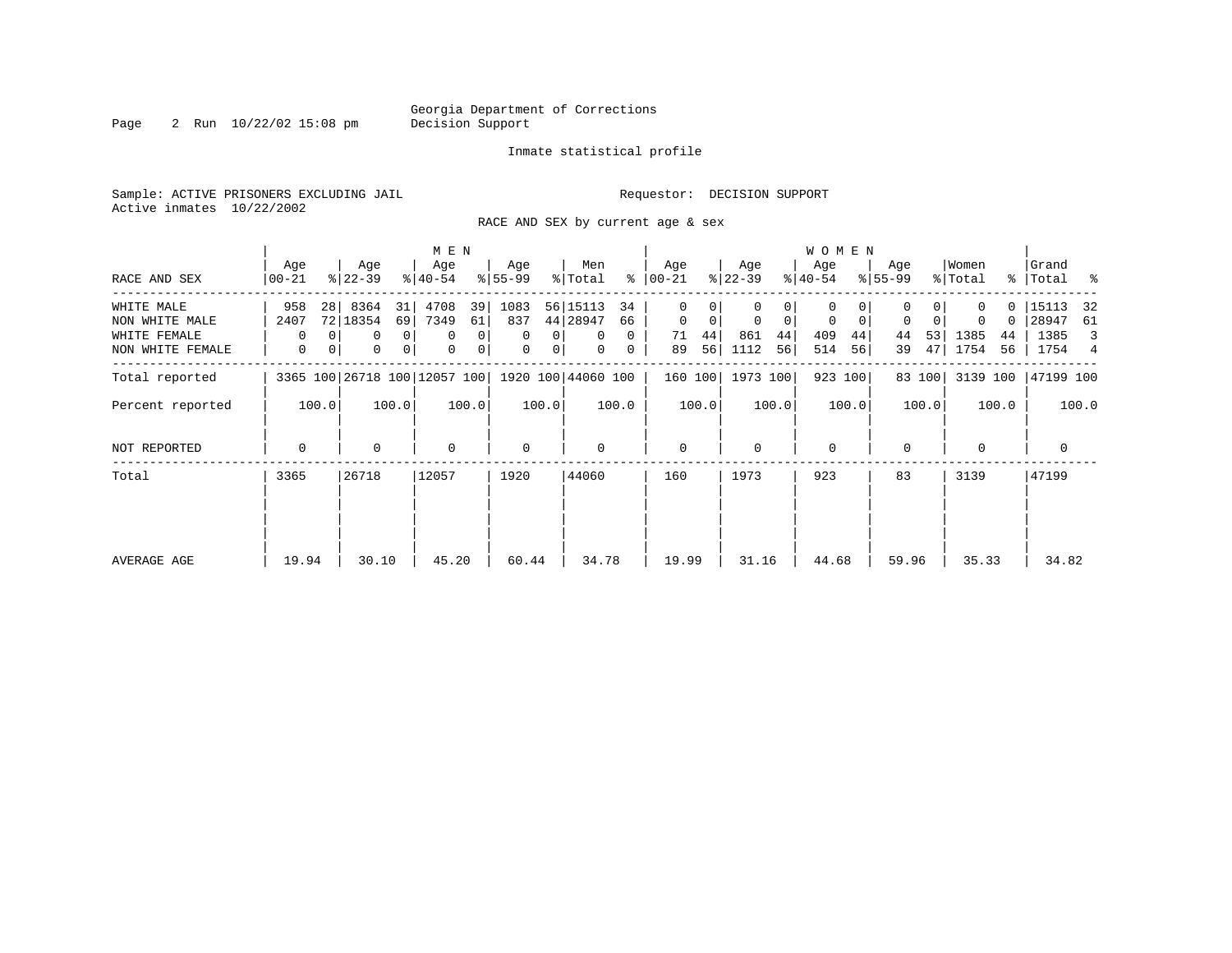Page 3 Run  $10/22/02$  15:08 pm Decision Support

#### Inmate statistical profile

Sample: ACTIVE PRISONERS EXCLUDING JAIL **Requestor: DECISION SUPPORT** Active inmates 10/22/2002 Culture Fair IQ Scores by current age & sex

| M E N | W O M E N | Age | Age | Age | Age | Men | Age | Age | Age | Age |Women |Grand IQ Score |00-21 %|22-39 %|40-54 %|55-99 %|Total % |00-21 %|22-39 %|40-54 %|55-99 %|Total % |Total % ------------------------------------------------------------------------------------------------------------------------------------LESS THAN 70 | 83 3| 859 3| 846 7| 111 6| 1899 5 | 5 3| 178 10| 197 23| 29 38| 409 14 | 2308 5 70 AND UP | 3076 97|24607 97|10466 93| 1602 94|39751 95 | 138 97| 1639 90| 648 77| 47 62| 2472 86 |42223 95 ------------------------------------------------------------------------------------------------------------------------------------Total reported | 3159 100|25466 100|11312 100| 1713 100|41650 100 | 143 100| 1817 100| 845 100| 76 100| 2881 100 |44531 100 | | | | | | | | | | | Percent reported | 93.9| 95.3| 93.8| 89.2| 94.5 | 89.4| 92.1| 91.5| 91.6| 91.8 | 94.3 | | | | | | | | | | | | | | | | | | | | | | NOT REPORTED | 206 | 1252 | 745 | 207 | 2410 | 17 | 156 | 78 | 7 | 258 | 2668 ------------------------------------------------------------------------------------------------------------------------------------Total | 3365 |26718 |12057 | 1920 |44060 | 160 | 1973 | 923 | 83 | 3139 |47199 | | | | | | | | | | | | | | | | | | | | | | | | | | | | | | | | | | | | | | | | | | | | | | | | | | | | | | | AVERAGE IQ | 99.60 | 100.12 | 96.22 | 94.48 | 98.79 | 98.55 | 95.45 | 85.55 | 77.83 | 92.24 | 98.37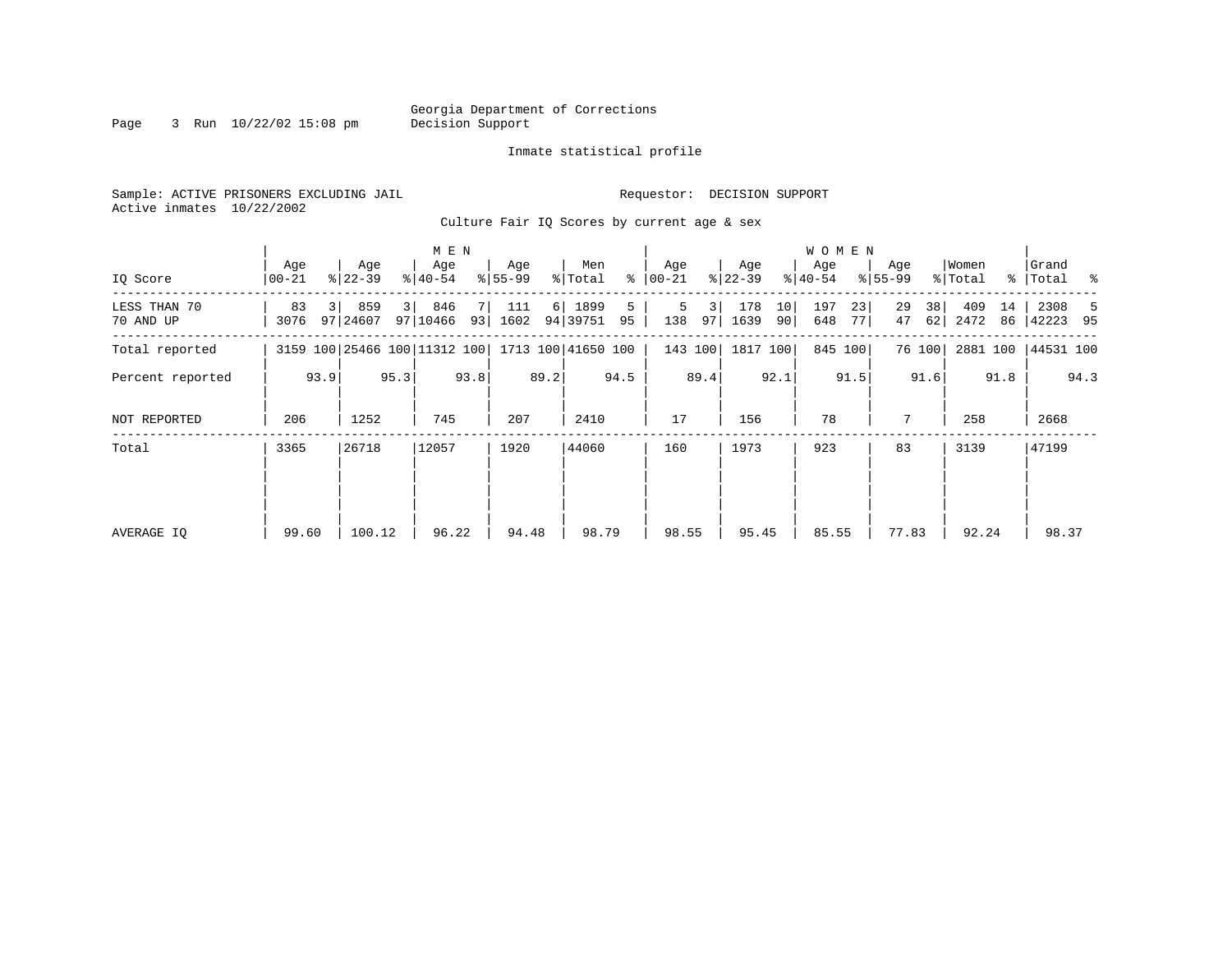Page  $4$  Run  $10/22/02$  15:08 pm

#### Inmate statistical profile

Sample: ACTIVE PRISONERS EXCLUDING JAIL **Requestor: DECISION SUPPORT** Active inmates 10/22/2002

Self-Rpt Socioeconomic Class by current age & sex

|                     |          |                |           |                | M E N                        |      |             |      |                    |      |           |               |           |      | <b>WOMEN</b> |      |             |          |          |                |           |      |
|---------------------|----------|----------------|-----------|----------------|------------------------------|------|-------------|------|--------------------|------|-----------|---------------|-----------|------|--------------|------|-------------|----------|----------|----------------|-----------|------|
|                     | Aqe      |                | Age       |                | Age                          |      | Age         |      | Men                |      | Age       |               | Age       |      | Aqe          |      | Age         |          | Women    |                | Grand     |      |
| Socioeconomic Class | $ 00-21$ |                | $8 22-39$ |                | $8 40-54$                    |      | $8155 - 99$ |      | % Total            | နွ   | $00 - 21$ | $\frac{1}{6}$ | $22 - 39$ |      | $8 40-54$    |      | $8155 - 99$ |          | % Total  |                | %   Total | း    |
| WELFARE             | 331      |                | 2104      | 8              | 826                          |      | 95          | 5    | 3356               | 8    | 24        | 15            | 277       | 14   | 98           | 11   | $\Omega$    | $\Omega$ | 399      | 13             | 3755      | 8    |
| OCC EMPLOY          | 249      | 8              | 1929      | 7 <sub>1</sub> | 534                          | 5    | 49          | 3    | 2761               | 6    | $\Omega$  | 0             | 11        |      | 5            |      |             |          | 17       |                | 2778      | 6    |
| MINIMUM STD         | 1433     | 45             | 10968     | 42             | 5073                         | 43   | 882         |      | 48 18356           | 43   | 46        | 29            | 567       | 29   | 333          | 37   | 47          | 59       | 993      | 32             | 19349     | 42   |
| MIDDLE              | 1089     | 35             | 10697     | 41             | 5148                         | 44   | 797         |      | 43 17731           | 42   | 85        | 54            | 1045      | 54   | 452          | 50   | 28          | 35       | 1610     | 52             | 19341     | 42   |
| OTHER               | 49       | 2 <sup>1</sup> | 221       |                | 89                           |      | 13          |      | 372                |      | 3         | 2             | 48        | 2    | 21           | 2    | 3           | 4        | 75       | $\overline{a}$ | 447       | -1   |
| Total reported      |          |                |           |                | 3151 100 25919 100 11670 100 |      |             |      | 1836 100 42576 100 |      | 158 100   |               | 1948 100  |      | 909          | 100  |             | 79 100   | 3094 100 |                | 45670 100 |      |
| Percent reported    |          | 93.6           |           | 97.0           |                              | 96.8 |             | 95.6 |                    | 96.6 |           | 98.8          |           | 98.7 |              | 98.5 |             | 95.2     |          | 98.6           |           | 96.8 |
| NOT RPTD            | 214      |                | 799       |                | 387                          |      | 84          |      | 1484               |      | 2         |               | 25        |      | 14           |      | 4           |          | 45       |                | 1529      |      |
| Total               | 3365     |                | 26718     |                | 12057                        |      | 1920        |      | 44060              |      | 160       |               | 1973      |      | 923          |      | 83          |          | 3139     |                | 47199     |      |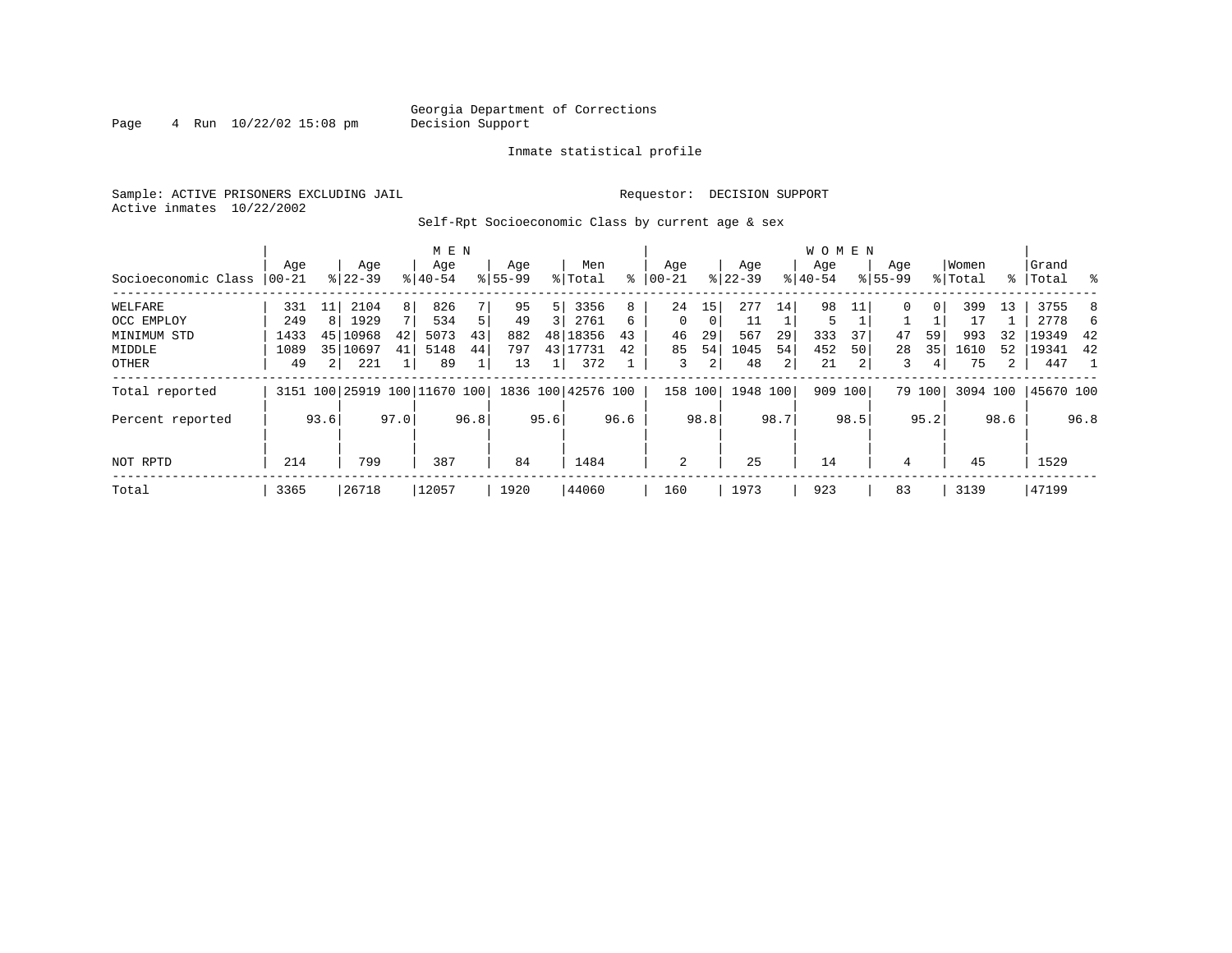Page 5 Run  $10/22/02$  15:08 pm

#### Inmate statistical profile

Sample: ACTIVE PRISONERS EXCLUDING JAIL **Requestor: DECISION SUPPORT** Active inmates 10/22/2002

Self-Rpt Environment To Age 16 by current age & sex

|                  |                  |      |                  |                | M E N                        |      |                    |                 |                    |      |                  |      |                  |      | <b>WOMEN</b>     |      |                    |        |                  |      |                 |      |
|------------------|------------------|------|------------------|----------------|------------------------------|------|--------------------|-----------------|--------------------|------|------------------|------|------------------|------|------------------|------|--------------------|--------|------------------|------|-----------------|------|
| Environment      | Age<br>$00 - 21$ |      | Age<br>$8 22-39$ |                | Age<br>$8140 - 54$           |      | Age<br>$8155 - 99$ |                 | Men<br>% Total     | ⊱    | Age<br>$00 - 21$ |      | Age<br>$ 22-39 $ |      | Age<br>$8 40-54$ |      | Age<br>$8155 - 99$ |        | Women<br>% Total | ႜၟ   | Grand<br> Total | ွေ   |
| RURAL/FARM       | 37               |      | 565              | $\overline{2}$ | 686                          | 6    | 309                | 17              | 1597               | 4    |                  |      | 47               | 2    | 46               | 5    | 14                 | 18     | 108              | 3.   | 1705            |      |
| RURAL/NFARM      | 93               |      | 1379             | 5              | 771                          |      | 146                | 8               | 2389               | 6    | 30               | 19   | 283              | 15   | 106              | 12   | 8                  | 10     | 427              | 14   | 2816            | 6    |
| S.M.S.A          | 1055             | 32   | 9168             | 35             | 3927                         | 33   | 514                |                 | 28 14664           | 34   | 20               | 13   | 252              | 13   | 150              | 16   | 12                 | 15     | 434              | 14   | 15098           | 33   |
| URBAN            | 811              | 25   | 5214             | 20             | 2100                         | 18   | 241                | 13 <sup>1</sup> | 8366               | 19   | 66               | 42   | 763              | 39   | 340              | 37   | 24                 | 31     | 1193             | 39   | 9559            | -21  |
| SMALL TOWN       | 1235             | 38   | 9735             | 37             | 4233                         | 36   | 640                |                 | 34   15843         | 37   | 39               | 25   | 592              | 30   | 267              | 29   | 19                 | 24     | 917              | 30   | 16760           | 36   |
| OTHER            | 18               |      | 150              |                | 60                           |      | 9                  | 0 <sup>1</sup>  | 237                |      |                  |      | 11               |      | 3                | 0    |                    |        | 16               |      | 253             |      |
| Total reported   |                  |      |                  |                | 3249 100 26211 100 11777 100 |      |                    |                 | 1859 100 43096 100 |      | 157              | 100  | 1948 100         |      | 912 100          |      |                    | 78 100 | 3095 100         |      | 46191 100       |      |
| Percent reported |                  | 96.6 |                  | 98.1           |                              | 97.7 |                    | 96.8            |                    | 97.8 |                  | 98.1 |                  | 98.7 |                  | 98.8 |                    | 94.0   |                  | 98.6 |                 | 97.9 |
| NOT RPTD         | 116              |      | 507              |                | 280                          |      | 61                 |                 | 964                |      | 3                |      | 25               |      | 11               |      | 5                  |        | 44               |      | 1008            |      |
| Total            | 3365             |      | 26718            |                | 12057                        |      | 1920               |                 | 44060              |      | 160              |      | 1973             |      | 923              |      | 83                 |        | 3139             |      | 47199           |      |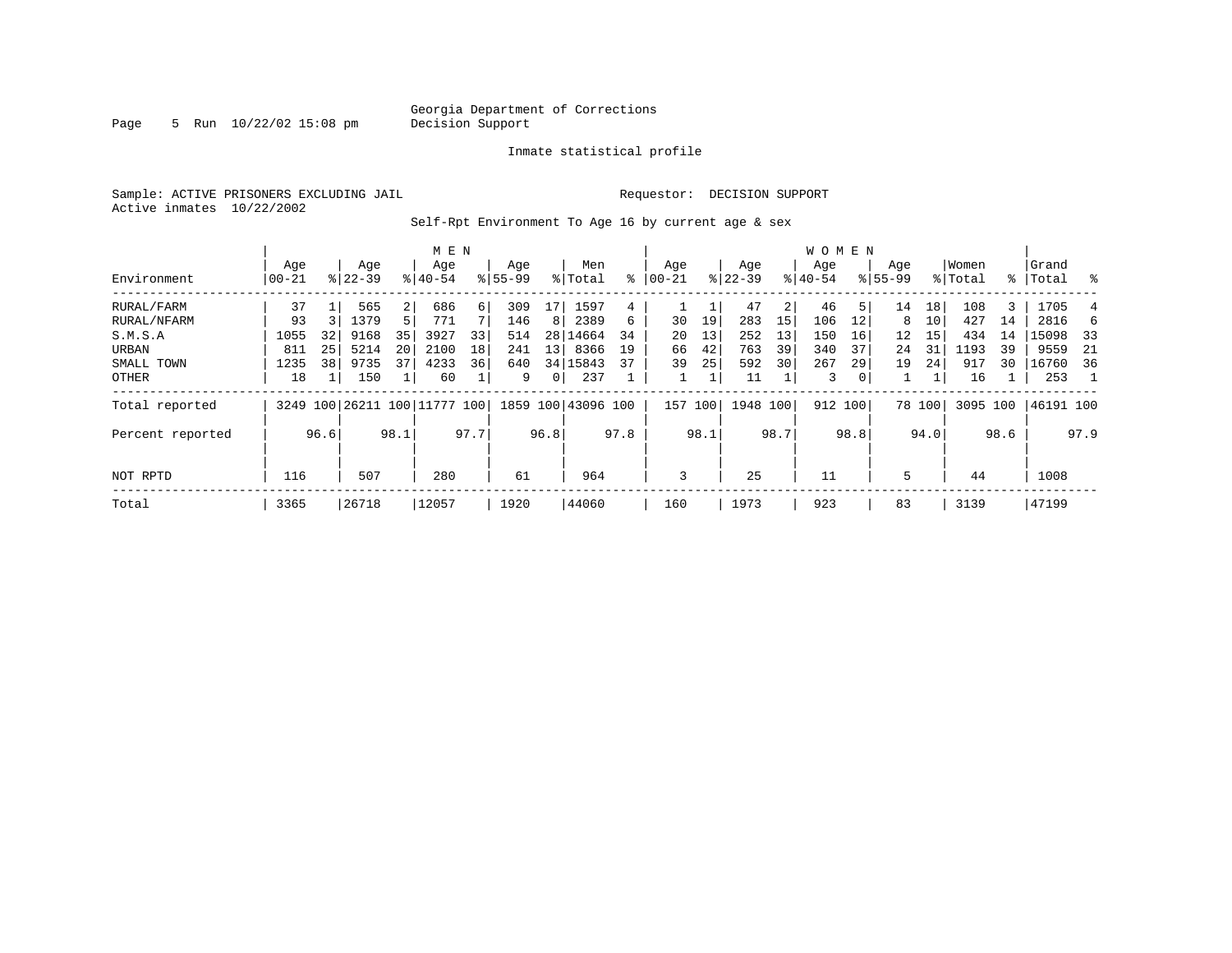### Georgia Department of Corrections<br>Decision Support

Page 6 Run  $10/22/02$  15:08 pm

#### Inmate statistical profile

Sample: ACTIVE PRISONERS EXCLUDING JAIL Requestor: DECISION SUPPORT Active inmates 10/22/2002

Self-Rpt Education Level by current age & sex

|                     |                  |      |                              |                 | M E N              |      |                 |      |                    |      |                 |      |                  |      | WOMEN            |      |                    |        |                  |      |                    |      |
|---------------------|------------------|------|------------------------------|-----------------|--------------------|------|-----------------|------|--------------------|------|-----------------|------|------------------|------|------------------|------|--------------------|--------|------------------|------|--------------------|------|
| Education Level     | Age<br>$00 - 21$ |      | Age<br>$ 22-39 $             |                 | Age<br>$8140 - 54$ |      | Age<br>$ 55-99$ |      | Men<br>% Total     | ႜ    | Age<br>$ 00-21$ |      | Age<br>$ 22-39 $ |      | Age<br>$ 40-54 $ |      | Age<br>$8155 - 99$ |        | Women<br>% Total |      | Grand<br>%   Total | ್ಠಿ  |
| LESS THAN GRADE 7   | 56               |      | 538                          | $\overline{2}$  | 472                | 4    | 334             | 18   | 1400               |      |                 |      | 19               |      | 20               |      | 12                 | 15     | 52               |      | 1452               |      |
| GRADE 7             | 85               | 3    | 598                          | 2               | 351                | 3    | 144             | 8    | 1178               | 3    | 6               | 4    | 47               | 2    | 26               | 3    | 3                  |        | 82               | ς    | 1260               | 3    |
| GRADE 8             | 482              | 15   | 2282                         | 9               | 1013               |      | 211             | 11   | 3988               | 9    | 21              | 13   | 166              |      | 70               |      |                    | 9      | 264              |      | 4252               | 9    |
| GRADE 9             | 845              | 26   | 4241                         | 16 <sup>1</sup> | 1533               | 13   | 170             | 9    | 6789               | 16   | 35              | 22   | 262              | 14   | 83               |      | 5                  |        | 385              | 13   | 7174               | - 16 |
| GRADE 10            | 900              | 28   | 5819                         | 22              | 1966               | 17   | 186             | 10   | 8871               | 21   | 35              | 22   | 310              | 16   | 118              | 13   | 13                 | 16     | 476              | 16   | 9347               | -20  |
| GRADE 11            | 665              | 20   | 5378                         | 20 <sup>1</sup> | 1614               | 14   | 148             | 8    | 7805               | 18   | 34              | 22   | 303              | 16   | 117              | 13   | 6                  |        | 460              | 15   | 8265               | 18   |
| GRADE 12            | 181              | 6    | 4986                         | 19              | 2928               | 25   | 361             | 19   | 8456               | 20   | 14              | 9    | 321              | 17   | 176              | 20   | 19                 | 23     | 530              | 17   | 8986               | 19   |
| MORE THAN GRADE 12  | 34               |      | 2406                         |                 | 9   1916           | 16   | 311             | 17   | 4667               | 11   | 11              |      | 485              | 25   | 282              | 32   | 16                 | 20     | 794              | 26   | 5461 12            |      |
| Total reported      |                  |      | 3248 100 26248 100 11793 100 |                 |                    |      |                 |      | 1865 100 43154 100 |      | 157 100         |      | 1913 100         |      | 892 100          |      |                    | 81 100 | 3043 100         |      | 46197 100          |      |
| Percent reported    |                  | 96.5 |                              | 98.2            |                    | 97.8 |                 | 97.1 |                    | 97.9 |                 | 98.1 |                  | 97.0 |                  | 96.6 |                    | 97.6   |                  | 96.9 |                    | 97.9 |
| NOT REPORTED        | 117              |      | 470                          |                 | 264                |      | 55              |      | 906                |      | 3               |      | 60               |      | 31               |      | 2                  |        | 96               |      | 1002               |      |
| Total               | 3365             |      | 26718                        |                 | 12057              |      | 1920            |      | 44060              |      | 160             |      | 1973             |      | 923              |      | 83                 |        | 3139             |      | 47199              |      |
|                     |                  |      |                              |                 |                    |      |                 |      |                    |      |                 |      |                  |      |                  |      |                    |        |                  |      |                    |      |
| AVG EDUCATION LEVEL | 9.72             |      | 10.90                        |                 | 11.48              |      | 10.23           |      | 10.94              |      | 10.85           |      | 13.39            |      | 14.01            |      | 11.64              |        | 13.39            |      | 11.10              |      |
|                     |                  |      |                              |                 |                    |      |                 |      |                    |      |                 |      |                  |      |                  |      |                    |        |                  |      |                    |      |

\* NOTE: THE FIELD LABLED "LESS THAN GRADE 7" WAS CORRECTED IN MARCH 1989: MISSING DATA FOR INMATES STILL IN DIAGNOSTICS NOW HAS BEEN REMOVED FROM THIS FIELD AND IDENTIFIED AS "NOT REPORTED" INFORMATION.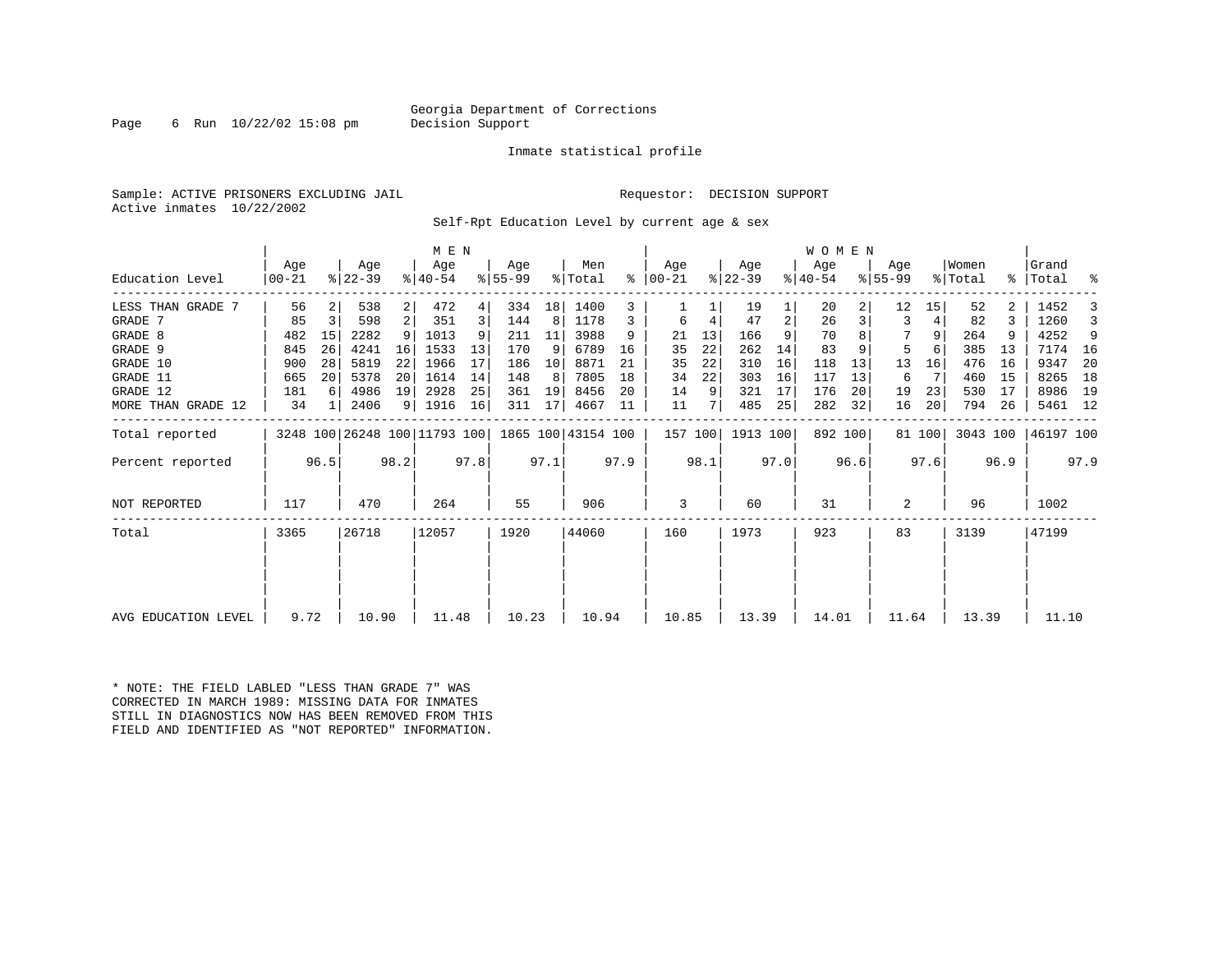Page 7 Run 10/22/02 15:08 pm

Inmate statistical profile

Sample: ACTIVE PRISONERS EXCLUDING JAIL Requestor: DECISION SUPPORT Active inmates 10/22/2002

Functional Reading Level (WRAT Scores) by current age & sex

|                    |                  |      |                              |                 | M E N            |      |                  |                 |                    |      |                  |      |                  |      | <b>WOMEN</b>     |         |                    |        |                  |             |                 |      |
|--------------------|------------------|------|------------------------------|-----------------|------------------|------|------------------|-----------------|--------------------|------|------------------|------|------------------|------|------------------|---------|--------------------|--------|------------------|-------------|-----------------|------|
| WRAT Reading Score | Age<br>$ 00-21 $ |      | Age<br>$ 22-39 $             |                 | Age<br>$ 40-54 $ |      | Aqe<br>$8 55-99$ |                 | Men<br>% Total     | ႜ    | Age<br>$00 - 21$ |      | Aqe<br>$ 22-39 $ |      | Age<br>$ 40-54 $ |         | Aqe<br>$8155 - 99$ |        | Women<br>% Total | $\approx$ 1 | Grand<br> Total | ႜ    |
| LESS THAN GRADE 6  | 1239             | 39   | 9365                         | 37              | 4941             | 44   | 806              |                 | 47 16351           | 39   | 30               | 21   | 444              | 24   | 251              | 30      | 28                 | 37     | 753              | 26          | 17104           | 38   |
| 6TH THRU 8TH GRADE | 755              | 24   | 5785                         | 23              | 2429             | 21   | 316              | 18 <sup>1</sup> | 9285               | 22   | 39               | 27   | 323              | 18   | 157              | 19      | 14                 | 18     | 533              | 19          | 9818            | 22   |
| GRADE 9            | 266              |      | 2292                         | 9               | 791              |      | 129              |                 | 3478               | 8    | 17               | 12   | 156              | 9    | 57               |         | 6                  | 8      | 236              |             | 3714            | 8    |
| GRADE 10           | 151              |      | 1158                         |                 | 418              |      | 57               | 3               | 1784               |      | 10               |      | 80               |      | 35               |         | 3                  |        | 128              |             | 1912            | 4    |
| GRADE 11           | 150              |      | 1091                         |                 | 434              |      | 54               | 3               | 1729               |      | 2                |      | 89               |      | 30               |         |                    |        | 124              |             | 1853            | 4    |
| GRADE 12           | 390              | 12   | 3799                         | 15 <sup>1</sup> | 1736             | 15   | 302              |                 | 6227               | 15   | 12               | 8    | 159              | 9    | 58               |         | 8                  | 11     | 237              |             | 6464 14         |      |
| MORE THAN GRADE 12 | 219              |      | 2052                         | 8               | 551              | 5    | 65               | $\overline{4}$  | 2887               |      | 33               | 23   | 566              | 31   | 256              | 30      | 14                 | 18     | 869              | 30          | 3756            | -8   |
| Total reported     |                  |      | 3170 100 25542 100 11300 100 |                 |                  |      |                  |                 | 1729 100 41741 100 |      | 143 100          |      | 1817 100         |      |                  | 844 100 |                    | 76 100 | 2880 100         |             | 44621 100       |      |
| Percent reported   |                  | 94.2 |                              | 95.6            |                  | 93.7 |                  | 90.1            |                    | 94.7 |                  | 89.4 |                  | 92.1 |                  | 91.4    |                    | 91.6   |                  | 91.7        |                 | 94.5 |
| NOT REPORTED       | 195              |      | 1176                         |                 | 757              |      | 191              |                 | 2319               |      | 17               |      | 156              |      | 79               |         | 7                  |        | 259              |             | 2578            |      |
| Total              | 3365             |      | 26718                        |                 | 12057            |      | 1920             |                 | 44060              |      | 160              |      | 1973             |      | 923              |         | 83                 |        | 3139             |             | 47199           |      |
|                    |                  |      |                              |                 |                  |      |                  |                 |                    |      |                  |      |                  |      |                  |         |                    |        |                  |             |                 |      |
|                    |                  |      |                              |                 |                  |      |                  |                 |                    |      |                  |      |                  |      |                  |         |                    |        |                  |             |                 |      |
| AVG READING SCORE  | 7.60             |      | 7.83                         |                 | 7.18             |      | 6.94             |                 | 7.60               |      | 9.01             |      | 9.27             |      | 8.78             |         | 7.89               |        | 9.07             |             | 7.69            |      |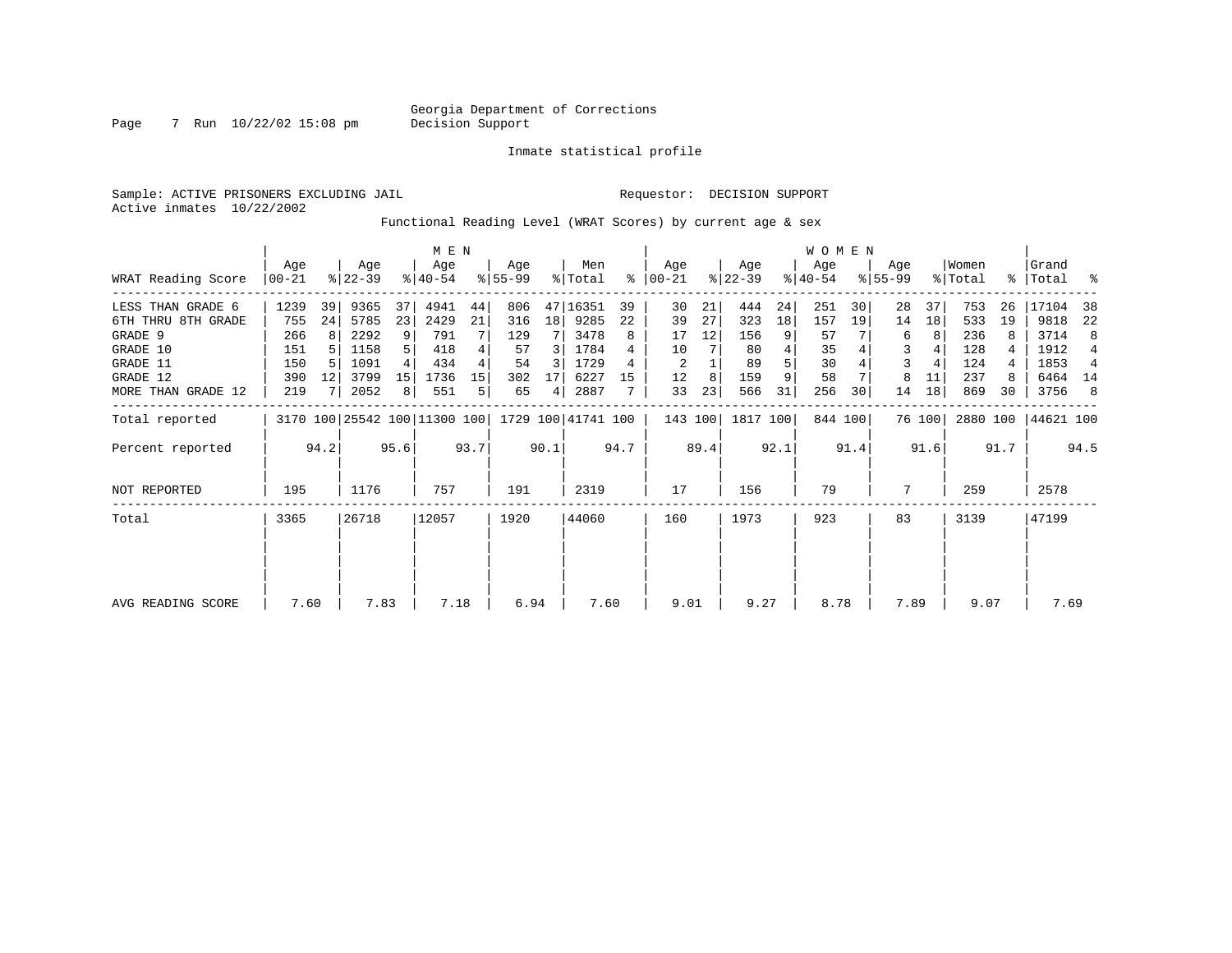Page 8 Run  $10/22/02$  15:08 pm

Inmate statistical profile

Sample: ACTIVE PRISONERS EXCLUDING JAIL **Requestor: DECISION SUPPORT** Active inmates 10/22/2002

Functional Math Level (WRAT Scores) by current age & sex

|                    |                  |      |                  |                 | M E N                        |      |                  |      |                    |      |                      |      |                  |                | W O M E N        |         |                  |        |                  |      |                      |      |
|--------------------|------------------|------|------------------|-----------------|------------------------------|------|------------------|------|--------------------|------|----------------------|------|------------------|----------------|------------------|---------|------------------|--------|------------------|------|----------------------|------|
| WRAT Math Score    | Age<br>$00 - 21$ |      | Age<br>$ 22-39 $ |                 | Age<br>$ 40-54 $             |      | Age<br>$ 55-99 $ |      | Men<br>% Total     |      | Aqe<br>$8   00 - 21$ |      | Age<br>$ 22-39 $ |                | Aqe<br>$ 40-54 $ |         | Age<br>$8 55-99$ |        | Women<br>% Total |      | Grand<br>%   Total % |      |
| LESS THAN GRADE 6  | 1061             | 33   | 7562             | 30 <sup>1</sup> | 4478                         | 40   | 834              |      | 48 13935           | 33   | 29                   | 20   | 402              | 22             | 309              | 37      | 39               | 51     | 779              | 27   | 14714                | -33  |
| 6TH THRU 8TH GRADE | 1599             |      | 50 12619         | 49              | 4622                         | 41   | 502              |      | 29   19342         | 46   | 78                   | 55   | 880              | 48             | 348              | 41      | 20               | 26     | 1326             | 46   | 20668                | 46   |
| GRADE 9            | 241              | 8    | 2422             | 9 <sup>1</sup>  | 834                          |      | 123              | 7    | 3620               | 9    | 18                   | 13   | 217              | 12             | 63               |         | 4                |        | 302              | 10   | 3922                 | 9    |
| GRADE 10           | 143              |      | 1404             | 5               | 620                          | 5    | 101              | 6    | 2268               |      | 11                   | 8    | 165              | 9              | 58               |         | 6                |        | 240              | 8    | 2508                 | 6    |
| GRADE 11           | 70               |      | 849              |                 | 382                          | 3    | 71               | 4    | 1372               |      | 3                    | 2    | 93               |                | 29               |         | 4                |        | 129              | 4    | 1501                 | 3    |
| GRADE 12           | 39               |      | 480              | 2 <sup>1</sup>  | 300                          | 3    | 77               | 4    | 896                |      | 2                    |      | 23               |                | 13               |         | 0                |        | 38               |      | 934                  | 2    |
| MORE THAN GRADE 12 | 17               |      | 210              |                 | 74                           |      | 21               |      | 322                |      | 2                    |      | 37               | $\overline{a}$ | 25               |         | 3                |        | 67               | 2    | 389                  |      |
| Total reported     |                  |      |                  |                 | 3170 100 25546 100 11310 100 |      |                  |      | 1729 100 41755 100 |      | 143 100              |      | 1817 100         |                |                  | 845 100 |                  | 76 100 |                  |      | 2881 100 44636 100   |      |
| Percent reported   |                  | 94.2 |                  | 95.6            |                              | 93.8 |                  | 90.1 |                    | 94.8 |                      | 89.4 |                  | 92.1           |                  | 91.5    |                  | 91.6   |                  | 91.8 |                      | 94.6 |
| NOT REPORTED       | 195              |      | 1172             |                 | 747                          |      | 191              |      | 2305               |      | 17                   |      | 156              |                | 78               |         | 7                |        | 258              |      | 2563                 |      |
| Total              | 3365             |      | 26718            |                 | 12057                        |      | 1920             |      | 44060              |      | 160                  |      | 1973             |                | 923              |         | 83               |        | 3139             |      | 47199                |      |
|                    |                  |      |                  |                 |                              |      |                  |      |                    |      |                      |      |                  |                |                  |         |                  |        |                  |      |                      |      |
| AVG MATH SCORE     | 6.82             |      | 7.11             |                 | 6.71                         |      | 6.39             |      | 6.95               |      | 7.46                 |      | 7.61             |                | 6.97             |         | 6.13             |        | 7.38             |      | 6.98                 |      |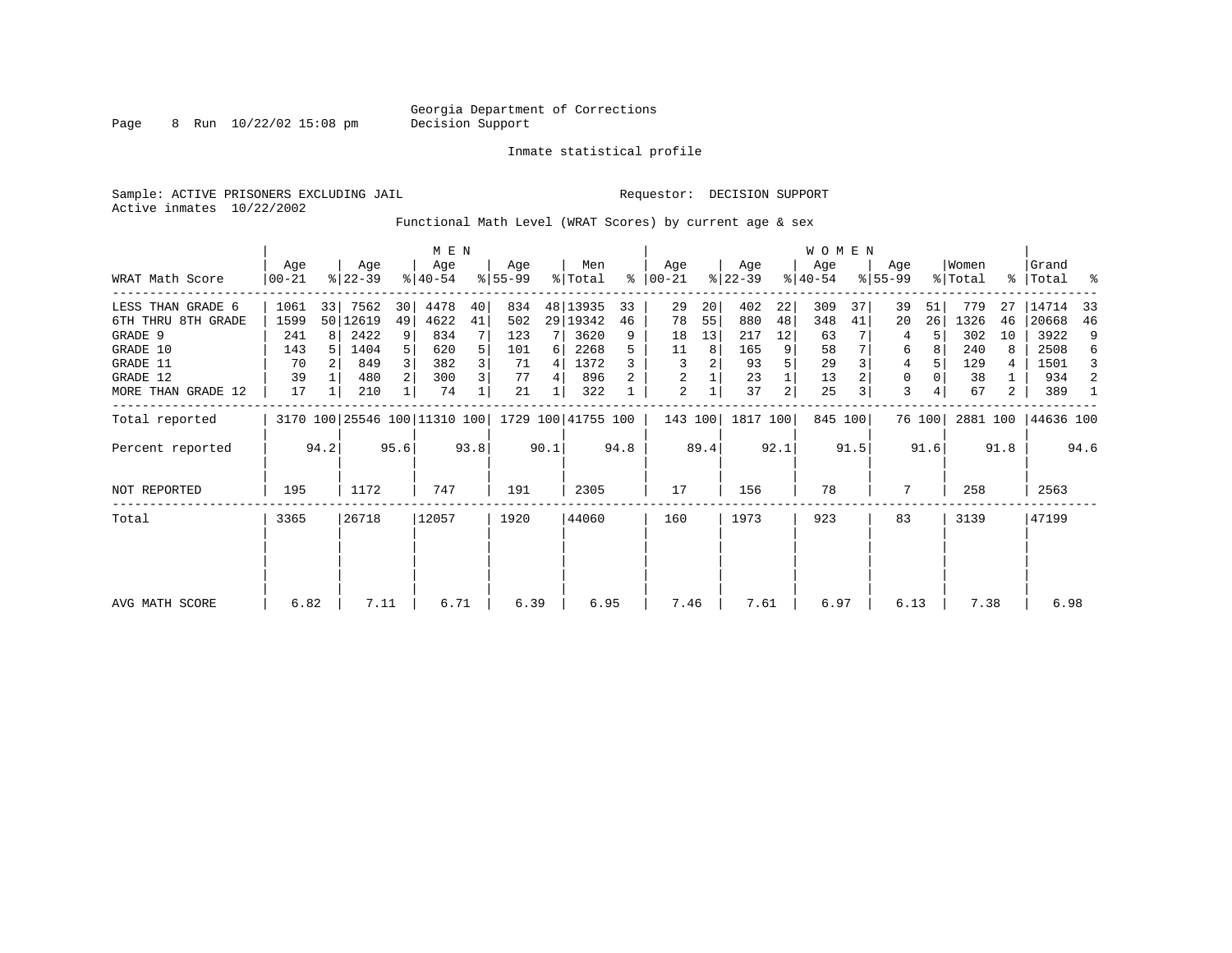Page 9 Run 10/22/02 15:08 pm

Inmate statistical profile

Active inmates 10/22/2002

Sample: ACTIVE PRISONERS EXCLUDING JAIL **Requestor: DECISION SUPPORT** 

Functional Spelling Level (WRAT Scores) by current age & sex

|                     |                  |      |                  |      | M E N                                           |                |                 |                |                |      |                    |      |                  |      | WOMEN            |         |                  |        |                  |      |                    |                |
|---------------------|------------------|------|------------------|------|-------------------------------------------------|----------------|-----------------|----------------|----------------|------|--------------------|------|------------------|------|------------------|---------|------------------|--------|------------------|------|--------------------|----------------|
| WRAT Spelling Score | Aqe<br>$ 00-21 $ |      | Age<br>$ 22-39 $ |      | Age<br>$ 40-54 $                                |                | Age<br>$ 55-99$ |                | Men<br>% Total | ⊱    | Aqe<br>$ 00 - 21 $ |      | Age<br>$ 22-39 $ |      | Age<br>$ 40-54 $ |         | Age<br>$8 55-99$ |        | Women<br>% Total |      | Grand<br>%   Total | ႜ              |
| LESS THAN GRADE 6   | 1352             |      | 43 10614         | 42   | 6151                                            | 54             | 1033            |                | 60 19150       | 46   | 25                 | 17   | 395              | 22   | 252              | 30      | 33               | 43     | 705              | 24   | 19855              | 44             |
| 6TH THRU 8TH GRADE  | 994              | 31   | 7616             | 30   | 2663                                            | 24             | 356             |                | 21 11629       | 28   | 55                 | 38   | 550              | 30   | 257              | 30      | 21               | 28     | 883              | 31   | 12512              | 28             |
| GRADE 9             | 262              |      | 1978             | 8    | 604                                             | 5              | 67              | 4              | 2911           |      | 17                 | 12   | 186              | 10   | 69               |         | 6                | 8      | 278              | 10   | 3189               |                |
| GRADE 10            | 220              |      | 1846             |      | 532                                             |                | 62              | 4              | 2660           | 6    | 21                 | 15   | 190              | 10   | 63               |         | 2                |        | 276              | 10   | 2936               |                |
| GRADE 11            | 111              |      | 953              |      | 302                                             |                | 40              | 2              | 1406           |      | 6                  | 4    | 119              |      | 33               |         | 3                |        | 161              | 6    | 1567               | $\overline{4}$ |
| GRADE 12            | 150              |      | 1723             |      | 803                                             |                | 143             | 8              | 2819           |      |                    |      | 99               |      | 34               |         | 2                |        | 140              |      | 2959               | 7              |
| MORE THAN GRADE 12  | 81               | 3 I  | 811              | 3    | 248                                             | $\overline{2}$ | 27              | $\overline{2}$ | 1167           | 3    | 14                 | 10   | 278              | 15   | 137              | 16      | 9                | 12     | 438              | 15   | 1605               | 4              |
| Total reported      |                  |      |                  |      | 3170 100 25541 100 11303 100 1728 100 41742 100 |                |                 |                |                |      | 143 100            |      | 1817 100         |      |                  | 845 100 |                  | 76 100 | 2881 100         |      | 44623 100          |                |
| Percent reported    |                  | 94.2 |                  | 95.6 |                                                 | 93.7           |                 | 90.0           |                | 94.7 |                    | 89.4 |                  | 92.1 |                  | 91.5    |                  | 91.6   |                  | 91.8 |                    | 94.5           |
| <b>NOT REPORTED</b> | 195              |      | 1177             |      | 754                                             |                | 192             |                | 2318           |      | 17                 |      | 156              |      | 78               |         | 7                |        | 258              |      | 2576               |                |
| Total               | 3365             |      | 26718            |      | 12057                                           |                | 1920            |                | 44060          |      | 160                |      | 1973             |      | 923              |         | 83               |        | 3139             |      | 47199              |                |
|                     |                  |      |                  |      |                                                 |                |                 |                |                |      |                    |      |                  |      |                  |         |                  |        |                  |      |                    |                |
| AVG SPELLING SCORE  | 6.86             |      | 6.97             |      | 6.08                                            |                | 5.67            |                | 6.66           |      | 8.50               |      | 8.63             |      | 8.08             |         | 6.69             |        | 8.41             |      | 6.78               |                |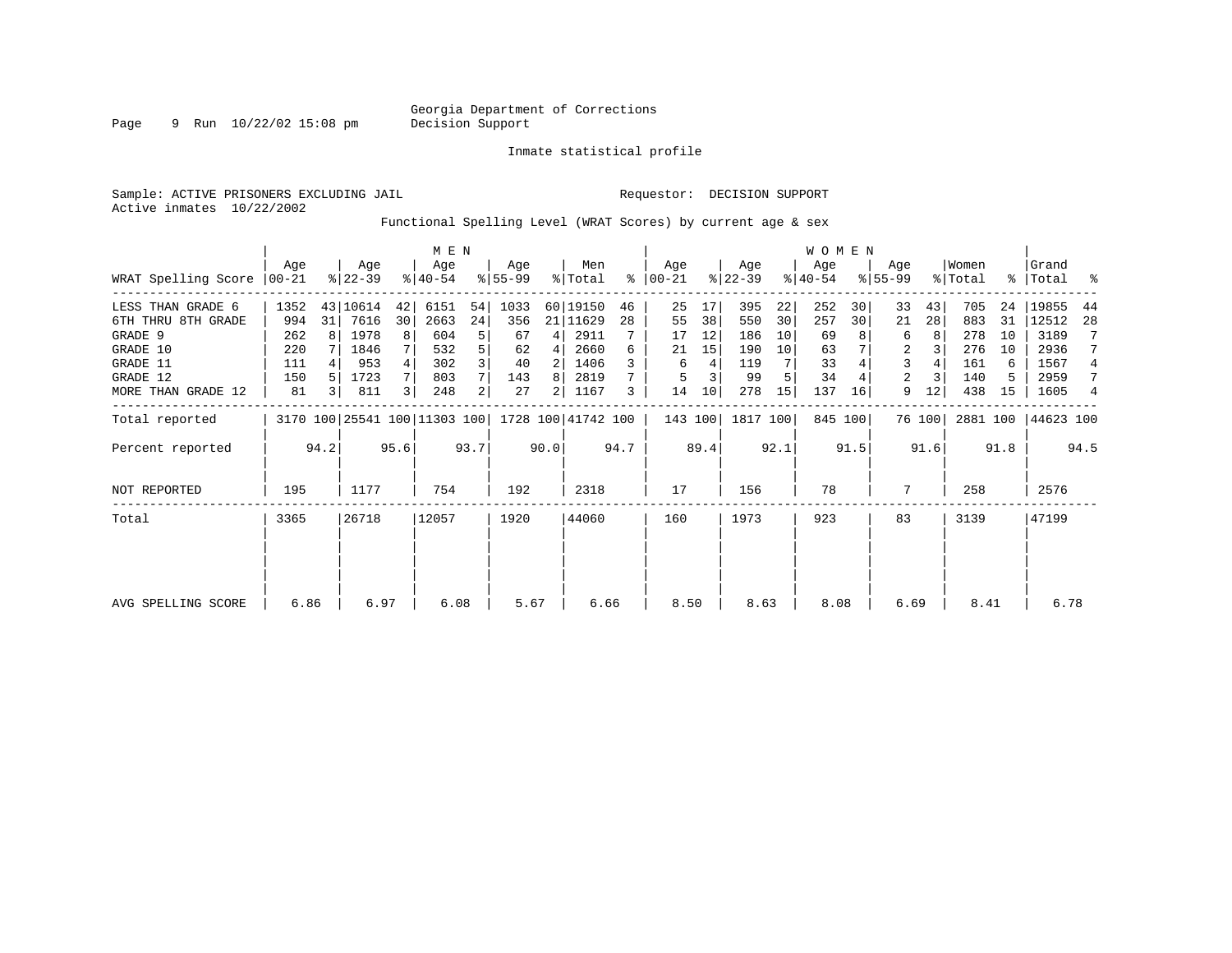Page  $10$  Run  $10/22/02$  15:08 pm

#### Inmate statistical profile

Sample: ACTIVE PRISONERS EXCLUDING JAIL **Requestor: DECISION SUPPORT** Active inmates 10/22/2002

Self-Rpt Guardian Status To Age 16 by current age & sex

|                  |           |      |           |      | M E N                        |          |           |      |                    |      |          |      |          |                | WOMEN     |      |           |        |          |           |           |                |
|------------------|-----------|------|-----------|------|------------------------------|----------|-----------|------|--------------------|------|----------|------|----------|----------------|-----------|------|-----------|--------|----------|-----------|-----------|----------------|
|                  | Age       |      | Age       |      | Age                          |          | Age       |      | Men                |      | Age      |      | Age      |                | Age       |      | Age       |        | Women    |           | Grand     |                |
| Guardian Status  | $00 - 21$ |      | $ 22-39 $ |      | $8 40-54$                    |          | $8 55-99$ |      | % Total            | ႜ    | $ 00-21$ |      | $ 22-39$ |                | $ 40-54 $ |      | $8 55-99$ |        | % Total  | $\approx$ | Total     | န္             |
| ORPHANAGE        | 2         | 0    | 27        |      | 23                           | 0        | 10        |      | 62                 |      | $\Omega$ | 0    |          | $\Omega$       |           |      |           | 0      | 2        | 0         | 64        |                |
| FATHER ONLY      | 134       |      | 723       | 3    | 318                          | 3        | 35        |      | 1210               |      | 5        | 3    | 50       | 3              | 22        |      |           | 5      | 81       | 3         | 1291      |                |
| FTR MTR HD       | 214       |      | 1581      | 6    | 783                          |          | 95        |      | 2673               | 6    | 15       | 9    | 105      |                | 62        |      |           |        | 183      | 6         | 2856      | 6              |
| MOTHER ONLY      | 1679      | 52   | 11894     | 45   | 3881                         | 33       | 415       | 22   | 17869              | 41   | 70       | 44   | 729      | 37             | 267       | 29   | 23        | 28     | 1089     | 35        | 18958     | 41             |
| MTR FTR HD       | 693       | 21   | 7858      | 30   | 5140                         | 44       | 1050      | 56   | 14741              | 34   | 36       | 23   | 739      | 38             | 443       | 49   | 42        | 52     | 1260     | 41        | 16001     | 35             |
| OTH FEMALE       | 73        |      | 553       |      | 269                          | 2        | 57        | 3    | 952                |      |          |      | 44       |                | 26        |      |           |        | 77       |           | 1029      | $\mathfrak{D}$ |
| OTH MALE         | 25        |      | 98        |      | 47                           | $\Omega$ | 8         | 0    | 178                |      | $\Omega$ |      | 4        |                | 3         |      |           |        |          | 0         | 185       |                |
| STEP-PARNTS      | 32        |      | 418       |      | 164                          |          | 24        |      | 638                |      | $\Omega$ |      | 6        |                | 4         |      | 0         |        | 10       | 0         | 648       |                |
| FOSTER HOME      | 35        |      | 268       |      | 119                          |          | 26        |      | 448                |      |          | 3    | 41       | $\overline{2}$ | 13        |      |           |        | 59       | 2         | 507       |                |
| GRAND PRNTS      | 305       |      | 2276      | 9    | 793                          |          | 117       | 6    | 3491               | 8    | 22       | 14   | 221      | 11             | 64        |      | 5         | 6      | 312      | 10        | 3803      |                |
| OTHER            | 66        |      | 578       | 2    | 273                          | 2        | 29        |      | 946                | 2    | 2        | 1    | 12       |                | 4         |      | 2         | 2      | 20       |           | 966       |                |
| Total reported   |           |      |           |      | 3258 100 26274 100 11810 100 |          |           |      | 1866 100 43208 100 |      | 158 100  |      | 1952 100 |                | 909 100   |      |           | 81 100 | 3100 100 |           | 46308 100 |                |
| Percent reported |           | 96.8 |           | 98.3 |                              | 98.0     |           | 97.2 |                    | 98.1 |          | 98.8 |          | 98.9           |           | 98.5 |           | 97.6   |          | 98.8      |           | 98.1           |
| NOT RPTD         | 107       |      | 444       |      | 247                          |          | 54        |      | 852                |      | 2        |      | 21       |                | 14        |      | 2         |        | 39       |           | 891       |                |
| Total            | 3365      |      | 26718     |      | 12057                        |          | 1920      |      | 44060              |      | 160      |      | 1973     |                | 923       |      | 83        |        | 3139     |           | 47199     |                |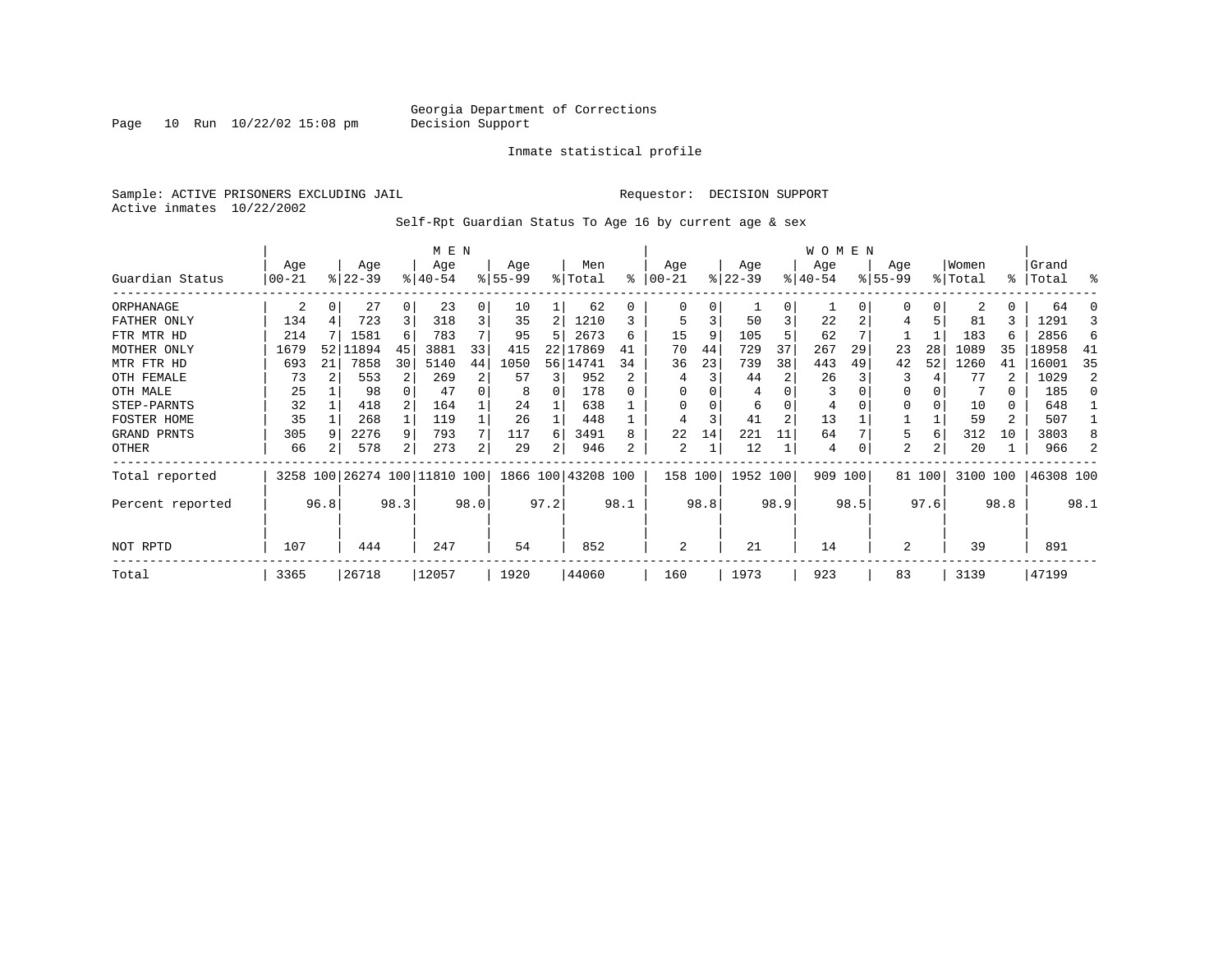### Georgia Department of Corrections<br>Decision Support

Page 11 Run  $10/22/02$  15:08 pm

Inmate statistical profile

Sample: ACTIVE PRISONERS EXCLUDING JAIL Requestor: DECISION SUPPORT Active inmates 10/22/2002

Self-Rpt Employment Status Before Prison by current age & sex

|                  |                 |      |                  |      | M E N                        |      |                 |      |                    |      |                |      |                  |      | <b>WOMEN</b>     |         |                    |        |                  |      |                    |      |
|------------------|-----------------|------|------------------|------|------------------------------|------|-----------------|------|--------------------|------|----------------|------|------------------|------|------------------|---------|--------------------|--------|------------------|------|--------------------|------|
| Employment       | Age<br>$ 00-21$ |      | Age<br>$ 22-39 $ |      | Age<br>$8 40-54$             |      | Age<br>$ 55-99$ |      | Men<br>% Total     | ి    | Age<br>  00-21 |      | Age<br>$ 22-39 $ |      | Age<br>$ 40-54 $ |         | Age<br>$8155 - 99$ |        | Women<br>% Total |      | Grand<br>%   Total | ိ    |
| FULL TIME        | 881             | 29   | 13234            | 53   | 6301                         | 56   | 774             | 45   | 21190              | 52   | 50             | 37   | 741              | 45   | 316              | 40      | 18                 | 25     | 1125             | 43   | 22315              | -51  |
| PART TIME        | 469             | 15   | 2491             | 10   | 747                          |      | 103             | 6    | 3810               | 9    | 8              | 6    | 97               | 6    | 37               | 5       |                    |        | 143              | 5    | 3953               | 9    |
| UNEMPL < 6M      | 333             | 11   | 2969             | 12   | 1217                         | 11   | 172             | 10   | 4691               | 12   | 15             | 11   | 185              | 11   | 99               | 13      | 11                 | 15     | 310              | 12   | 5001               | 12   |
| UNEMPL > 6M      | 352             | 11   | 3676             | 15   | 2011                         | 18   | 357             | 21   | 6396               | 16   | 12             | 9    | 303              | 18   | 166              | 21      | 16                 | 22     | 497              | 19   | 6893               | 16   |
| NEVER WORKD      | 915             | 30   | 1743             |      | 164                          |      | 11              |      | 2833               |      | 36             | 27   | 188              | 11   | 39               |         | 4                  |        | 267              | 10   | 3100               |      |
| <b>STUDENT</b>   | 110             | 4    | 222              |      | 14                           |      | 2               | 0    | 348                |      | 10             |      | 10               |      | 2                | 0       | $\Omega$           | 0      | 22               |      | 370                |      |
| INCAPABLE        | 12              | 0    | 472              | 2    | 748                          |      | 288             | 17   | 1520               |      | 4              |      | 120              |      | 122              | 16      | 23                 | 32     | 269              | 10   | 1789               |      |
| OTHER            | 0               | 0    | 0                | 0    | 0                            |      | 0               | 0    | 0                  | 0    | 0              | 0    | 0                | 0    | 0                | 0       | 0                  | 0      | 0                |      | 0                  | 0    |
| Total reported   |                 |      |                  |      | 3072 100 24807 100 11202 100 |      |                 |      | 1707 100 40788 100 |      | 135            | 100  | 1644 100         |      |                  | 781 100 |                    | 73 100 | 2633 100         |      | 43421 100          |      |
| Percent reported |                 | 91.3 |                  | 92.8 |                              | 92.9 |                 | 88.9 |                    | 92.6 |                | 84.4 |                  | 83.3 |                  | 84.6    |                    | 88.0   |                  | 83.9 |                    | 92.0 |
| NOT RPTD         | 293             |      | 1911             |      | 855                          |      | 213             |      | 3272               |      | 25             |      | 329              |      | 142              |         | 10                 |        | 506              |      | 3778               |      |
| Total            | 3365            |      | 26718            |      | 12057                        |      | 1920            |      | 44060              |      | 160            |      | 1973             |      | 923              |         | 83                 |        | 3139             |      | 47199              |      |

\* NOTE: THE FIELD LABELD "OTHER" WAS CORRECTED IN APRIL 1989; INMATES CODED "PRE-OTIS NOT REPORTED" NOW HAVE BEEN REMOVED FROM THIS FIELD AND IDENTIFIED AS "NOT REPORTED".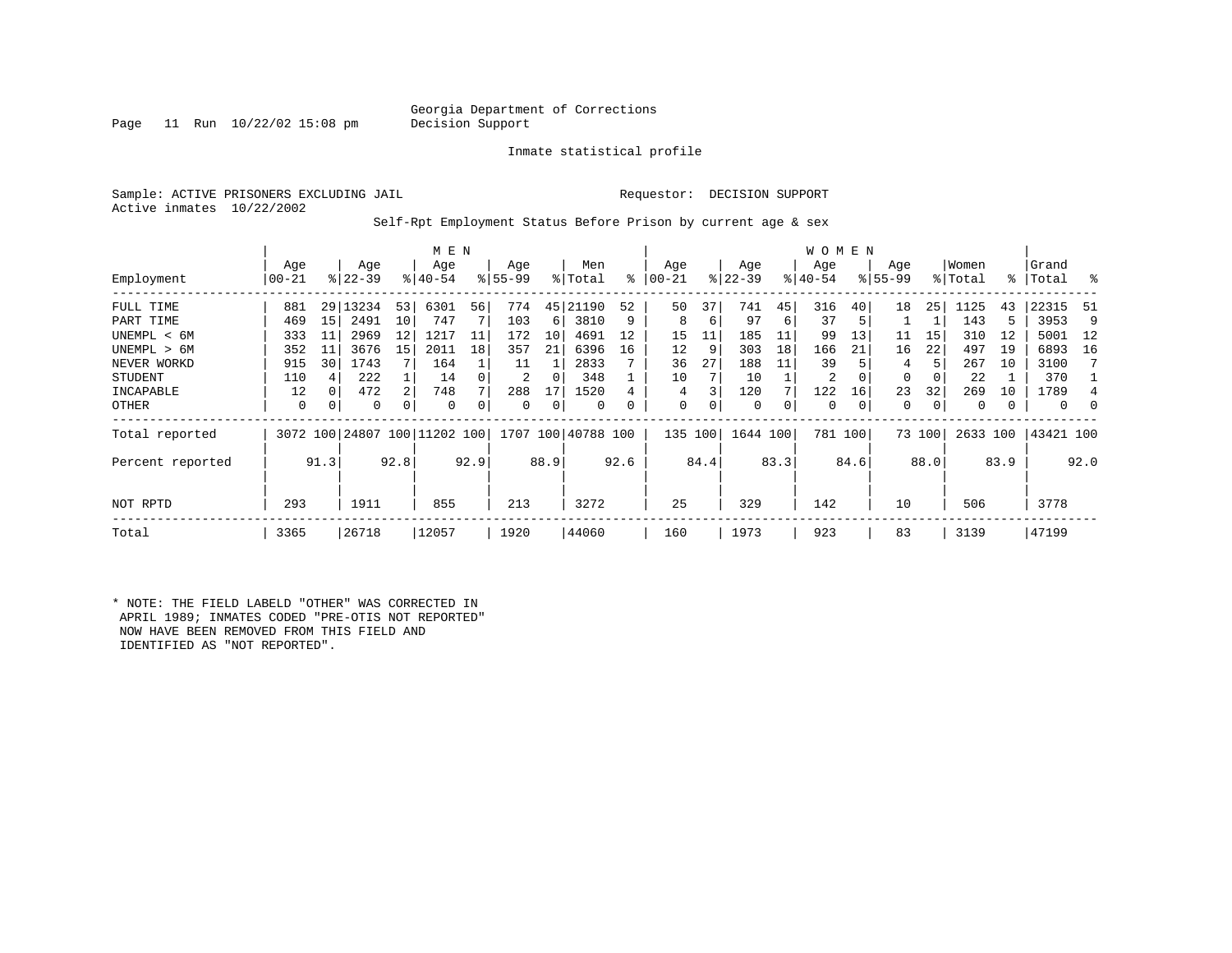Page  $12$  Run  $10/22/02$  15:08 pm

Inmate statistical profile

Sample: ACTIVE PRISONERS EXCLUDING JAIL Requestor: DECISION SUPPORT Active inmates 10/22/2002

Self-Rpt Marital Status At Admission by current age & sex

|                  |           |      |                         |      | M E N       |      |          |      |                    |          |             |             |           |      | W O M E N |      |              |              |          |      |           |      |
|------------------|-----------|------|-------------------------|------|-------------|------|----------|------|--------------------|----------|-------------|-------------|-----------|------|-----------|------|--------------|--------------|----------|------|-----------|------|
|                  | Age       |      | Age                     |      | Age         |      | Age      |      | Men                |          | Age         |             | Age       |      | Age       |      | Age          |              | Women    |      | Grand     |      |
| Marital Status   | $00 - 21$ |      | $8 22-39$               |      | $8140 - 54$ |      | $ 55-99$ |      | % Total            | ႜ        | $ 00-21$    |             | $ 22-39 $ |      | $ 40-54$  |      | $8155 - 99$  |              | % Total  | % ิ  | Total     | ွေ   |
| SINGLE           | 3103      |      | 95 17883                | 68   | 4497        | 38   | 312      | 17   | 25795              | 60       | 143         | 91          | 1162      | 60   | 354       | 39   | 12           | 15           | 1671     | 54   | 27466     | -59  |
| MARRIED          | 46        |      | 2798                    | 11   | 2115        | 18   | 522      | 28   | 5481               | 13       | 5           | 3           | 253       | 13   | 152       | 17   | 10           | 12           | 420      | 14   | 5901      | 13   |
| SEPARATED        | 6         |      | 1041                    | 4    | 1071        | 9    | 195      | 10   | 2313               | 5        | 4           | 3           | 216       | 11   | 121       | 13   | 6            |              | 347      | -11  | 2660      | 6    |
| DIVORCED         |           |      | 1762                    |      | 2610        | 22   | 550      | 29   | 4929               | 11       |             | 2           | 207       | 11   | 175       | 19   | 19           | 23           | 404      | 13   | 5333      | -11  |
| WIDOWED          |           |      | 115                     |      | 221         |      | 138      |      | 477                |          | $\mathbf 0$ | 0           | 39        | 2    | 62        |      | 32           | 40           | 133      | 4    | 610       |      |
| COMMON LAW       | 95        |      | 2705                    | 10   | 1310        |      | 156      | 8    | 4266               | 10       |             | 2           | 73        | 4    | 48        |      | 2            | $\mathbf{2}$ | 126      | 4    | 4392      | 9    |
| OTHER            | 0         |      | 15                      |      | 4           | 0    | 3        | 0    | 22                 | $\Omega$ | $\mathbf 0$ | $\mathbf 0$ |           | 0    | 0         |      | $\mathbf{0}$ | 0            |          | 0    | 23        |      |
| Total reported   | 3260      |      | 100 26319 100 11828 100 |      |             |      |          |      | 1876 100 43283 100 |          | 158         | 100         | 1951      | 100  | 912       | 100  |              | 81 100       | 3102 100 |      | 46385 100 |      |
| Percent reported |           | 96.9 |                         | 98.5 |             | 98.1 |          | 97.7 |                    | 98.2     |             | 98.8        |           | 98.9 |           | 98.8 |              | 97.6         |          | 98.8 |           | 98.3 |
| NOT RPTD         | 105       |      | 399                     |      | 229         |      | 44       |      | 777                |          | 2           |             | 22        |      | 11        |      | 2            |              | 37       |      | 814       |      |
| Total            | 3365      |      | 26718                   |      | 12057       |      | 1920     |      | 44060              |          | 160         |             | 1973      |      | 923       |      | 83           |              | 3139     |      | 47199     |      |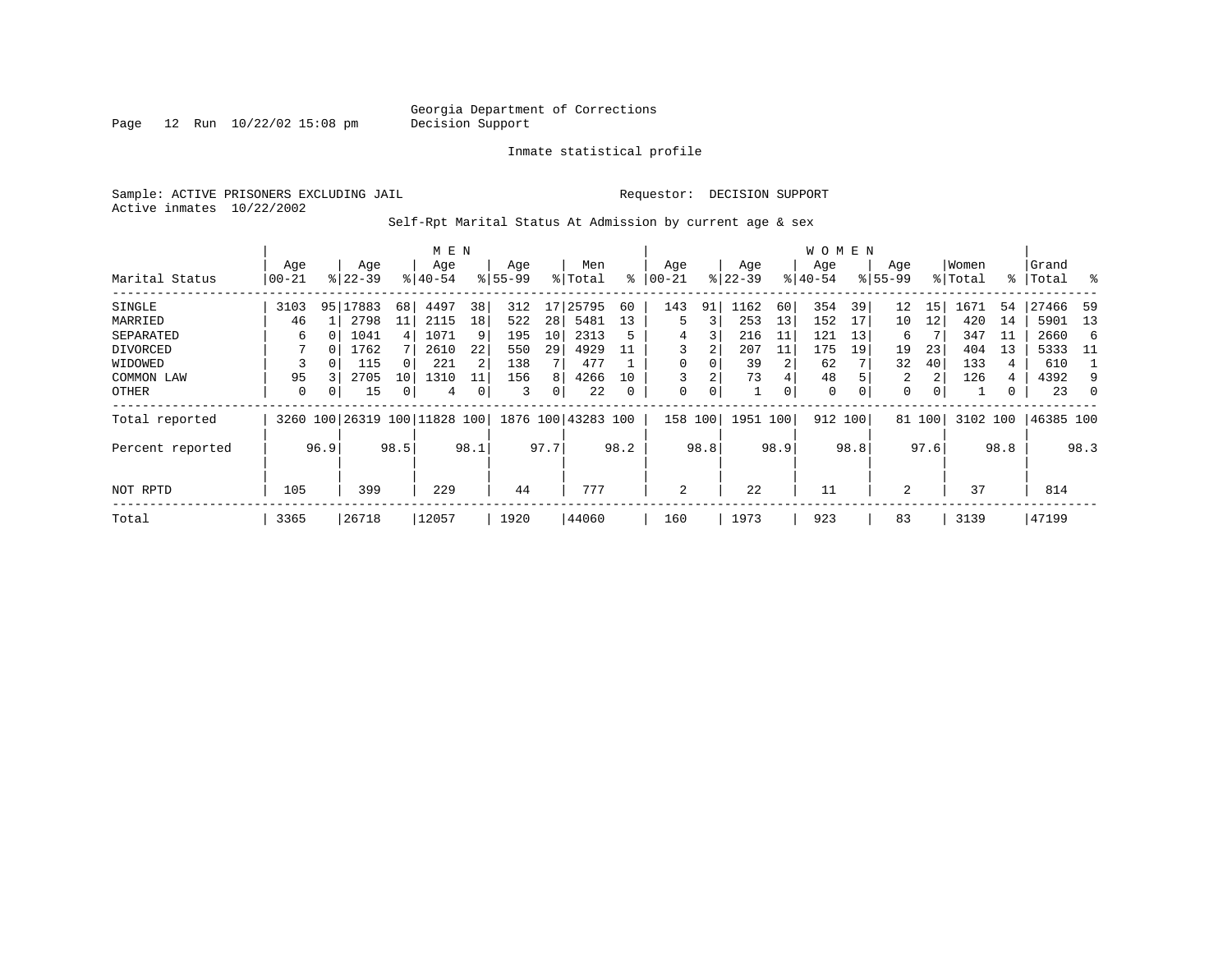### Georgia Department of Corrections<br>Decision Support

Page 13 Run  $10/22/02$  15:08 pm

Inmate statistical profile

Sample: ACTIVE PRISONERS EXCLUDING JAIL Requestor: DECISION SUPPORT Active inmates 10/22/2002

Self-Rpt Number Of Children At Admission by current age & sex

| Number Of Children   | Age<br>$ 00-21$ |                | Age<br>$ 22-39 $  |                | M E N<br>Age<br>$ 40-54 $ |                | Age<br>$8 55-99$ |                | Men<br>% Total              | ႜ    | Age<br>  00-21 |        | Age<br>$ 22-39 $ |                | WOMEN<br>Age<br>$ 40-54$ |         | Age<br>$ 55-99$ |        | Women<br>% Total | ႜ    | Grand<br> Total | ್ಠಿ  |
|----------------------|-----------------|----------------|-------------------|----------------|---------------------------|----------------|------------------|----------------|-----------------------------|------|----------------|--------|------------------|----------------|--------------------------|---------|-----------------|--------|------------------|------|-----------------|------|
| NO CHILDREN          | 0               | $\Omega$       | 603               | 4 <sup>1</sup> | 475                       | 5              | 75               | 5 <sup>1</sup> | 1153                        | 4    | 0              | 0      | 6                | 0 <sup>1</sup> | 6                        |         |                 |        | 13               |      | 1166            | 4    |
| ONE CHILD            | 588             | 76             | 6590              | 42             | 2661                      | 30             | 307              |                | 19 10146                    | 38   | 37             | 59     | 373              | 23             | 165                      | 21      | 13              | 18     | 588              | 23   | 10734           | -37  |
| TWO CHILDREN         | 151             | 19             | 4288              | 27             | 2400                      | 27             | 384              | 24             | 7223                        | 27   | 18             | 29     | 494              | 31             | 243                      | 30      | 16              | 22     | 771              | 31   | 7994            | 27   |
| THREE CHILDREN       | 32              | $\overline{4}$ | 2352              | 15             | 1561                      | 18             | 318              | 20             | 4263                        | 16   |                | 11     | 400              | 25             | 209                      | 26      | 23              | 32     | 639              | 25   | 4902            | 17   |
| <b>FOUR CHILDREN</b> |                 |                | 1085              |                | 802                       | 9              | 192              | 12             | 2086                        | 8    | 0              | 0      | 170              | 11             | 106                      | 13      | 10              | 14     | 286              | 11   | 2372            | 8    |
| FIVE CHILDREN        | 0               | $\Omega$       | 488               | 3              | 444                       | 5 <sup>1</sup> | 122              | 8              | 1054                        |      | 0              | 0      | 81               | 5              | 31                       |         |                 |        | 113              | 4    | 1167            | 4    |
| MORE THAN 5 CHILDREN | 0               | 0              | 334               | $\overline{2}$ | 385                       | 4              | 182              | 12             | 901                         |      |                | 2      | 65               |                | 43                       |         | 8               |        | 117              | 5    | 1018            | 3    |
| Total reported       |                 |                | 778 100 15740 100 |                |                           |                |                  |                | 8728 100 1580 100 26826 100 |      |                | 63 100 | 1589 100         |                |                          | 803 100 |                 | 72 100 | 2527 100         |      | 29353 100       |      |
| Percent reported     |                 | 23.1           |                   | 58.9           |                           | 72.4           |                  | 82.3           |                             | 60.9 |                | 39.4   |                  | 80.5           |                          | 87.0    |                 | 86.7   |                  | 80.5 |                 | 62.2 |
| NOT REPORTED         | 2587            |                | 10978             |                | 3329                      |                | 340              |                | 17234                       |      | 97             |        | 384              |                | 120                      |         | 11              |        | 612              |      | 17846           |      |
| Total                | 3365            |                | 26718             |                | 12057                     |                | 1920             |                | 44060                       |      | 160            |        | 1973             |                | 923                      |         | 83              |        | 3139             |      | 47199           |      |
|                      |                 |                |                   |                |                           |                |                  |                |                             |      |                |        |                  |                |                          |         |                 |        |                  |      |                 |      |
| AVG NUM CHILDREN     | 1.30            |                | 2.01              |                | 2.34                      |                | 3.02             |                | 2.15                        |      | 1.59           |        | 2.57             |                | 2.68                     |         | 3.03            |        | 2.59             |      | 2.19            |      |

\* NOTE: THE FIELD LABLED "NO CHILDREN" WAS CORRECTED IN MARCH 1989: MISSING DATA FOR INMATES STILL IN DIAGNOSTICS NOW HAS BEEN REMOVED FROM THIS FIELD AND IDENTIFIED AS "NOT REPORTED" INFORMATION.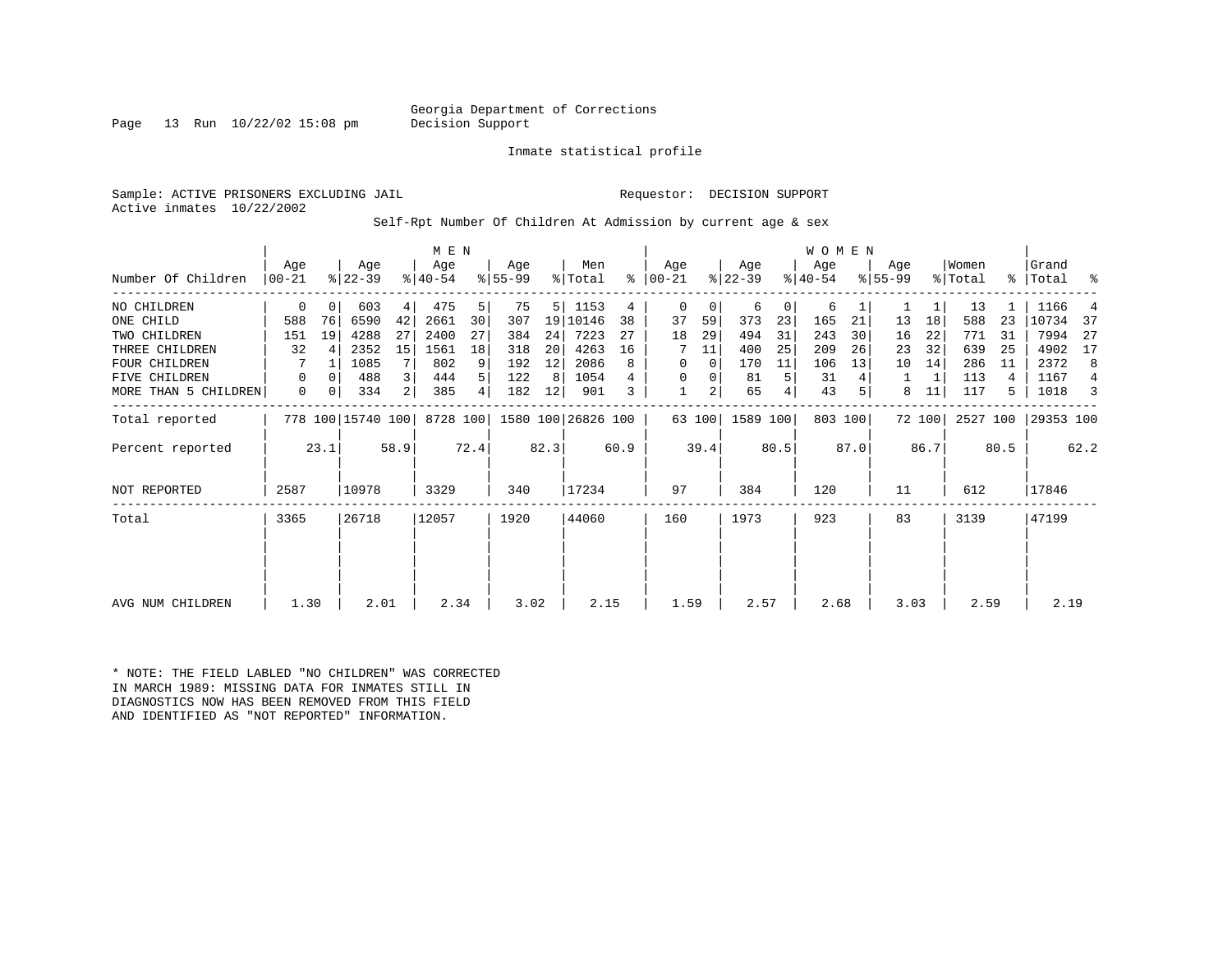Page 14 Run  $10/22/02$  15:08 pm

#### Inmate statistical profile

Sample: ACTIVE PRISONERS EXCLUDING JAIL **Requestor: DECISION SUPPORT** Active inmates 10/22/2002

#### Self-Rpt Religious Affiliation by current age & sex

|                  |            |              |            |                | M E N                        |          |           |              |                    |          |                |              |             |          | <b>WOMEN</b> |          |           |             |          |                |           |                |
|------------------|------------|--------------|------------|----------------|------------------------------|----------|-----------|--------------|--------------------|----------|----------------|--------------|-------------|----------|--------------|----------|-----------|-------------|----------|----------------|-----------|----------------|
|                  | Age        |              | Age        |                | Age                          |          | Age       |              | Men                |          | Age            |              | Age         |          | Age          |          | Age       |             | Women    |                | Grand     |                |
| Religion         | $ 00 - 21$ |              | $8 22-39$  |                | $8 40-54$                    |          | $8 55-99$ |              | % Total            | ႜ        | $ 00 - 21$     |              | $ 22-39$    |          | $8 40-54$    |          | $8 55-99$ |             | % Total  | ႜ              | Total     | ႜ              |
| ISLAM            | 72         |              | 931        | 4              | 364                          | 3        | 32        | 2            | 1399               | 3        | 3              |              | 15          |          | 6            |          | 0         | 0           | 24       |                | 1423      | 3              |
| CATHOLIC         | 135        | 4            | 1081       | 4              | 395                          | 3        | 81        | 4            | 1692               | 4        | 7              | 4            | 95          | 5        | 38           | 4        | 3         | 4           | 143      | 5              | 1835      | $\overline{4}$ |
| <b>BAPTIST</b>   | 1222       |              | 38   12051 | 47             | 6638                         | 57       | 1047      | 57           | 20958              | 49       | 95             | 60           | 1184        | 61       | 584          | 64       | 50        | 64          | 1913     | 62             | 22871     | 50             |
| METHODIST        | 43         | $\mathbf{1}$ | 467        | $\overline{c}$ | 401                          | 3        | 121       | 7            | 1032               | 2        | $\overline{a}$ | $\mathbf{1}$ | 55          | 3        | 51           | 6        | 5         | 6           | 113      | 4              | 1145      | 3              |
| EPISCOPLN        |            | 0            | 39         | 0              | 24                           | 0        | 11        | $\mathbf{1}$ | 77                 | $\Omega$ |                | 1            | 5           | O        | 6            | 1        | 0         | 0           | 12       | 0              | 89        | $\mathbf 0$    |
| PRESBYTRN        | 6          | 0            | 46         | 0              | 42                           | 0        | 14        | 1            | 108                | $\Omega$ | 0              | $\Omega$     |             | 0        |              | 0        | 2         | 3           | 4        | 0              | 112       | 0              |
| CHC OF GOD       | 38         | 1            | 276        | 1              | 160                          |          | 35        | 2            | 509                |          |                |              | 31          | 2        | 18           | 2        | 5         | 6           | 55       | 2              | 564       | 1              |
| HOLINESS         | 50         | 2            | 852        | 3              | 553                          | 5        | 95        | 5            | 1550               | 4        | 8              | 5            | 176         | 9        | 88           | 10       | 6         | 8           | 278      | 9              | 1828      | 4              |
| <b>JEWISH</b>    |            | $\Omega$     | 22         | $\Omega$       | 13                           | $\Omega$ |           | 0            | 41                 | $\Omega$ | $\Omega$       | $\Omega$     |             | O        | 1            | $\Omega$ | 0         | $\mathbf 0$ | 2        | $\Omega$       | 43        | $\Omega$       |
| ANGLICAN         |            | $\Omega$     | 3          | $\Omega$       | $\overline{2}$               |          |           | 0            |                    | ∩        | 0              | U            |             | U        | 0            | 0        | 0         | 0           |          | $\Omega$       | 6         | $\Omega$       |
| GRK ORTHDX       | U          | $\Omega$     |            | $\Omega$       |                              | O        | U         | 0            | 3                  | ∩        | O              | U            | $\mathbf 0$ | U        | 0            | $\Omega$ | 0         | $\Omega$    | $\Omega$ | $\Omega$       |           | 0              |
| HINDU            |            | $\Omega$     | 4          | $\Omega$       | $\Omega$                     | O        | n         | O            | 4                  | $\Omega$ | $\Omega$       | $\Omega$     | $\mathbf 0$ | U        | 0            | $\Omega$ | Ω         | $\Omega$    | $\Omega$ | $\Omega$       |           | $\Omega$       |
| <b>BUDDHIST</b>  |            | $\Omega$     | 27         | $\Omega$       | 4                            |          | U         | 0            | 38                 | $\Omega$ | $\Omega$       | $\Omega$     | $\mathbf 0$ | $\Omega$ | $\Omega$     | $\Omega$ | 0         | $\Omega$    | $\Omega$ | $\Omega$       | 38        | $\Omega$       |
| TAOIST           |            | 0            | 2          | O              |                              |          | 0         | 0            | 3                  | $\Omega$ | 0              | O            | $\Omega$    | U        | 0            | $\Omega$ | 0         | $\Omega$    | $\Omega$ | $\Omega$       | 3         | $\Omega$       |
| SHINTOIST        |            | $\Omega$     | 5          | $\Omega$       | 5                            | O        | 0         | 0            | 11                 | $\Omega$ | O              | U            | 0           | U        | 0            | $\Omega$ | 0         | 0           | $\Omega$ | 0              | 11        | $\cap$         |
| SEVEN D AD       | 14         | O            | 57         | $\Omega$       | 45                           | U        | 9         | 0            | 125                | $\cap$   | O              | $\Omega$     | 8           | U        | 3            | $\Omega$ | 0         | $\Omega$    | 11       | $\Omega$       | 136       | O              |
| JEHOVAH WT       | 23         | 1            | 222        | $\mathbf{1}$   | 98                           |          | 9         | O            | 352                |          |                | 1            | 11          |          | 8            | 1        | 0         | $\mathbf 0$ | 21       |                | 373       | 1              |
| LATR DAY S       | 5          | $\Omega$     | 20         | $\Omega$       | 11                           |          |           | O            | 41                 | $\Omega$ | $\Omega$       | $\Omega$     | 3           | $\Omega$ | 1            | $\Omega$ | 0         | $\Omega$    | 4        | $\Omega$       | 45        | 0              |
| <b>OUAKER</b>    | U          | 0            | U          | $\Omega$       | $\Omega$                     | O        | $\Omega$  | 0            | $\Omega$           | ∩        | $\Omega$       | $\Omega$     | $\Omega$    | O        | $\Omega$     | $\Omega$ | 0         | $\Omega$    | $\Omega$ | $\Omega$       | $\Omega$  | 0              |
| OTHER PROD       | 439        | 14           | 2673       | 10             | 721                          | 6        | 106       | 6            | 3939               | 9        | 26             | 16           | 250         | 13       | 74           | 8        | 4         | 5           | 354      | 11             | 4293      | 9              |
| <b>NONE</b>      | 701        | 22           | 4538       | 18             | 1281                         | 11       | 138       | 8            | 6658               | 16       | 6              | 4            | 51          | 3        | 8            | 1        | 0         | 0           | 65       | $\overline{2}$ | 6723      | 15             |
| <b>OTHER</b>     | 445        | 14           | 2483       | 10             | 804                          |          | 120       | 7            | 3852               | 9        | 7              | 4            | 55          | 3        | 22           | 2        | 3         | 4           | 87       | 3              | 3939      | 9              |
| Total reported   |            |              |            |                | 3207 100 25800 100 11564 100 |          |           |              | 1826 100 42397 100 |          | 158 100        |              | 1942 100    |          | 909 100      |          |           | 78 100      | 3087 100 |                | 45484 100 |                |
| Percent reported |            | 95.3         |            | 96.6           |                              | 95.9     |           | 95.1         |                    | 96.2     |                | 98.8         |             | 98.4     |              | 98.5     |           | 94.0        |          | 98.3           |           | 96.4           |
|                  |            |              |            |                |                              |          |           |              |                    |          |                |              |             |          |              |          |           |             |          |                |           |                |
| NOT RPTD         | 158        |              | 918        |                | 493                          |          | 94        |              | 1663               |          | $\overline{2}$ |              | 31          |          | 14           |          | 5         |             | 52       |                | 1715      |                |
| Total            | 3365       |              | 26718      |                | 12057                        |          | 1920      |              | 44060              |          | 160            |              | 1973        |          | 923          |          | 83        |             | 3139     |                | 47199     |                |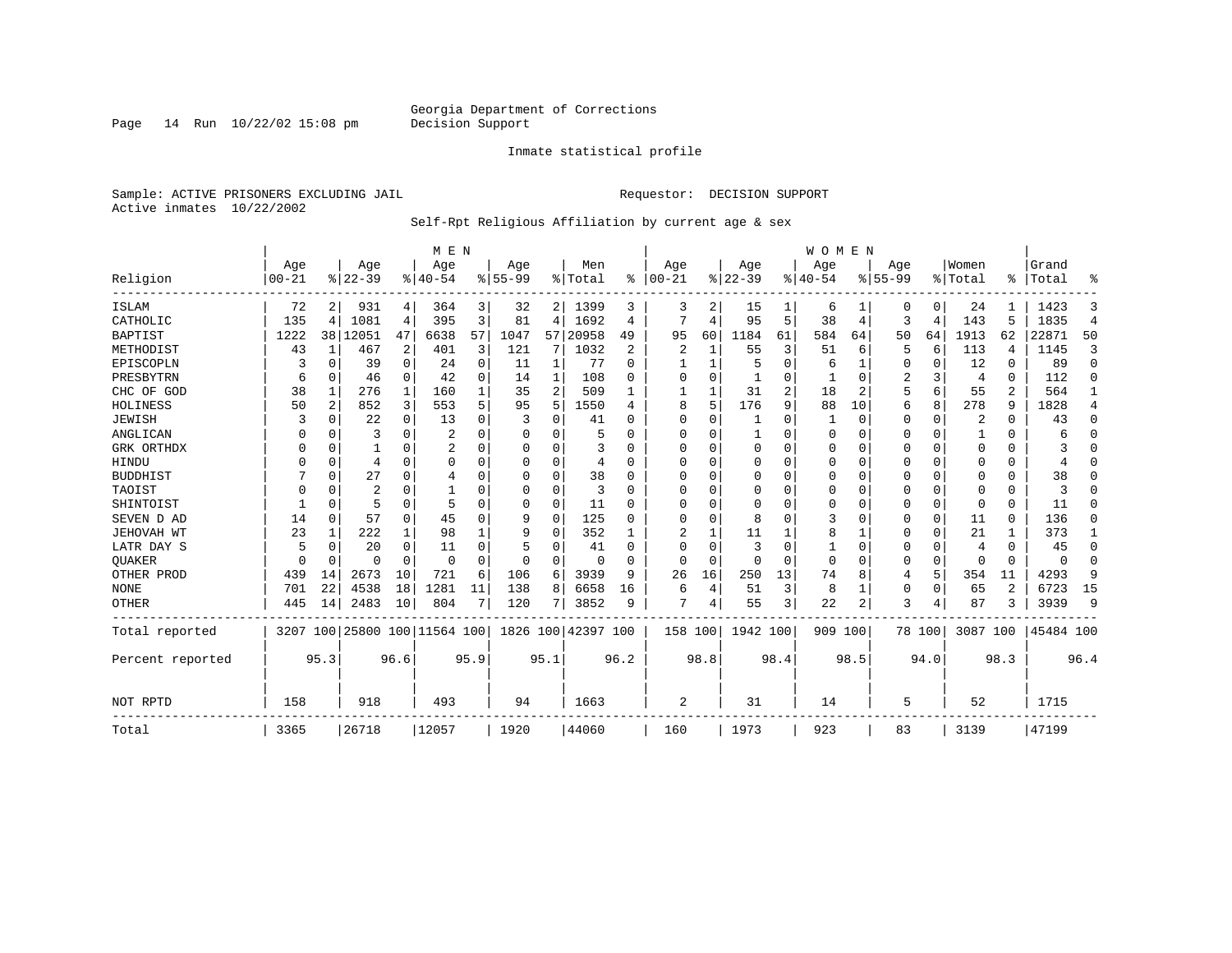### Georgia Department of Corrections<br>Decision Support

Page 15 Run  $10/22/02$  15:08 pm

Inmate statistical profile

Sample: ACTIVE PRISONERS EXCLUDING JAIL Requestor: DECISION SUPPORT Active inmates 10/22/2002

Self-Rpt Family Behavior Patterns \* by current age & sex

|                   |                  |                 |                              |      |                    | M E N |                 |      |                    |      |                |      |                  |      | WOMEN           |      |                    |      |                  |      |                 |      |
|-------------------|------------------|-----------------|------------------------------|------|--------------------|-------|-----------------|------|--------------------|------|----------------|------|------------------|------|-----------------|------|--------------------|------|------------------|------|-----------------|------|
| Family Behavior   | Age<br>$00 - 21$ |                 | Age<br>$ 22-39 $             |      | Age<br>$8140 - 54$ |       | Age<br>$ 55-99$ |      | Men<br>% Total     | ి    | Age<br>  00-21 |      | Age<br>$ 22-39 $ |      | Age<br>$ 40-54$ |      | Age<br>$8155 - 99$ |      | Women<br>% Total | °≈   | Grand<br> Total | ႜ    |
| CRIMINLTY         | 987              | 21              | 7742                         | 22   | 3395               | 25    | 411             | 24   | 12535              | 23   | 66             | 19   | 692              | 18   | 332             | 20   | 20                 | 15   | 1110             | 19   | 13645           | -23  |
| ALCOHOLISM        | 443              | 10 <sup>1</sup> | 4254                         | 12   | 2352               | 17    | 323             | 19   | 7372               | 14   | 41             | 12   | 496              | 13   | 236             | 15   | 25                 | 19   | 798              | 13   | 8170            | 14   |
| DRUG ABUSE        | 382              |                 | 2580                         |      | 899                |       | 79              | 5    | 3940               |      | 42             | 12   | 360              | 9    | 156             | 10   | 8                  | 6    | 566              | 10   | 4506            |      |
| <b>DOMINERING</b> | 9                | 0               | 81                           |      | 52                 |       | 4               |      | 146                |      | 18             | 5    | 342              | 9    | 180             | 11   | 20                 | 15   | 560              | 9    | 706             |      |
| MIGRANT           | 19               | 0               | 208                          |      | 129                |       | 12              |      | 368                |      | 2              |      | 12               |      | 5               |      | 0                  | 0    | 19               | 0    | 387             |      |
| INFL BTGS         | 74               | 2               | 902                          |      | 579                |       | 111             | 6    | 1666               |      | 23             |      | 295              |      | 139             |      | 13                 | 10   | 470              | 8    | 2136            |      |
| PERMISSIVE        | 9                |                 | 52                           |      | 35                 |       | 9               |      | 105                |      | 25             |      | 207              |      | 64              |      | 4                  | 3    | 300              | 5    | 405             |      |
| FATH ABSNT        | 2108             | 46              | 14547                        | 42   | 4753               | 35    | 553             | 32   | 21961              | 40   | 82             | 23   | 853              | 22   | 300             | 18   | 25                 | 19   | 1260             |      | 23221           | 38   |
| MOTH ABSNT        | 564              | 12              | 3663                         | 11   | 1352               | 10    | 194             | 11   | 5773               |      | 28             | 8    | 247              | 6    | 85              |      | 13                 | 10   | 373              | 6    | 6146            | 10   |
| <b>NONE</b>       | 26               |                 | 396                          |      | 185                |       | 25              |      | 632                |      | 23             | 7    | 322              | 8    | 128             |      |                    | 5    | 480              | 8    | 1112            |      |
| Total reported    |                  |                 | 4621 100 34425 100 13731 100 |      |                    |       |                 |      | 1721 100 54498 100 |      | 350 100        |      | 3826 100         |      | 1625 100        |      | 135                | 100  | 5936 100         |      | 60434 100       |      |
| Percent reported  |                  | 78.0            |                              | 73.8 |                    | 66.6  |                 | 55.8 |                    | 71.4 |                | 83.1 |                  | 79.5 |                 | 76.3 |                    | 65.1 |                  | 78.4 |                 | 71.8 |
| OTHER             | 739              |                 | 7001                         |      | 4028               |       | 849             |      | 12617              |      | 27             |      | 404              |      | 219             |      | 29                 |      | 679              |      | 13296           |      |
| Total             | 3365             |                 | 26718                        |      | 12057              |       | 1920            |      | 44060              |      | 160            |      | 1973             |      | 923             |      | 83                 |      | 3139             |      | 47199           |      |

\* NOTE: SINCE THERE CAN BE UP TO FIVE BEHAVIOR CODES PER INMATE, THE NUMBER OF CASES REPORTED IN THE DETAIL LINES AND THE TOTAL REPORTED LINE MAY EXCEED THE TOTAL NUMBER OF CASES. IN SHORT, THIS TABLE COUNTS THE NUMBER OF BEHAVIOR PROBLEMS, NOT INMATES.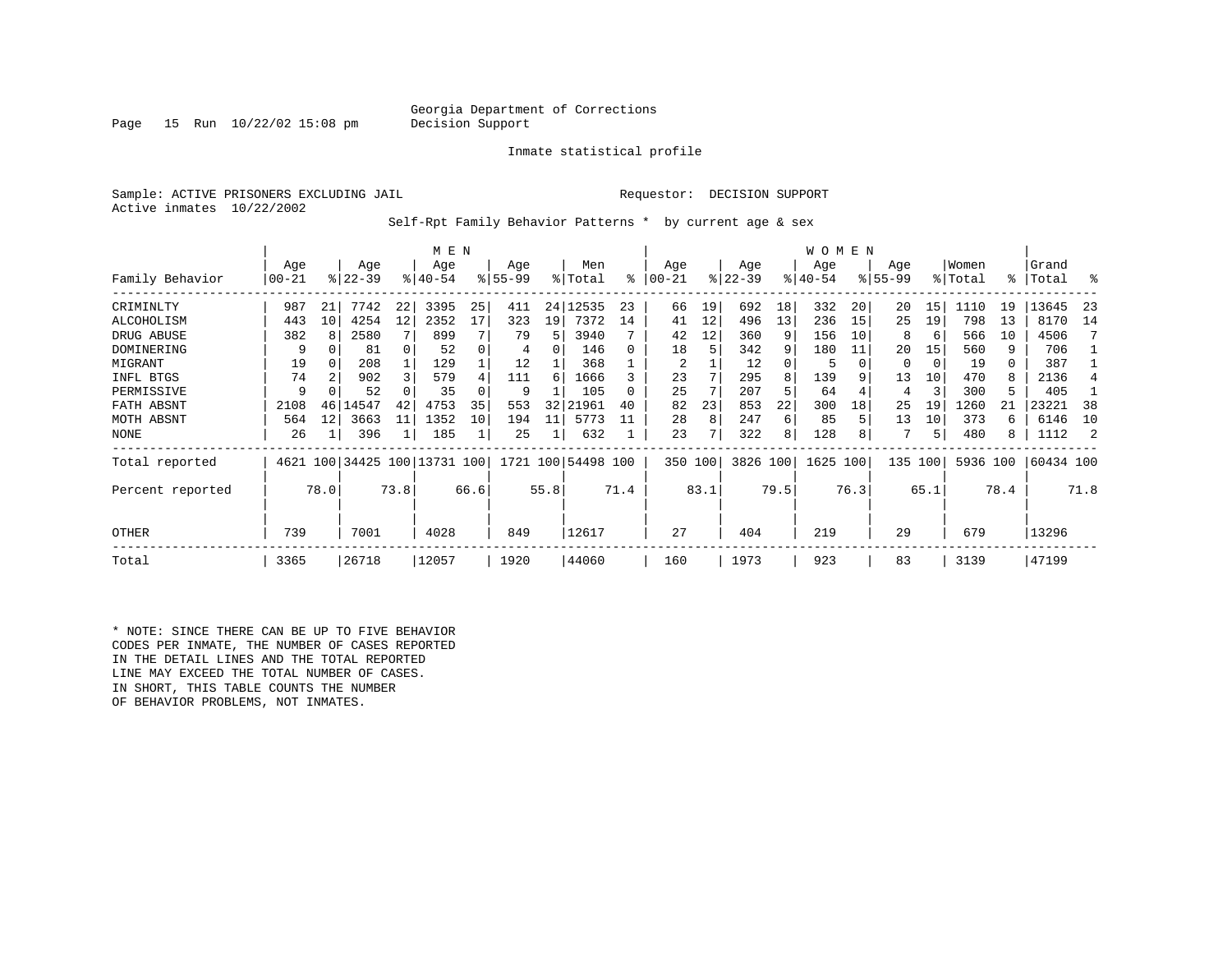### Georgia Department of Corrections<br>Decision Support

Page 16 Run  $10/22/02$  15:08 pm

#### Inmate statistical profile

Sample: ACTIVE PRISONERS EXCLUDING JAIL Requestor: DECISION SUPPORT Active inmates 10/22/2002

Inmate Diagnostic Behavior Problem \* by current age & sex

|                    |       |          |           |                         | M E N                        |                |           |      |                    |      |            |                |             |                | <b>WOMEN</b> |                |           |                |          |       |           |                |
|--------------------|-------|----------|-----------|-------------------------|------------------------------|----------------|-----------|------|--------------------|------|------------|----------------|-------------|----------------|--------------|----------------|-----------|----------------|----------|-------|-----------|----------------|
|                    | Age   |          | Age       |                         | Age                          |                | Age       |      | Men                |      | Age        |                | Age         |                | Age          |                | Age       |                | Women    |       | Grand     |                |
| Diagnostic Problem | 00-21 |          | $8 22-39$ |                         | $8 40-54$                    |                | $8 55-99$ |      | % Total            | ⊱    | $ 00 - 21$ |                | $ 22-39$    |                | $ 40-54$     |                | $8 55-99$ |                | % Total  | ႜ     | Total     | °              |
| ALCOHOLIC          | 110   | 2        | 1298      | $\overline{\mathbf{3}}$ | 1042                         | 4              | 199       | 6    | 2649               | 3    |            | 3              | 152         | 5.             | 122          |                | 9         | 7              | 290      |       | 2939      | 3              |
| <b>ALCOH ABSE</b>  | 661   | 11       | 6314      | 13                      | 3551                         | 15             | 475       |      | 15   11001         | 13   | 5          |                | 203         | 6              | 128          | 8              | 12        | 10             | 348      |       | 11349     | 13             |
| DRUG EXP           | 1096  | 18       | 8677      | 17                      | 3375                         | 14             | 275       |      | 9 13423            | 16   | 25         | 9              | 256         | 8              | 133          | 8              | 4         | 3              | 418      |       | 13841     | 16             |
| DRUG ABSE          | 1201  | 19       | 9442      | 19                      | 4476                         | 19             | 270       |      | 9 15389            | 19   | 60         | 23             | 930         | 29             | 437          | 27             | 13        | 10             | 1440     | 27    | 16829     | 19             |
| NARC ADDCT         | 41    |          | 663       |                         | 467                          |                | 28        | 1    | 1199               |      |            | $\Omega$       | 49          | 2              | 51           | 3              | 3         | $\overline{2}$ | 104      |       | 1303      | $\overline{1}$ |
| EPILEPTIC          | 22    | $\Omega$ | 278       |                         | 217                          |                | 36        |      | 553                |      | 6          |                | 84          | 3              | 53           | 3              | 2         |                | 145      |       | 698       |                |
| MANIPULTVE         | 1031  | 17       | 6347      | 13                      | 2139                         | 9              | 240       | 8    | 9757               | 12   |            | $\Omega$       | 49          | 2              | 23           |                | 2         | $\overline{2}$ | 75       |       | 9832      | 11             |
| ASSAULTIVE         | 1377  | 22       | 10921     | 22                      | 4660                         | 20             | 783       | 25 I | 17741              | 21   | 73         | 28             | 603         | 18             | 291          | 18             | 22        | 18             | 989      | 19    | 18730     | 21             |
| ESCPE TEND         | 72    |          | 1107      | 2                       | 754                          |                | 140       | 5    | 2073               | 2    | 4          | $\overline{c}$ | 89          | 3              | 42           | 3              | 2         | 2              | 137      |       | 2210      | 3              |
| SUICIDAL           | 103   |          | 1068      | 2                       | 518                          |                | 69        | 2    | 1758               |      | 16         | 6              | 177         | 5              | 84           | 5              | 9         |                | 286      |       | 2044      | 2              |
| WITHDRAWN          | 19    | $\cap$   | 167       | $\Omega$                | 108                          | $\Omega$       | 26        |      | 320                | U    |            |                | 100         | 3              | 44           | 3              | 3         | $\overline{2}$ | 154      | 3     | 474       |                |
| PR RLTY CT         | 46    |          | 386       |                         | 262                          |                | 34        |      | 728                |      | 14         |                | 77          | $\overline{2}$ | 38           |                | 5         | 4              | 134      | ς     | 862       | 1              |
| HOMOSEXUAL         | 6     | $\Omega$ | 144       | $\Omega$                | 74                           | $\Omega$       | 22        |      | 246                | 0    | 15         |                | 119         | 4              | 34           | $\overline{2}$ | 3         | $\overline{2}$ | 171      | 3     | 417       | $\Omega$       |
| <b>NONE</b>        | 85    |          | 1103      | 2                       | 662                          |                | 206       | 7    | 2056               |      | U          |                | 20          |                | 25           |                | 9         |                | 54       |       | 2110      | 2              |
| OTHER              | 31    |          | 485       |                         | 357                          | $\overline{a}$ | 88        | 3    | 961                |      | U          |                | 16          | O              | 10           |                | 6         | 5              | 32       |       | 993       |                |
| NOT RPTD           | 276   |          | 1866      | 4                       | 650                          | 3              | 186       | 6    | 2978               |      | 30         | 11             | 339         | 10             | 122          | 7              | 20        | 16             | 511      | 10    | 3489      | 4              |
| Total reported     |       |          |           |                         | 6186 100 50391 100 23332 100 |                |           |      | 3083 100 82992 100 |      | 264 100    |                | 3263 100    |                | 1638 100     |                | 124 100   |                | 5289 100 |       | 88281 100 |                |
| Percent reported   |       | 99.7     |           | 99.5                    |                              | 99.8           |           | 99.7 |                    | 99.6 |            | 100.0          |             | 100.0          |              | 99.9           |           | 100.0          |          | 100.0 |           | 99.7           |
|                    |       |          |           |                         |                              |                |           |      |                    |      |            |                |             |                |              |                |           |                |          |       |           |                |
| UNKNOWN            | 9     |          | 125       |                         | 20                           |                | 6         |      | 160                |      | 0          |                | $\mathbf 0$ |                |              |                | 0         |                |          |       | 161       |                |
| Total              | 3365  |          | 26718     |                         | 12057                        |                | 1920      |      | 44060              |      | 160        |                | 1973        |                | 923          |                | 83        |                | 3139     |       | 47199     |                |

\* NOTE: SINCE THERE CAN BE UP TO FIVE BEHAVIOR CODES PER INMATE, THE NUMBER OF CASES REPORTED IN THE DETAIL LINES AND THE TOTAL REPORTED LINE MAY EXCEED THE TOTAL NUMBER OF CASES.IN SHORT, THIS TABLE COUNTS THE NUMBER OF BEHAVIOR PROBLEMS, NOT INMATES.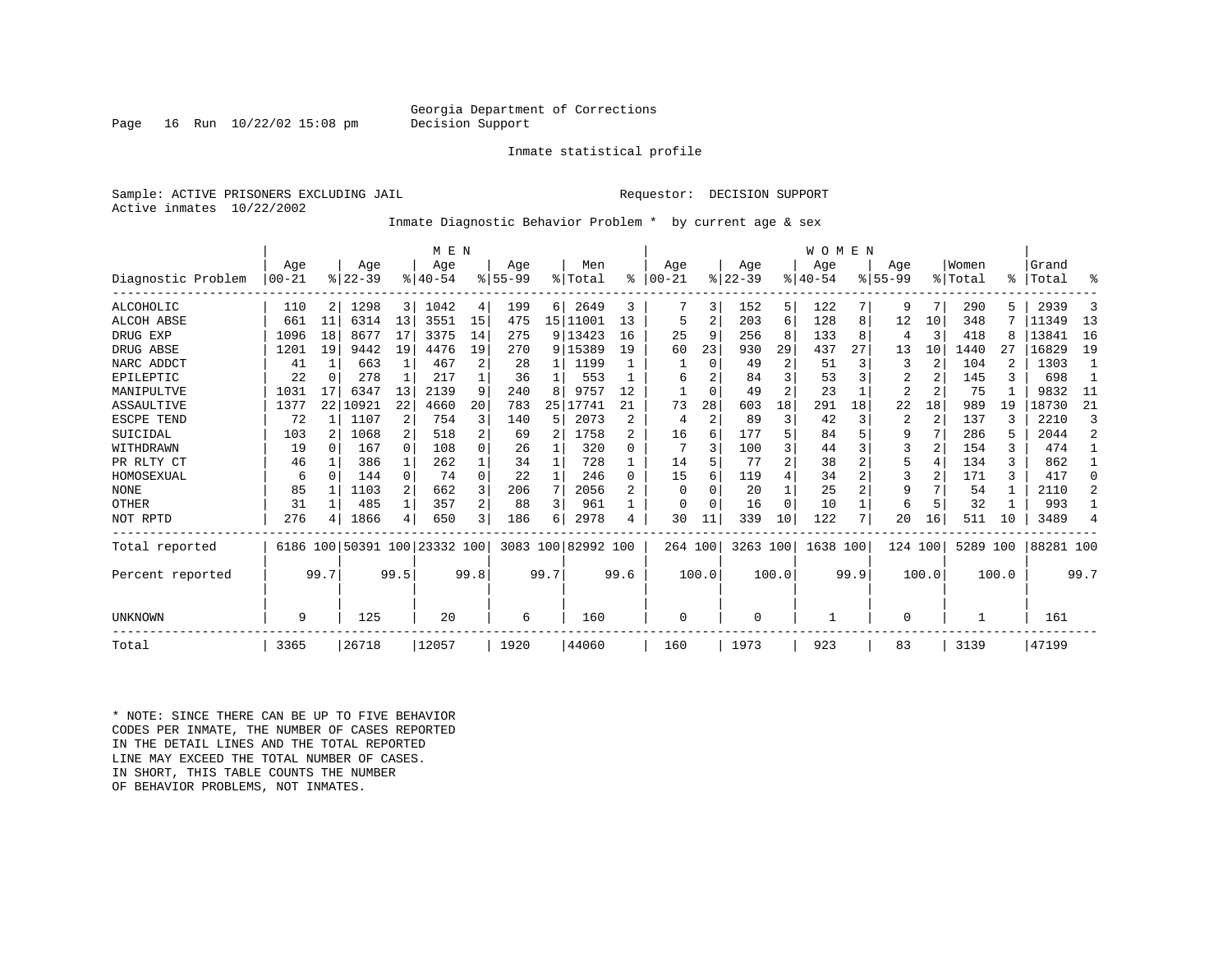Page  $17$  Run  $10/22/02$  15:08 pm

#### Inmate statistical profile

Sample: ACTIVE PRISONERS EXCLUDING JAIL Requestor: DECISION SUPPORT Active inmates 10/22/2002

Physical Profile (General Condition) by current age & sex

|                      |                   |                |                    |              | M E N                        |      |                    |                 |                    |      |                  |      |                  |      | <b>WOMEN</b>     |         |                    |        |                  |      |                    |                |
|----------------------|-------------------|----------------|--------------------|--------------|------------------------------|------|--------------------|-----------------|--------------------|------|------------------|------|------------------|------|------------------|---------|--------------------|--------|------------------|------|--------------------|----------------|
| Physical Profile     | Age<br>$ 00 - 21$ |                | Age<br>$8122 - 39$ |              | Age<br>$8 40-54$             |      | Age<br>$8155 - 99$ |                 | Men<br>% Total     | ႜ    | Aqe<br>$00 - 21$ |      | Aqe<br>$ 22-39 $ |      | Aqe<br>$8 40-54$ |         | Age<br>$8155 - 99$ |        | Women<br>% Total |      | Grand<br>%   Total | - 왕            |
|                      |                   |                |                    |              |                              |      |                    |                 |                    |      |                  |      |                  |      |                  |         |                    |        |                  |      |                    |                |
| NO LIMITATION        | 2986              | 91             | . 20318            | 77           | 6079                         | 52   | 373                |                 | 20 29756           | 69   | 135              | 90   | 1396             | 74   | 471              | 53      | 14                 | 18     | 2016             | 67   | 31772 69           |                |
| DEFECT NO MAJOR LIMT | 179               | 5 <sup>1</sup> | 2951               | 11           | 2391                         | 20   | 399                | 21              | 5920               | 14   | 11               |      | 369              | 20   | 287              | 32      | 30                 | 38     | 697              | 23   | 6617               | 14             |
| DEFECT MAJOR LIMIT   | 102               |                | 2927               | 11           | 3202                         | 27   | 922                | 49              | 7153               | 17   | 4                | 3    | 115              | 6    | 121              | 14      | 31                 | 39     | 271              | 9    | 7424               | 16             |
| VERY MAJOR DEFECT    |                   |                | 49                 | $\mathbf{0}$ | 116                          |      | 184                | 10 <sup>1</sup> | 350                |      | 0                | 0    | 4                | 0    | 6                |         | 5                  | 6      | 15               |      | 365                | $\overline{1}$ |
| Total reported       |                   |                |                    |              | 3268 100 26245 100 11788 100 |      |                    |                 | 1878 100 43179 100 |      | 150 100          |      | 1884 100         |      |                  | 885 100 |                    | 80 100 | 2999             | 100  | 46178 100          |                |
| Percent reported     |                   | 97.1           |                    | 98.2         |                              | 97.8 |                    | 97.8            |                    | 98.0 |                  | 93.8 |                  | 95.5 |                  | 95.9    |                    | 96.4   |                  | 95.5 |                    | 97.8           |
|                      |                   |                |                    |              |                              |      |                    |                 |                    |      |                  |      |                  |      |                  |         |                    |        |                  |      |                    |                |
| NOT REPORTED         | 97                |                | 473                |              | 269                          |      | 42                 |                 | 881                |      | 10               |      | 89               |      | 38               |         | 3                  |        | 140              |      | 1021               |                |
| Total                | 3365              |                | 26718              |              | 12057                        |      | 1920               |                 | 44060              |      | 160              |      | 1973             |      | 923              |         | 83                 |        | 3139             |      | 47199              |                |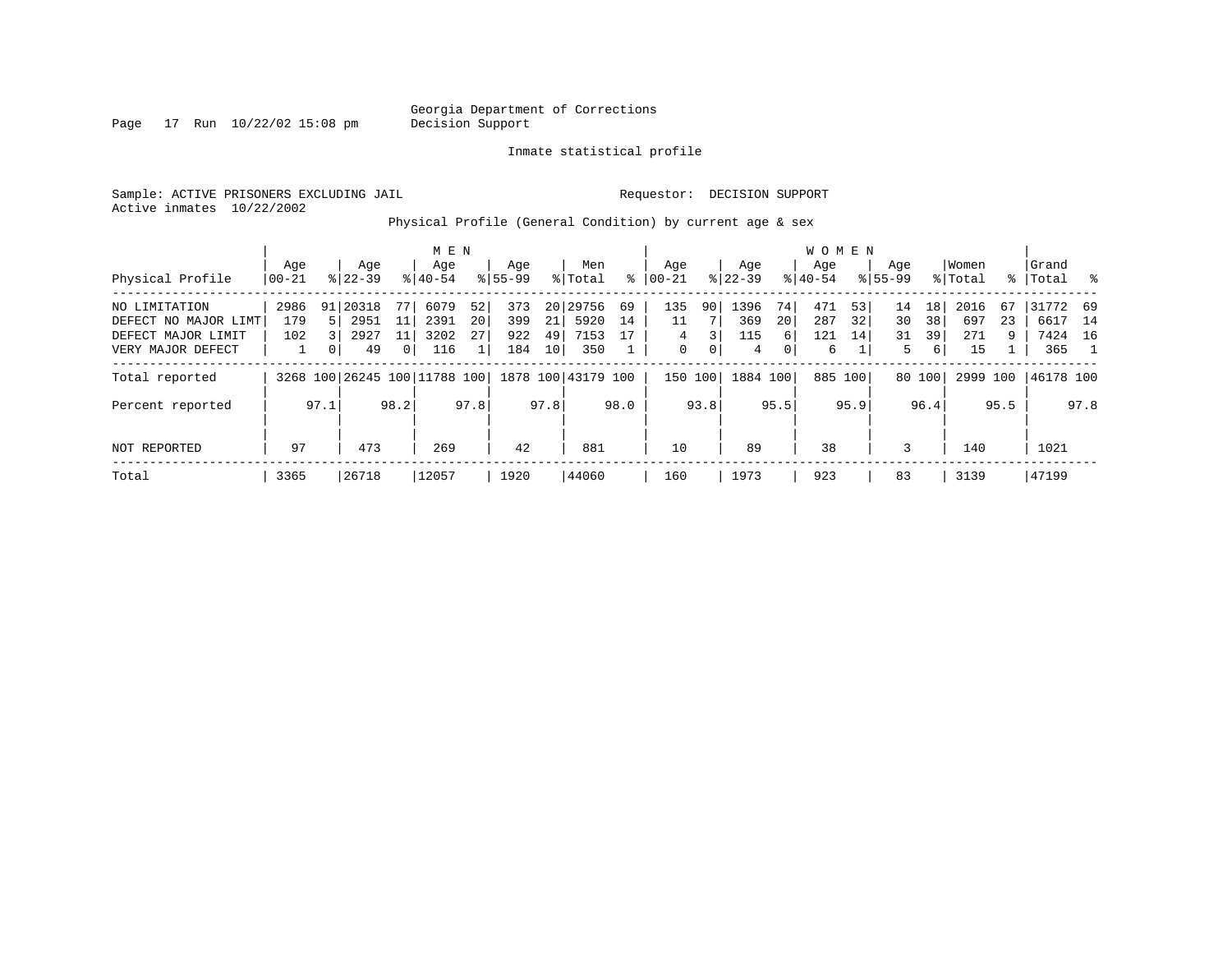Page 18 Run  $10/22/02$  15:08 pm

#### Inmate statistical profile

Sample: ACTIVE PRISONERS EXCLUDING JAIL Requestor: DECISION SUPPORT Active inmates 10/22/2002

Security Status by current age & sex

|                  |       |       |           |       | M E N                        |       |           |       |                    |          |           |          |             |       | W O M E N   |       |             |        |                |             |             |       |
|------------------|-------|-------|-----------|-------|------------------------------|-------|-----------|-------|--------------------|----------|-----------|----------|-------------|-------|-------------|-------|-------------|--------|----------------|-------------|-------------|-------|
|                  | Age   |       | Age       |       | Age                          |       | Age       |       | Men                |          | Age       |          | Age         |       | Age         |       | Age         |        | Women          |             | Grand       |       |
| Security         | 00-21 |       | $8 22-39$ |       | $ 40-54$                     |       | $8 55-99$ |       | % Total            | ి        | $00 - 21$ |          | $ 22-39 $   |       | $ 40-54 $   |       | $8155 - 99$ |        | % Total        | $\approx$ 1 | Total       | ႜ     |
| DIAG INCOM       | 17    |       | 181       |       | 113                          |       | 17        |       | 328                |          |           |          | 0           | 0     |             | 0     | 0           | 0      | $\Omega$       | 0           | 328         |       |
| WRK RELEAS       | 0     |       | 0         | 0     | $\Omega$                     |       | 0         | 0     | 0                  | $\Omega$ | $\Omega$  | $\Omega$ | $\mathbf 0$ | 0     | 0           | 0     | 0           |        |                | 0           | 0           |       |
| TRUSTY           | 40    |       | 1355      | 5     | 841                          |       | 71        | 4     | 2307               | 5        | $\Omega$  | $\Omega$ | 102         | 5     | 72          | 8     | 5           | 6      | 179            | б.          | 2486        |       |
| MINIMUM          | 900   | 27    | 8716      | 33    | 4405                         | 37    | 663       | 35    | 14684              | 33       | 60        | 38       | 1152        | 58    | 564         | 61    | 52          | 63     | 1828           | 58          | 16512       | 35    |
| MEDIUM           | 1375  | 41    | 10402     | 39    | 4661                         | 39    | 907       | 47    | 17345              | 39       | 67        | 42       | 506         | 26    | 200         | 22    | 21          | 25     | 794            | 25          | 18139       | 38    |
| CLOSE            | 631   | 19    | 4124      | 15    | 1232                         | 10    | 172       | 9     | 6159               | 14       | 28        | 18       | 126         | 6     | 38          |       |             |        | 195            | 6           | 6354        | 13    |
| MAXIMUM          | 24    |       | 487       | 2     | 182                          |       | 20        |       | 713                | 2        | $\Omega$  | $\Omega$ | 5           |       |             |       | 0           |        | 6              |             | 719         | 2     |
| DIAGNOSTIC       | 378   | 11    | 1453      | 5     | 623                          |       | 70        | 4     | 2524               | 6        | 5         | 3        | 82          | 4     | 48          | 5     | 2           |        | 137            | 4           | 2661        | 6     |
| Total reported   |       |       |           |       | 3365 100 26718 100 12057 100 |       |           |       | 1920 100 44060 100 |          | 160       | 100      | 1973 100    |       | 923 100     |       |             | 83 100 | 3139 100       |             | 47199 100   |       |
| Percent reported |       | 100.0 |           | 100.0 |                              | 100.0 |           | 100.0 |                    | 100.0    |           | 100.0    |             | 100.0 |             | 100.0 |             | 100.0  |                | 100.0       |             | 100.0 |
| NOT RPTD         | 0     |       | 0         |       | $\mathbf 0$                  |       | 0         |       |                    |          | $\Omega$  |          | $\mathbf 0$ |       | $\mathbf 0$ |       | $\Omega$    |        | $\overline{0}$ |             | $\mathbf 0$ |       |
| Total            | 3365  |       | 26718     |       | 12057                        |       | 1920      |       | 44060              |          | 160       |          | 1973        |       | 923         |       | 83          |        | 3139           |             | 47199       |       |

\* NOTE: BEGINNING IN JULY 1987, THE FACILITIES DIVISION NO LONGER CODED INMATES AS BEING WORK RELEASE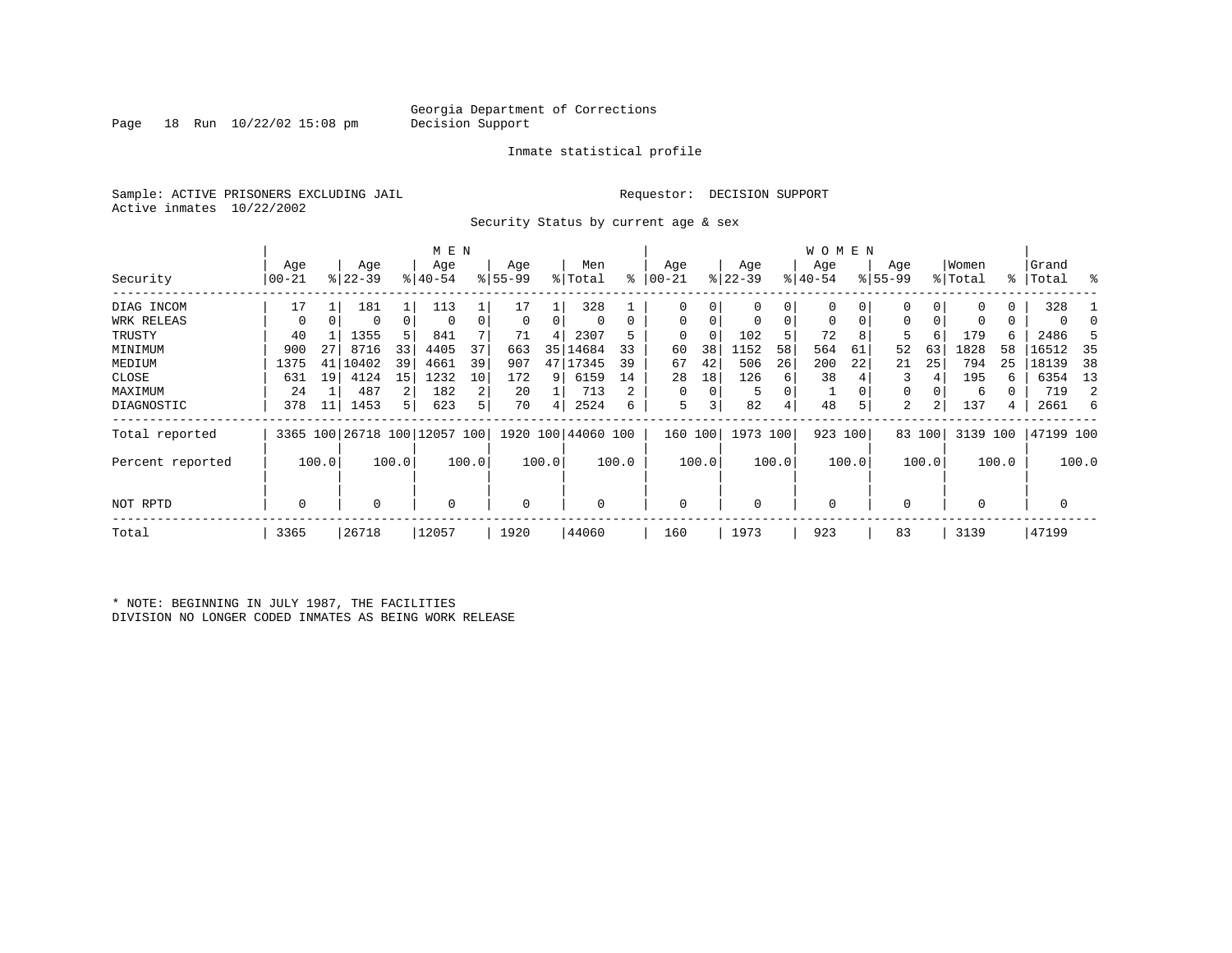Page 19 Run  $10/22/02$  15:08 pm

#### Inmate statistical profile

Sample: ACTIVE PRISONERS EXCLUDING JAIL Requestor: DECISION SUPPORT Active inmates 10/22/2002

Number Of Sentences by current age & sex

|                     |       |                |                              |      | M E N       |      |           |      |                    |      |               |      |           |      | WOMEN     |         |             |        |          |      |           |      |
|---------------------|-------|----------------|------------------------------|------|-------------|------|-----------|------|--------------------|------|---------------|------|-----------|------|-----------|---------|-------------|--------|----------|------|-----------|------|
|                     | Age   |                | Age                          |      | Age         |      | Age       |      | Men                |      | Age           |      | Age       |      | Age       |         | Age         |        | Women    |      | Grand     |      |
| Number Of Sentences | 00-21 |                | $ 22-39 $                    |      | $8140 - 54$ |      | $8 55-99$ |      | % Total            |      | $8   00 - 21$ |      | $ 22-39 $ |      | $ 40-54 $ |         | $8155 - 99$ |        | % Total  |      | %   Total | ႜ    |
| $_{\rm ONE}$        | 1451  | 43             | 8345                         | 31   | 3937        | 33   | 786       |      | 41   14519         | 33   | 77            | 49   | 800       | 41   | 370       | 41      | 38          | 46     | 1285     | 42   | 15804     | -34  |
| TWO                 | 890   | 27             | 6412                         | 24   | 2879        | 24   | 457       |      | 24 10638           | 24   | 47            | 30   | 520       | 27   | 225       | 25      | 20          | 24     | 812      | 26   | 11450     | -24  |
| THREE               | 470   | 14             | 4242                         | 16   | 1846        | 15   | 271       | 14   | 6829               | 16   | 19            | 12   | 262       | 13   | 134       | 15      | 11          | 13     | 426      | 14   | 7255      | 15   |
| <b>FOUR</b>         | 243   |                | 2682                         | 10   | 1149        | 10   | 150       | 8    | 4224               | 10   | 6             | 4    | 148       | 8    | 62        |         | 8           | 10     | 224      |      | 4448      | 9    |
| <b>FIVE</b>         | 120   | 4              | 1733                         | 6    | 739         | 6    | 80        | 4    | 2672               | 6    | 2             |      | 91        | 5    | 32        |         |             | 1      | 126      | 4    | 2798      | 6    |
| MORE THAN FIVE      | 170   | 5 <sup>1</sup> | 3250                         | 12   | 1479        | 12   | 173       | 9    | 5072               | 12   | 6             | 4    | 129       | 7    | 84        | 9       | 4           | 5      | 223      | 7    | 5295      | - 11 |
| Total reported      |       |                | 3344 100 26664 100 12029 100 |      |             |      |           |      | 1917 100 43954 100 |      | 157 100       |      | 1950 100  |      |           | 907 100 |             | 82 100 | 3096 100 |      | 47050 100 |      |
| Percent reported    |       | 99.4           |                              | 99.8 |             | 99.8 |           | 99.8 |                    | 99.8 |               | 98.1 |           | 98.8 |           | 98.3    |             | 98.8   |          | 98.6 |           | 99.7 |
| NOT REPORTED        | 21    |                | 54                           |      | 28          |      | 3         |      | 106                |      | 3             |      | 23        |      | 16        |         |             |        | 43       |      | 149       |      |
| Total               | 3365  |                | 26718                        |      | 12057       |      | 1920      |      | 44060              |      | 160           |      | 1973      |      | 923       |         | 83          |        | 3139     |      | 47199     |      |
|                     |       |                |                              |      |             |      |           |      |                    |      |               |      |           |      |           |         |             |        |          |      |           |      |
| AVG NUM SENTENCES   | 2.26  |                | 2.99                         |      | 2.98        |      | 2.60      |      | 2.92               |      | 1.95          |      | 2.42      |      | 2.55      |         | 2.29        |        | 2.43     |      | 2.88      |      |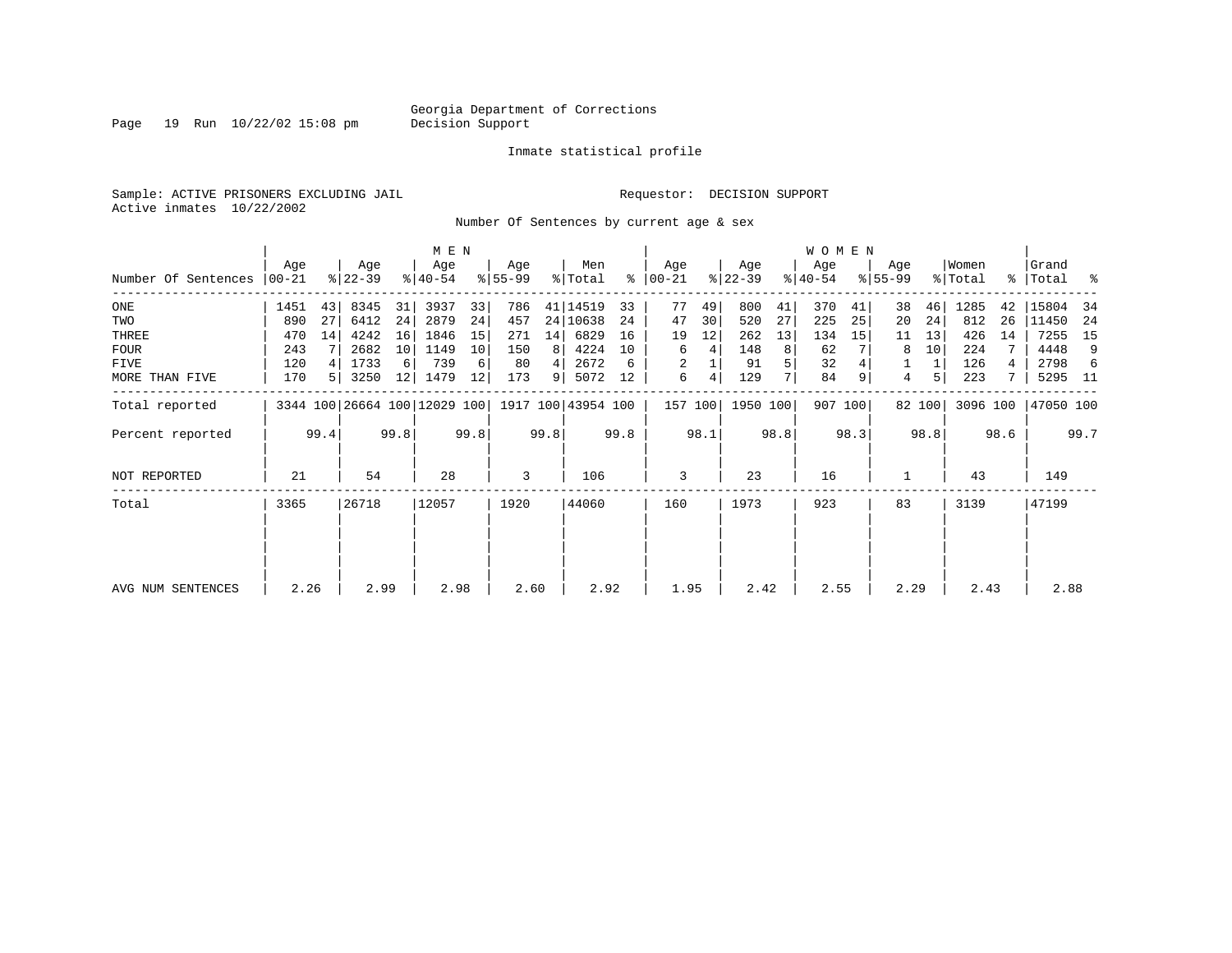Page 20 Run  $10/22/02$  15:08 pm

#### Inmate statistical profile

Sample: ACTIVE PRISONERS EXCLUDING JAIL Requestor: DECISION SUPPORT Active inmates 10/22/2002

Number Of Disciplinaries by current age & sex

|                  |                  |       |                              |                | M E N           |       |                 |       |                    |       |                 |       |                  |       | <b>WOMEN</b>     |         |                  |        |                  |       |                    |       |
|------------------|------------------|-------|------------------------------|----------------|-----------------|-------|-----------------|-------|--------------------|-------|-----------------|-------|------------------|-------|------------------|---------|------------------|--------|------------------|-------|--------------------|-------|
| Disciplinaries   | Age<br>$00 - 21$ |       | Age<br>$ 22-39 $             |                | Age<br>$ 40-54$ |       | Age<br>$ 55-99$ |       | Men<br>% Total     | ႜ     | Age<br>$ 00-21$ |       | Age<br>$ 22-39 $ |       | Age<br>$ 40-54 $ |         | Age<br>$8 55-99$ |        | Women<br>% Total |       | Grand<br>%   Total | ್ಠಿ   |
| ZERO             | 1170             | 35    | 8438                         | 32             | 5009            | 42    | 935             |       | 49 15552           | 35    | 79              | 49    | 1043             | 53    | 540              | 59      | 54               | 65     | 1716             | 55    | 17268              | -37   |
| ONE              | 445              | 13    | 3707                         | 14             | 1835            | 15    | 325             | 17    | 6312               | 14    | 22              | 14    | 266              | 13    | 145              | 16      | 13               | 16     | 446              | 14    | 6758               | 14    |
| TWO              | 281              | 8     | 2272                         | 9              | 1025            | 9     | 173             | 9     | 3751               | 9     | 11              |       | 153              | 8     | 59               | 6       | 6                |        | 229              |       | 3980               | 8     |
| THREE            | 198              |       | 1632                         | $6 \mid$       | 705             | 6     | 111             | 6     | 2646               | б     | 13              | 8     | 98               | 5     | 40               |         | 5                | 6      | 156              | 5     | 2802               | 6     |
| <b>FOUR</b>      | 179              |       | 1295                         | 5 <sup>1</sup> | 511             |       | 54              | 3     | 2039               | 5     |                 |       | 76               |       | 27               |         |                  |        | 105              |       | 2144               | 5     |
| FIVE             | 171              |       | 1042                         | 4              | 395             | 3     | 47              |       | 1655               |       | 3               |       | 47               |       | 17               |         | 0                |        | 67               |       | 1722               | 4     |
| MORE THAN FIVE   | 921              | 27    | 8328                         | 31             | 2574            | 21    | 275             |       | 14   12098         | 27    | 31              | 19    | 290              | 15    | 95               | 10      | 4                | 5      | 420              | 13    | 12518              | -27   |
| Total reported   |                  |       | 3365 100 26714 100 12054 100 |                |                 |       |                 |       | 1920 100 44053 100 |       | 160 100         |       | 1973 100         |       |                  | 923 100 |                  | 83 100 | 3139 100         |       | 47192 100          |       |
| Percent reported |                  | 100.0 |                              | 100.0          |                 | 100.0 |                 | 100.0 |                    | 100.0 |                 | 100.0 |                  | 100.0 |                  | 100.0   |                  | 100.0  |                  | 100.0 |                    | 100.0 |
| NOT REPORTED     | 0                |       | 4                            |                | 3               |       | $\mathbf 0$     |       | 7                  |       | $\mathbf 0$     |       | 0                |       | $\mathbf 0$      |         | 0                |        | $\mathbf 0$      |       | 7                  |       |
| Total            | 3365             |       | 26718                        |                | 12057           |       | 1920            |       | 44060              |       | 160             |       | 1973             |       | 923              |         | 83               |        | 3139             |       | 47199              |       |
|                  |                  |       |                              |                |                 |       |                 |       |                    |       |                 |       |                  |       |                  |         |                  |        |                  |       |                    |       |
|                  |                  |       |                              |                |                 |       |                 |       |                    |       |                 |       |                  |       |                  |         |                  |        |                  |       |                    |       |
| AVG NUM DISCIP   | 5.08             |       | 6.69                         |                | 4.73            |       | 3.02            |       | 5.87               |       | 3.63            |       | 3.24             |       | 2.25             |         | 1.13             |        | 2.91             |       | 5.68               |       |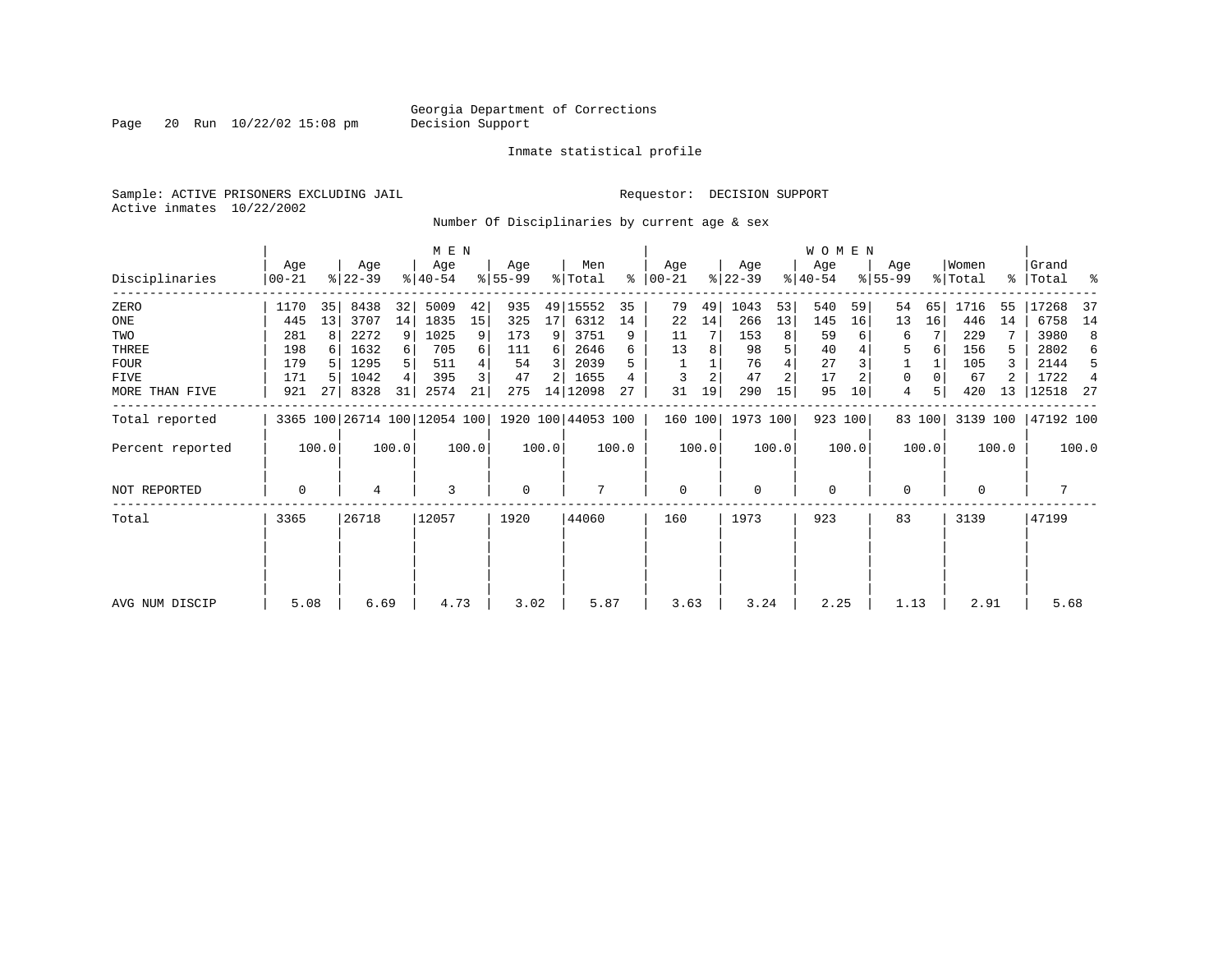Page 21 Run  $10/22/02$  15:08 pm

#### Inmate statistical profile

Sample: ACTIVE PRISONERS EXCLUDING JAIL Requestor: DECISION SUPPORT Active inmates 10/22/2002

Number Of Escapes by current age & sex

|                  |                  |             |                  |          | M E N                                               |          |                 |       |                |          |                  |          |                  |             | WOMEN            |          |                  |        |                  |       |                    |          |
|------------------|------------------|-------------|------------------|----------|-----------------------------------------------------|----------|-----------------|-------|----------------|----------|------------------|----------|------------------|-------------|------------------|----------|------------------|--------|------------------|-------|--------------------|----------|
| Escapes          | Age<br>$ 00-21 $ |             | Age<br>$ 22-39 $ |          | Age<br>$8 40-54$                                    |          | Age<br>$ 55-99$ |       | Men<br>% Total | ∻        | Age<br>$ 00-21 $ |          | Age<br>$ 22-39 $ |             | Age<br>$ 40-54 $ |          | Age<br>$8 55-99$ |        | Women<br>% Total |       | Grand<br>% Total % |          |
| ZERO             |                  |             | 3361 100 26545   |          | 99 11912                                            | 99       | 1888            |       | 98 43706       | 99       | 160              | 100      | 1968 100         |             |                  | 922 100  | 83               | 100    | 3133 100         |       | 46839              | -99      |
| ONE              | 4                | $\mathbf 0$ | 171              | 1        | 128                                                 |          | 23              | 1     | 326            | 1        | 0                | 0        | 5                | 0           |                  | 0        | $\Omega$         | 0      | 6                | 0     | 332                | 1        |
| TWO              | 0                |             | 2                | 0        | 13                                                  |          | 6               | 0     | 21             | 0        | 0                |          | 0                | 0           | 0                | 0        | 0                |        |                  | 0     | 21                 | 0        |
| THREE            | 0                |             | 0                |          |                                                     |          |                 |       | 6              | 0        | 0                |          | 0                | 0           | 0                |          | 0                |        |                  | 0     | 6                  | $\Omega$ |
| <b>FOUR</b>      | 0                |             | 0                | $\Omega$ | $\Omega$                                            |          |                 | 0     |                | $\Omega$ | $\Omega$         | $\Omega$ | $\Omega$         | $\mathbf 0$ | $\mathbf 0$      | $\Omega$ | $\Omega$         |        |                  | 0     |                    | $\Omega$ |
| FIVE             | 0                | 0           | 0                | $\Omega$ | $\Omega$                                            |          | 0               | 0     | 0              | $\Omega$ | $\Omega$         |          | $\mathbf 0$      | 0           | 0                | $\Omega$ | 0                |        |                  | 0     | 0                  | 0        |
| MORE THAN FIVE   | 0                | 0           | 0                | $\Omega$ |                                                     | $\Omega$ | $\Omega$        | 0     |                | 0        | $\Omega$         | 0        | $\Omega$         | 0           | $\mathbf 0$      | 0        | 0                | 0      |                  | 0     | U                  |          |
| Total reported   |                  |             |                  |          | 3365 100 26718 100 12057 100   1920 100   44060 100 |          |                 |       |                |          | 160 100          |          | 1973 100         |             |                  | 923 100  |                  | 83 100 | 3139 100         |       | 47199 100          |          |
| Percent reported |                  | 100.0       |                  | 100.0    |                                                     | 100.0    |                 | 100.0 |                | 100.0    |                  | 100.0    |                  | 100.0       |                  | 100.0    |                  | 100.0  |                  | 100.0 |                    | 100.0    |
| NOT REPORTED     | 0                |             | 0                |          | $\Omega$                                            |          | 0               |       | 0              |          | $\mathbf 0$      |          | $\mathbf 0$      |             | $\mathbf 0$      |          | $\mathbf 0$      |        | 0                |       | $\mathbf 0$        |          |
| Total            | 3365             |             | 26718            |          | 12057                                               |          | 1920            |       | 44060          |          | 160              |          | 1973             |             | 923              |          | 83               |        | 3139             |       | 47199              |          |
|                  |                  |             |                  |          |                                                     |          |                 |       |                |          |                  |          |                  |             |                  |          |                  |        |                  |       |                    |          |
| AVG NUM ESCAPES  |                  | .00         | .01              |          | .01                                                 |          | .02             |       | .01            |          | .00              |          | .00              |             | .00              |          |                  | .00    | .00              |       | .01                |          |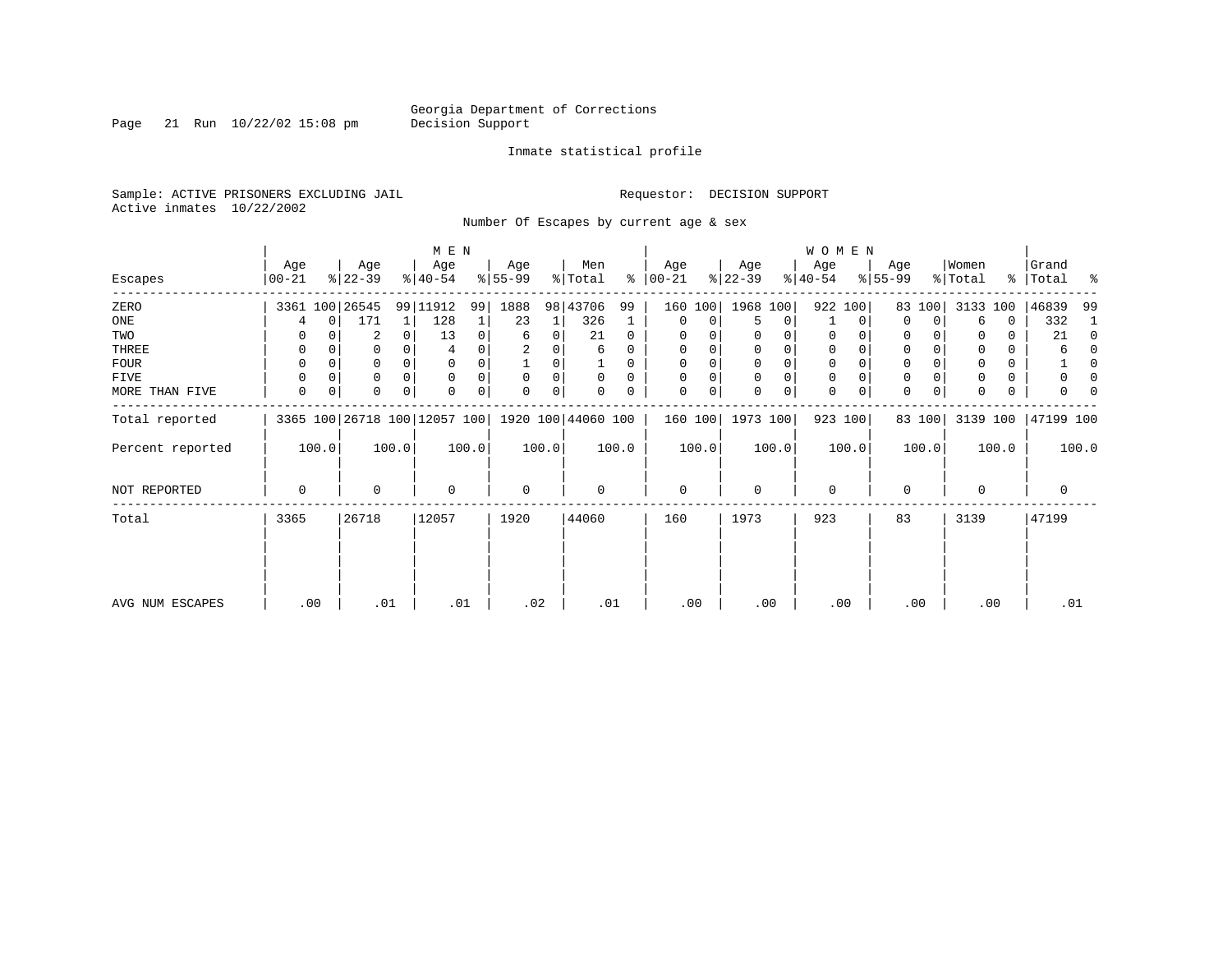Page 22 Run  $10/22/02$  15:08 pm Decision Support

Inmate statistical profile

Active inmates 10/22/2002

Sample: ACTIVE PRISONERS EXCLUDING JAIL **Requestor: DECISION SUPPORT** 

Number Of Prior Georgia Incarcerations \* by current age & sex

|                            |             |       |                  |          | M E N                                           |                |                  |       |                |       |                  |       |                  |       | <b>WOMEN</b>    |       |                  |                |                  |       |                |       |
|----------------------------|-------------|-------|------------------|----------|-------------------------------------------------|----------------|------------------|-------|----------------|-------|------------------|-------|------------------|-------|-----------------|-------|------------------|----------------|------------------|-------|----------------|-------|
| Prior Incarcerations 00-21 | Age         |       | Age<br>$ 22-39 $ |          | Age<br>$ 40-54 $                                |                | Age<br>$ 55-99 $ |       | Men<br>% Total | ႜ     | Age<br>$ 00-21 $ |       | Age<br>$ 22-39 $ |       | Age<br>$ 40-54$ |       | Age<br>$ 55-99 $ |                | Women<br>% Total | ႜ     | Grand<br>Total | ್ಠಿ   |
| ZERO                       | 3080        |       | 92 15022         | 56       | 4653                                            | 39             | 1063             |       | 55 23818       | 54    | 143              | 89    | 1277             | 65    | 492             | 53    | 55               | 66             | 1967             | 63    | 25785          | -55   |
| ONE                        | 264         | 8     | 5314             | 20       | 2198                                            | 18             | 358              | 19    | 8134           | 18    | 16               | 10    | 351              | 18    | 145             | 16    | 16               | 19             | 528              | 17    | 8662           | 18    |
| TWO                        | 21          |       | 2974             | 11       | 1605                                            | 13             | 197              | 10    | 4797           | 11    |                  |       | 168              | 9     | 101             | 11    | 3                | 4              | 273              | 9     | 5070           | 11    |
| THREE                      | 0           |       | 1710             | $6 \mid$ | 1216                                            | 10             | 140              |       | 3066           |       | 0                | 0     | 92               | 5     | 71              | 8     | 4                | 5              | 167              |       | 3233           | 7     |
| <b>FOUR</b>                | $\Omega$    |       | 893              |          | 912                                             | 8              | 78               | 4     | 1883           | 4     | $\mathbf 0$      |       | 42               |       | 37              |       | 2                | $\overline{a}$ | 81               |       | 1964           | 4     |
| <b>FIVE</b>                | 0           |       | 486              |          | 618                                             | 5              | 28               |       | 1132           |       | $\Omega$         | 0     | 24               |       | 25              |       | 2                |                | 51               |       | 1183           | 3     |
| MORE THAN FIVE             | 0           | 0     | 319              |          | 855                                             | 7 <sup>1</sup> | 56               | 3     | 1230           | 3     | $\mathbf 0$      | 0     | 19               |       | 52              |       | $\mathbf{1}$     |                | 72               | 2     | 1302           |       |
| Total reported             |             |       |                  |          | 3365 100 26718 100 12057 100 1920 100 44060 100 |                |                  |       |                |       | 160 100          |       | 1973 100         |       | 923 100         |       |                  | 83 100         | 3139 100         |       | 47199 100      |       |
| Percent reported           |             | 100.0 |                  | 100.0    |                                                 | 100.0          |                  | 100.0 |                | 100.0 |                  | 100.0 |                  | 100.0 |                 | 100.0 |                  | 100.0          |                  | 100.0 |                | 100.0 |
| NOT REPORTED               | $\mathbf 0$ |       | $\Omega$         |          | $\Omega$                                        |                | $\mathbf 0$      |       | 0              |       | $\mathbf 0$      |       | $\Omega$         |       | $\mathbf 0$     |       | $\mathbf 0$      |                | $\Omega$         |       | 0              |       |
| Total                      | 3365        |       | 26718            |          | 12057                                           |                | 1920             |       | 44060          |       | 160              |       | 1973             |       | 923             |       | 83               |                | 3139             |       | 47199          |       |
|                            |             |       |                  |          |                                                 |                |                  |       |                |       |                  |       |                  |       |                 |       |                  |                |                  |       |                |       |
|                            |             |       |                  |          |                                                 |                |                  |       |                |       |                  |       |                  |       |                 |       |                  |                |                  |       |                |       |
| AVG # INCARCERATIONS       |             | .09   |                  | .92      | 1.80                                            |                | 1.06             |       | 1.10           |       | .11              |       | .70              |       | 1.31            |       | .71              |                | .85              |       | 1.09           |       |

\* This data counts a parole revocation on an existing sentenCE AS A prior incarceration. Also, this data counts, for any cohort of inmates, the total number of Georgia incarcerations the inmate has had during his entire criminal career. For example, if an inmate was admitted to prison first in FY72, and then re-admitted in FY79 and FY85, he had two prior incarcerations before the FY85 admission. This inmate's records show two prior incarcerations in all three of his records since he has had two prior incarcerations in his criminal career. If the cohort of FY72 admissions is selected for analysis, two prior incarcerations will be listed for this inmate even though in FY72, he had no prior incarcerations.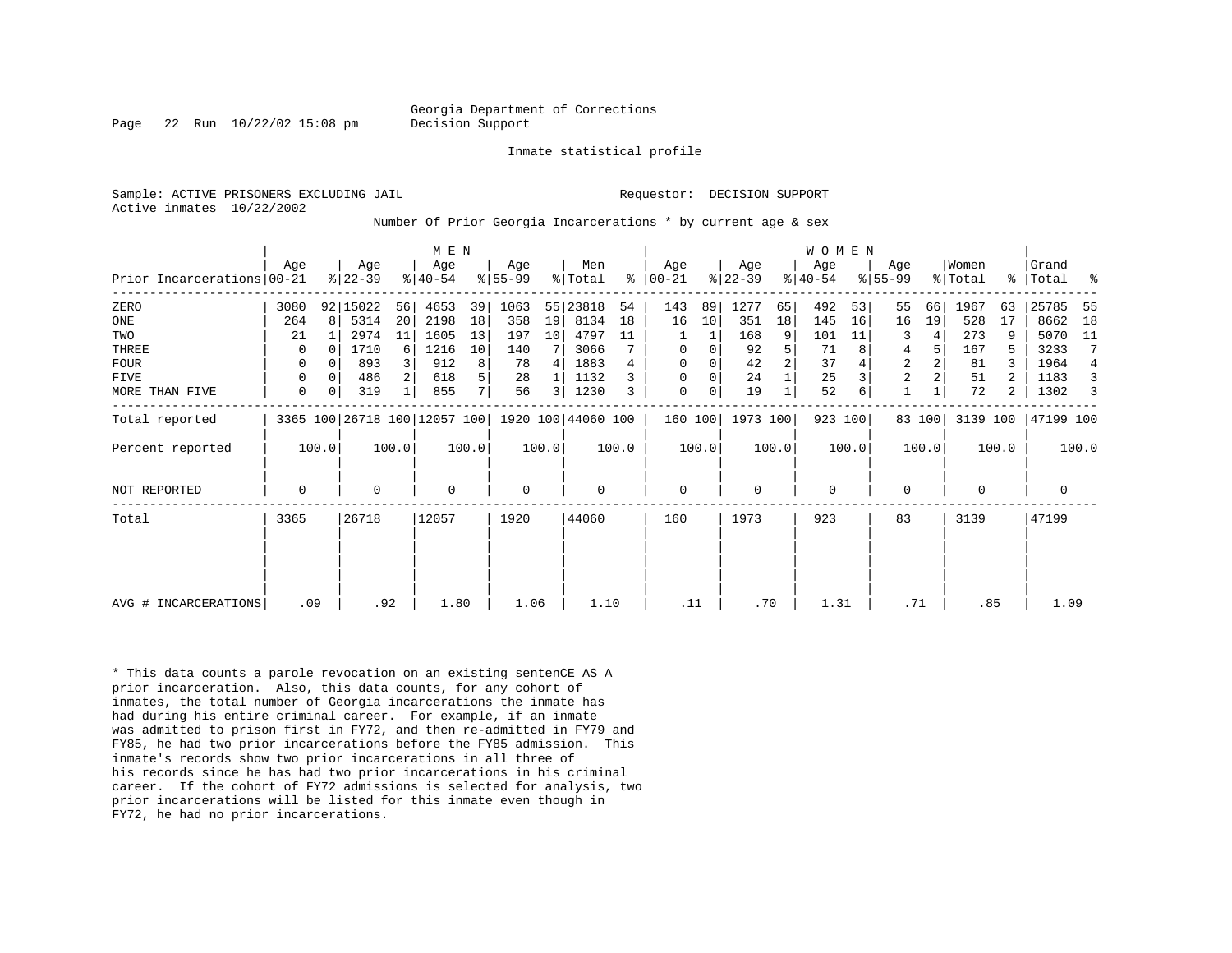Page 23 Run  $10/22/02$  15:08 pm

#### Inmate statistical profile

Sample: ACTIVE PRISONERS EXCLUDING JAIL **Requestor: DECISION SUPPORT** Active inmates 10/22/2002

Number Of Transfers by current age & sex

|                   |                  |                |                  |       | M E N                        |       |                  |                 |                    |       |                  |                |                  |       | WOMEN            |       |                |                |                              |       |                      |                |
|-------------------|------------------|----------------|------------------|-------|------------------------------|-------|------------------|-----------------|--------------------|-------|------------------|----------------|------------------|-------|------------------|-------|----------------|----------------|------------------------------|-------|----------------------|----------------|
| Transfers         | Age<br>$00 - 21$ |                | Age<br>$ 22-39 $ |       | Age<br>$ 40-54 $             |       | Age<br>$ 55-99 $ |                 | Men<br>% Total     | ႜ     | Age<br>$ 00-21 $ |                | Age<br>$ 22-39 $ |       | Age<br>$ 40-54 $ |       | Age<br>% 55-99 |                | Women<br>$\frac{1}{2}$ Total |       | Grand<br>%   Total % |                |
| ZERO              | 828              | 25             | 2447             | 9     | 1048                         | 9     | 136              |                 | 7 4459             | 10    | 35               | 22             | 394              | 20    | 195              | 21    | 16             | 19             | 640                          | 20    | 5099                 | - 11           |
| ONE               | 1611             | 48             | 10289            | 39    | 4406                         | 37    | 728              |                 | 38 17034           | 39    | 111              | 69             | 1054             | 53    | 439              | 48    | 37             | 45             | 1641                         | 52    | 18675                | 40             |
| TWO               | 592              | 18             | 5939             | 22    | 2216                         | 18    | 356              | 19              | 9103               | 21    | 9                | 6              | 293              | 15    | 149              | 16    | 13             | 16             | 464                          | 15    | 9567                 | -20            |
| THREE             | 206              | 6              | 3322             | 12    | 1439                         | 12    | 199              | 10 <sup>1</sup> | 5166               | 12    |                  |                | 134              | 7     | 70               |       | 9              | 11             | 218                          |       | 5384                 | - 11           |
| <b>FOUR</b>       | 73               | 2 <sup>1</sup> | 1800             | 7     | 902                          |       | 157              | 8               | 2932               |       | $\Omega$         |                | 53               |       | 27               |       | 2              | 2              | 82                           |       | 3014                 | 6              |
| FIVE              | 36               |                | 1100             | 4     | 608                          |       | 100              | 5               | 1844               |       | $\Omega$         |                | 26               |       | 17               |       | 4              |                | 47                           |       | 1891                 | $\overline{4}$ |
| MORE THAN FIVE    | 19               |                | 1821             | 71    | 1438                         | 12    | 244              | 13              | 3522               |       | 0                | $\overline{0}$ | 19               |       | 26               |       | $\overline{a}$ | 2 <sub>1</sub> | 47                           |       | 3569                 | 8              |
| Total reported    |                  |                |                  |       | 3365 100 26718 100 12057 100 |       |                  |                 | 1920 100 44060 100 |       | 160 100          |                | 1973 100         |       | 923 100          |       |                | 83 100         | 3139 100                     |       | 47199 100            |                |
| Percent reported  |                  | 100.0          |                  | 100.0 |                              | 100.0 |                  | 100.0           |                    | 100.0 |                  | 100.0          |                  | 100.0 |                  | 100.0 |                | 100.0          |                              | 100.0 |                      | 100.0          |
| NOT REPORTED      | 0                |                | $\Omega$         |       | 0                            |       | $\mathbf 0$      |                 | $\Omega$           |       | $\Omega$         |                | $\mathbf 0$      |       | 0                |       | 0              |                | $\Omega$                     |       | 0                    |                |
| Total             | 3365             |                | 26718            |       | 12057                        |       | 1920             |                 | 44060              |       | 160              |                | 1973             |       | 923              |       | 83             |                | 3139                         |       | 47199                |                |
|                   |                  |                |                  |       |                              |       |                  |                 |                    |       |                  |                |                  |       |                  |       |                |                |                              |       |                      |                |
|                   |                  |                |                  |       |                              |       |                  |                 |                    |       |                  |                |                  |       |                  |       |                |                |                              |       |                      |                |
| AVG NUM TRANSFERS | 1.20             |                | 2.22             |       | 2.67                         |       | 2.79             |                 | 2.29               |       | .90              |                | 1.27             |       | 1.45             |       | 1.59           |                | 1.31                         |       | 2.23                 |                |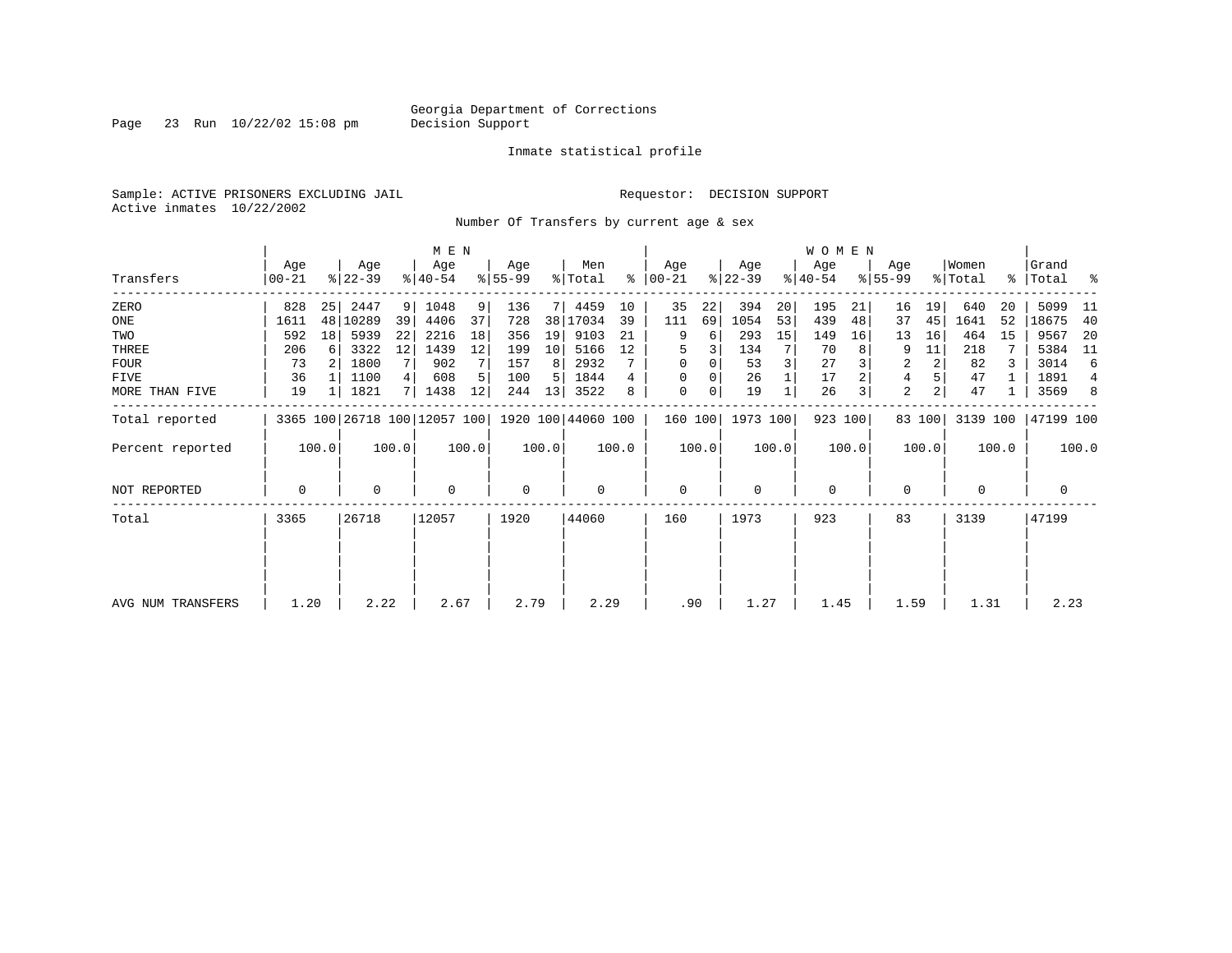Page 24 Run  $10/22/02$  15:08 pm

#### Inmate statistical profile

Sample: ACTIVE PRISONERS EXCLUDING JAIL **Requestor: DECISION SUPPORT** Active inmates 10/22/2002

County Of Conviction by current age & sex

| Age<br>Age<br>Women<br>Age<br>Men<br>Grand<br>Age<br>Age<br>Age<br>Age<br>Aqe<br>$ 00-21$<br>$8 22-39$<br>County Of Conviction 00-21<br>$8 22-39$<br>$ 40-54$<br>$8155 - 99$<br>%   Total<br>$8140 - 54$<br>$8155 - 99$<br>% Total<br>ႜ<br>Total<br>ႜ<br>န္<br>Appling<br>$\overline{0}$<br>62<br>$\overline{0}$<br>29<br>0<br>$\mathbf 0$<br>0<br>0<br>$\mathbf 0$<br>6<br>0<br>$\Omega$<br>6<br>101<br>$\Omega$<br>5<br>0<br>1<br>0<br>$\Omega$<br>107<br>4<br>Atkinson<br>25<br>$\mathbf 0$<br>13<br>0<br>43<br>$\Omega$<br>0<br>2<br>0<br>2<br>$\mathbf 0$<br>$\mathbf{0}$<br>47<br>$\mathbf{1}$<br>$\Omega$<br>$\mathbf 0$<br>$\Omega$<br>$\mathbf 0$<br>$\overline{4}$<br>$\Omega$<br>$\Omega$<br>4<br>18<br>58<br>59<br>$\Omega$<br>Bacon<br>5<br>0<br>35<br>0<br>0<br>$\Omega$<br>0<br>0<br>$\Omega$<br>0<br>$\mathbf 0$<br>0<br>1<br>0<br>$\Omega$<br>$\mathbf 0$<br>1<br>0<br>3<br>Baker<br>0<br>0<br>12<br>6<br>0<br>$\mathbf 0$<br>19<br>$\Omega$<br>0<br>3<br>$\Omega$<br>$\Omega$<br>$\Omega$<br>0<br>22<br>$\Omega$<br>0<br>$\Omega$<br>$\mathbf 0$<br>0<br>-1<br>Baldwin<br>212<br>$\mathbf{1}$<br>10<br>$\overline{a}$<br>23<br>5<br>$\mathbf{1}$<br>31<br>$\mathbf{1}$<br>31<br>1<br>1<br>102<br>1<br>355<br>1<br>1<br>1<br>$\mathbf{1}$<br>386<br>$\mathbf{1}$<br>1<br>$\mathbf 0$<br>$\mathbf 0$<br>0<br>$\overline{2}$<br>6<br>Banks<br>11<br>19<br>0<br>69<br>$\mathbf 0$<br>0<br>$\overline{4}$<br>$\mathbf 0$<br>$\Omega$<br>$\mathbf 0$<br>0<br>75<br>$\Omega$<br>$\Omega$<br>31<br>8<br>$\Omega$<br>5<br>9<br>$\mathbf 0$<br>0<br>$\mathbf{1}$<br>$\mathbf{1}$<br>13<br>$\mathbf 1$<br>$\mathbf 0$<br>$\mathbf{1}$<br>212<br>0<br>110<br>58<br>16<br>193<br>$\Omega$<br>1<br>$\mathbf{1}$<br>$\Omega$<br>19<br>$\Omega$<br>Barrow<br>9<br>15<br>$\mathbf{1}$<br>112<br>$\mathbf{1}$<br>28<br>$\mathbf 1$<br>386<br>$\Omega$<br>0<br>24<br>1<br>$\mathbf 1$<br>0<br>33<br>$\mathbf{1}$<br>419<br>$\mathbf{1}$<br>Bartow<br>0<br>231<br>$\mathbf{1}$<br>$\Omega$<br>Ben Hill<br>17<br>$\mathbf 0$<br>52<br>0<br>10<br>194<br>8<br>$\mathbf 0$<br>3<br>12<br>206<br>$\Omega$<br>115<br>1<br>$\Omega$<br>$\mathbf{1}$<br>1<br>$\mathbf 0$<br>$\Omega$<br>$\Omega$<br>0<br>1<br>Berrien<br>5<br>21<br>0<br>$\overline{2}$<br>$\mathbf 0$<br>78<br>0<br>$\mathbf{0}$<br>$\Omega$<br>$\overline{4}$<br>50<br>0<br>0<br>$\Omega$<br>0<br>$\mathbf 0$<br>0<br>0<br>82<br>$\Omega$<br>0<br>4<br>$\overline{a}$<br>Bibb<br>2<br>300<br>2<br>990<br>$\overline{a}$<br>3<br>28<br>1<br>20<br>3<br>4<br>55<br>2<br>$\overline{2}$<br>60<br>2<br>587<br>43<br>4<br>2<br>1045<br>$\Omega$<br>$\Omega$<br>$\Omega$<br>5<br>Bleckley<br>$\Omega$<br>25<br>3<br>0<br>5<br>$\mathbf{1}$<br>$\Omega$<br>$\Omega$<br>10<br>131<br>10<br>$\Omega$<br>83<br>121<br>$\Omega$<br>$\Omega$<br>$\Omega$<br>$\Omega$<br>Brantley<br>$\mathbf 0$<br>0<br>$\overline{2}$<br>$\overline{2}$<br>40<br>$\mathbf{1}$<br>0<br>20<br>14<br>3<br>$\Omega$<br>38<br>$\Omega$<br>$\Omega$<br>$\Omega$<br>$\Omega$<br>$\Omega$<br>$\mathbf 0$<br>$\Omega$<br>$\Omega$<br>$\Omega$<br>$\Omega$<br><b>Brooks</b><br>84<br>3<br>3<br>87<br>5<br>62<br>$\mathbf 0$<br>11<br>0<br>6<br>$\Omega$<br>$\Omega$<br>$\Omega$<br>$\Omega$<br>$\Omega$<br>$\Omega$<br>$\mathbf 0$<br>$\Omega$<br>$\Omega$<br>$\Omega$<br>$\Omega$<br>$\Omega$<br>3<br>3<br>47<br>28<br>0<br>$\mathbf 0$<br>82<br>85<br>Bryan<br>0<br>0<br>4<br>0<br>$\Omega$<br>0<br>$\Omega$<br>1<br>$\mathbf 0$<br>1<br>1<br>0<br>$\Omega$<br>Bulloch<br>79<br>$\mathbf{1}$<br>15<br>15<br>3<br>22<br>33<br>1<br>235<br>1<br>362<br>$\Omega$<br>0<br>1<br>$\Omega$<br>4<br>1<br>384<br>1<br>1<br>$\mathbf{1}$<br>4<br>Burke<br>12<br>57<br>$\Omega$<br>217<br>$\overline{2}$<br>3<br>$\Omega$<br>$\Omega$<br>9<br>$\Omega$<br>$\Omega$<br>142<br>$\mathbf{1}$<br>$\Omega$<br>6<br>$\Omega$<br>$\mathbf{1}$<br>4<br>$\Omega$<br>$\Omega$<br>226<br>$\Omega$<br>12<br>$\Omega$<br>35<br>$\Omega$<br>129<br>$\Omega$<br>$\overline{2}$<br>9<br><b>Butts</b><br>75<br>$\Omega$<br>7<br>$\mathbf{1}$<br>1<br>6<br>$\Omega$<br>$\Omega$<br>$\Omega$<br>$\Omega$<br>138<br>$\Omega$<br>$\Omega$<br>$\Omega$<br>Calhoun<br>0<br>$\mathbf{1}$<br>$\overline{2}$<br>$\Omega$<br>3<br>38<br>3<br>0<br>15<br>$\mathbf 0$<br>14<br>3<br>$\mathbf 0$<br>35<br>$\Omega$<br>1<br>$\Omega$<br>$\Omega$<br>$\Omega$<br>$\Omega$<br>$\Omega$<br>$\Omega$<br>Camden<br>26<br>96<br>$\Omega$<br>$\overline{2}$<br>$\overline{2}$<br>5<br>3<br>65<br>$\mathbf 0$<br>0<br>$\overline{2}$<br>$\Omega$<br>0<br>0<br>$\Omega$<br>$\mathbf{1}$<br>$\mathbf 1$<br>101<br>0<br>$\Omega$<br>$\Omega$<br>$\Omega$<br>Candler<br>5<br>6<br>59<br>20<br>0<br>$\mathbf 0$<br>85<br>0<br>$\Omega$<br>$\mathbf 0$<br>90<br>0<br>$\Omega$<br>$\Omega$<br>0<br>4<br>1<br>0<br>0<br>$\Omega$<br>0<br>0<br>Carroll<br>35<br>2<br>3<br>$\overline{2}$<br>10<br>$\Omega$<br>50<br>$\overline{a}$<br>503<br>$\mathbf{1}$<br>262<br>$\mathbf{1}$<br>119<br>$\mathbf{1}$<br>37<br>453<br>36<br>$\mathbf{1}$<br>$\Omega$<br>$\mathbf{1}$<br>4<br>$\mathbf{1}$<br>Catoosa<br>1<br>$\mathbf{1}$<br>23<br>220<br>5<br>113<br>$\Omega$<br>$\mathbf{1}$<br>14<br>$\mathbf{1}$<br>197<br>$\Omega$<br>0<br>18<br>$\overline{4}$<br>$\Omega$<br>$\mathbf{1}$<br>$\mathbf{1}$<br>$\Omega$<br>$\Omega$<br>65<br>$\Omega$<br>Charlton<br>$\overline{3}$<br>$\Omega$<br>15<br>0<br>$\overline{2}$<br>$\Omega$<br>0<br>$\Omega$<br>$\Omega$<br>$\overline{4}$<br>$\mathbf{1}$<br>25<br>$\Omega$<br>43<br>$\Omega$<br>$\mathbf{1}$<br>$\Omega$<br>$\Omega$<br>47<br>$\Omega$<br>$\Omega$<br>$\Omega$<br>Chatham<br>5<br>8<br>5<br>38<br>5<br>194<br>6<br>1434<br>5<br>555<br>67<br>3<br>2250<br>5<br>109<br>6<br>3<br>4<br>158<br>2408<br>4<br>Chattahoochee<br>6<br>16<br>$\mathbf 0$<br>8<br>0<br>$\mathbf 0$<br>$\mathbf 0$<br>30<br>$\mathbf{1}$<br>$\Omega$<br>$\mathbf 0$<br>$\mathbf{0}$<br>$\mathbf{1}$<br>0<br>31<br>$\Omega$<br>0<br>$\Omega$<br>1<br>$\mathbf 0$<br>$\Omega$<br>$\mathbf 0$<br>Chattooga<br>3<br>113<br>1<br>$\overline{2}$<br>1<br>3<br>0<br>3<br>9<br>200<br>$\mathbf{0}$<br>0<br>64<br>11<br>1<br>191<br>0<br>1<br>1<br>0<br>0<br>0<br>Cherokee<br>$\overline{2}$<br>$\overline{a}$<br>29<br>246<br>164<br>$\mathbf 1$<br>$\mathbf 1$<br>463<br>$\mathbf{1}$<br>$\mathbf{1}$<br>39<br>17<br>$\overline{2}$<br>$\mathbf{1}$<br>$\mathbf{1}$<br>58<br>521<br>$\mathbf 1$<br>1<br>1<br>2.4<br>$\mathbf{1}$<br>Clarke<br>$\mathbf 1$<br>$\mathbf{1}$<br>$\mathbf 1$<br>3<br>$\mathbf{1}$<br>29<br>315<br>$\mathbf{1}$<br>131<br>20<br>$\mathbf{1}$<br>495<br>$\mathbf{1}$<br>29<br>11<br>4<br>44<br>539<br>$\mathbf{1}$<br>1<br>$\mathbf{1}$<br>$\mathbf{1}$<br>3<br>$\Omega$<br>$\mathbf 0$<br>0<br>$\Omega$<br>$\mathbf 0$<br>$\Omega$<br>$\Omega$<br>$\Omega$<br>$\overline{3}$<br>3<br>19<br>2<br>25<br>$\Omega$<br>$\mathbf 0$<br>$\Omega$<br>$\Omega$<br>28<br>$\Omega$<br>Clay<br>$\Omega$<br>1<br>212<br>3<br>1802<br>1124<br>4<br>417<br>49<br>3<br>12<br>8<br>112<br>6<br>51<br>3<br>4<br>178<br>6<br>1980<br>Clayton<br>6<br>4<br>6<br>$\overline{4}$<br>$\mathbf 0$<br>$\overline{2}$<br>Clinch<br>6<br>34<br>$\mathbf 0$<br>13<br>0<br>$\mathbf 0$<br>$\mathbf 0$<br>53<br>$\Omega$<br>$\mathbf 0$<br>0<br>$\mathbf{1}$<br>0<br>$\mathbf{1}$<br>$\mathbf 0$<br>55<br>$\mathbf 0$<br>$\Omega$<br>$\Omega$<br>0<br>Cobb<br>172<br>593<br>5<br>5<br>$\overline{2}$<br>$\overline{a}$<br>166<br>2226<br>1216<br>5<br>79<br>$\overline{4}$<br>2060<br>5<br>6<br>4<br>102<br>56<br>6<br>5<br>5<br>5<br>Coffee<br>0<br>$\mathbf{1}$<br>25<br>58<br>$\mathbf 0$<br>223<br>$\mathbf{1}$<br>1<br>1<br>$\mathbf{1}$<br>239<br>$\mathbf 1$<br>135<br>1<br>.5<br>$\mathbf{1}$<br>10<br>4<br>$\Omega$<br>16<br>1<br>1<br>Colquit<br>22<br>77<br>$\mathbf 1$<br>295<br>$\mathbf{1}$<br>1<br>$\mathbf{1}$<br>1<br>175<br>1<br>21<br>1<br>1<br>1<br>12<br>1<br>$\mathbf 0$<br>1<br>15<br>$\Omega$<br>310<br>$\mathbf{1}$<br>Columbia<br>15<br>7<br>56<br>$\overline{0}$<br>$\mathbf 0$<br>220<br>$\mathbf{1}$<br>$\mathbf{1}$<br>16<br>$\mathbf{1}$<br>$\Omega$<br>$\mathbf 0$<br>24<br>244<br>0<br>144<br>1<br>.5<br>1<br>1<br>1<br>$\mathbf{1}$<br>-------- |  |  | M E N |  |  |  |  | W O M E N |  |  |  |  |
|----------------------------------------------------------------------------------------------------------------------------------------------------------------------------------------------------------------------------------------------------------------------------------------------------------------------------------------------------------------------------------------------------------------------------------------------------------------------------------------------------------------------------------------------------------------------------------------------------------------------------------------------------------------------------------------------------------------------------------------------------------------------------------------------------------------------------------------------------------------------------------------------------------------------------------------------------------------------------------------------------------------------------------------------------------------------------------------------------------------------------------------------------------------------------------------------------------------------------------------------------------------------------------------------------------------------------------------------------------------------------------------------------------------------------------------------------------------------------------------------------------------------------------------------------------------------------------------------------------------------------------------------------------------------------------------------------------------------------------------------------------------------------------------------------------------------------------------------------------------------------------------------------------------------------------------------------------------------------------------------------------------------------------------------------------------------------------------------------------------------------------------------------------------------------------------------------------------------------------------------------------------------------------------------------------------------------------------------------------------------------------------------------------------------------------------------------------------------------------------------------------------------------------------------------------------------------------------------------------------------------------------------------------------------------------------------------------------------------------------------------------------------------------------------------------------------------------------------------------------------------------------------------------------------------------------------------------------------------------------------------------------------------------------------------------------------------------------------------------------------------------------------------------------------------------------------------------------------------------------------------------------------------------------------------------------------------------------------------------------------------------------------------------------------------------------------------------------------------------------------------------------------------------------------------------------------------------------------------------------------------------------------------------------------------------------------------------------------------------------------------------------------------------------------------------------------------------------------------------------------------------------------------------------------------------------------------------------------------------------------------------------------------------------------------------------------------------------------------------------------------------------------------------------------------------------------------------------------------------------------------------------------------------------------------------------------------------------------------------------------------------------------------------------------------------------------------------------------------------------------------------------------------------------------------------------------------------------------------------------------------------------------------------------------------------------------------------------------------------------------------------------------------------------------------------------------------------------------------------------------------------------------------------------------------------------------------------------------------------------------------------------------------------------------------------------------------------------------------------------------------------------------------------------------------------------------------------------------------------------------------------------------------------------------------------------------------------------------------------------------------------------------------------------------------------------------------------------------------------------------------------------------------------------------------------------------------------------------------------------------------------------------------------------------------------------------------------------------------------------------------------------------------------------------------------------------------------------------------------------------------------------------------------------------------------------------------------------------------------------------------------------------------------------------------------------------------------------------------------------------------------------------------------------------------------------------------------------------------------------------------------------------------------------------------------------------------------------------------------------------------------------------------------------------------------------------------------------------------------------------------------------------------------------------------------------------------------------------------------------------------------------------------------------------------------------------------------------------------------------------------------------------------------------------------------------------------------------------------------------------------------------------------------------------------------------------------------------------------------------------------------------------------------------------------------------------------------------------------------------------------------------------------------------------------------------------------------------------------------------------------------------------------------------------------------------------------------------------------------------------------------------------------------------------------------------------------------------------------------------------------------------------------------------------------------------------------------------------------------------------------------------------------------------------------------------------------------------------------------------------------------------------------------------------------------------------------------------------------------------------------------------------------------------------------------------------------------------------------------------------------------------------------------------------------------------------------------------------------------------------------------------------------------------|--|--|-------|--|--|--|--|-----------|--|--|--|--|
|                                                                                                                                                                                                                                                                                                                                                                                                                                                                                                                                                                                                                                                                                                                                                                                                                                                                                                                                                                                                                                                                                                                                                                                                                                                                                                                                                                                                                                                                                                                                                                                                                                                                                                                                                                                                                                                                                                                                                                                                                                                                                                                                                                                                                                                                                                                                                                                                                                                                                                                                                                                                                                                                                                                                                                                                                                                                                                                                                                                                                                                                                                                                                                                                                                                                                                                                                                                                                                                                                                                                                                                                                                                                                                                                                                                                                                                                                                                                                                                                                                                                                                                                                                                                                                                                                                                                                                                                                                                                                                                                                                                                                                                                                                                                                                                                                                                                                                                                                                                                                                                                                                                                                                                                                                                                                                                                                                                                                                                                                                                                                                                                                                                                                                                                                                                                                                                                                                                                                                                                                                                                                                                                                                                                                                                                                                                                                                                                                                                                                                                                                                                                                                                                                                                                                                                                                                                                                                                                                                                                                                                                                                                                                                                                                                                                                                                                                                                                                                                                                                                                                                                                                                                                                                                                                                                                                                                                                                                                                                                                                                                                                                                                                                |  |  |       |  |  |  |  |           |  |  |  |  |
|                                                                                                                                                                                                                                                                                                                                                                                                                                                                                                                                                                                                                                                                                                                                                                                                                                                                                                                                                                                                                                                                                                                                                                                                                                                                                                                                                                                                                                                                                                                                                                                                                                                                                                                                                                                                                                                                                                                                                                                                                                                                                                                                                                                                                                                                                                                                                                                                                                                                                                                                                                                                                                                                                                                                                                                                                                                                                                                                                                                                                                                                                                                                                                                                                                                                                                                                                                                                                                                                                                                                                                                                                                                                                                                                                                                                                                                                                                                                                                                                                                                                                                                                                                                                                                                                                                                                                                                                                                                                                                                                                                                                                                                                                                                                                                                                                                                                                                                                                                                                                                                                                                                                                                                                                                                                                                                                                                                                                                                                                                                                                                                                                                                                                                                                                                                                                                                                                                                                                                                                                                                                                                                                                                                                                                                                                                                                                                                                                                                                                                                                                                                                                                                                                                                                                                                                                                                                                                                                                                                                                                                                                                                                                                                                                                                                                                                                                                                                                                                                                                                                                                                                                                                                                                                                                                                                                                                                                                                                                                                                                                                                                                                                                                |  |  |       |  |  |  |  |           |  |  |  |  |
|                                                                                                                                                                                                                                                                                                                                                                                                                                                                                                                                                                                                                                                                                                                                                                                                                                                                                                                                                                                                                                                                                                                                                                                                                                                                                                                                                                                                                                                                                                                                                                                                                                                                                                                                                                                                                                                                                                                                                                                                                                                                                                                                                                                                                                                                                                                                                                                                                                                                                                                                                                                                                                                                                                                                                                                                                                                                                                                                                                                                                                                                                                                                                                                                                                                                                                                                                                                                                                                                                                                                                                                                                                                                                                                                                                                                                                                                                                                                                                                                                                                                                                                                                                                                                                                                                                                                                                                                                                                                                                                                                                                                                                                                                                                                                                                                                                                                                                                                                                                                                                                                                                                                                                                                                                                                                                                                                                                                                                                                                                                                                                                                                                                                                                                                                                                                                                                                                                                                                                                                                                                                                                                                                                                                                                                                                                                                                                                                                                                                                                                                                                                                                                                                                                                                                                                                                                                                                                                                                                                                                                                                                                                                                                                                                                                                                                                                                                                                                                                                                                                                                                                                                                                                                                                                                                                                                                                                                                                                                                                                                                                                                                                                                                |  |  |       |  |  |  |  |           |  |  |  |  |
|                                                                                                                                                                                                                                                                                                                                                                                                                                                                                                                                                                                                                                                                                                                                                                                                                                                                                                                                                                                                                                                                                                                                                                                                                                                                                                                                                                                                                                                                                                                                                                                                                                                                                                                                                                                                                                                                                                                                                                                                                                                                                                                                                                                                                                                                                                                                                                                                                                                                                                                                                                                                                                                                                                                                                                                                                                                                                                                                                                                                                                                                                                                                                                                                                                                                                                                                                                                                                                                                                                                                                                                                                                                                                                                                                                                                                                                                                                                                                                                                                                                                                                                                                                                                                                                                                                                                                                                                                                                                                                                                                                                                                                                                                                                                                                                                                                                                                                                                                                                                                                                                                                                                                                                                                                                                                                                                                                                                                                                                                                                                                                                                                                                                                                                                                                                                                                                                                                                                                                                                                                                                                                                                                                                                                                                                                                                                                                                                                                                                                                                                                                                                                                                                                                                                                                                                                                                                                                                                                                                                                                                                                                                                                                                                                                                                                                                                                                                                                                                                                                                                                                                                                                                                                                                                                                                                                                                                                                                                                                                                                                                                                                                                                                |  |  |       |  |  |  |  |           |  |  |  |  |
|                                                                                                                                                                                                                                                                                                                                                                                                                                                                                                                                                                                                                                                                                                                                                                                                                                                                                                                                                                                                                                                                                                                                                                                                                                                                                                                                                                                                                                                                                                                                                                                                                                                                                                                                                                                                                                                                                                                                                                                                                                                                                                                                                                                                                                                                                                                                                                                                                                                                                                                                                                                                                                                                                                                                                                                                                                                                                                                                                                                                                                                                                                                                                                                                                                                                                                                                                                                                                                                                                                                                                                                                                                                                                                                                                                                                                                                                                                                                                                                                                                                                                                                                                                                                                                                                                                                                                                                                                                                                                                                                                                                                                                                                                                                                                                                                                                                                                                                                                                                                                                                                                                                                                                                                                                                                                                                                                                                                                                                                                                                                                                                                                                                                                                                                                                                                                                                                                                                                                                                                                                                                                                                                                                                                                                                                                                                                                                                                                                                                                                                                                                                                                                                                                                                                                                                                                                                                                                                                                                                                                                                                                                                                                                                                                                                                                                                                                                                                                                                                                                                                                                                                                                                                                                                                                                                                                                                                                                                                                                                                                                                                                                                                                                |  |  |       |  |  |  |  |           |  |  |  |  |
|                                                                                                                                                                                                                                                                                                                                                                                                                                                                                                                                                                                                                                                                                                                                                                                                                                                                                                                                                                                                                                                                                                                                                                                                                                                                                                                                                                                                                                                                                                                                                                                                                                                                                                                                                                                                                                                                                                                                                                                                                                                                                                                                                                                                                                                                                                                                                                                                                                                                                                                                                                                                                                                                                                                                                                                                                                                                                                                                                                                                                                                                                                                                                                                                                                                                                                                                                                                                                                                                                                                                                                                                                                                                                                                                                                                                                                                                                                                                                                                                                                                                                                                                                                                                                                                                                                                                                                                                                                                                                                                                                                                                                                                                                                                                                                                                                                                                                                                                                                                                                                                                                                                                                                                                                                                                                                                                                                                                                                                                                                                                                                                                                                                                                                                                                                                                                                                                                                                                                                                                                                                                                                                                                                                                                                                                                                                                                                                                                                                                                                                                                                                                                                                                                                                                                                                                                                                                                                                                                                                                                                                                                                                                                                                                                                                                                                                                                                                                                                                                                                                                                                                                                                                                                                                                                                                                                                                                                                                                                                                                                                                                                                                                                                |  |  |       |  |  |  |  |           |  |  |  |  |
|                                                                                                                                                                                                                                                                                                                                                                                                                                                                                                                                                                                                                                                                                                                                                                                                                                                                                                                                                                                                                                                                                                                                                                                                                                                                                                                                                                                                                                                                                                                                                                                                                                                                                                                                                                                                                                                                                                                                                                                                                                                                                                                                                                                                                                                                                                                                                                                                                                                                                                                                                                                                                                                                                                                                                                                                                                                                                                                                                                                                                                                                                                                                                                                                                                                                                                                                                                                                                                                                                                                                                                                                                                                                                                                                                                                                                                                                                                                                                                                                                                                                                                                                                                                                                                                                                                                                                                                                                                                                                                                                                                                                                                                                                                                                                                                                                                                                                                                                                                                                                                                                                                                                                                                                                                                                                                                                                                                                                                                                                                                                                                                                                                                                                                                                                                                                                                                                                                                                                                                                                                                                                                                                                                                                                                                                                                                                                                                                                                                                                                                                                                                                                                                                                                                                                                                                                                                                                                                                                                                                                                                                                                                                                                                                                                                                                                                                                                                                                                                                                                                                                                                                                                                                                                                                                                                                                                                                                                                                                                                                                                                                                                                                                                |  |  |       |  |  |  |  |           |  |  |  |  |
|                                                                                                                                                                                                                                                                                                                                                                                                                                                                                                                                                                                                                                                                                                                                                                                                                                                                                                                                                                                                                                                                                                                                                                                                                                                                                                                                                                                                                                                                                                                                                                                                                                                                                                                                                                                                                                                                                                                                                                                                                                                                                                                                                                                                                                                                                                                                                                                                                                                                                                                                                                                                                                                                                                                                                                                                                                                                                                                                                                                                                                                                                                                                                                                                                                                                                                                                                                                                                                                                                                                                                                                                                                                                                                                                                                                                                                                                                                                                                                                                                                                                                                                                                                                                                                                                                                                                                                                                                                                                                                                                                                                                                                                                                                                                                                                                                                                                                                                                                                                                                                                                                                                                                                                                                                                                                                                                                                                                                                                                                                                                                                                                                                                                                                                                                                                                                                                                                                                                                                                                                                                                                                                                                                                                                                                                                                                                                                                                                                                                                                                                                                                                                                                                                                                                                                                                                                                                                                                                                                                                                                                                                                                                                                                                                                                                                                                                                                                                                                                                                                                                                                                                                                                                                                                                                                                                                                                                                                                                                                                                                                                                                                                                                                |  |  |       |  |  |  |  |           |  |  |  |  |
|                                                                                                                                                                                                                                                                                                                                                                                                                                                                                                                                                                                                                                                                                                                                                                                                                                                                                                                                                                                                                                                                                                                                                                                                                                                                                                                                                                                                                                                                                                                                                                                                                                                                                                                                                                                                                                                                                                                                                                                                                                                                                                                                                                                                                                                                                                                                                                                                                                                                                                                                                                                                                                                                                                                                                                                                                                                                                                                                                                                                                                                                                                                                                                                                                                                                                                                                                                                                                                                                                                                                                                                                                                                                                                                                                                                                                                                                                                                                                                                                                                                                                                                                                                                                                                                                                                                                                                                                                                                                                                                                                                                                                                                                                                                                                                                                                                                                                                                                                                                                                                                                                                                                                                                                                                                                                                                                                                                                                                                                                                                                                                                                                                                                                                                                                                                                                                                                                                                                                                                                                                                                                                                                                                                                                                                                                                                                                                                                                                                                                                                                                                                                                                                                                                                                                                                                                                                                                                                                                                                                                                                                                                                                                                                                                                                                                                                                                                                                                                                                                                                                                                                                                                                                                                                                                                                                                                                                                                                                                                                                                                                                                                                                                                |  |  |       |  |  |  |  |           |  |  |  |  |
|                                                                                                                                                                                                                                                                                                                                                                                                                                                                                                                                                                                                                                                                                                                                                                                                                                                                                                                                                                                                                                                                                                                                                                                                                                                                                                                                                                                                                                                                                                                                                                                                                                                                                                                                                                                                                                                                                                                                                                                                                                                                                                                                                                                                                                                                                                                                                                                                                                                                                                                                                                                                                                                                                                                                                                                                                                                                                                                                                                                                                                                                                                                                                                                                                                                                                                                                                                                                                                                                                                                                                                                                                                                                                                                                                                                                                                                                                                                                                                                                                                                                                                                                                                                                                                                                                                                                                                                                                                                                                                                                                                                                                                                                                                                                                                                                                                                                                                                                                                                                                                                                                                                                                                                                                                                                                                                                                                                                                                                                                                                                                                                                                                                                                                                                                                                                                                                                                                                                                                                                                                                                                                                                                                                                                                                                                                                                                                                                                                                                                                                                                                                                                                                                                                                                                                                                                                                                                                                                                                                                                                                                                                                                                                                                                                                                                                                                                                                                                                                                                                                                                                                                                                                                                                                                                                                                                                                                                                                                                                                                                                                                                                                                                                |  |  |       |  |  |  |  |           |  |  |  |  |
|                                                                                                                                                                                                                                                                                                                                                                                                                                                                                                                                                                                                                                                                                                                                                                                                                                                                                                                                                                                                                                                                                                                                                                                                                                                                                                                                                                                                                                                                                                                                                                                                                                                                                                                                                                                                                                                                                                                                                                                                                                                                                                                                                                                                                                                                                                                                                                                                                                                                                                                                                                                                                                                                                                                                                                                                                                                                                                                                                                                                                                                                                                                                                                                                                                                                                                                                                                                                                                                                                                                                                                                                                                                                                                                                                                                                                                                                                                                                                                                                                                                                                                                                                                                                                                                                                                                                                                                                                                                                                                                                                                                                                                                                                                                                                                                                                                                                                                                                                                                                                                                                                                                                                                                                                                                                                                                                                                                                                                                                                                                                                                                                                                                                                                                                                                                                                                                                                                                                                                                                                                                                                                                                                                                                                                                                                                                                                                                                                                                                                                                                                                                                                                                                                                                                                                                                                                                                                                                                                                                                                                                                                                                                                                                                                                                                                                                                                                                                                                                                                                                                                                                                                                                                                                                                                                                                                                                                                                                                                                                                                                                                                                                                                                |  |  |       |  |  |  |  |           |  |  |  |  |
|                                                                                                                                                                                                                                                                                                                                                                                                                                                                                                                                                                                                                                                                                                                                                                                                                                                                                                                                                                                                                                                                                                                                                                                                                                                                                                                                                                                                                                                                                                                                                                                                                                                                                                                                                                                                                                                                                                                                                                                                                                                                                                                                                                                                                                                                                                                                                                                                                                                                                                                                                                                                                                                                                                                                                                                                                                                                                                                                                                                                                                                                                                                                                                                                                                                                                                                                                                                                                                                                                                                                                                                                                                                                                                                                                                                                                                                                                                                                                                                                                                                                                                                                                                                                                                                                                                                                                                                                                                                                                                                                                                                                                                                                                                                                                                                                                                                                                                                                                                                                                                                                                                                                                                                                                                                                                                                                                                                                                                                                                                                                                                                                                                                                                                                                                                                                                                                                                                                                                                                                                                                                                                                                                                                                                                                                                                                                                                                                                                                                                                                                                                                                                                                                                                                                                                                                                                                                                                                                                                                                                                                                                                                                                                                                                                                                                                                                                                                                                                                                                                                                                                                                                                                                                                                                                                                                                                                                                                                                                                                                                                                                                                                                                                |  |  |       |  |  |  |  |           |  |  |  |  |
|                                                                                                                                                                                                                                                                                                                                                                                                                                                                                                                                                                                                                                                                                                                                                                                                                                                                                                                                                                                                                                                                                                                                                                                                                                                                                                                                                                                                                                                                                                                                                                                                                                                                                                                                                                                                                                                                                                                                                                                                                                                                                                                                                                                                                                                                                                                                                                                                                                                                                                                                                                                                                                                                                                                                                                                                                                                                                                                                                                                                                                                                                                                                                                                                                                                                                                                                                                                                                                                                                                                                                                                                                                                                                                                                                                                                                                                                                                                                                                                                                                                                                                                                                                                                                                                                                                                                                                                                                                                                                                                                                                                                                                                                                                                                                                                                                                                                                                                                                                                                                                                                                                                                                                                                                                                                                                                                                                                                                                                                                                                                                                                                                                                                                                                                                                                                                                                                                                                                                                                                                                                                                                                                                                                                                                                                                                                                                                                                                                                                                                                                                                                                                                                                                                                                                                                                                                                                                                                                                                                                                                                                                                                                                                                                                                                                                                                                                                                                                                                                                                                                                                                                                                                                                                                                                                                                                                                                                                                                                                                                                                                                                                                                                                |  |  |       |  |  |  |  |           |  |  |  |  |
|                                                                                                                                                                                                                                                                                                                                                                                                                                                                                                                                                                                                                                                                                                                                                                                                                                                                                                                                                                                                                                                                                                                                                                                                                                                                                                                                                                                                                                                                                                                                                                                                                                                                                                                                                                                                                                                                                                                                                                                                                                                                                                                                                                                                                                                                                                                                                                                                                                                                                                                                                                                                                                                                                                                                                                                                                                                                                                                                                                                                                                                                                                                                                                                                                                                                                                                                                                                                                                                                                                                                                                                                                                                                                                                                                                                                                                                                                                                                                                                                                                                                                                                                                                                                                                                                                                                                                                                                                                                                                                                                                                                                                                                                                                                                                                                                                                                                                                                                                                                                                                                                                                                                                                                                                                                                                                                                                                                                                                                                                                                                                                                                                                                                                                                                                                                                                                                                                                                                                                                                                                                                                                                                                                                                                                                                                                                                                                                                                                                                                                                                                                                                                                                                                                                                                                                                                                                                                                                                                                                                                                                                                                                                                                                                                                                                                                                                                                                                                                                                                                                                                                                                                                                                                                                                                                                                                                                                                                                                                                                                                                                                                                                                                                |  |  |       |  |  |  |  |           |  |  |  |  |
|                                                                                                                                                                                                                                                                                                                                                                                                                                                                                                                                                                                                                                                                                                                                                                                                                                                                                                                                                                                                                                                                                                                                                                                                                                                                                                                                                                                                                                                                                                                                                                                                                                                                                                                                                                                                                                                                                                                                                                                                                                                                                                                                                                                                                                                                                                                                                                                                                                                                                                                                                                                                                                                                                                                                                                                                                                                                                                                                                                                                                                                                                                                                                                                                                                                                                                                                                                                                                                                                                                                                                                                                                                                                                                                                                                                                                                                                                                                                                                                                                                                                                                                                                                                                                                                                                                                                                                                                                                                                                                                                                                                                                                                                                                                                                                                                                                                                                                                                                                                                                                                                                                                                                                                                                                                                                                                                                                                                                                                                                                                                                                                                                                                                                                                                                                                                                                                                                                                                                                                                                                                                                                                                                                                                                                                                                                                                                                                                                                                                                                                                                                                                                                                                                                                                                                                                                                                                                                                                                                                                                                                                                                                                                                                                                                                                                                                                                                                                                                                                                                                                                                                                                                                                                                                                                                                                                                                                                                                                                                                                                                                                                                                                                                |  |  |       |  |  |  |  |           |  |  |  |  |
|                                                                                                                                                                                                                                                                                                                                                                                                                                                                                                                                                                                                                                                                                                                                                                                                                                                                                                                                                                                                                                                                                                                                                                                                                                                                                                                                                                                                                                                                                                                                                                                                                                                                                                                                                                                                                                                                                                                                                                                                                                                                                                                                                                                                                                                                                                                                                                                                                                                                                                                                                                                                                                                                                                                                                                                                                                                                                                                                                                                                                                                                                                                                                                                                                                                                                                                                                                                                                                                                                                                                                                                                                                                                                                                                                                                                                                                                                                                                                                                                                                                                                                                                                                                                                                                                                                                                                                                                                                                                                                                                                                                                                                                                                                                                                                                                                                                                                                                                                                                                                                                                                                                                                                                                                                                                                                                                                                                                                                                                                                                                                                                                                                                                                                                                                                                                                                                                                                                                                                                                                                                                                                                                                                                                                                                                                                                                                                                                                                                                                                                                                                                                                                                                                                                                                                                                                                                                                                                                                                                                                                                                                                                                                                                                                                                                                                                                                                                                                                                                                                                                                                                                                                                                                                                                                                                                                                                                                                                                                                                                                                                                                                                                                                |  |  |       |  |  |  |  |           |  |  |  |  |
|                                                                                                                                                                                                                                                                                                                                                                                                                                                                                                                                                                                                                                                                                                                                                                                                                                                                                                                                                                                                                                                                                                                                                                                                                                                                                                                                                                                                                                                                                                                                                                                                                                                                                                                                                                                                                                                                                                                                                                                                                                                                                                                                                                                                                                                                                                                                                                                                                                                                                                                                                                                                                                                                                                                                                                                                                                                                                                                                                                                                                                                                                                                                                                                                                                                                                                                                                                                                                                                                                                                                                                                                                                                                                                                                                                                                                                                                                                                                                                                                                                                                                                                                                                                                                                                                                                                                                                                                                                                                                                                                                                                                                                                                                                                                                                                                                                                                                                                                                                                                                                                                                                                                                                                                                                                                                                                                                                                                                                                                                                                                                                                                                                                                                                                                                                                                                                                                                                                                                                                                                                                                                                                                                                                                                                                                                                                                                                                                                                                                                                                                                                                                                                                                                                                                                                                                                                                                                                                                                                                                                                                                                                                                                                                                                                                                                                                                                                                                                                                                                                                                                                                                                                                                                                                                                                                                                                                                                                                                                                                                                                                                                                                                                                |  |  |       |  |  |  |  |           |  |  |  |  |
|                                                                                                                                                                                                                                                                                                                                                                                                                                                                                                                                                                                                                                                                                                                                                                                                                                                                                                                                                                                                                                                                                                                                                                                                                                                                                                                                                                                                                                                                                                                                                                                                                                                                                                                                                                                                                                                                                                                                                                                                                                                                                                                                                                                                                                                                                                                                                                                                                                                                                                                                                                                                                                                                                                                                                                                                                                                                                                                                                                                                                                                                                                                                                                                                                                                                                                                                                                                                                                                                                                                                                                                                                                                                                                                                                                                                                                                                                                                                                                                                                                                                                                                                                                                                                                                                                                                                                                                                                                                                                                                                                                                                                                                                                                                                                                                                                                                                                                                                                                                                                                                                                                                                                                                                                                                                                                                                                                                                                                                                                                                                                                                                                                                                                                                                                                                                                                                                                                                                                                                                                                                                                                                                                                                                                                                                                                                                                                                                                                                                                                                                                                                                                                                                                                                                                                                                                                                                                                                                                                                                                                                                                                                                                                                                                                                                                                                                                                                                                                                                                                                                                                                                                                                                                                                                                                                                                                                                                                                                                                                                                                                                                                                                                                |  |  |       |  |  |  |  |           |  |  |  |  |
|                                                                                                                                                                                                                                                                                                                                                                                                                                                                                                                                                                                                                                                                                                                                                                                                                                                                                                                                                                                                                                                                                                                                                                                                                                                                                                                                                                                                                                                                                                                                                                                                                                                                                                                                                                                                                                                                                                                                                                                                                                                                                                                                                                                                                                                                                                                                                                                                                                                                                                                                                                                                                                                                                                                                                                                                                                                                                                                                                                                                                                                                                                                                                                                                                                                                                                                                                                                                                                                                                                                                                                                                                                                                                                                                                                                                                                                                                                                                                                                                                                                                                                                                                                                                                                                                                                                                                                                                                                                                                                                                                                                                                                                                                                                                                                                                                                                                                                                                                                                                                                                                                                                                                                                                                                                                                                                                                                                                                                                                                                                                                                                                                                                                                                                                                                                                                                                                                                                                                                                                                                                                                                                                                                                                                                                                                                                                                                                                                                                                                                                                                                                                                                                                                                                                                                                                                                                                                                                                                                                                                                                                                                                                                                                                                                                                                                                                                                                                                                                                                                                                                                                                                                                                                                                                                                                                                                                                                                                                                                                                                                                                                                                                                                |  |  |       |  |  |  |  |           |  |  |  |  |
|                                                                                                                                                                                                                                                                                                                                                                                                                                                                                                                                                                                                                                                                                                                                                                                                                                                                                                                                                                                                                                                                                                                                                                                                                                                                                                                                                                                                                                                                                                                                                                                                                                                                                                                                                                                                                                                                                                                                                                                                                                                                                                                                                                                                                                                                                                                                                                                                                                                                                                                                                                                                                                                                                                                                                                                                                                                                                                                                                                                                                                                                                                                                                                                                                                                                                                                                                                                                                                                                                                                                                                                                                                                                                                                                                                                                                                                                                                                                                                                                                                                                                                                                                                                                                                                                                                                                                                                                                                                                                                                                                                                                                                                                                                                                                                                                                                                                                                                                                                                                                                                                                                                                                                                                                                                                                                                                                                                                                                                                                                                                                                                                                                                                                                                                                                                                                                                                                                                                                                                                                                                                                                                                                                                                                                                                                                                                                                                                                                                                                                                                                                                                                                                                                                                                                                                                                                                                                                                                                                                                                                                                                                                                                                                                                                                                                                                                                                                                                                                                                                                                                                                                                                                                                                                                                                                                                                                                                                                                                                                                                                                                                                                                                                |  |  |       |  |  |  |  |           |  |  |  |  |
|                                                                                                                                                                                                                                                                                                                                                                                                                                                                                                                                                                                                                                                                                                                                                                                                                                                                                                                                                                                                                                                                                                                                                                                                                                                                                                                                                                                                                                                                                                                                                                                                                                                                                                                                                                                                                                                                                                                                                                                                                                                                                                                                                                                                                                                                                                                                                                                                                                                                                                                                                                                                                                                                                                                                                                                                                                                                                                                                                                                                                                                                                                                                                                                                                                                                                                                                                                                                                                                                                                                                                                                                                                                                                                                                                                                                                                                                                                                                                                                                                                                                                                                                                                                                                                                                                                                                                                                                                                                                                                                                                                                                                                                                                                                                                                                                                                                                                                                                                                                                                                                                                                                                                                                                                                                                                                                                                                                                                                                                                                                                                                                                                                                                                                                                                                                                                                                                                                                                                                                                                                                                                                                                                                                                                                                                                                                                                                                                                                                                                                                                                                                                                                                                                                                                                                                                                                                                                                                                                                                                                                                                                                                                                                                                                                                                                                                                                                                                                                                                                                                                                                                                                                                                                                                                                                                                                                                                                                                                                                                                                                                                                                                                                                |  |  |       |  |  |  |  |           |  |  |  |  |
|                                                                                                                                                                                                                                                                                                                                                                                                                                                                                                                                                                                                                                                                                                                                                                                                                                                                                                                                                                                                                                                                                                                                                                                                                                                                                                                                                                                                                                                                                                                                                                                                                                                                                                                                                                                                                                                                                                                                                                                                                                                                                                                                                                                                                                                                                                                                                                                                                                                                                                                                                                                                                                                                                                                                                                                                                                                                                                                                                                                                                                                                                                                                                                                                                                                                                                                                                                                                                                                                                                                                                                                                                                                                                                                                                                                                                                                                                                                                                                                                                                                                                                                                                                                                                                                                                                                                                                                                                                                                                                                                                                                                                                                                                                                                                                                                                                                                                                                                                                                                                                                                                                                                                                                                                                                                                                                                                                                                                                                                                                                                                                                                                                                                                                                                                                                                                                                                                                                                                                                                                                                                                                                                                                                                                                                                                                                                                                                                                                                                                                                                                                                                                                                                                                                                                                                                                                                                                                                                                                                                                                                                                                                                                                                                                                                                                                                                                                                                                                                                                                                                                                                                                                                                                                                                                                                                                                                                                                                                                                                                                                                                                                                                                                |  |  |       |  |  |  |  |           |  |  |  |  |
|                                                                                                                                                                                                                                                                                                                                                                                                                                                                                                                                                                                                                                                                                                                                                                                                                                                                                                                                                                                                                                                                                                                                                                                                                                                                                                                                                                                                                                                                                                                                                                                                                                                                                                                                                                                                                                                                                                                                                                                                                                                                                                                                                                                                                                                                                                                                                                                                                                                                                                                                                                                                                                                                                                                                                                                                                                                                                                                                                                                                                                                                                                                                                                                                                                                                                                                                                                                                                                                                                                                                                                                                                                                                                                                                                                                                                                                                                                                                                                                                                                                                                                                                                                                                                                                                                                                                                                                                                                                                                                                                                                                                                                                                                                                                                                                                                                                                                                                                                                                                                                                                                                                                                                                                                                                                                                                                                                                                                                                                                                                                                                                                                                                                                                                                                                                                                                                                                                                                                                                                                                                                                                                                                                                                                                                                                                                                                                                                                                                                                                                                                                                                                                                                                                                                                                                                                                                                                                                                                                                                                                                                                                                                                                                                                                                                                                                                                                                                                                                                                                                                                                                                                                                                                                                                                                                                                                                                                                                                                                                                                                                                                                                                                                |  |  |       |  |  |  |  |           |  |  |  |  |
|                                                                                                                                                                                                                                                                                                                                                                                                                                                                                                                                                                                                                                                                                                                                                                                                                                                                                                                                                                                                                                                                                                                                                                                                                                                                                                                                                                                                                                                                                                                                                                                                                                                                                                                                                                                                                                                                                                                                                                                                                                                                                                                                                                                                                                                                                                                                                                                                                                                                                                                                                                                                                                                                                                                                                                                                                                                                                                                                                                                                                                                                                                                                                                                                                                                                                                                                                                                                                                                                                                                                                                                                                                                                                                                                                                                                                                                                                                                                                                                                                                                                                                                                                                                                                                                                                                                                                                                                                                                                                                                                                                                                                                                                                                                                                                                                                                                                                                                                                                                                                                                                                                                                                                                                                                                                                                                                                                                                                                                                                                                                                                                                                                                                                                                                                                                                                                                                                                                                                                                                                                                                                                                                                                                                                                                                                                                                                                                                                                                                                                                                                                                                                                                                                                                                                                                                                                                                                                                                                                                                                                                                                                                                                                                                                                                                                                                                                                                                                                                                                                                                                                                                                                                                                                                                                                                                                                                                                                                                                                                                                                                                                                                                                                |  |  |       |  |  |  |  |           |  |  |  |  |
|                                                                                                                                                                                                                                                                                                                                                                                                                                                                                                                                                                                                                                                                                                                                                                                                                                                                                                                                                                                                                                                                                                                                                                                                                                                                                                                                                                                                                                                                                                                                                                                                                                                                                                                                                                                                                                                                                                                                                                                                                                                                                                                                                                                                                                                                                                                                                                                                                                                                                                                                                                                                                                                                                                                                                                                                                                                                                                                                                                                                                                                                                                                                                                                                                                                                                                                                                                                                                                                                                                                                                                                                                                                                                                                                                                                                                                                                                                                                                                                                                                                                                                                                                                                                                                                                                                                                                                                                                                                                                                                                                                                                                                                                                                                                                                                                                                                                                                                                                                                                                                                                                                                                                                                                                                                                                                                                                                                                                                                                                                                                                                                                                                                                                                                                                                                                                                                                                                                                                                                                                                                                                                                                                                                                                                                                                                                                                                                                                                                                                                                                                                                                                                                                                                                                                                                                                                                                                                                                                                                                                                                                                                                                                                                                                                                                                                                                                                                                                                                                                                                                                                                                                                                                                                                                                                                                                                                                                                                                                                                                                                                                                                                                                                |  |  |       |  |  |  |  |           |  |  |  |  |
|                                                                                                                                                                                                                                                                                                                                                                                                                                                                                                                                                                                                                                                                                                                                                                                                                                                                                                                                                                                                                                                                                                                                                                                                                                                                                                                                                                                                                                                                                                                                                                                                                                                                                                                                                                                                                                                                                                                                                                                                                                                                                                                                                                                                                                                                                                                                                                                                                                                                                                                                                                                                                                                                                                                                                                                                                                                                                                                                                                                                                                                                                                                                                                                                                                                                                                                                                                                                                                                                                                                                                                                                                                                                                                                                                                                                                                                                                                                                                                                                                                                                                                                                                                                                                                                                                                                                                                                                                                                                                                                                                                                                                                                                                                                                                                                                                                                                                                                                                                                                                                                                                                                                                                                                                                                                                                                                                                                                                                                                                                                                                                                                                                                                                                                                                                                                                                                                                                                                                                                                                                                                                                                                                                                                                                                                                                                                                                                                                                                                                                                                                                                                                                                                                                                                                                                                                                                                                                                                                                                                                                                                                                                                                                                                                                                                                                                                                                                                                                                                                                                                                                                                                                                                                                                                                                                                                                                                                                                                                                                                                                                                                                                                                                |  |  |       |  |  |  |  |           |  |  |  |  |
|                                                                                                                                                                                                                                                                                                                                                                                                                                                                                                                                                                                                                                                                                                                                                                                                                                                                                                                                                                                                                                                                                                                                                                                                                                                                                                                                                                                                                                                                                                                                                                                                                                                                                                                                                                                                                                                                                                                                                                                                                                                                                                                                                                                                                                                                                                                                                                                                                                                                                                                                                                                                                                                                                                                                                                                                                                                                                                                                                                                                                                                                                                                                                                                                                                                                                                                                                                                                                                                                                                                                                                                                                                                                                                                                                                                                                                                                                                                                                                                                                                                                                                                                                                                                                                                                                                                                                                                                                                                                                                                                                                                                                                                                                                                                                                                                                                                                                                                                                                                                                                                                                                                                                                                                                                                                                                                                                                                                                                                                                                                                                                                                                                                                                                                                                                                                                                                                                                                                                                                                                                                                                                                                                                                                                                                                                                                                                                                                                                                                                                                                                                                                                                                                                                                                                                                                                                                                                                                                                                                                                                                                                                                                                                                                                                                                                                                                                                                                                                                                                                                                                                                                                                                                                                                                                                                                                                                                                                                                                                                                                                                                                                                                                                |  |  |       |  |  |  |  |           |  |  |  |  |
|                                                                                                                                                                                                                                                                                                                                                                                                                                                                                                                                                                                                                                                                                                                                                                                                                                                                                                                                                                                                                                                                                                                                                                                                                                                                                                                                                                                                                                                                                                                                                                                                                                                                                                                                                                                                                                                                                                                                                                                                                                                                                                                                                                                                                                                                                                                                                                                                                                                                                                                                                                                                                                                                                                                                                                                                                                                                                                                                                                                                                                                                                                                                                                                                                                                                                                                                                                                                                                                                                                                                                                                                                                                                                                                                                                                                                                                                                                                                                                                                                                                                                                                                                                                                                                                                                                                                                                                                                                                                                                                                                                                                                                                                                                                                                                                                                                                                                                                                                                                                                                                                                                                                                                                                                                                                                                                                                                                                                                                                                                                                                                                                                                                                                                                                                                                                                                                                                                                                                                                                                                                                                                                                                                                                                                                                                                                                                                                                                                                                                                                                                                                                                                                                                                                                                                                                                                                                                                                                                                                                                                                                                                                                                                                                                                                                                                                                                                                                                                                                                                                                                                                                                                                                                                                                                                                                                                                                                                                                                                                                                                                                                                                                                                |  |  |       |  |  |  |  |           |  |  |  |  |
|                                                                                                                                                                                                                                                                                                                                                                                                                                                                                                                                                                                                                                                                                                                                                                                                                                                                                                                                                                                                                                                                                                                                                                                                                                                                                                                                                                                                                                                                                                                                                                                                                                                                                                                                                                                                                                                                                                                                                                                                                                                                                                                                                                                                                                                                                                                                                                                                                                                                                                                                                                                                                                                                                                                                                                                                                                                                                                                                                                                                                                                                                                                                                                                                                                                                                                                                                                                                                                                                                                                                                                                                                                                                                                                                                                                                                                                                                                                                                                                                                                                                                                                                                                                                                                                                                                                                                                                                                                                                                                                                                                                                                                                                                                                                                                                                                                                                                                                                                                                                                                                                                                                                                                                                                                                                                                                                                                                                                                                                                                                                                                                                                                                                                                                                                                                                                                                                                                                                                                                                                                                                                                                                                                                                                                                                                                                                                                                                                                                                                                                                                                                                                                                                                                                                                                                                                                                                                                                                                                                                                                                                                                                                                                                                                                                                                                                                                                                                                                                                                                                                                                                                                                                                                                                                                                                                                                                                                                                                                                                                                                                                                                                                                                |  |  |       |  |  |  |  |           |  |  |  |  |
|                                                                                                                                                                                                                                                                                                                                                                                                                                                                                                                                                                                                                                                                                                                                                                                                                                                                                                                                                                                                                                                                                                                                                                                                                                                                                                                                                                                                                                                                                                                                                                                                                                                                                                                                                                                                                                                                                                                                                                                                                                                                                                                                                                                                                                                                                                                                                                                                                                                                                                                                                                                                                                                                                                                                                                                                                                                                                                                                                                                                                                                                                                                                                                                                                                                                                                                                                                                                                                                                                                                                                                                                                                                                                                                                                                                                                                                                                                                                                                                                                                                                                                                                                                                                                                                                                                                                                                                                                                                                                                                                                                                                                                                                                                                                                                                                                                                                                                                                                                                                                                                                                                                                                                                                                                                                                                                                                                                                                                                                                                                                                                                                                                                                                                                                                                                                                                                                                                                                                                                                                                                                                                                                                                                                                                                                                                                                                                                                                                                                                                                                                                                                                                                                                                                                                                                                                                                                                                                                                                                                                                                                                                                                                                                                                                                                                                                                                                                                                                                                                                                                                                                                                                                                                                                                                                                                                                                                                                                                                                                                                                                                                                                                                                |  |  |       |  |  |  |  |           |  |  |  |  |
|                                                                                                                                                                                                                                                                                                                                                                                                                                                                                                                                                                                                                                                                                                                                                                                                                                                                                                                                                                                                                                                                                                                                                                                                                                                                                                                                                                                                                                                                                                                                                                                                                                                                                                                                                                                                                                                                                                                                                                                                                                                                                                                                                                                                                                                                                                                                                                                                                                                                                                                                                                                                                                                                                                                                                                                                                                                                                                                                                                                                                                                                                                                                                                                                                                                                                                                                                                                                                                                                                                                                                                                                                                                                                                                                                                                                                                                                                                                                                                                                                                                                                                                                                                                                                                                                                                                                                                                                                                                                                                                                                                                                                                                                                                                                                                                                                                                                                                                                                                                                                                                                                                                                                                                                                                                                                                                                                                                                                                                                                                                                                                                                                                                                                                                                                                                                                                                                                                                                                                                                                                                                                                                                                                                                                                                                                                                                                                                                                                                                                                                                                                                                                                                                                                                                                                                                                                                                                                                                                                                                                                                                                                                                                                                                                                                                                                                                                                                                                                                                                                                                                                                                                                                                                                                                                                                                                                                                                                                                                                                                                                                                                                                                                                |  |  |       |  |  |  |  |           |  |  |  |  |
|                                                                                                                                                                                                                                                                                                                                                                                                                                                                                                                                                                                                                                                                                                                                                                                                                                                                                                                                                                                                                                                                                                                                                                                                                                                                                                                                                                                                                                                                                                                                                                                                                                                                                                                                                                                                                                                                                                                                                                                                                                                                                                                                                                                                                                                                                                                                                                                                                                                                                                                                                                                                                                                                                                                                                                                                                                                                                                                                                                                                                                                                                                                                                                                                                                                                                                                                                                                                                                                                                                                                                                                                                                                                                                                                                                                                                                                                                                                                                                                                                                                                                                                                                                                                                                                                                                                                                                                                                                                                                                                                                                                                                                                                                                                                                                                                                                                                                                                                                                                                                                                                                                                                                                                                                                                                                                                                                                                                                                                                                                                                                                                                                                                                                                                                                                                                                                                                                                                                                                                                                                                                                                                                                                                                                                                                                                                                                                                                                                                                                                                                                                                                                                                                                                                                                                                                                                                                                                                                                                                                                                                                                                                                                                                                                                                                                                                                                                                                                                                                                                                                                                                                                                                                                                                                                                                                                                                                                                                                                                                                                                                                                                                                                                |  |  |       |  |  |  |  |           |  |  |  |  |
|                                                                                                                                                                                                                                                                                                                                                                                                                                                                                                                                                                                                                                                                                                                                                                                                                                                                                                                                                                                                                                                                                                                                                                                                                                                                                                                                                                                                                                                                                                                                                                                                                                                                                                                                                                                                                                                                                                                                                                                                                                                                                                                                                                                                                                                                                                                                                                                                                                                                                                                                                                                                                                                                                                                                                                                                                                                                                                                                                                                                                                                                                                                                                                                                                                                                                                                                                                                                                                                                                                                                                                                                                                                                                                                                                                                                                                                                                                                                                                                                                                                                                                                                                                                                                                                                                                                                                                                                                                                                                                                                                                                                                                                                                                                                                                                                                                                                                                                                                                                                                                                                                                                                                                                                                                                                                                                                                                                                                                                                                                                                                                                                                                                                                                                                                                                                                                                                                                                                                                                                                                                                                                                                                                                                                                                                                                                                                                                                                                                                                                                                                                                                                                                                                                                                                                                                                                                                                                                                                                                                                                                                                                                                                                                                                                                                                                                                                                                                                                                                                                                                                                                                                                                                                                                                                                                                                                                                                                                                                                                                                                                                                                                                                                |  |  |       |  |  |  |  |           |  |  |  |  |
|                                                                                                                                                                                                                                                                                                                                                                                                                                                                                                                                                                                                                                                                                                                                                                                                                                                                                                                                                                                                                                                                                                                                                                                                                                                                                                                                                                                                                                                                                                                                                                                                                                                                                                                                                                                                                                                                                                                                                                                                                                                                                                                                                                                                                                                                                                                                                                                                                                                                                                                                                                                                                                                                                                                                                                                                                                                                                                                                                                                                                                                                                                                                                                                                                                                                                                                                                                                                                                                                                                                                                                                                                                                                                                                                                                                                                                                                                                                                                                                                                                                                                                                                                                                                                                                                                                                                                                                                                                                                                                                                                                                                                                                                                                                                                                                                                                                                                                                                                                                                                                                                                                                                                                                                                                                                                                                                                                                                                                                                                                                                                                                                                                                                                                                                                                                                                                                                                                                                                                                                                                                                                                                                                                                                                                                                                                                                                                                                                                                                                                                                                                                                                                                                                                                                                                                                                                                                                                                                                                                                                                                                                                                                                                                                                                                                                                                                                                                                                                                                                                                                                                                                                                                                                                                                                                                                                                                                                                                                                                                                                                                                                                                                                                |  |  |       |  |  |  |  |           |  |  |  |  |
|                                                                                                                                                                                                                                                                                                                                                                                                                                                                                                                                                                                                                                                                                                                                                                                                                                                                                                                                                                                                                                                                                                                                                                                                                                                                                                                                                                                                                                                                                                                                                                                                                                                                                                                                                                                                                                                                                                                                                                                                                                                                                                                                                                                                                                                                                                                                                                                                                                                                                                                                                                                                                                                                                                                                                                                                                                                                                                                                                                                                                                                                                                                                                                                                                                                                                                                                                                                                                                                                                                                                                                                                                                                                                                                                                                                                                                                                                                                                                                                                                                                                                                                                                                                                                                                                                                                                                                                                                                                                                                                                                                                                                                                                                                                                                                                                                                                                                                                                                                                                                                                                                                                                                                                                                                                                                                                                                                                                                                                                                                                                                                                                                                                                                                                                                                                                                                                                                                                                                                                                                                                                                                                                                                                                                                                                                                                                                                                                                                                                                                                                                                                                                                                                                                                                                                                                                                                                                                                                                                                                                                                                                                                                                                                                                                                                                                                                                                                                                                                                                                                                                                                                                                                                                                                                                                                                                                                                                                                                                                                                                                                                                                                                                                |  |  |       |  |  |  |  |           |  |  |  |  |
|                                                                                                                                                                                                                                                                                                                                                                                                                                                                                                                                                                                                                                                                                                                                                                                                                                                                                                                                                                                                                                                                                                                                                                                                                                                                                                                                                                                                                                                                                                                                                                                                                                                                                                                                                                                                                                                                                                                                                                                                                                                                                                                                                                                                                                                                                                                                                                                                                                                                                                                                                                                                                                                                                                                                                                                                                                                                                                                                                                                                                                                                                                                                                                                                                                                                                                                                                                                                                                                                                                                                                                                                                                                                                                                                                                                                                                                                                                                                                                                                                                                                                                                                                                                                                                                                                                                                                                                                                                                                                                                                                                                                                                                                                                                                                                                                                                                                                                                                                                                                                                                                                                                                                                                                                                                                                                                                                                                                                                                                                                                                                                                                                                                                                                                                                                                                                                                                                                                                                                                                                                                                                                                                                                                                                                                                                                                                                                                                                                                                                                                                                                                                                                                                                                                                                                                                                                                                                                                                                                                                                                                                                                                                                                                                                                                                                                                                                                                                                                                                                                                                                                                                                                                                                                                                                                                                                                                                                                                                                                                                                                                                                                                                                                |  |  |       |  |  |  |  |           |  |  |  |  |
|                                                                                                                                                                                                                                                                                                                                                                                                                                                                                                                                                                                                                                                                                                                                                                                                                                                                                                                                                                                                                                                                                                                                                                                                                                                                                                                                                                                                                                                                                                                                                                                                                                                                                                                                                                                                                                                                                                                                                                                                                                                                                                                                                                                                                                                                                                                                                                                                                                                                                                                                                                                                                                                                                                                                                                                                                                                                                                                                                                                                                                                                                                                                                                                                                                                                                                                                                                                                                                                                                                                                                                                                                                                                                                                                                                                                                                                                                                                                                                                                                                                                                                                                                                                                                                                                                                                                                                                                                                                                                                                                                                                                                                                                                                                                                                                                                                                                                                                                                                                                                                                                                                                                                                                                                                                                                                                                                                                                                                                                                                                                                                                                                                                                                                                                                                                                                                                                                                                                                                                                                                                                                                                                                                                                                                                                                                                                                                                                                                                                                                                                                                                                                                                                                                                                                                                                                                                                                                                                                                                                                                                                                                                                                                                                                                                                                                                                                                                                                                                                                                                                                                                                                                                                                                                                                                                                                                                                                                                                                                                                                                                                                                                                                                |  |  |       |  |  |  |  |           |  |  |  |  |
|                                                                                                                                                                                                                                                                                                                                                                                                                                                                                                                                                                                                                                                                                                                                                                                                                                                                                                                                                                                                                                                                                                                                                                                                                                                                                                                                                                                                                                                                                                                                                                                                                                                                                                                                                                                                                                                                                                                                                                                                                                                                                                                                                                                                                                                                                                                                                                                                                                                                                                                                                                                                                                                                                                                                                                                                                                                                                                                                                                                                                                                                                                                                                                                                                                                                                                                                                                                                                                                                                                                                                                                                                                                                                                                                                                                                                                                                                                                                                                                                                                                                                                                                                                                                                                                                                                                                                                                                                                                                                                                                                                                                                                                                                                                                                                                                                                                                                                                                                                                                                                                                                                                                                                                                                                                                                                                                                                                                                                                                                                                                                                                                                                                                                                                                                                                                                                                                                                                                                                                                                                                                                                                                                                                                                                                                                                                                                                                                                                                                                                                                                                                                                                                                                                                                                                                                                                                                                                                                                                                                                                                                                                                                                                                                                                                                                                                                                                                                                                                                                                                                                                                                                                                                                                                                                                                                                                                                                                                                                                                                                                                                                                                                                                |  |  |       |  |  |  |  |           |  |  |  |  |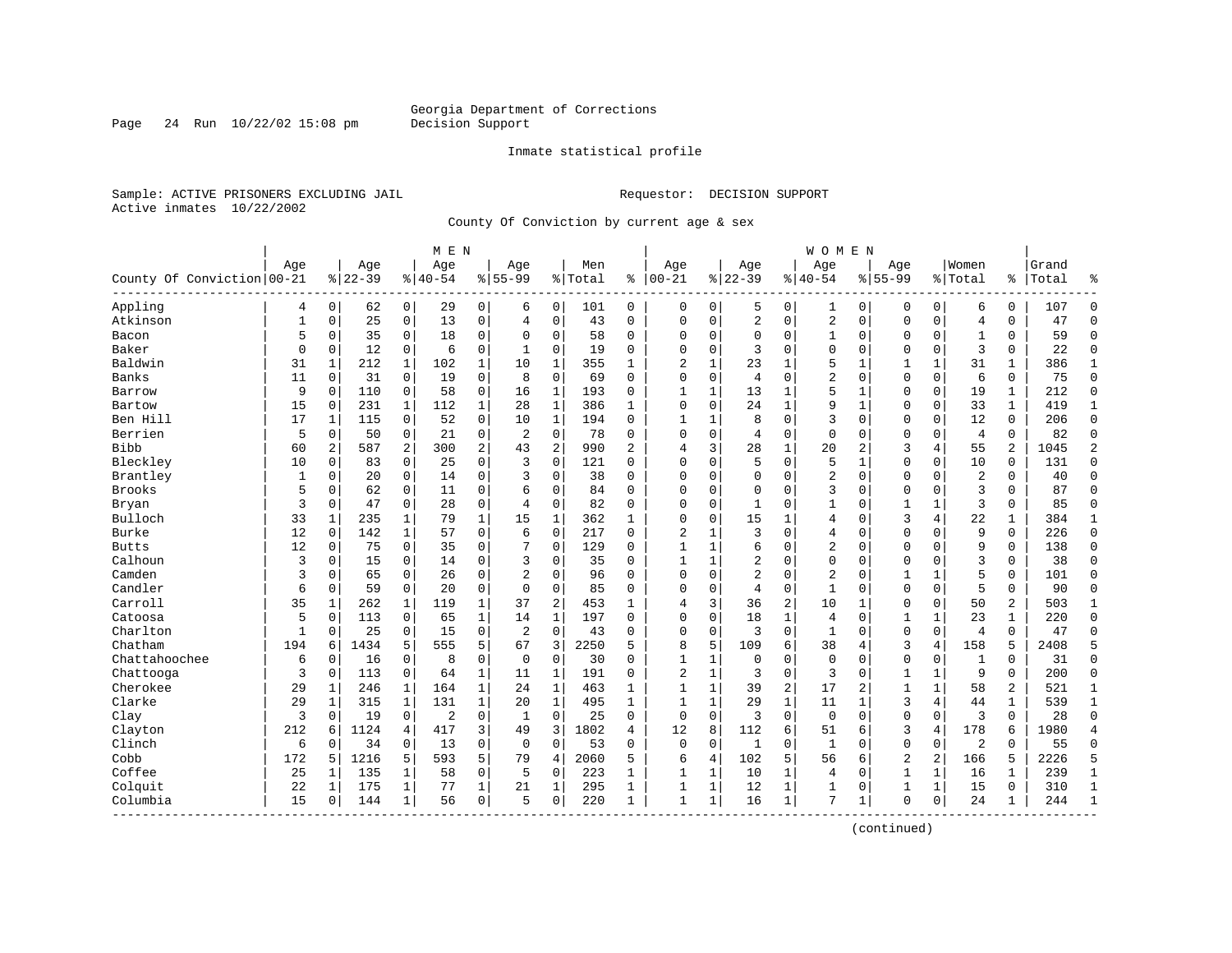### Georgia Department of Corrections<br>Decision Support

Page 25 Run  $10/22/02$  15:08 pm

Inmate statistical profile

Sample: ACTIVE PRISONERS EXCLUDING JAIL Requestor: DECISION SUPPORT Active inmates 10/22/2002

County Of Conviction by current age & sex (continued)

|                            |                |                |          |                | M E N          |                |             |                |         |              |                |                |                |              | <b>WOMEN</b>   |                |              |              |                |                |       |                |
|----------------------------|----------------|----------------|----------|----------------|----------------|----------------|-------------|----------------|---------|--------------|----------------|----------------|----------------|--------------|----------------|----------------|--------------|--------------|----------------|----------------|-------|----------------|
|                            | Age            |                | Age      |                | Age            |                | Age         |                | Men     |              | Age            |                | Age            |              | Age            |                | Aqe          |              | Women          |                | Grand |                |
| County Of Conviction 00-21 |                |                | $ 22-39$ |                | $8 40-54$      |                | $8155 - 99$ |                | % Total | ႜ            | $ 00-21$       |                | $ 22-39$       |              | $8 40-54$      |                | $8155 - 99$  |              | % Total        | ႜ              | Total | ిక             |
| Cook                       | 5              | $\overline{0}$ | 85       | 0              | 40             | $\overline{0}$ | 6           | 0              | 136     | 0            | $\mathbf 0$    | 0              | 5              | 0            | 6              | 1              | 0            | $\mathbf 0$  | 11             | 0              | 147   | 0              |
| Coweta                     | 33             | $\mathbf{1}$   | 269      | $\mathbf{1}$   | 109            | 1              | 15          | $\mathbf 1$    | 426     | $\mathbf 1$  | $\Omega$       | $\mathbf 0$    | 19             | $\mathbf 1$  | 10             | $\mathbf{1}$   | 0            | 0            | 29             | 1              | 455   | $\mathbf{1}$   |
| Crawford                   | $\Omega$       | $\mathbf 0$    | 16       | 0              | 1              | 0              | $\Omega$    | $\mathsf 0$    | 17      | $\mathbf 0$  | $\Omega$       | $\mathbf 0$    | $\mathbf 0$    | 0            | 1              | $\mathbf 0$    | $\Omega$     | $\mathbf 0$  | 1              | $\Omega$       | 18    | $\mathbf 0$    |
| Crisp                      | 21             | 1              | 157      | $\mathbf{1}$   | 72             | $\mathbf{1}$   | 9           | $\mathbf 0$    | 259     | 1            | $\mathbf{1}$   | $\mathbf{1}$   | 12             | 1            | $\mathbf{1}$   | $\Omega$       | 1            | $\mathbf{1}$ | 15             | $\Omega$       | 274   | $\mathbf{1}$   |
| Dade                       | 5              | $\mathbf 0$    | 50       | $\Omega$       | 43             | 0              | 11          | 1              | 109     | $\Omega$     | $\Omega$       | $\Omega$       | $\Omega$       | $\Omega$     | $\Omega$       | $\Omega$       | $\Omega$     | $\Omega$     | $\mathbf 0$    | $\Omega$       | 109   | $\mathbf 0$    |
| Dawson                     | 3              | $\mathbf 0$    | 35       | $\Omega$       | 26             | 0              | 4           | $\Omega$       | 68      | $\Omega$     | $\Omega$       | $\Omega$       | $\overline{2}$ | $\Omega$     |                | $\Omega$       | $\Omega$     | $\Omega$     | 3              | $\Omega$       | 71    | 0              |
| Decatur                    | 21             | 1              | 190      | $\mathbf{1}$   | 68             | $\mathbf 1$    | 9           | $\mathbf 0$    | 288     | $\mathbf{1}$ | $\Omega$       | $\Omega$       | 17             | 1            | 5              | 1              | 0            | $\Omega$     | 22             |                | 310   | $\mathbf{1}$   |
| DeKalb                     | 256            | 8              | 1787     | 7              | 716            | б.             | 102         | 5              | 2861    | 7            | 15             | 10             | 75             | 4            | 39             | $\overline{4}$ | 5            | 6            | 134            | 4              | 2995  | 6              |
| Dodge                      | 12             | $\mathbf 0$    | 111      | 0              | 62             | $\mathbf{1}$   | 6           | $\mathbf 0$    | 191     | 0            | $\mathbf 0$    | $\mathbf 0$    | 14             | $\mathbf{1}$ | 4              | $\Omega$       | 0            | $\Omega$     | 18             | 1              | 209   | $\mathbf 0$    |
| Dooly                      | 8              | $\mathbf 0$    | 78       | 0              | 36             | 0              | 1           | $\mathbf 0$    | 123     | $\mathbf 0$  | $\Omega$       | $\Omega$       | 3              | 0            | $\overline{2}$ | $\mathbf 0$    | 0            | $\mathbf 0$  | 5              | $\Omega$       | 128   | $\mathbf 0$    |
| Dougherty                  | 52             | 2              | 633      | 2              | 257            | 2              | 34          | 2              | 976     | 2            | $\overline{2}$ | $\mathbf 1$    | 38             | 2            | 21             | 2              | 2            | 2            | 63             | $\overline{2}$ | 1039  | 2              |
| Douglas                    | 52             | 2              | 450      | 2              | 193            | 2              | 27          | $\mathbf 1$    | 722     | 2            | 7              | $\overline{4}$ | 55             | 3            | 28             | 3              | $\mathbf{1}$ | $\mathbf{1}$ | 91             | 3              | 813   | $\overline{2}$ |
| Early                      | 4              | $\mathbf 0$    | 51       | 0              | 18             | 0              | 5           | 0              | 78      | $\Omega$     | $\Omega$       | $\Omega$       | 3              | 0            | $\Omega$       | $\Omega$       | $\Omega$     | 0            | 3              | $\Omega$       | 81    | $\mathbf 0$    |
| Echols                     | 1              | 0              | 6        | 0              | 2              | 0              |             | $\mathbf 0$    | 10      | $\Omega$     | $\Omega$       | $\Omega$       | $\mathbf 0$    | 0            | $\Omega$       | 0              | $\Omega$     | 0            | $\Omega$       | $\Omega$       | 10    | 0              |
| Effingham                  | 25             | 1              | 79       | 0              | 31             | 0              | 4           | $\mathbf 0$    | 139     | $\Omega$     | $\Omega$       | $\Omega$       | 6              | $\Omega$     | 3              | $\Omega$       |              | $\mathbf{1}$ | 10             | $\Omega$       | 149   | $\mathbf 0$    |
| Elbert                     | 7              | $\mathbf 0$    | 95       | $\Omega$       | 51             | $\Omega$       | 9           | $\mathbf 0$    | 162     | $\Omega$     | $\Omega$       | $\Omega$       | 13             | 1            |                | $\Omega$       | 0            | $\Omega$     | 14             | $\Omega$       | 176   | $\Omega$       |
| Emanuel                    | 11             | $\Omega$       | 107      | $\Omega$       | 38             | 0              | 5           | $\mathbf 0$    | 161     | $\Omega$     | $\Omega$       | $\Omega$       | 6              | $\Omega$     | $\mathbf{1}$   | $\Omega$       | 0            | $\Omega$     | 7              | $\Omega$       | 168   | $\Omega$       |
| Evans                      | 3              | $\mathbf 0$    | 56       | $\Omega$       | 13             | 0              | 2           | $\mathbf 0$    | 74      | $\Omega$     | $\Omega$       | $\Omega$       | $\mathbf 0$    | $\Omega$     |                | $\Omega$       | 0            | $\Omega$     | 1              | $\Omega$       | 75    | $\mathbf 0$    |
| Fannin                     | 5              | $\mathbf 0$    | 66       | 0              | 40             | 0              | 9           | $\mathbf 0$    | 120     | 0            | $\Omega$       | $\Omega$       | 6              | 0            | 4              | $\mathbf 0$    | 1            | $\mathbf{1}$ | 11             | $\mathbf 0$    | 131   | $\mathbf 0$    |
| Fayette                    | 20             | $\mathbf{1}$   | 139      | $\mathbf{1}$   | 72             | $\mathbf{1}$   | 19          | $\mathbf{1}$   | 250     | 1            | $\mathbf{1}$   | 1              | 7              | 0            | 9              | $\mathbf{1}$   | $\mathbf{1}$ | $\mathbf{1}$ | 18             | $\mathbf{1}$   | 268   | $\mathbf{1}$   |
| Floyd                      | 41             | $\mathbf{1}$   | 451      | $\overline{a}$ | 189            | 2              | 37          | $\overline{2}$ | 718     | 2            | 5              | 3              | 49             | 3            | 25             | 3              | 3            | 4            | 82             | 3              | 800   | $\overline{2}$ |
| Forsyth                    | 6              | 0              | 113      | 0              | 51             | 0              | 17          | $\mathbf{1}$   | 187     | 0            | $\Omega$       | $\Omega$       | 13             | $\mathbf{1}$ | 8              | 1              | 0            | 0            | 21             | 1              | 208   | 0              |
| Franklin                   | 10             | 0              | 69       | 0              | 37             | 0              | 8           | $\mathbf 0$    | 124     | 0            | $\Omega$       | $\Omega$       | 6              | 0            | 4              | $\mathbf 0$    | $\Omega$     | $\mathbf 0$  | 10             | $\Omega$       | 134   | 0              |
| Fulton                     | 209            | 6              | 2220     | 8              | 1103           | 9              | 196         | 10             | 3728    | R            | $\overline{4}$ | 3              | 79             | 4            | 50             | 6              | 9            | 11           | 142            | 5              | 3870  | 8              |
| Gilmer                     | 10             | $\Omega$       | 81       | $\Omega$       | 46             | 0              | 19          | 1              | 156     | $\Omega$     | $\Omega$       | $\Omega$       | 7              | $\Omega$     | 5              | 1              | $\mathbf{1}$ | 1            | 13             | $\Omega$       | 169   | $\Omega$       |
| Glascock                   | $\overline{2}$ | $\mathbf 0$    | 5        | $\mathbf 0$    | $\overline{2}$ | 0              | 1           | $\mathbf 0$    | 10      | $\Omega$     | $\mathbf 0$    | $\Omega$       | $\mathbf 0$    | $\Omega$     | $\Omega$       | $\Omega$       | 0            | $\Omega$     | $\Omega$       | $\Omega$       | 10    | $\mathbf 0$    |
| Glynn                      | 33             | 1              | 299      | 1              | 143            | 1              | 28          | 1              | 503     | 1            | $\overline{c}$ | 1              | 18             | 1            | 5              | 1              |              | 1            | 26             | 1              | 529   | $\mathbf{1}$   |
| Gordon                     | 24             | $\mathbf{1}$   | 178      | 1              | 86             | $\mathbf{1}$   | 17          | $\mathbf 1$    | 305     | 1            | $\overline{2}$ | $\mathbf{1}$   | 14             | 1            | 9              | $\mathbf 1$    | 0            | $\Omega$     | 25             | 1              | 330   | $1\,$          |
| Grady                      | 25             | 1              | 163      | $\mathbf{1}$   | 58             | $\mathbf 0$    | 9           | $\Omega$       | 255     | 1            | $\Omega$       | $\Omega$       | 16             | $\mathbf{1}$ | 3              | $\Omega$       | $\Omega$     | $\Omega$     | 19             | $\mathbf{1}$   | 274   | $\mathbf{1}$   |
| Greene                     | 16             | $\Omega$       | 74       | $\Omega$       | 22             | 0              | 3           | $\mathbf 0$    | 115     | $\Omega$     | $\Omega$       | $\Omega$       | $\mathbf{1}$   | $\Omega$     | 1              | $\Omega$       | 1            | 1            | 3              | $\Omega$       | 118   | $\mathbf 0$    |
| Gwinnett                   | 119            | 4              | 729      | 3              | 334            | 3              | 61          | 3              | 1243    | 3            | 6              | 4              | 71             | 4            | 45             | 5              | 1            | $\mathbf{1}$ | 123            | 4              | 1366  | 3              |
| Habersham                  | 4              | 0              | 48       | 0              | 34             | 0              | 3           | $\mathbf 0$    | 89      | $\Omega$     | $\Omega$       | $\Omega$       | 6              | $\Omega$     | $\Omega$       | $\Omega$       | $\Omega$     | $\Omega$     | 6              | $\Omega$       | 95    | $\mathbf 0$    |
| Hall                       | 52             | 2              | 354      | $\mathbf{1}$   | 206            | $\overline{2}$ | 39          | 2              | 651     | 1            | $\overline{c}$ | $\mathbf{1}$   | 38             | 2            | 14             | 2              | 2            | 2            | 56             | 2              | 707   | 2              |
| Hancock                    | 2              | $\mathbf 0$    | 21       | 0              | 12             | 0              | 2           | $\mathbf 0$    | 37      | 0            | $\mathbf 0$    | 0              | 1              | 0            | $\mathbf{1}$   | 0              | 0            | 0            | $\overline{2}$ | $\Omega$       | 39    | $\mathbf 0$    |
| Haralson<br>----------     | 10             | 0              | 54       | 0              | 32             | 0              | 6           | $\mathbf 0$    | 102     | 0            | $\Omega$       | $\mathbf 0$    | 3              | 0            | 2              | 0              | $\Omega$     | 0            | 5              | 0              | 107   | $\Omega$       |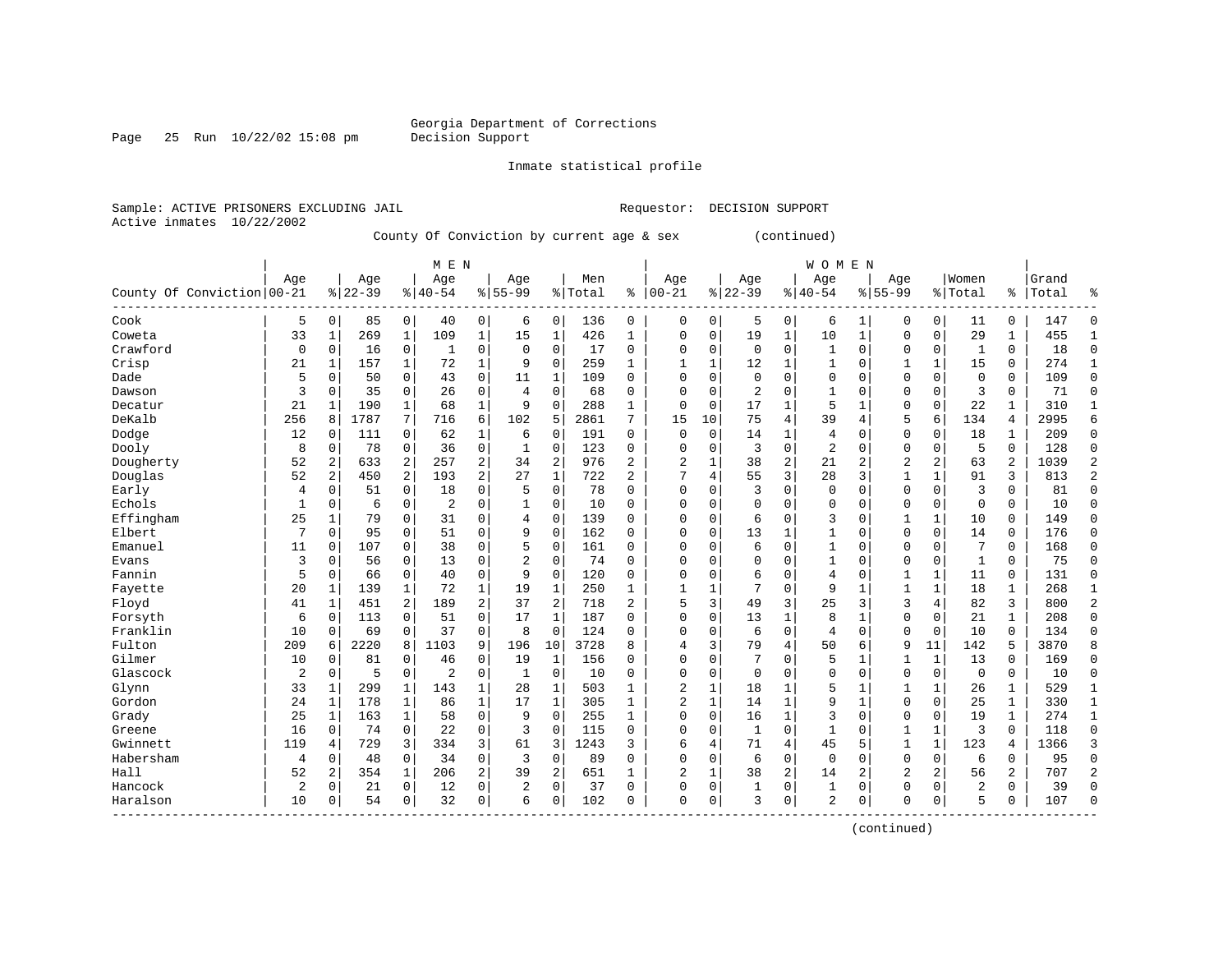Page 26 Run  $10/22/02$  15:08 pm

Inmate statistical profile

Active inmates 10/22/2002

Sample: ACTIVE PRISONERS EXCLUDING JAIL Requestor: DECISION SUPPORT

County Of Conviction by current age & sex (continued)

|                            |                |              |           |              | M E N     |             |                |              |         |              |                |          |                |              | <b>WOMEN</b>   |              |                |             |                |               |       |              |
|----------------------------|----------------|--------------|-----------|--------------|-----------|-------------|----------------|--------------|---------|--------------|----------------|----------|----------------|--------------|----------------|--------------|----------------|-------------|----------------|---------------|-------|--------------|
|                            | Age            |              | Age       |              | Age       |             | Age            |              | Men     |              | Age            |          | Age            |              | Age            |              | Age            |             | Women          |               | Grand |              |
| County Of Conviction 00-21 |                |              | $8 22-39$ |              | $8 40-54$ |             | $8155 - 99$    |              | % Total | ႜ            | $ 00-21$       |          | $ 22-39$       |              | $8 40-54$      |              | $8155 - 99$    |             | % Total        | $\frac{1}{6}$ | Total | န္           |
| Harris                     | 9              | 0            | 70        | 0            | 28        | 0           | 2              | 0            | 109     | 0            | 1              | 1        | 2              | 0            | 0              | 0            | $\Omega$       | $\mathbf 0$ | 3              | 0             | 112   | U            |
| Hart                       | 6              | 0            | 65        | $\mathbf 0$  | 22        | 0           | 3              | $\Omega$     | 96      | $\Omega$     | $\Omega$       | 0        | $\overline{c}$ | 0            | 2              | $\mathbf 0$  | $\Omega$       | $\mathbf 0$ | $\overline{4}$ | 0             | 100   | $\Omega$     |
| Heard                      | 3              | 0            | 20        | $\mathbf 0$  | 14        | 0           | 8              | $\mathbf 0$  | 45      | 0            | 1              | 1        | $\mathbf 0$    | $\Omega$     | $\Omega$       | $\Omega$     | $\Omega$       | $\mathbf 0$ | 1              | 0             | 46    | $\Omega$     |
| Henry                      | 27             | 1            | 241       | $\mathbf{1}$ | 96        | $\mathbf 1$ | 19             | $\mathbf{1}$ | 383     | 1            | 3              | 2        | 18             | 1            | 6              | 1            | 1              | $\mathbf 1$ | 28             | 1             | 411   | $\mathbf{1}$ |
| Houston                    | 44             | $\mathbf{1}$ | 297       | $\mathbf{1}$ | 157       | $\mathbf 1$ |                | $\mathbf 0$  | 505     | 1            | $\overline{2}$ | 1        | 21             | 1            | 16             | 2            | $\overline{2}$ | 2           | 41             | $\mathbf 1$   | 546   | $\mathbf{1}$ |
| Irwin                      | 10             | 0            | 53        | 0            | 24        | 0           | 5              | 0            | 92      | $\Omega$     | $\mathbf{1}$   | 1        | $\mathbf{1}$   | $\Omega$     | $\mathbf{1}$   | $\Omega$     | $\Omega$       | 0           | 3              | $\Omega$      | 95    | $\Omega$     |
| Jackson                    | 7              | 0            | 117       | $\mathbf 0$  | 76        | $\mathbf 1$ | 10             | 1            | 210     | $\Omega$     | $\Omega$       | 0        | 12             | 1            | 3              | $\Omega$     | $\mathbf{0}$   | 0           | 15             | 0             | 225   | $\Omega$     |
| Jasper                     | 6              | 0            | 35        | 0            | 13        | 0           | 2              | 0            | 56      | 0            | $\Omega$       | 0        | $\mathbf 0$    | $\Omega$     | 1              | 0            | 0              | 0           | $\mathbf{1}$   | 0             | 57    | $\Omega$     |
| Jeff Davis                 | 6              | 0            | 44        | 0            | 21        | 0           | 3              | $\mathbf 0$  | 74      | 0            |                | 1        | 2              | $\Omega$     | 5              | $\mathbf{1}$ | $\Omega$       | 0           | 8              | 0             | 82    | $\Omega$     |
| Jefferson                  | 10             | 0            | 75        | 0            | 24        | 0           | 6              | $\Omega$     | 115     | $\Omega$     | $\Omega$       | O        | $\overline{2}$ | $\Omega$     | $\mathbf{1}$   | $\mathbf 0$  | $\Omega$       | $\Omega$    | 3              | 0             | 118   | $\Omega$     |
| Jenkins                    | 10             | 0            | 61        | $\Omega$     | 26        | 0           | $\overline{a}$ | $\Omega$     | 99      | $\Omega$     | $\Omega$       | O        | $\overline{a}$ | $\Omega$     | $\overline{2}$ | $\Omega$     | $\Omega$       | $\Omega$    | 4              | 0             | 103   | ∩            |
| Johnson                    | 3              | $\Omega$     | 38        | $\Omega$     | 12        | 0           | 3              | $\Omega$     | 56      | $\Omega$     | $\Omega$       | $\Omega$ | 3              | $\Omega$     | $\mathbf{1}$   | $\Omega$     | $\Omega$       | $\Omega$    | 4              | 0             | 60    | ∩            |
| Jones                      | 8              | 0            | 76        | $\Omega$     | 27        | 0           | 4              | $\mathbf 0$  | 115     | 0            | $\mathbf{1}$   | 1        | 4              | $\Omega$     | $\Omega$       | $\Omega$     | $\Omega$       | 0           | 5              | 0             | 120   | $\cap$       |
| Lamar                      | $\overline{2}$ | 0            | 58        | $\mathbf 0$  | 38        | 0           | 6              | $\mathbf 0$  | 104     | $\Omega$     | $\Omega$       | $\Omega$ | 2              | $\Omega$     | 4              | 0            | $\Omega$       | 0           | 6              | 0             | 110   | $\Omega$     |
| Lanier                     | 4              | 0            | 36        | $\mathbf 0$  | 7         | 0           | 6              | $\mathbf 0$  | 53      | $\Omega$     | $\Omega$       | 0        | $\mathbf{1}$   | $\Omega$     | $\mathbf{1}$   | $\Omega$     | $\mathbf{0}$   | 0           | $\overline{2}$ | 0             | 55    | $\Omega$     |
| Laurens                    | 15             | 0            | 157       | 1            | 77        | 1           | 7              | 0            | 256     | 1            | $\Omega$       | 0        | 9              | $\Omega$     | 8              | 1            | 1              | 1           | 18             | 1             | 274   | $\mathbf{1}$ |
| Lee                        | 1              | 0            | 28        | 0            | 14        | 0           | 3              | 0            | 46      | 0            | 1              |          |                | $\Omega$     | 0              | $\mathbf 0$  | 0              | $\mathbf 0$ | $\overline{c}$ | 0             | 48    | $\Omega$     |
| Liberty                    | 21             | 1            | 162       | 1            | 48        | 0           | 10             | 1            | 241     | 1            | $\Omega$       | 0        | 8              | $\Omega$     | 5              | 1            | 1              | $\mathbf 1$ | 14             | 0             | 255   | 1            |
| Lincoln                    | $\overline{c}$ | $\Omega$     | 23        | $\Omega$     | 11        | 0           | 3              | $\Omega$     | 39      | $\Omega$     | $\Omega$       | O        | $\Omega$       | $\Omega$     | $\mathbf{1}$   | $\Omega$     | $\Omega$       | $\Omega$    | $\mathbf{1}$   | $\Omega$      | 40    | $\Omega$     |
| Long                       | 11             | $\Omega$     | 44        | $\mathbf 0$  | 16        | 0           | $\overline{2}$ | $\Omega$     | 73      | $\Omega$     | $\Omega$       | 0        | 4              | 0            | $\mathbf{0}$   | $\Omega$     | $\Omega$       | $\mathbf 0$ | $\overline{4}$ | 0             | 77    | $\Omega$     |
| Lowndes                    | 41             | 1            | 353       | $\mathbf 1$  | 154       | 1           | 16             | $\mathbf 1$  | 564     | $\mathbf{1}$ | 0              | 0        | 24             | $\mathbf{1}$ | 13             | 1            | 1              | 1           | 38             | 1             | 602   |              |
| Lumpkin                    | 1              | 0            | 34        | $\mathbf 0$  | 20        | 0           | 9              | $\mathbf 0$  | 64      | 0            | 0              | 0        | $\overline{2}$ | 0            | 2              | 0            | 0              | 0           | $\overline{4}$ | 0             | 68    | $\Omega$     |
| Macon                      | 3              | 0            | 43        | $\mathbf 0$  | 16        | 0           | 4              | $\mathbf 0$  | 66      | 0            | $\Omega$       | 0        | $\Omega$       | $\Omega$     | 3              | 0            | 1              | 1           | 4              | 0             | 70    | $\Omega$     |
| Madison                    | 8              | 0            | 69        | 0            | 27        | 0           | 9              | $\Omega$     | 113     | $\Omega$     | $\Omega$       | 0        | 6              | $\Omega$     | $\mathbf{1}$   | $\Omega$     | $\mathbf{0}$   | 0           | 7              | 0             | 120   | $\Omega$     |
| Marion                     | $\overline{2}$ | 0            | 20        | 0            | 12        | 0           | $\overline{2}$ | $\Omega$     | 36      | $\Omega$     | $\Omega$       | 0        | $\Omega$       | $\Omega$     | 1              | $\Omega$     | 1              |             | 2              | 0             | 38    | $\Omega$     |
| McDuffie                   | 9              | 0            | 117       | 0            | 47        | 0           | 12             | 1            | 185     | 0            | $\mathbf{1}$   | 1        | 2              | $\Omega$     | $\overline{2}$ | $\Omega$     | 0              | 0           | 5              | 0             | 190   | $\Omega$     |
| McIntosh                   | 6              | 0            | 43        | 0            | 27        | 0           | 3              | $\mathbf 0$  | 79      | O            | $\Omega$       | 0        | $\Omega$       | $\Omega$     | 0              | $\Omega$     | $\Omega$       | 0           | $\mathbf 0$    | 0             | 79    | ∩            |
| Meriwether                 | 13             | 0            | 127       | $\Omega$     | 50        | $\Omega$    | 11             | $\mathbf{1}$ | 201     | 0            | 2              | 1        | 12             | 1            | 3              | $\Omega$     | $\overline{2}$ | 2           | 19             | 1             | 220   | ∩            |
| Miller                     | $\overline{2}$ | 0            | 18        | 0            | 9         | 0           | $\mathbf 0$    | $\Omega$     | 29      | $\Omega$     | $\Omega$       | 0        | $\overline{c}$ | $\Omega$     | $\Omega$       | $\Omega$     | $\Omega$       | 0           | $\overline{2}$ | 0             | 31    | ∩            |
| Mitchell                   | 17             | 1            | 146       | $\mathbf{1}$ | 49        | 0           | 5              | $\mathbf 0$  | 217     | $\Omega$     | 2              | 1        | 9              | 0            | 4              | $\mathbf 0$  | $\Omega$       | $\mathbf 0$ | 15             | 0             | 232   | $\Omega$     |
| Monroe                     | 15             | 0            | 63        | $\mathbf 0$  | 55        | 0           | 8              | $\mathbf 0$  | 141     | 0            | $\Omega$       | 0        | 4              | $\Omega$     | 3              | 0            | $\Omega$       | 0           | 7              | 0             | 148   |              |
| Montgomery                 | 4              | 0            | 30        | $\mathbf 0$  | 9         | 0           | 1              | 0            | 44      | $\Omega$     | $\Omega$       | 0        | $\Omega$       | $\Omega$     | $\overline{2}$ | 0            | $\Omega$       | 0           | $\overline{2}$ | 0             | 46    | $\Omega$     |
| Morgan                     | 12             | 0            | 73        | $\Omega$     | 23        | 0           | 6              | $\Omega$     | 114     | 0            | 1              | 1        | 7              | 0            | 1              | $\Omega$     | $\Omega$       | $\Omega$    | 9              | $\Omega$      | 123   | $\Omega$     |
| Murray                     | 9              | 0            | 78        | 0            | 46        | 0           | 13             | 1            | 146     | 0            | $\Omega$       | 0        | 9              | $\Omega$     | $\mathbf{1}$   | $\Omega$     | $\Omega$       | $\Omega$    | 10             | 0             | 156   | ∩            |
| Muscogee                   | 142            |              | 925       | 3            | 441       | 4           | 59             | 3            | 1567    | 4            | 6              | 4        | 70             | 4            | 29             | 3            | 3              | 4           | 108            | 3             | 1675  |              |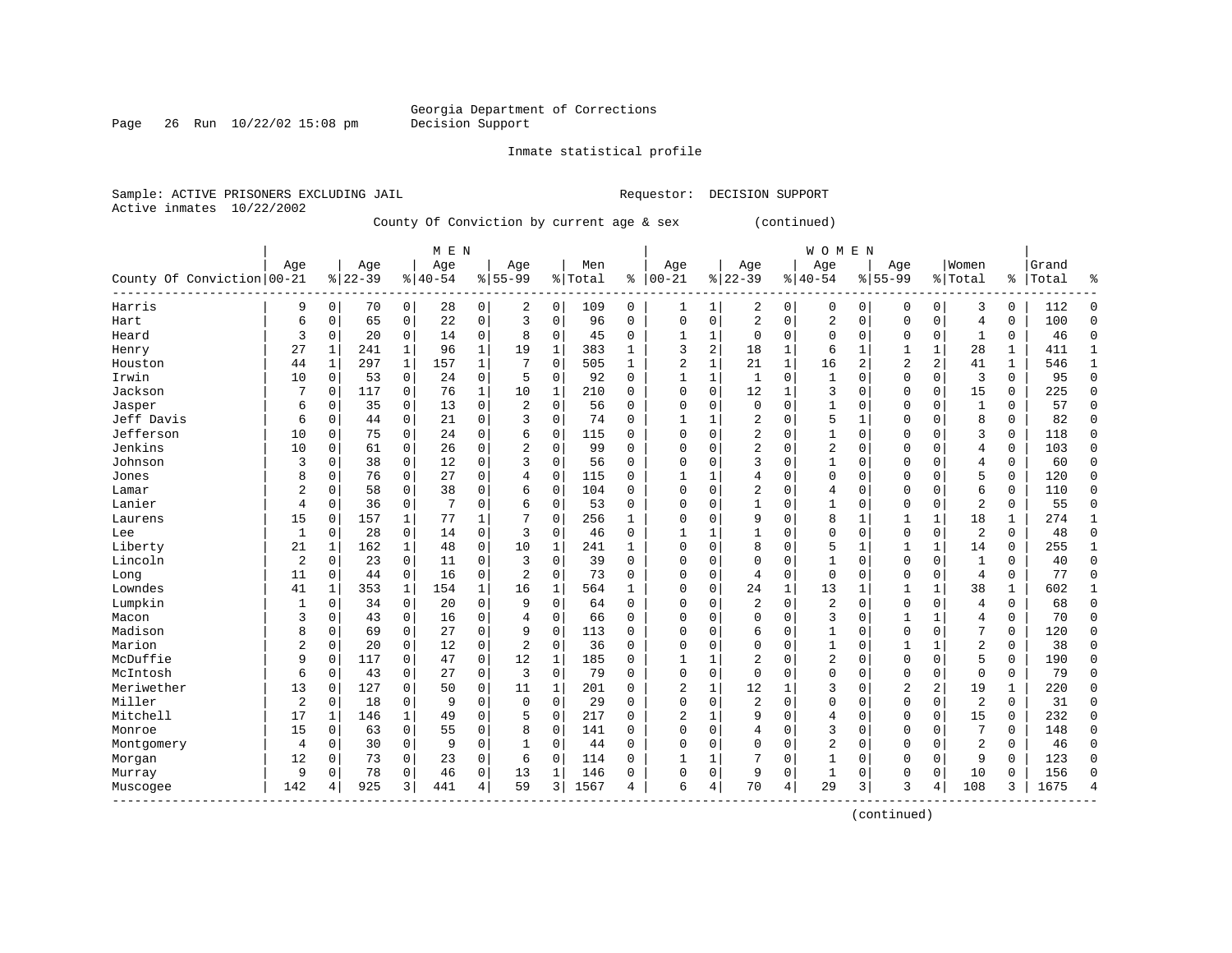Page 27 Run  $10/22/02$  15:08 pm

Inmate statistical profile

Sample: ACTIVE PRISONERS EXCLUDING JAIL Requestor: DECISION SUPPORT Active inmates 10/22/2002

County Of Conviction by current age & sex (continued)

|                            |                |             |           |             | M E N       |              |                |              |         |                |                |              |                |              | <b>WOMEN</b>   |                |                |              |                |              |       |                |
|----------------------------|----------------|-------------|-----------|-------------|-------------|--------------|----------------|--------------|---------|----------------|----------------|--------------|----------------|--------------|----------------|----------------|----------------|--------------|----------------|--------------|-------|----------------|
|                            | Age            |             | Age       |             | Age         |              | Age            |              | Men     |                | Age            |              | Age            |              | Age            |                | Age            |              | Women          |              | Grand |                |
| County Of Conviction 00-21 |                |             | $8 22-39$ |             | $ 40-54$    |              | $8155 - 99$    |              | % Total | ి              | $ 00-21$       |              | $8 22-39$      |              | $8 40-54$      |                | $8155 - 99$    |              | % Total        | ႜ            | Total | ٩,             |
| Newton                     | 18             | 1           | 243       | 1           | 105         | 1            | 19             | 1            | 385     | 1              | 1              | 1            | 16             | 1            | 7              | 1              | 1              | 1            | 25             | 1            | 410   | 1              |
| Oconee                     | $\overline{2}$ | $\mathbf 0$ | 34        | $\mathbf 0$ | 11          | $\mathbf 0$  | 2              | $\mathbf 0$  | 49      | 0              | $\mathbf 0$    | 0            | $\mathbf{1}$   | 0            | $\mathbf{1}$   | $\mathbf 0$    | $\mathbf 0$    | $\mathbf 0$  | $\overline{2}$ | $\mathbf 0$  | 51    | $\mathbf{0}$   |
| Oglethorpe                 | 4              | 0           | 32        | $\mathbf 0$ | 19          | $\mathbf 0$  | $\overline{2}$ | $\mathbf 0$  | 57      | $\Omega$       | $\Omega$       | 0            | 1              | 0            | $\Omega$       | $\mathbf 0$    | 0              | $\mathbf 0$  | $\mathbf{1}$   | 0            | 58    | $\mathbf 0$    |
| Paulding                   | 18             | 1           | 74        | 0           | 65          | $\mathbf 1$  | 9              | $\mathbf 0$  | 166     | 0              |                | 1            | 11             | 1            | 4              | 0              | 1              | $\mathbf 1$  | 17             | 1            | 183   | $\Omega$       |
| Peach                      | 4              | $\Omega$    | 50        | $\mathbf 0$ | 38          | 0            | $\mathbf{1}$   | $\mathbf 0$  | 93      | 0              | $\mathbf{1}$   | 1            | $\mathbf{1}$   | $\Omega$     |                | $\mathbf 0$    | $\mathbf 0$    | $\mathbf 0$  | 3              | $\mathbf 0$  | 96    | $\Omega$       |
| Pickens                    | 7              | O           | 52        | $\mathbf 0$ | 30          | 0            | 6              | $\mathbf 0$  | 95      | $\Omega$       | $\Omega$       | 0            | 1              | $\Omega$     | 3              | $\mathbf 0$    | $\mathbf 0$    | 0            | 4              | 0            | 99    | $\mathbf{0}$   |
| Pierce                     | 3              | 0           | 30        | $\mathbf 0$ | 22          | $\mathbf 0$  | $\overline{2}$ | $\mathbf 0$  | 57      | $\Omega$       | $\Omega$       | 0            | $\mathbf 0$    | $\Omega$     | 0              | $\mathbf 0$    | $\mathbf 0$    | $\Omega$     | $\mathbf 0$    | 0            | 57    | $\mathbf 0$    |
| Pike                       | 4              | $\Omega$    | 14        | 0           | 12          | 0            | 5              | 0            | 35      | 0              | $\Omega$       | 0            | 0              | $\Omega$     | 3              | 0              | $\Omega$       | $\Omega$     | 3              | 0            | 38    | 0              |
| Polk                       | 11             | $\Omega$    | 101       | 0           | 47          | 0            | 8              | 0            | 167     | O              | $\Omega$       | 0            | 5              | $\Omega$     | $\Omega$       | $\mathbf 0$    | 0              | 0            | 5              | 0            | 172   | 0              |
| Pulaski                    | 13             | $\Omega$    | 68        | 0           | 23          | 0            | 3              | 0            | 107     | 0              | $\Omega$       | O            | 9              | $\Omega$     |                | $\Omega$       | 1              | $\mathbf{1}$ | 11             | 0            | 118   | 0              |
| Putnam                     | 9              | $\Omega$    | 81        | 0           | 38          | $\mathbf 0$  | 6              | $\mathbf 0$  | 134     | $\Omega$       | $\Omega$       | 0            | $\overline{2}$ | $\Omega$     | 3              | $\Omega$       | $\mathbf 0$    | $\Omega$     | 5              | $\mathbf 0$  | 139   | $\Omega$       |
| Ouitman                    | 1              | $\Omega$    | 11        | $\mathbf 0$ | $\mathbf 0$ | $\mathbf 0$  | $\Omega$       | $\mathbf 0$  | 12      | $\Omega$       | 0              | 0            | $\mathbf{0}$   | 0            | 1              | $\mathbf 0$    | $\Omega$       | $\Omega$     | $\mathbf{1}$   | 0            | 13    | $\Omega$       |
| Rabun                      | 6              | 0           | 34        | $\mathbf 0$ | 17          | $\mathbf 0$  | $\overline{2}$ | $\mathbf 0$  | 59      | 0              | 0              | 0            | $\mathbf{1}$   | 0            | $\mathbf{1}$   | $\mathbf 0$    | 0              | $\mathbf 0$  | $\overline{2}$ | $\mathbf 0$  | 61    | $\Omega$       |
| Randolph                   | 5              | 0           | 49        | $\mathbf 0$ | 15          | $\mathbf 0$  | 4              | $\mathbf 0$  | 73      | 0              | $\Omega$       | 0            | $\overline{2}$ | $\Omega$     | 3              | $\mathbf 0$    | $\mathbf 0$    | $\mathbf 0$  | 5              | $\mathbf 0$  | 78    | $\Omega$       |
| Richmond                   | 150            | 4           | 1073      | 4           | 482         | $\,4$        | 71             | 4            | 1776    | 4              | 8              | 5            | 99             | 5            | 47             | 5              | $\overline{c}$ | $\sqrt{2}$   | 156            | 5            | 1932  | $\overline{4}$ |
| Rockdale                   | 28             | 1           | 171       | 1           | 92          | $\mathbf{1}$ | 14             | 1            | 305     | $\mathbf{1}$   | $\mathbf{1}$   | 1            | 13             | 1            | 7              | 1              | 0              | 0            | 21             | 1            | 326   | 1              |
| Schley                     | $\mathbf{1}$   | 0           | 18        | $\mathbf 0$ | 2           | 0            | $\mathbf 0$    | $\mathbf 0$  | 21      | $\Omega$       | $\Omega$       | 0            | $\mathbf{0}$   | 0            | $\mathbf{0}$   | $\mathbf 0$    | $\mathbf 0$    | $\mathbf 0$  | $\mathbf 0$    | $\mathbf 0$  | 21    | $\mathbf 0$    |
| Screven                    | 12             | $\Omega$    | 86        | 0           | 30          | 0            | 4              | $\mathbf 0$  | 132     | 0              | 3              | 2            | 9              | $\Omega$     | 1              | 0              | $\mathbf{1}$   | $\mathbf{1}$ | 14             | $\mathbf 0$  | 146   | $\mathbf 0$    |
| Seminole                   | 5              | 0           | 40        | $\mathbf 0$ | 21          | $\mathbf 0$  | 4              | $\mathbf 0$  | 70      | 0              | $\Omega$       | 0            | 3              | $\Omega$     | $\overline{2}$ | $\mathbf 0$    | $\mathbf 0$    | $\mathbf 0$  | 5              | $\mathbf 0$  | 75    | $\Omega$       |
| Spalding                   | 63             | 2           | 409       | 2           | 172         | $\mathbf 1$  | 28             | $\mathbf{1}$ | 672     | $\overline{a}$ | 3              | 2            | 29             | $\mathbf 1$  | 16             | $\overline{2}$ | $\mathbf{1}$   | $\mathbf{1}$ | 49             | 2            | 721   | $\overline{2}$ |
| Stephens                   | 11             | $\Omega$    | 85        | 0           | 47          | $\mathbf 0$  | 6              | $\mathbf 0$  | 149     | $\Omega$       | 1              | 1            | 4              | $\Omega$     | $\overline{4}$ | $\Omega$       | $\Omega$       | $\Omega$     | 9              | 0            | 158   | $\Omega$       |
| Stewart                    | 1              | $\Omega$    | 26        | 0           | 8           | $\mathbf 0$  | 2              | $\mathbf 0$  | 37      | $\Omega$       | $\Omega$       | 0            | $\overline{2}$ | $\Omega$     | $\overline{2}$ | $\mathbf 0$    | $\Omega$       | $\Omega$     | $\overline{4}$ | 0            | 41    | $\Omega$       |
| Sumter                     | 15             | $\mathbf 0$ | 124       | $\mathbf 0$ | 60          | 0            | 4              | $\mathbf 0$  | 203     | 0              | $\Omega$       | 0            | 11             | $\mathbf{1}$ | 3              | $\mathbf 0$    | 0              | $\mathbf 0$  | 14             | $\mathbf 0$  | 217   | $\Omega$       |
| Talbot                     | 5              | 0           | 20        | $\mathbf 0$ | 10          | $\mathbf 0$  | 0              | $\mathbf 0$  | 35      | 0              | $\Omega$       | 0            | $\mathbf 0$    | $\Omega$     | 2              | $\mathbf 0$    | $\mathbf 0$    | $\mathbf 0$  | $\overline{2}$ | $\mathbf 0$  | 37    | $\Omega$       |
| Taliaferro                 | $\Omega$       | 0           | 5         | $\mathbf 0$ | 3           | $\mathbf 0$  | 1              | $\mathbf 0$  | 9       | $\Omega$       | $\Omega$       | 0            | $\mathbf 0$    | $\Omega$     | 1              | $\mathbf 0$    | $\mathbf 0$    | 0            | $\mathbf{1}$   | 0            | 10    | $\Omega$       |
| Tattnall                   | 7              | 0           | 79        | 0           | 29          | $\mathbf 0$  | 6              | 0            | 121     | 0              | $\Omega$       | 0            | 4              | $\Omega$     | 3              | $\mathbf 0$    | 0              | 0            | 7              | 0            | 128   | $\mathbf 0$    |
| Taylor                     | 10             | 0           | 59        | 0           | 24          | 0            | $\overline{c}$ | $\mathbf 0$  | 95      | 0              | $\Omega$       | 0            | 4              | $\Omega$     | $\Omega$       | $\mathbf 0$    | $\Omega$       | $\Omega$     | 4              | $\Omega$     | 99    | $\mathbf 0$    |
| Telfair                    | 9              | $\Omega$    | 79        | 0           | 38          | 0            | $\overline{2}$ | 0            | 128     | O              | $\mathbf{1}$   | 1            | 10             | 1            | 5              | $\mathbf{1}$   | $\Omega$       | 0            | 16             | 1            | 144   | $\Omega$       |
| Terrell                    | 4              | $\mathbf 0$ | 66        | 0           | 15          | 0            | 3              | $\mathbf 0$  | 88      | 0              | $\Omega$       | 0            | 4              | $\Omega$     | $\Omega$       | $\mathbf 0$    | $\mathbf 0$    | $\mathbf 0$  | $\overline{4}$ | $\mathbf 0$  | 92    | $\Omega$       |
| Thomas                     | 29             | 1           | 203       | 1           | 90          | $\mathbf 1$  | 11             | 1            | 333     | $\mathbf{1}$   | $\Omega$       | 0            | 17             | $\mathbf{1}$ | 7              | 1              | $\mathbf 0$    | $\Omega$     | 24             | 1            | 357   | $\mathbf{1}$   |
| Tift                       | 26             | 1           | 201       | 1           | 93          | $\mathbf{1}$ | 10             | $\mathbf{1}$ | 330     | 1              | 2              | 1            | 10             | 1            | 3              | $\mathbf 0$    | 1              | 1            | 16             | 1            | 346   | 1              |
| Toombs                     | 30             | 1           | 183       | $\mathbf 1$ | 65          | $\mathbf 1$  | 7              | $\mathbf 0$  | 285     | $\mathbf{1}$   | 2              | 1            | 20             | $\mathbf 1$  | 6              | 1              | $\mathbf 1$    | $\mathbf{1}$ | 29             | $\mathbf{1}$ | 314   | $\mathbf{1}$   |
| Towns                      | $\Omega$       | 0           | 14        | $\mathbf 0$ | 8           | 0            | 2              | 0            | 24      | $\Omega$       | $\Omega$       | 0            | $\overline{c}$ | 0            | $\Omega$       | $\mathbf 0$    | 0              | 0            | $\overline{c}$ | 0            | 26    | $\Omega$       |
| Treutlen                   | 2              | 0           | 19        | 0           | 15          | 0            | 0              | 0            | 36      | 0              | $\Omega$       | 0            | 1              | $\mathbf 0$  | 1              | 0              | 0              | 0            | 2              | 0            | 38    | $\Omega$       |
| Troup                      | 48             | 1           | 427       | 2           | 161         | $\mathbf 1$  | 26             | 1            | 662     | 2              | $\overline{a}$ | $\mathbf{1}$ | 31             | 2            | 12             | 1              | $\mathbf{1}$   | $\mathbf{1}$ | 46             | $\mathbf 1$  | 708   | $\overline{2}$ |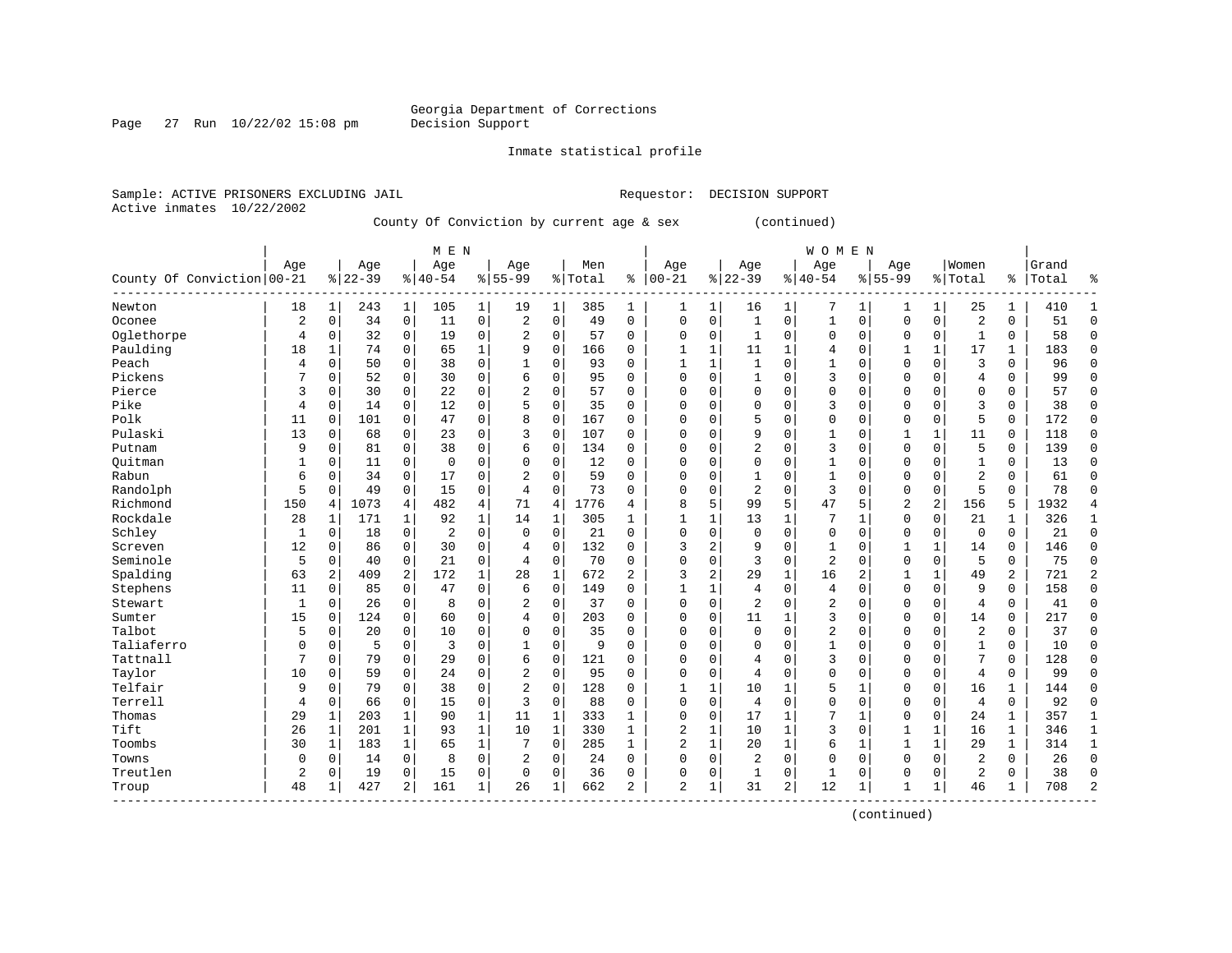Inmate statistical profile

Sample: ACTIVE PRISONERS EXCLUDING JAIL **Requestor: DECISION SUPPORT** Active inmates 10/22/2002 County Of Conviction by current age & sex (continued)

|                            |      |          |           |                | M E N     |                |                                                 |                |         |          |           |             |                |                | <b>WOMEN</b>   |          |          |          |          |          |           |          |
|----------------------------|------|----------|-----------|----------------|-----------|----------------|-------------------------------------------------|----------------|---------|----------|-----------|-------------|----------------|----------------|----------------|----------|----------|----------|----------|----------|-----------|----------|
|                            | Age  |          | Age       |                | Age       |                | Age                                             |                | Men     |          | Age       |             | Age            |                | Age            |          | Age      |          | Women    |          | Grand     |          |
| County Of Conviction 00-21 |      |          | $8 22-39$ |                | $8 40-54$ |                | $8 55-99$                                       |                | % Total | ႜ        | $00 - 21$ |             | $ 22-39$       |                | $ 40-54$       |          | $ 55-99$ |          | % Total  |          | %   Total | ႜ        |
| Turner                     | 6    | 0        | 53        | $\overline{0}$ | 24        | 0              | 4                                               | 0              | 87      | $\Omega$ | 0         | 0           |                | 0              |                | 0        | 0        | 0        | 2        |          | 89        | $\Omega$ |
| Twiggs                     |      |          | 21        | 0              | 9         | $\Omega$       |                                                 | $\Omega$       | 37      | $\Omega$ | $\Omega$  | $\Omega$    | $\Omega$       | 0              | $\Omega$       | $\Omega$ |          | $\Omega$ | $\Omega$ |          | 37        | $\Omega$ |
| Union                      | 5    |          | 23        | 0              | 15        | 0              | 6                                               | $\Omega$       | 49      | $\Omega$ |           |             | 4              | 0              |                | U        | 0        | $\Omega$ | 6        | 0        | 55        | $\Omega$ |
| Upson                      | 20   |          | 105       |                | 50        | 0              | 11                                              | 1              | 186     | $\Omega$ | $\Omega$  | $\mathbf 0$ | 8              | O              |                |          | U        | $\Omega$ | 12       | $\Omega$ | 198       | $\Omega$ |
| Walker                     | 20   |          | 166       |                | 81        |                | 21                                              |                | 288     |          | $\Omega$  | $\Omega$    | 17             |                | 8              |          | 0        | $\Omega$ | 25       |          | 313       |          |
| Walton                     | 11   |          | 171       |                | 78        |                | 11                                              |                | 271     |          | $\Omega$  | 0           | 11             |                |                |          |          |          | 14       | $\Omega$ | 285       |          |
| Ware                       | 21   |          | 255       | 1              | 112       | 1              | 17                                              |                | 405     |          |           |             | 21             |                | 6              |          |          | $\Omega$ | 28       |          | 433       |          |
| Warren                     | 4    |          | 23        | $\Omega$       | 15        | 0              |                                                 | $\Omega$       | 45      | U        | $\Omega$  | 0           |                | U              |                |          | 0        | U        | 2        | 0        | 47        | $\Omega$ |
| Washington                 | 11   |          | 64        | $\Omega$       | 25        | $\Omega$       |                                                 | 0              | 103     | $\Omega$ |           | 0           | 5              | O              | $\overline{2}$ |          |          |          |          | $\Omega$ | 110       | $\Omega$ |
| Wayne                      | 11   |          | 85        |                | 31        | O              |                                                 | $\Omega$       | 132     | 0        | $\Omega$  | $\Omega$    | 2              | O              |                | n        |          |          |          | 0        | 136       | $\Omega$ |
| Webster                    | 0    |          | 9         |                |           | O              |                                                 | $\Omega$       | 12      | $\Omega$ |           |             | $\Omega$       | O              | <sup>0</sup>   |          |          | U        | $\Omega$ |          | 12        | $\Omega$ |
| Wheeler                    | 2    |          | 23        |                | 16        | U              |                                                 | ∩              | 45      | 0        | O         | O           | 2              |                |                |          |          |          | 3        |          | 48        | O        |
| White                      | 7    |          | 35        | 0              | 17        | 0              |                                                 | $\Omega$       | 61      | U        |           | 0           |                | 0              | $\overline{2}$ |          |          | $\Omega$ | 6        | 0        | 67        | $\Omega$ |
| Whitfield                  | 42   |          | 378       | 1              | 203       | $\overline{a}$ | 34                                              | $\overline{2}$ | 657     |          |           | 4           | 48             | $\overline{2}$ | 19             | 2        |          | 1        | 75       | 2        | 732       | 2        |
| Wilcox                     | ζ    | $\Omega$ | 28        | $\Omega$       | 13        | $\Omega$       | 4                                               | $\Omega$       | 48      | $\Omega$ |           |             | $\overline{2}$ | 0              | $\Omega$       | $\cap$   | U        | $\Omega$ | 3        | $\Omega$ | 51        | 0        |
| Wilkes                     |      |          | 50        | $\Omega$       | 18        | 0              | 2                                               | $\Omega$       | 77      | 0        |           |             | 4              | 0              | 2              |          | 0        | 0        |          |          | 84        | $\Omega$ |
| Wilkinson                  | 5    | 0        | 27        | $\Omega$       | 11        | 0              | 2                                               | $\Omega$       | 45      | 0        | $\Omega$  | $\mathbf 0$ | 3              | 0              | $\Omega$       | $\Omega$ | 0        | $\Omega$ | 3        | 0        | 48        | $\Omega$ |
| Worth                      | 5    |          | 87        | O              | 46        | 0              | 8                                               | $\Omega$       | 146     | U        | $\Omega$  | 0           | 5              | 0              |                | 0        | U        | 0        | 6        |          | 152       | $\Omega$ |
| Total reported             |      |          |           |                |           |                | 3344 100 26665 100 12029 100 1917 100 43955 100 |                |         |          | 157 100   |             | 1950 100       |                | 907 100        |          |          | 82 100   | 3096 100 |          | 47051 100 |          |
| Percent reported           |      | 99.4     |           | 99.8           |           | 99.8           |                                                 | 99.8           |         | 99.8     |           | 98.1        |                | 98.8           |                | 98.3     |          | 98.8     |          | 98.6     |           | 99.7     |
| Not reported               | 21   |          | 53        |                | 28        |                | 3                                               |                | 105     |          | 3         |             | 23             |                | 16             |          |          |          | 43       |          | 148       |          |
| Total                      | 3365 |          | 26718     |                | 12057     |                | 1920                                            |                | 44060   |          | 160       |             | 1973           |                | 923            |          | 83       |          | 3139     |          | 47199     |          |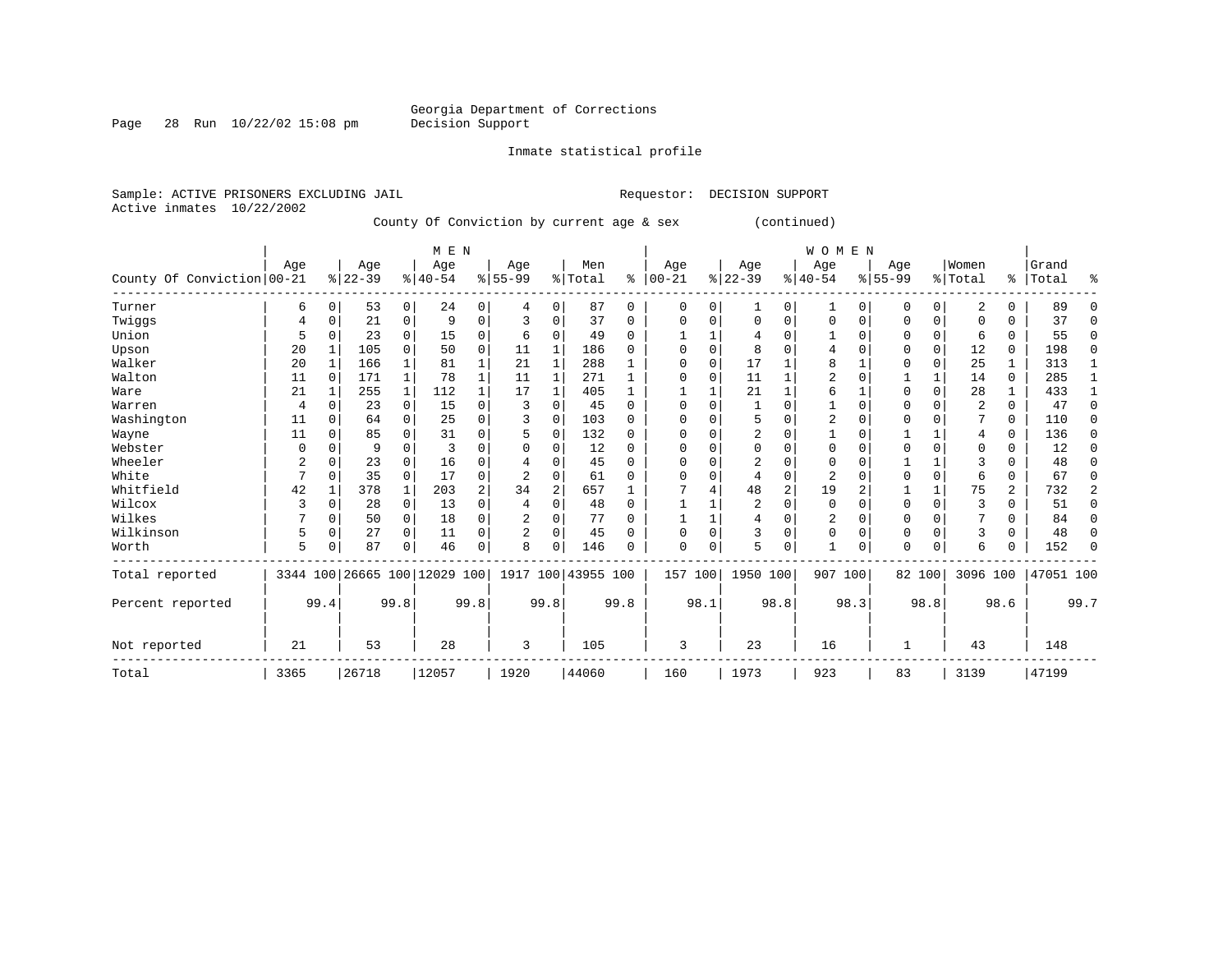Page 29 Run  $10/22/02$  15:08 pm

#### Inmate statistical profile

Sample: ACTIVE PRISONERS EXCLUDING JAIL Requestor: DECISION SUPPORT Active inmates 10/22/2002

Circ Of Conviction by current age & sex

|                    |                  |                |                  |                | M E N            |                |                    |                |                |                |                   |              |                  |                         | W O M E N          |                |                    |                |                  |                |                |                |
|--------------------|------------------|----------------|------------------|----------------|------------------|----------------|--------------------|----------------|----------------|----------------|-------------------|--------------|------------------|-------------------------|--------------------|----------------|--------------------|----------------|------------------|----------------|----------------|----------------|
| Circ Of Conviction | Age<br>$00 - 21$ |                | Age<br>$8 22-39$ |                | Age<br>$8 40-54$ |                | Aqe<br>$8155 - 99$ |                | Men<br>% Total | ి              | Aqe<br>$ 00 - 21$ |              | Aqe<br>$8 22-39$ |                         | Aqe<br>$8140 - 54$ |                | Aqe<br>$8155 - 99$ |                | Women<br>% Total | ‱              | Grand<br>Total | °              |
| Alapaha            | 21               | 1              | 230              | 1              | 94               | 1              | 18                 | 1              | 363            | 1              | 0                 | $\mathbf 0$  | 13               | 1                       | 10                 | 1              | $\Omega$           | $\mathbf 0$    | 23               | 1              | 386            | $\mathbf{1}$   |
| Alcovy             | 29               | $\mathbf{1}$   | 414              | 2              | 183              | $\overline{2}$ | 30                 | $\overline{2}$ | 656            | $\mathbf{1}$   | $\mathbf{1}$      | $\mathbf{1}$ | 27               | $\mathbf 1$             | 9                  | $\mathbf{1}$   | $\overline{a}$     | 2              | 39               | $\mathbf{1}$   | 695            | $\mathbf{1}$   |
| Atlanta            | 209              | 6              | 2220             | 8              | 1103             | 9              | 196                | 10             | 3728           | 9              | 4                 | 3            | 79               | $\overline{4}$          | 50                 | 6              | 9                  | 11             | 142              | 5              | 3870           | 8              |
| Atlantic           | 51               | 2              | 431              | 2              | 161              | $\mathbf 1$    | 27                 | 1              | 670            | 2              | $\mathbf 0$       | $\mathbf 0$  | 17               | $\mathbf{1}$            | 10                 | 1              | $\overline{2}$     | 2              | 29               | 1              | 699            | $\mathbf{1}$   |
| Augusta            | 177              | 5              | 1359             | 5              | 595              | 5              | 82                 | $\overline{4}$ | 2213           | 5              | 11                | 7            | 118              | 6                       | 58                 | 6              | $\overline{2}$     | 2              | 189              | 6              | 2402           | 5              |
| Blue Ridge         | 29               | $\mathbf{1}$   | 246              | 1              | 164              | $\mathbf{1}$   | 24                 | $\mathbf{1}$   | 463            | 1              | 1                 | $\mathbf{1}$ | 39               | $\overline{c}$          | 17                 | 2              | $\mathbf{1}$       | 1              | 58               | $\overline{a}$ | 521            | $\mathbf{1}$   |
| Brunswick          | 57               | 2              | 555              | 2              | 250              | 2              | 44                 | $\overline{2}$ | 906            | $\overline{a}$ | 3                 | 2            | 29               | $\mathbf{1}$            | 14                 | $\overline{2}$ | 3                  | 4              | 49               | $\overline{a}$ | 955            | $\overline{2}$ |
| Chattahoochee      | 174              | 5              | 1110             | 4              | 523              | 4              | 65                 | 3              | 1872           | 4              | 8                 | 5            | 76               | $\overline{4}$          | 32                 | 4              | 4                  | 5              | 120              | 4              | 1992           | $\overline{4}$ |
| Cherokee           | 39               | 1              | 409              | 2              | 198              | 2              | 45                 | $\overline{2}$ | 691            | 2              | $\overline{c}$    | $\mathbf{1}$ | 38               | $\overline{c}$          | 18                 | 2              | $\mathbf{0}$       | $\Omega$       | 58               | 2              | 749            | $\overline{2}$ |
| Clayton            | 212              | 6              | 1124             | 4              | 417              | 3              | 49                 | 3              | 1802           | 4              | 12                | 8            | 112              | 6                       | 51                 | 6              | 3                  | 4              | 178              | 6              | 1980           | $\overline{4}$ |
| Cobb               | 172              | 5              | 1216             | 5              | 593              | 5              | 79                 | $\overline{4}$ | 2060           | 5              | 6                 | 4            | 102              | 5                       | 56                 | 6              | $\overline{2}$     | $\overline{a}$ | 166              | 5              | 2226           | 5              |
| Conasauga          | 51               | $\overline{a}$ | 456              | 2              | 249              | $\overline{2}$ | 47                 | $\overline{2}$ | 803            | $\overline{a}$ | 7                 | 4            | 57               | 3                       | 20                 | $\overline{2}$ | $\mathbf{1}$       | $\mathbf{1}$   | 85               | 3              | 888            | $\overline{2}$ |
| Cordele            | 49               | $\mathbf{1}$   | 378              | $\mathbf{1}$   | 173              | $\mathbf{1}$   | 24                 | $\mathbf{1}$   | 624            | $\mathbf{1}$   | 3                 | 2            | 25               | $\mathbf{1}$            | 6                  | $\mathbf{1}$   | $\mathbf{1}$       | $\mathbf{1}$   | 35               | $\mathbf{1}$   | 659            | $\overline{1}$ |
| Coweta             | 132              | 4              | 1105             | $\overline{4}$ | 453              | 4              | 97                 | 5              | 1787           | 4              | 9                 | б            | 98               | 5                       | 35                 | $\overline{4}$ | 3                  | 4              | 145              | 5              | 1932           | $\overline{4}$ |
| Dougherty          | 52               | 2              | 633              | $\overline{2}$ | 257              | 2              | 34                 | $\sqrt{2}$     | 976            | 2              | $\overline{a}$    | 1            | 38               | $\overline{\mathbf{c}}$ | 21                 | 2              | $\overline{2}$     | 2              | 63               | 2              | 1039           | $\overline{c}$ |
| Dublin             | 24               | 1              | 235              | 1              | 113              | $\mathbf{1}$   | 13                 | 1              | 385            | $\mathbf{1}$   | $\Omega$          | $\mathbf 0$  | 13               | $\mathbf{1}$            | 10                 | 1              | $\mathbf{1}$       | 1              | 24               | 1              | 409            | $\mathbf{1}$   |
| Eastern            | 194              | 6              | 1434             | 5              | 555              | 5              | 67                 | $\overline{4}$ | 2250           | 5              | 8                 | 5            | 109              | 6                       | 38                 | 4              | 3                  | 4              | 158              | 5              | 2408           | 5              |
| Flint              | 27               | -1             | 241              | $\mathbf{1}$   | 96               | $\mathbf{1}$   | 19                 | 1              | 383            | $\mathbf{1}$   | 3                 | 2            | 18               | $\mathbf{1}$            | 6                  | $\mathbf{1}$   | $\mathbf{1}$       | $\mathbf 1$    | 28               | $\mathbf{1}$   | 411            | $\mathbf{1}$   |
| Griffin            | 107              | 3              | 667              | 3              | 306              | 3              | 63                 | 3              | 1143           | 3              | $\overline{4}$    | 3            | 44               | $\overline{c}$          | 32                 | $\overline{4}$ | $\overline{2}$     | 2              | 82               | ζ              | 1225           | 3              |
| Gwinnett           | 119              | 4              | 729              | 3              | 334              | 3              | 61                 | 3              | 1243           | 3              | 6                 | 4            | 71               | $\overline{4}$          | 45                 | 5              | $\mathbf{1}$       | $\mathbf{1}$   | 123              | 4              | 1366           | $\overline{3}$ |
| Houston            | 44               | 1              | 297              | 1              | 157              | $\mathbf 1$    | 7                  | $\mathbf 0$    | 505            | 1              | $\overline{2}$    | 1            | 21               | 1                       | 16                 | 2              | $\overline{2}$     | $\overline{c}$ | 41               | 1              | 546            | $\mathbf{1}$   |
| Lookout Mountain   | 33               | $\mathbf{1}$   | 442              | 2              | 253              | 2              | 57                 | 3              | 785            | 2              | $\overline{c}$    | $\mathbf{1}$ | 38               | $\overline{c}$          | 15                 | 2              | $\overline{2}$     | $\overline{a}$ | 57               | $\overline{2}$ | 842            | $\overline{2}$ |
| Macon              | 64               | $\overline{a}$ | 653              | 2              | 339              | 3              | 44                 | $\overline{2}$ | 1100           | 3              | 5                 | 3            | 29               | $\mathbf{1}$            | 2.2                | $\overline{a}$ | 3                  | 4              | 59               | $\overline{a}$ | 1159           | $\overline{a}$ |
| Middle             | 68               | $\overline{a}$ | 488              | $\overline{a}$ | 172              | $\mathbf{1}$   | 21                 | $\mathbf{1}$   | 749            | 2              | $\overline{c}$    | $\mathbf{1}$ | 37               | $\overline{a}$          | 11                 | $\mathbf{1}$   | $\mathbf{1}$       | $\mathbf{1}$   | 51               | $\overline{a}$ | 800            | $\overline{2}$ |
| Mountain           | 21               | $\mathbf{1}$   | 167              | $\mathbf{1}$   | 98               | $\mathbf{1}$   | 11                 | $\mathbf{1}$   | 297            | $\mathbf{1}$   | $\mathbf{1}$      | $\mathbf 1$  | 11               | $\mathbf 1$             | 5                  | $\mathbf{1}$   | $\mathbf 0$        | $\mathbf 0$    | 17               | $\mathbf{1}$   | 314            | $\mathbf{1}$   |
| Northeastern       | 55               | 2              | 389              | $\mathbf{1}$   | 232              | 2              | 43                 | $\overline{2}$ | 719            | $\overline{2}$ | $\overline{2}$    | $\mathbf 1$  | 40               | $\overline{2}$          | 15                 | $\overline{2}$ | $\overline{2}$     | $\overline{c}$ | 59               | $\overline{a}$ | 778            | $\overline{2}$ |
| Northern           | 35               | 1              | 330              | 1              | 156              | $\mathbf 1$    | 31                 | $\overline{2}$ | 552            | 1              | $\Omega$          | 0            | 28               | $\mathbf 1$             | 8                  | 1              | $\Omega$           | 0              | 36               | 1              | 588            | $\mathbf{1}$   |
| Ocmulgee           | 89               | 3              | 599              | 2              | 248              | 2              | 35                 | $\overline{2}$ | 971            | 2              | 4                 | 3            | 41               | $\overline{2}$          | 12                 | $\mathbf 1$    | $\overline{2}$     | $\overline{a}$ | 59               | $\overline{2}$ | 1030           | $\overline{2}$ |
| Oconee             | 50               | $\overline{a}$ | 394              | $\mathbf{1}$   | 173              | $\mathbf{1}$   | 19                 | 1              | 636            | $\mathbf{1}$   | $\mathbf{1}$      | $\mathbf{1}$ | 40               | $\overline{2}$          | 17                 | $\overline{a}$ | $\overline{a}$     | $\overline{a}$ | 60               | $\overline{2}$ | 696            | $\mathbf{1}$   |
| Ogeechee           | 80               | $\overline{2}$ | 461              | $\overline{a}$ | 166              | $\mathbf{1}$   | 25                 | 1              | 732            | $\overline{2}$ | $\overline{3}$    | 2            | 32               | $\overline{a}$          | 10                 | $\mathbf{1}$   | 5                  | 6              | 50               | $\overline{a}$ | 782            | $\overline{2}$ |
| Pataula            | 24               | $\mathbf{1}$   | 254              | $\mathbf 1$    | 80               | $\mathbf{1}$   | 17                 | $\mathbf{1}$   | 375            | $\mathbf{1}$   | $\mathbf 0$       | 0            | 17               | $\mathbf 1$             | 6                  | $\mathbf{1}$   | $\mathbf{0}$       | $\mathbf 0$    | 23               | $\mathbf{1}$   | 398            | $\mathbf{1}$   |
| Piedmont           | 27               | 1              | 258              | $\mathbf{1}$   | 153              | $\mathbf{1}$   | 34                 | $\overline{2}$ | 472            | $\mathbf{1}$   | $\mathbf{1}$      | $\mathbf 1$  | 29               | $\mathbf 1$             | 10                 | $\mathbf{1}$   | $\mathbf{0}$       | 0              | 40               | $\mathbf{1}$   | 512            | $\mathbf{1}$   |
| Rome               | 41               | 1              | 451              | 2              | 189              | 2              | 37                 | $\overline{2}$ | 718            | $\overline{a}$ | 5                 | 3            | 49               | 3                       | 25                 | 3              | 3                  | 4              | 82               | 3              | 800            | $\overline{2}$ |
| South Georgia      | 66               | 2              | 526              | $\overline{a}$ | 195              | 2              | 27                 | $\mathbf{1}$   | 814            | 2              | 3                 | 2            | 47               | $\overline{2}$          | 12                 | 1              | $\Omega$           | $\Omega$       | 62               | $\overline{a}$ | 876            | $\overline{2}$ |
| Southern           | 98               | 3              | 799              | 3              | 334              | 3              | 55                 | 3              | 1286           | 3              | 1                 | 1            | 53               | 3                       | 24                 | 3              | $\overline{2}$     | $\overline{a}$ | 80               | 3              | 1366           | 3              |
| Southwestern       | 21               | -1             | 248              | $\mathbf{1}$   | 103              | $\mathbf{1}$   | 13                 | 1              | 385            | 1              | $\mathbf{1}$      | $\mathbf 1$  | 14               | $\mathbf{1}$            | 8                  | 1              | 1                  | 1              | 24               | 1              | 409            | $\mathbf{1}$   |
|                    |                  |                |                  |                |                  |                |                    |                |                |                |                   |              |                  |                         |                    |                |                    |                |                  |                |                |                |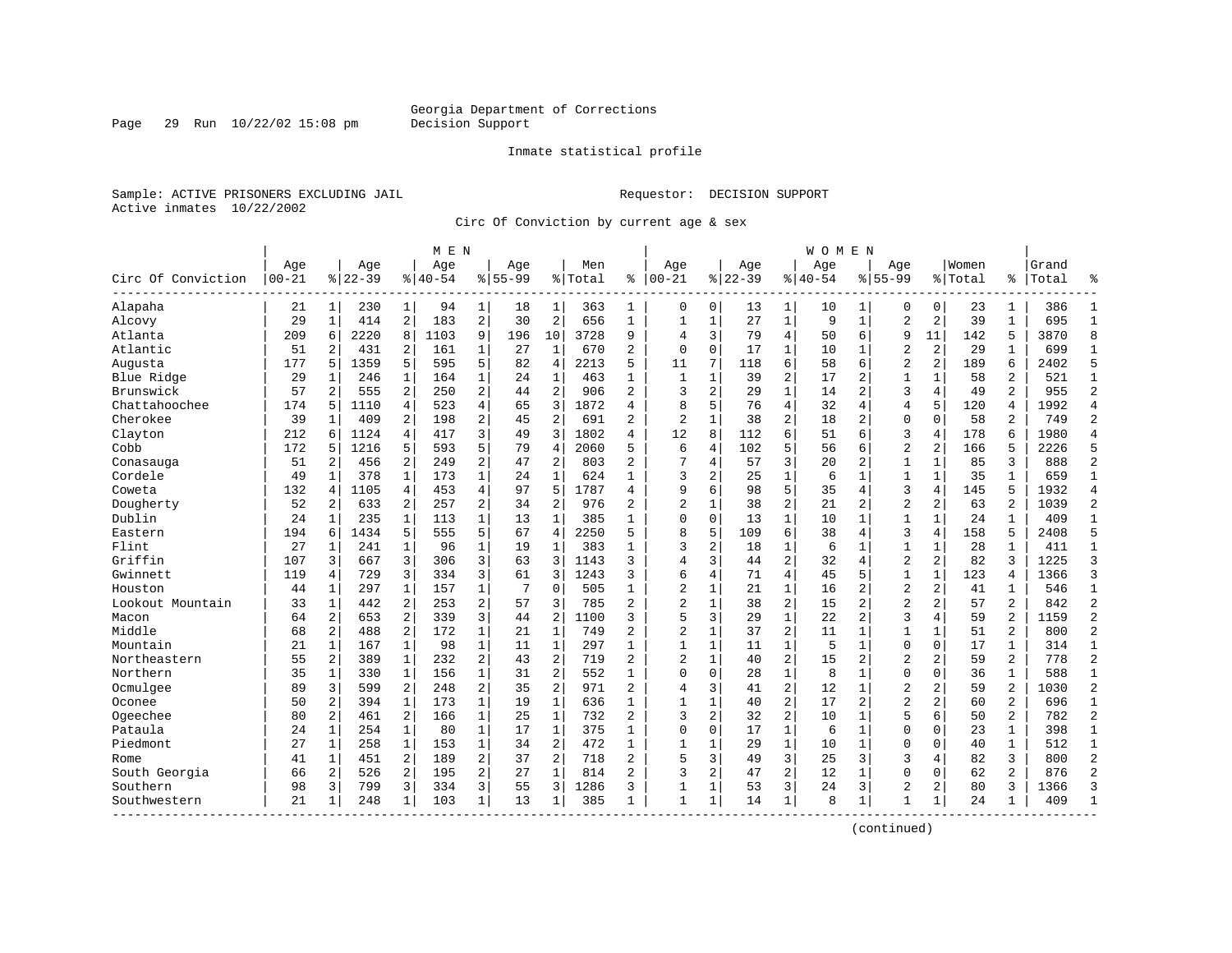Page 30 Run  $10/22/02$  15:08 pm

Inmate statistical profile

Active inmates 10/22/2002

Sample: ACTIVE PRISONERS EXCLUDING JAIL Requestor: DECISION SUPPORT

Circ Of Conviction by current age & sex (continued)

|                    |                  |      |                  |      | M E N                        |      |                  |      |                    |      |                  |          |                  |          | <b>WOMEN</b>     |      |                 |          |                  |                |                |              |
|--------------------|------------------|------|------------------|------|------------------------------|------|------------------|------|--------------------|------|------------------|----------|------------------|----------|------------------|------|-----------------|----------|------------------|----------------|----------------|--------------|
| Circ Of Conviction | Age<br>$00 - 21$ |      | Age<br>$ 22-39 $ |      | Age<br>$ 40-54 $             |      | Age<br>$8 55-99$ |      | Men<br>% Total     | ႜ    | Age<br>$00 - 21$ | %        | Age<br>$22 - 39$ |          | Age<br>$ 40-54 $ |      | Age<br>$ 55-99$ |          | Women<br>% Total | ွေ             | Grand<br>Total | ႜ            |
| Stone Mountain     | 256              | 8    | 1787             |      | 716                          | б.   | 102              | 5    | 2861               |      | 15               | 10       | 75               | 4        | 39               |      | 5               | 6        | 134              | 4              | 2995           |              |
| Tallapoosa         | 21               |      | 155              |      | 79                           |      | 14               |      | 269                |      | $\Omega$         | $\Omega$ | 8                | $\Omega$ | 2                |      | $\Omega$        | 0        | 10               | 0              | 279            |              |
| Tifton             | 47               |      | 394              |      | 187                          | 2    | 27               |      | 655                |      |                  |          | 17               |          | 6                |      |                 |          | 27               |                | 682            |              |
| Toombs             | 24               |      | 223              |      | 96                           |      | 22               |      | 365                |      | 2                |          |                  | $\Omega$ | 7                |      | $\Omega$        |          | 16               |                | 381            |              |
| Waycross           | 56               |      | 500              |      | 239                          |      | 29               |      | 824                |      |                  |          | 34               |          | 14               |      |                 |          | 51               | $\overline{2}$ | 875            |              |
| Western            | 31               |      | 349              |      | 142                          |      | 22               |      | 544                |      |                  |          | 30               |          | 12               |      | 3               |          | 46               |                | 590            |              |
| Rockdale           | 28               |      | 171              |      | 92                           |      | 14               |      | 305                |      |                  |          | 13               |          |                  |      | <sup>0</sup>    |          | 21               |                | 326            |              |
| Douglas            | 52               |      | 450              |      | 193                          | 2    | 27               |      | 722                |      |                  |          | 55               | 3        | 28               |      |                 |          | 91               | 3              | 813            |              |
| Appalachian        | 22               |      | 199              |      | 116                          |      | 34               |      | 371                |      |                  |          | 14               |          | 12               |      | 2               |          | 28               |                | 399            |              |
| Enotah             | 13               |      | 106              |      | 60                           |      | 19               |      | 198                |      |                  |          | 12               |          | 5                |      | $\cap$          |          | 18               |                | 216            | $\Omega$     |
| Forsyth-Bell       | 6                |      | 113              |      | 51                           | 0    | 17               |      | 187                |      | $\Omega$         |          | 13               |          | 8                |      | $\Omega$        |          | 21               |                | 208            | <sup>0</sup> |
| Towaliga           | 29               |      | 196              |      | 128                          |      | 21               |      | 374                |      |                  |          | 12               |          | 9                |      | $\Omega$        | $\Omega$ | 22               |                | 396            |              |
| Total reported     |                  |      |                  |      | 3326 100 26591 100 11964 100 |      |                  |      | 1908 100 43789 100 |      | 156              | 100      | 1939 100         |          | 903 100          |      |                 | 81 100   | 3079             | 100            | 46868 100      |              |
| Percent reported   |                  | 98.8 |                  | 99.5 |                              | 99.2 |                  | 99.4 |                    | 99.4 |                  | 97.5     |                  | 98.3     |                  | 97.8 |                 | 97.6     |                  | 98.1           |                | 99.3         |
| Not reported       | 39               |      | 127              |      | 93                           |      | 12               |      | 271                |      | 4                |          | 34               |          | 20               |      | $\overline{2}$  |          | 60               |                | 331            |              |
| Total              | 3365             |      | 26718            |      | 12057                        |      | 1920             |      | 44060              |      | 160              |          | 1973             |          | 923              |      | 83              |          | 3139             |                | 47199          |              |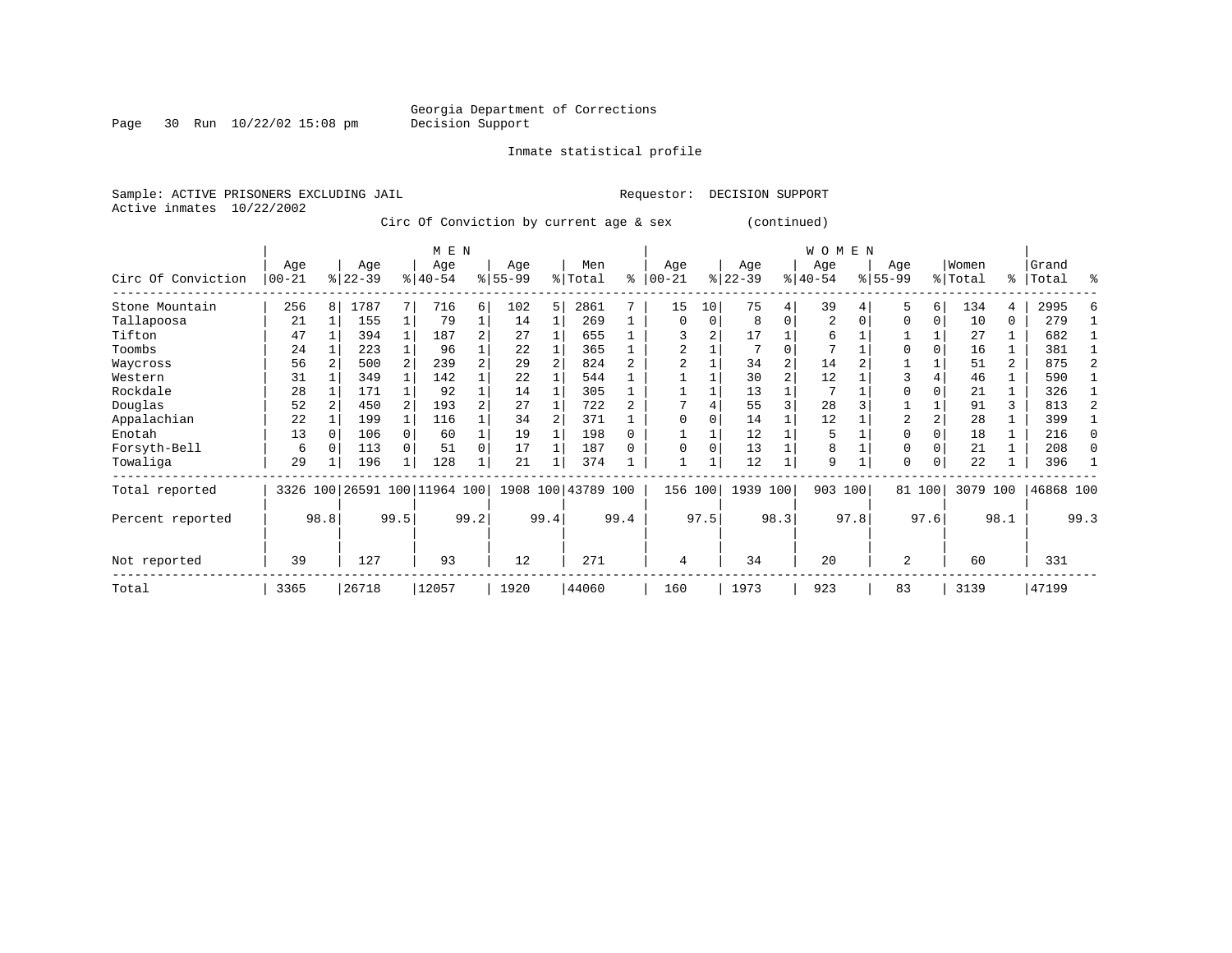Page 31 Run  $10/22/02$  15:08 pm

#### Inmate statistical profile

Sample: ACTIVE PRISONERS EXCLUDING JAIL Requestor: DECISION SUPPORT Active inmates 10/22/2002

Home County by current age & sex

|               |              |                |           |                | M E N    |                |                |                |         |              |                |              |                |                | <b>WOMEN</b>   |              |                |             |                |                |       |                |
|---------------|--------------|----------------|-----------|----------------|----------|----------------|----------------|----------------|---------|--------------|----------------|--------------|----------------|----------------|----------------|--------------|----------------|-------------|----------------|----------------|-------|----------------|
|               | Age          |                | Age       |                | Age      |                | Age            |                | Men     |              | Age            |              | Age            |                | Age            |              | Aqe            |             | Women          |                | Grand |                |
| Home County   | $00 - 21$    |                | $8 22-39$ |                | $ 40-54$ |                | $8155 - 99$    |                | % Total | ి            | $ 00-21$       |              | $ 22-39$       |                | $8140 - 54$    |              | $8155 - 99$    |             | % Total        | ి              | Total | န္             |
| Appling       | 7            | $\overline{0}$ | 60        | $\overline{0}$ | 29       | $\overline{0}$ | 5              | 0              | 101     | 0            | 1              | $\mathbf{1}$ | 5              | 0              | 1              | 0            | 0              | $\mathbf 0$ | 7              | 0              | 108   | $\Omega$       |
| Atkinson      | $\mathbf{1}$ | 0              | 24        | 0              | 13       | 0              | 5              | $\mathbf 0$    | 43      | $\Omega$     | $\Omega$       | 0            | 2              | $\mathbf 0$    | $\mathbf 1$    | $\mathbf 0$  | $\mathbf{0}$   | $\mathbf 0$ | $\overline{3}$ | $\Omega$       | 46    | $\Omega$       |
| Bacon         | 4            | 0              | 31        | 0              | 18       | 0              | 2              | 0              | 55      | 0            | $\Omega$       | 0            | $\mathbf 0$    | 0              | 1              | $\mathbf 0$  | $\Omega$       | 0           | 1              | 0              | 56    | $\Omega$       |
| Baker         | 0            | 0              | 16        | 0              | 5        | 0              |                | $\mathbf 0$    | 22      | 0            | $\Omega$       | 0            | 2              | $\Omega$       | 0              | $\Omega$     | $\Omega$       | 0           | $\overline{2}$ | 0              | 24    | $\mathbf 0$    |
| Baldwin       | 33           | $\mathbf{1}$   | 177       | $\mathbf{1}$   | 87       | $\mathbf{1}$   | 9              | $\mathbf{1}$   | 306     | $\mathbf{1}$ | $\overline{2}$ | $\mathbf{1}$ | 18             | $\mathbf{1}$   | 5              | $\mathbf{1}$ | $\overline{2}$ | 3           | 27             | $\mathbf{1}$   | 333   | 1              |
| Banks         | 3            | $\Omega$       | 23        | $\mathbf 0$    | 12       | 0              | $\overline{4}$ | $\Omega$       | 42      | $\Omega$     | $\mathbf{0}$   | $\Omega$     | 5              | $\Omega$       | $\mathbf{1}$   | $\Omega$     | $\Omega$       | $\Omega$    | 6              | 0              | 48    | $\Omega$       |
| Barrow        | 8            | 0              | 114       | $\mathbf 0$    | 65       | 1              | 15             | $\mathbf 1$    | 202     | 1            | $\Omega$       | 0            | 12             | 1              | 5              | $\mathbf 1$  | $\Omega$       | $\mathbf 0$ | 17             | 1              | 219   | $\mathbf{1}$   |
| Bartow        | 12           | 0              | 217       | $\mathbf{1}$   | 110      | $\mathbf{1}$   | 30             | 2              | 369     | $\mathbf{1}$ | $\mathbf{1}$   | 1            | 36             | 2              | 8              | $\mathbf 1$  | $\Omega$       | 0           | 45             | 2              | 414   | 1              |
| Ben Hill      | 12           | 0              | 100       | 0              | 36       | 0              | 8              | $\mathbf 0$    | 156     | $\Omega$     | 1              | 1            | 9              | 0              | 4              | $\mathbf 0$  | $\mathbf 0$    | $\mathbf 0$ | 14             | 0              | 170   | $\mathbf{0}$   |
| Berrien       | 5            | 0              | 40        | $\mathbf 0$    | 17       | 0              | 5              | $\mathbf 0$    | 67      | $\Omega$     | $\Omega$       | $\Omega$     | 4              | $\Omega$       | $\mathbf{1}$   | $\mathbf 0$  | $\Omega$       | $\Omega$    | 5              | $\Omega$       | 72    | $\Omega$       |
| Bibb          | 64           | 2              | 635       | 3              | 337      | 3              | 39             | 2              | 1075    | 3            | 4              | 3            | 38             | $\overline{2}$ | 22             | 3            | $\overline{2}$ | 3           | 66             | 2              | 1141  | 3              |
| Bleckley      | 8            | $\Omega$       | 75        | $\Omega$       | 26       | 0              | 3              | $\Omega$       | 112     | $\Omega$     | $\Omega$       | 0            | 5              | $\Omega$       | 3              | $\Omega$     | $\Omega$       | $\Omega$    | 8              | $\mathbf 0$    | 120   | $\Omega$       |
| Brantley      | 2            | 0              | 16        | $\mathbf 0$    | 10       | 0              | 1              | $\mathbf 0$    | 29      | $\Omega$     | $\Omega$       | 0            | $\mathbf{1}$   | 0              | $\mathbf{1}$   | $\mathbf 0$  | $\Omega$       | $\Omega$    | $\overline{a}$ | 0              | 31    | $\Omega$       |
| <b>Brooks</b> | 3            | 0              | 54        | 0              | 10       | 0              | 5              | 0              | 72      | $\Omega$     | $\Omega$       | 0            | $\mathbf{0}$   | $\Omega$       | 3              | $\Omega$     | $\Omega$       | $\Omega$    | $\overline{3}$ | 0              | 75    | $\Omega$       |
| Bryan         | 2            | 0              | 48        | 0              | 25       | 0              | 3              | 0              | 78      | 0            | $\Omega$       | 0            | 5              | $\Omega$       | $\overline{2}$ | $\mathbf 0$  | $\Omega$       | $\Omega$    | 7              | 0              | 85    | $\Omega$       |
| Bulloch       | 29           | 1              | 178       | 1              | 82       | 1              | 9              | $\mathbf 1$    | 298     | $\mathbf{1}$ | $\Omega$       | 0            | 16             | $\mathbf{1}$   | 7              | $\mathbf{1}$ | $\overline{2}$ | 3           | 25             | 1              | 323   | 1              |
| Burke         | 12           | $\Omega$       | 124       | $\mathbf{1}$   | 52       | $\Omega$       | 9              | $\mathbf{1}$   | 197     | $\Omega$     | $\mathbf{1}$   |              | 4              | $\Omega$       | 4              | $\Omega$     | $\Omega$       | $\Omega$    | 9              | $\Omega$       | 206   | $\Omega$       |
| <b>Butts</b>  | 11           | $\Omega$       | 70        | $\mathbf 0$    | 30       | 0              | 6              | $\Omega$       | 117     | $\Omega$     | $\overline{2}$ | $\mathbf{1}$ | 7              | $\Omega$       | 3              | $\Omega$     | $\Omega$       | $\Omega$    | 12             | 0              | 129   | $\Omega$       |
| Calhoun       | 5            | 0              | 17        | $\mathbf 0$    | 10       | 0              |                | $\mathbf 0$    | 33      | $\Omega$     | 1              | $\mathbf{1}$ | 2              | 0              | 0              | $\mathbf 0$  | $\Omega$       | 0           | $\overline{3}$ | 0              | 36    | $\Omega$       |
| Camden        | 3            | 0              | 69        | 0              | 23       | 0              | 3              | 0              | 98      | $\Omega$     | $\Omega$       | 0            | 4              | 0              | 2              | $\mathbf 0$  | $\Omega$       | 0           | 6              | 0              | 104   | $\Omega$       |
| Candler       | 7            | 0              | 53        | 0              | 17       | 0              | $\Omega$       | 0              | 77      | $\Omega$     | $\Omega$       | 0            | 4              | 0              | $\mathbf 0$    | $\mathbf 0$  | $\Omega$       | 0           | $\overline{4}$ | 0              | 81    | $\Omega$       |
| Carroll       | 31           | 1              | 222       | 1              | 117      | $1\vert$       | 39             | $\overline{2}$ | 409     | $\mathbf{1}$ | 4              | 3            | 30             | $\overline{c}$ | 13             | 1            | $\Omega$       | $\Omega$    | 47             | 2              | 456   | 1              |
| Catoosa       | 6            | $\Omega$       | 65        | $\mathbf 0$    | 44       | 0              | 10             | $\mathbf{1}$   | 125     | $\Omega$     | $\Omega$       | $\Omega$     | 8              | $\Omega$       | $\mathbf{1}$   | $\Omega$     | $\Omega$       | $\Omega$    | 9              | $\Omega$       | 134   | $\Omega$       |
| Charlton      | 0            | $\Omega$       | 24        | $\mathbf 0$    | 9        | 0              | $\overline{2}$ | $\Omega$       | 35      | 0            | $\mathbf 0$    | 0            | $\overline{2}$ | $\Omega$       | $\mathbf 0$    | $\Omega$     | $\Omega$       | $\mathbf 0$ | $\overline{2}$ | 0              | 37    | $\Omega$       |
| Chatham       | 181          | 6              | 1327      | 5              | 503      | 5              | 68             | $\overline{4}$ | 2079    | 5            | 6              | 4            | 93             | 5              | 31             | 4            | 5              | 6           | 135            | 5              | 2214  | 5              |
| Chattahoochee | 5            | 0              | 10        | $\mathbf 0$    | 8        | 0              | $\mathbf 0$    | $\mathbf 0$    | 23      | $\Omega$     | 0              | 0            | $\overline{2}$ | 0              | $\mathbf 0$    | $\Omega$     | $\mathbf{0}$   | 0           | $\overline{2}$ | 0              | 25    | $\Omega$       |
| Chattooga     | 4            | 0              | 105       | 0              | 54       | 0              | 14             | 1              | 177     | 0            | $\overline{2}$ | 1            | 4              | 0              | 3              | $\mathbf 0$  | 1              | 1           | 10             | 0              | 187   | $\mathbf 0$    |
| Cherokee      | 22           | 1              | 181       | 1              | 115      | $\mathbf 1$    | 20             | 1              | 338     | 1            | $\mathbf{1}$   | 1            | 24             | 1              | 13             | 1            | $\overline{2}$ | 3           | 40             | 1              | 378   | 1              |
| Clarke        | 37           | 1              | 322       | $\mathbf{1}$   | 137      | $\mathbf 1$    | 18             | 1              | 514     | 1            | $\overline{2}$ | $\mathbf{1}$ | 30             | $\overline{c}$ | 10             | $\mathbf{1}$ | 3              | 4           | 45             | $\overline{2}$ | 559   | 1              |
| Clay          | 2            | 0              | 18        | 0              | 3        | 0              | 1              | $\Omega$       | 24      | 0            | $\mathbf 0$    | 0            | $\overline{2}$ | $\mathbf 0$    | $\mathbf 0$    | $\mathbf 0$  | $\mathbf{0}$   | $\Omega$    | 2              | 0              | 26    | $\Omega$       |
| Clayton       | 146          | 5              | 755       | 3              | 271      | 2              | 41             | 2              | 1213    | 3            | 6              | 4            | 59             | 3              | 32             | 4            | $\overline{2}$ | 3           | 99             | 3              | 1312  | 3              |
| Clinch        | 6            | 0              | 34        | $\mathbf 0$    | 10       | 0              | $\mathbf 0$    | $\mathbf 0$    | 50      | $\Omega$     | $\Omega$       | 0            | $\mathbf{1}$   | 0              | 1              | $\mathbf 0$  | $\mathbf{0}$   | 0           | $\overline{2}$ | $\Omega$       | 52    | $\Omega$       |
| Cobb          | 138          | 5              | 930       | $\overline{4}$ | 464      | 4              | 61             | 4              | 1593    | 4            | 5              | 3            | 87             | 5              | 35             | 4            | $\mathbf{0}$   | $\Omega$    | 127            | 4              | 1720  | $\overline{4}$ |
| Coffee        | 21           | 1              | 128       | 1              | 58       | $\mathbf 1$    | 6              | 0              | 213     | 1            | $\mathbf{1}$   | 1            | 12             | $\mathbf{1}$   | 5              | 1            | $\overline{2}$ | 3           | 20             | 1              | 233   | 1              |
| Colquit       | 23           | 1              | 167       | 1              | 67       | $\mathbf 1$    | 11             | 1              | 268     | 1            | 1              | 1            | 11             | 1              |                | 0            | $\mathbf{0}$   | 0           | 13             | 0              | 281   | 1              |
| Columbia      | 12           | 0              | 110       | 0              | 44       | 0              | 6              | 0              | 172     | 0            | $\mathbf 0$    | $\mathbf 0$  | 6              | $\mathbf 0$    | 9              | 1            | $\Omega$       | $\mathbf 0$ | 15             | $\mathbf{1}$   | 187   | $\Omega$       |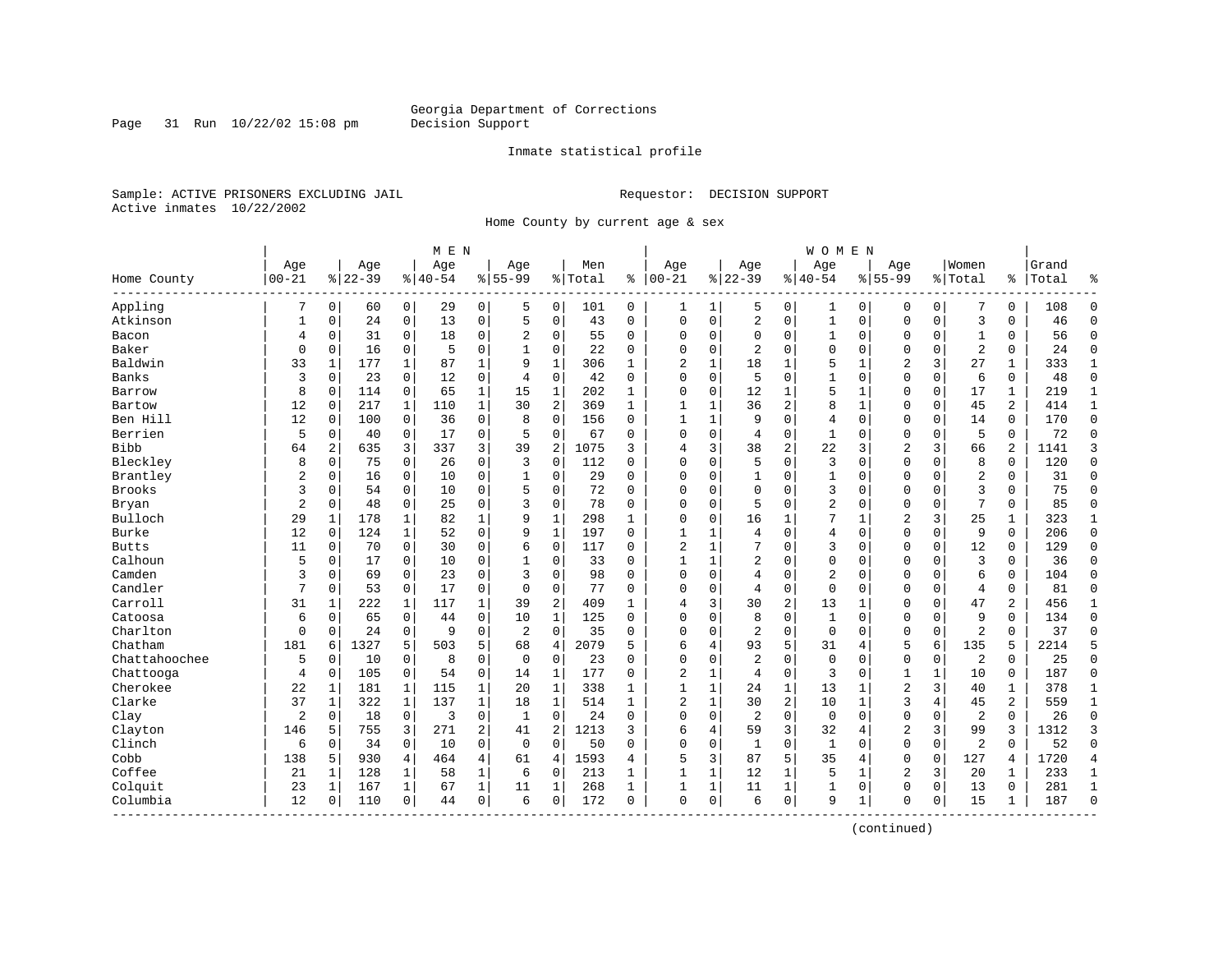Page 32 Run  $10/22/02$  15:08 pm

#### Inmate statistical profile

Sample: ACTIVE PRISONERS EXCLUDING JAIL Requestor: DECISION SUPPORT Active inmates 10/22/2002

Home County by current age & sex (continued)

|                        |           |                |                |             | M E N        |             |                |                |         |                |                |          |                |                | <b>WOMEN</b>   |                |                |             |                |                |       |              |
|------------------------|-----------|----------------|----------------|-------------|--------------|-------------|----------------|----------------|---------|----------------|----------------|----------|----------------|----------------|----------------|----------------|----------------|-------------|----------------|----------------|-------|--------------|
|                        | Age       |                | Age            |             | Age          |             | Age            |                | Men     |                | Age            |          | Age            |                | Age            |                | Age            |             | Women          |                | Grand |              |
| Home County<br>------- | $00 - 21$ |                | $8 22-39$      |             | $8 40-54$    |             | $8155 - 99$    |                | % Total | ి              | $ 00-21$       |          | $ 22-39$       |                | $ 40-54$       |                | $8155 - 99$    |             | % Total        | ి              | Total |              |
| Cook                   | 4         | 0              | 69             | 0           | 37           | 0           | 5              | 0              | 115     | 0              | 0              | 0        | 4              | 0              | 6              | 1              | 0              | 0           | 10             | 0              | 125   | $\cap$       |
| Coweta                 | 30        | $\mathbf{1}$   | 237            | $\mathbf 1$ | 93           | $\mathbf 1$ | 12             | $\mathbf{1}$   | 372     | 1              | 1              | 1        | 18             | $\mathbf{1}$   | 12             | $\mathbf{1}$   |                | $\mathbf 1$ | 32             | 1              | 404   |              |
| Crawford               | 2         | 0              | 15             | 0           | 7            | 0           | 2              | $\mathsf 0$    | 26      | 0              | 0              | 0        | $\mathbf 0$    | $\mathbf 0$    | 1              | 0              | 0              | $\mathbf 0$ | $\mathbf{1}$   | 0              | 27    | <sup>0</sup> |
| Crisp                  | 16        | $\mathbf{1}$   | 127            | $\mathbf 1$ | 59           | 1           | 9              | $\mathbf 1$    | 211     | $\mathbf{1}$   | $\mathbf{1}$   | 1        | 12             | 1              | 2              | $\Omega$       | $\Omega$       | $\mathbf 0$ | 15             | 1              | 226   |              |
| Dade                   | 1         | $\mathbf 0$    | 26             | 0           | 20           | 0           | 9              | $\mathbf 1$    | 56      | $\Omega$       | $\Omega$       | 0        | $\mathbf 0$    | $\Omega$       | 0              | $\mathsf{C}$   | $\Omega$       | $\Omega$    | $\mathbf 0$    | 0              | 56    | $\Omega$     |
| Dawson                 | 3         | $\mathbf 0$    | 38             | $\mathbf 0$ | 27           | 0           |                | $\mathbf 0$    | 69      | $\Omega$       | $\Omega$       | 0        | 4              | $\Omega$       | $\overline{2}$ | $\Omega$       | $\Omega$       | $\mathbf 0$ | 6              | 0              | 75    | $\Omega$     |
| Decatur                | 18        | 1              | 177            | 1           | 51           | 0           | 7              | $\mathbf 0$    | 253     | 1              | $\Omega$       | 0        | 11             | 1              | 3              | $\Omega$       | $\Omega$       | $\mathbf 0$ | 14             | 0              | 267   | $\mathbf{1}$ |
| DeKalb                 | 182       | 6              | 1545           | 6           | 541          | 5           | 92             | 5              | 2360    | 6              | 5              | 3        | 79             | $\overline{4}$ | 32             | 4              | 5              | 6           | 121            | 4              | 2481  | б            |
| Dodge                  | 5         | $\mathbf 0$    | 98             | 0           | 56           | 1           | $\overline{4}$ | $\Omega$       | 163     | $\Omega$       | $\Omega$       | 0        | 9              | $\Omega$       | 3              | C              | $\Omega$       | $\Omega$    | 12             | 0              | 175   | $\Omega$     |
| Dooly                  |           | $\mathbf 0$    | 68             | 0           | 19           | 0           | $\Omega$       | $\Omega$       | 94      | $\Omega$       | $\Omega$       | $\Omega$ | 3              | $\Omega$       | $\mathbf{1}$   | C              | $\Omega$       | $\Omega$    | 4              | $\Omega$       | 98    | ∩            |
| Dougherty              | 54        | $\overline{2}$ | 625            | 3           | 249          | 2           | 30             | $\overline{2}$ | 958     | $\overline{a}$ | 2              | 1        | 37             | $\overline{2}$ | 20             | 2              | 3              | 4           | 62             | $\overline{2}$ | 1020  |              |
| Douglas                | 40        | 1              | 234            | $\mathbf 1$ | 121          | 1           | 19             | $\mathbf{1}$   | 414     | $\mathbf{1}$   | 5              | 3        | 34             | $\overline{2}$ | 16             | $\overline{2}$ | $\mathbf 0$    | $\Omega$    | 55             | 2              | 469   |              |
| Early                  | 3         | 0              | 48             | $\mathbf 0$ | 18           | 0           | 4              | $\mathbf 0$    | 73      | $\Omega$       | $\Omega$       | 0        | $\overline{2}$ | $\Omega$       | 0              | $\Omega$       | $\Omega$       | $\Omega$    | $\overline{2}$ | 0              | 75    | <sup>0</sup> |
| Echols                 | 1         | $\mathbf 0$    | 1              | 0           | $\mathbf{1}$ | 0           |                | 0              | 4       | $\Omega$       | $\Omega$       | O        | $\Omega$       | $\Omega$       | $\Omega$       | $\Omega$       | $\Omega$       | $\Omega$    | $\mathbf 0$    | 0              | 4     | $\Omega$     |
| Effingham              | 13        | 0              | 76             | 0           | 24           | 0           | 3              | $\mathbf 0$    | 116     | $\Omega$       | 1              | 1        | 6              | $\Omega$       | 3              | $\Omega$       | 1              | 1           | 11             | 0              | 127   | $\Omega$     |
| Elbert                 | 5         | 0              | 86             | $\mathbf 0$ | 49           | 0           | 8              | $\mathbf 0$    | 148     | $\Omega$       | $\Omega$       | 0        | 10             | 1              | 1              | $\Omega$       | $\Omega$       | $\mathbf 0$ | 11             | 0              | 159   | $\Omega$     |
| Emanuel                | 10        | $\mathbf 0$    | 105            | $\Omega$    | 30           | 0           | 5              | $\Omega$       | 150     | 0              | $\Omega$       | 0        | 4              | $\Omega$       | $\overline{2}$ | $\Omega$       | $\Omega$       | $\Omega$    | 6              | 0              | 156   | $\Omega$     |
| Evans                  | 2         | $\mathbf 0$    | 48             | 0           | 9            | 0           |                | $\mathbf 0$    | 60      | 0              | $\Omega$       | 0        | $\Omega$       | $\Omega$       | 1              | $\mathsf{C}$   | $\Omega$       | $\Omega$    | $\mathbf{1}$   | 0              | 61    | <sup>0</sup> |
| Fannin                 | 4         | $\mathbf 0$    | 60             | $\Omega$    | 30           | 0           | 12             | 1              | 106     | 0              | $\Omega$       | O        | 3              | $\Omega$       | $\overline{2}$ | C              | 1              | 1           | 6              | 0              | 112   | <sup>0</sup> |
| Fayette                | 10        | $\mathbf 0$    | 57             | 0           | 35           | 0           | 11             | 1              | 113     | $\Omega$       | $\Omega$       | O        | 5              | $\Omega$       | 3              | $\Omega$       | $\Omega$       | $\Omega$    | 8              | 0              | 121   | $\Omega$     |
| Floyd                  | 40        | 1              | 425            | 2           | 163          | 1           | 23             | $\mathbf{1}$   | 651     | 2              | 3              | 2        | 48             | 3              | 24             | 3              | 3              | 4           | 78             | 3              | 729   |              |
| Forsyth                | 3         | $\mathbf 0$    | 83             | $\Omega$    | 43           | 0           | 9              | $\mathbf{1}$   | 138     | $\Omega$       | $\Omega$       | 0        | 6              | $\Omega$       | 6              |                |                | 1           | 13             | 0              | 151   | $\Omega$     |
| Franklin               | 6         | $\mathbf 0$    | 62             | 0           | 33           | 0           | 6              | $\mathbf 0$    | 107     | $\Omega$       | $\Omega$       | 0        | 5              | $\Omega$       | $\overline{a}$ | $\mathbf 0$    | $\Omega$       | $\mathbf 0$ | 7              | 0              | 114   | $\Omega$     |
| Fulton                 | 350       | 11             | 3164           | 13          | 1549         | 14          | 221            | 13             | 5284    | 13             | 19             | 13       | 147            | 8              | 108            | 12             | 11             | 14          | 285            | 10             | 5569  | 13           |
| Gilmer                 | 10        | $\mathbf 0$    | 59             | 0           | 41           | 0           | 18             | 1              | 128     | 0              | $\mathbf 0$    | 0        | 8              | $\Omega$       | 3              | $\mathbf 0$    | $\Omega$       | $\mathbf 0$ | 11             | 0              | 139   | $\Omega$     |
| Glascock               | 2         | $\mathbf 0$    | $\overline{2}$ | 0           | 3            | 0           | $\mathbf 0$    | $\mathbf 0$    | 7       | 0              | $\Omega$       | 0        | $\Omega$       | $\mathbf 0$    | 0              | $\Omega$       | $\Omega$       | $\mathbf 0$ | $\mathbf 0$    | 0              | 7     | $\Omega$     |
| Glynn                  | 30        | 1              | 253            | 1           | 108          | 1           | 21             | 1              | 412     | 1              | $\overline{2}$ | 1        | 15             | 1              | 5              |                |                | 1           | 23             | $\mathbf{1}$   | 435   | $\mathbf{1}$ |
| Gordon                 | 20        | 1              | 173            | 1           | 78           | 1           | 14             | 1              | 285     | 1              | $\mathbf{1}$   | 1        | 12             | 1              | 10             | 1              | $\Omega$       | $\Omega$    | 23             | 1              | 308   | 1            |
| Grady                  | 18        | 1              | 135            | 1           | 48           | 0           | 7              | $\Omega$       | 208     | $\mathbf{1}$   | $\mathbf{1}$   | 1        | 13             | $\mathbf{1}$   | 3              | $\sqrt{ }$     | $\Omega$       | $\Omega$    | 17             | 1              | 225   | $\mathbf{1}$ |
| Greene                 | 9         | $\mathbf 0$    | 63             | $\mathbf 0$ | 16           | 0           | 4              | 0              | 92      | $\Omega$       | $\Omega$       | 0        | $\mathbf{1}$   | $\Omega$       | 4              | $\sqrt{ }$     | $\mathbf{1}$   | 1           | 6              | $\Omega$       | 98    | $\Omega$     |
| Gwinnett               | 103       | 3              | 571            | 2           | 267          | 2           | 49             | 3              | 990     | 2              | 6              | 4        | 55             | 3              | 28             | 3              | $\Omega$       | $\mathbf 0$ | 89             | 3              | 1079  |              |
| Habersham              | 5         | $\mathbf 0$    | 44             | $\mathbf 0$ | 36           | 0           | 4              | $\mathbf 0$    | 89      | 0              | $\Omega$       | 0        | 8              | $\mathbf 0$    | 1              | $\Omega$       | $\mathbf 0$    | $\mathbf 0$ | 9              | 0              | 98    | $\Omega$     |
| Hall                   | 50        | 2              | 336            | $\mathbf 1$ | 192          | 2           | 39             | $\overline{2}$ | 617     | 2              | 5              | 3        | 38             | $\overline{2}$ | 15             | 2              | $\overline{c}$ | 3           | 60             | 2              | 677   | 2            |
| Hancock                | 2         | 0              | 33             | 0           | 20           | 0           | 3              | 0              | 58      | $\Omega$       | $\Omega$       | 0        | $\mathbf{1}$   | 0              | 1              | $\Omega$       | $\Omega$       | $\Omega$    | $\overline{2}$ | 0              | 60    | $\cap$       |
| Haralson               | 7         | $\mathbf 0$    | 56             | 0           | 38           | 0           | 6              | 0              | 107     | $\Omega$       | $\Omega$       | 0        | 9              | $\mathbf 0$    | 2              | 0              | $\Omega$       | 0           | 11             | 0              | 118   | $\cap$       |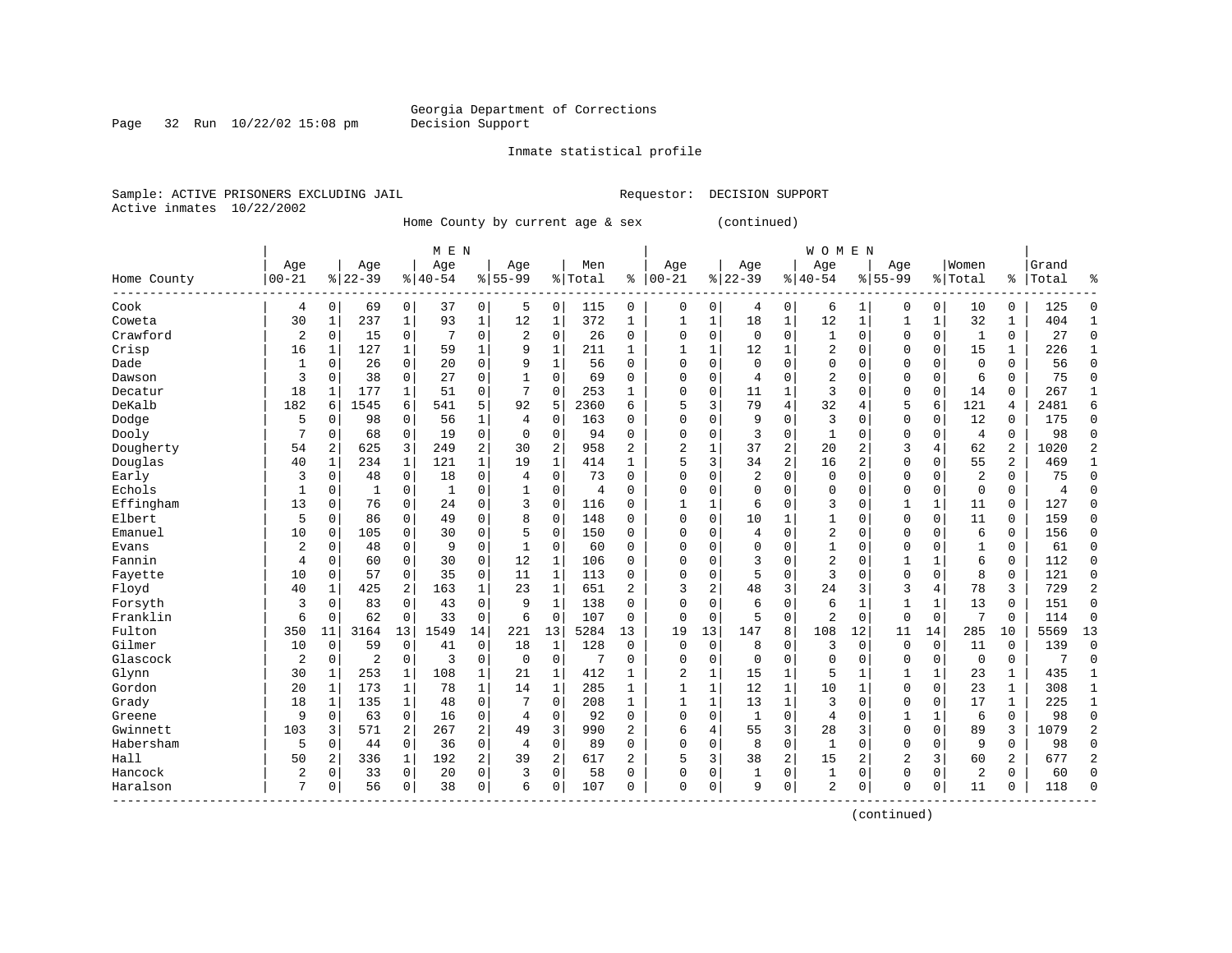Page 33 Run  $10/22/02$  15:08 pm

#### Inmate statistical profile

Sample: ACTIVE PRISONERS EXCLUDING JAIL Requestor: DECISION SUPPORT Active inmates 10/22/2002

Home County by current age & sex (continued)

|             |                |             |           |              | M E N          |             |                |              |         |              |                |              |                |              | <b>WOMEN</b>   |              |                |          |                |              |       |              |
|-------------|----------------|-------------|-----------|--------------|----------------|-------------|----------------|--------------|---------|--------------|----------------|--------------|----------------|--------------|----------------|--------------|----------------|----------|----------------|--------------|-------|--------------|
|             | Age            |             | Age       |              | Age            |             | Age            |              | Men     |              | Age            |              | Age            |              | Age            |              | Age            |          | Women          |              | Grand |              |
| Home County | $00 - 21$      |             | $8 22-39$ |              | $8 40-54$      |             | $8155 - 99$    |              | % Total | ి            | $00 - 21$      |              | $8 22-39$      |              | $8 40-54$      |              | $8155 - 99$    |          | % Total        | ႜ            | Total | 욲            |
| Harris      | 9              | $\mathbf 0$ | 58        | 0            | 28             | 0           | 2              | 0            | 97      | 0            | 1              | 1            | 3              | 0            | $\mathbf 0$    | 0            | 0              | 0        | 4              | 0            | 101   | $\Omega$     |
| Hart        | 8              | $\mathbf 0$ | 49        | $\mathbf 0$  | 22             | 0           | 3              | $\mathbf 0$  | 82      | 0            | $\mathbf 0$    | $\mathbf 0$  | 3              | $\mathbf 0$  | 2              | $\mathbf 0$  | $\Omega$       | 0        | 5              | 0            | 87    | $\mathbf 0$  |
| Heard       | 4              | 0           | 19        | 0            | 14             | 0           | 9              | 1            | 46      | 0            | $\mathbf 0$    | 0            | 2              | $\mathbf 0$  | 0              | $\mathbf 0$  | $\Omega$       | 0        | 2              | 0            | 48    | $\Omega$     |
| Henry       | 26             | 1           | 213       | $\mathbf 1$  | 95             | 1           | 17             | 1            | 351     | 1            | 2              | $\mathbf 1$  | 16             | $\mathbf 1$  | 12             | 1            | 1              | 1        | 31             | 1            | 382   | $\mathbf{1}$ |
| Houston     | 47             | 2           | 282       | $\mathbf{1}$ | 142            | $\mathbf 1$ | 12             | 1            | 483     | $\mathbf{1}$ | $\overline{2}$ | $\mathbf 1$  | 20             | $\mathbf 1$  | 14             | 2            | $\Omega$       | 0        | 36             | $\mathbf{1}$ | 519   | $\mathbf{1}$ |
| Irwin       | 11             | 0           | 45        | $\mathbf 0$  | 21             | 0           | $\overline{4}$ | $\mathbf 0$  | 81      | $\mathbf 0$  | $\mathbf 0$    | $\mathbf 0$  | 2              | $\mathbf 0$  | $\mathbf{1}$   | $\Omega$     | $\Omega$       | 0        | 3              | $\mathbf 0$  | 84    | $\mathbf 0$  |
| Jackson     | 11             | $\mathbf 0$ | 101       | $\mathbf 0$  | 60             | 1           | 21             | $\mathbf{1}$ | 193     | 0            | $\mathbf{1}$   | 1            | 15             | $\mathbf{1}$ | 4              | $\Omega$     | 1              |          | 21             | 1            | 214   | $\mathbf 0$  |
| Jasper      | 6              | 0           | 37        | 0            | 15             | 0           | 4              | 0            | 62      | 0            |                | 1            | 0              | $\Omega$     | 0              | $\Omega$     | $\Omega$       | $\Omega$ | $\mathbf{1}$   | 0            | 63    | $\Omega$     |
| Jeff Davis  | 6              | 0           | 47        | 0            | 22             | 0           | 3              | 0            | 78      | O            | $\Omega$       | 0            | 3              | $\Omega$     | 5              | 1            | $\Omega$       | $\Omega$ | 8              | 0            | 86    | $\mathbf 0$  |
| Jefferson   | 10             | $\mathbf 0$ | 63        | 0            | 25             | 0           | 4              | $\Omega$     | 102     | O            | 1              | 1            | 3              | $\Omega$     | 1              | $\Omega$     | $\Omega$       | $\Omega$ | 5              | 0            | 107   | $\Omega$     |
| Jenkins     | 10             | $\mathbf 0$ | 61        | $\mathbf 0$  | 25             | 0           | 1              | 0            | 97      | $\Omega$     | $\Omega$       | $\Omega$     | $\overline{2}$ | $\Omega$     | 2              | $\Omega$     | $\Omega$       | $\Omega$ | 4              | 0            | 101   | $\Omega$     |
| Johnson     | 2              | $\mathbf 0$ | 26        | $\mathbf 0$  | 7              | 0           | 2              | 0            | 37      | 0            | $\Omega$       | $\Omega$     | 4              | $\Omega$     | 1              | $\Omega$     | $\Omega$       | $\Omega$ | 5              | 0            | 42    | $\Omega$     |
| Jones       | 6              | $\mathbf 0$ | 33        | $\mathbf 0$  | 15             | 0           |                | 0            | 55      | 0            |                | $\mathbf{1}$ | 2              | $\Omega$     | $\Omega$       | $\Omega$     | $\Omega$       | 0        | 3              | 0            | 58    | $\Omega$     |
| Lamar       | $\overline{2}$ | $\mathbf 0$ | 44        | $\mathbf 0$  | 31             | 0           | 6              | 0            | 83      | 0            | $\mathbf 0$    | $\mathbf 0$  | $\mathbf{1}$   | $\Omega$     | 4              | 0            | $\Omega$       | 0        | 5              | 0            | 88    | $\bigcap$    |
| Lanier      | 3              | $\mathbf 0$ | 35        | $\mathbf 0$  | $\overline{4}$ | 0           | 5              | $\mathbf 0$  | 47      | 0            | $\Omega$       | $\Omega$     | $\mathbf{1}$   | $\Omega$     | $\mathbf{1}$   | $\Omega$     | $\Omega$       | $\Omega$ | $\overline{2}$ | 0            | 49    | $\Omega$     |
| Laurens     | 15             | 0           | 157       | 1            | 74             | 1           | 9              | 1            | 255     | 1            | $\Omega$       | $\Omega$     | 9              | $\Omega$     | 8              | 1            | 1              | 1        | 18             | 1            | 273   | 1            |
| Lee         | $\overline{c}$ | $\mathbf 0$ | 21        | 0            | 11             | 0           | 3              | $\mathbf 0$  | 37      | 0            | $\mathbf 0$    | $\Omega$     | 3              | $\Omega$     |                | $\Omega$     | $\Omega$       | 0        | 4              | 0            | 41    | $\mathbf 0$  |
| Liberty     | 25             | 1           | 150       | $\mathbf 1$  | 33             | 0           |                | $\Omega$     | 215     | 1            | $\Omega$       | $\Omega$     | 8              | $\Omega$     | 5              | $\mathbf{1}$ | 1              | 1        | 14             | 0            | 229   | $\mathbf{1}$ |
| Lincoln     | 2              | $\mathbf 0$ | 20        | $\mathbf 0$  | 12             | 0           |                | 0            | 35      | 0            | $\Omega$       | $\Omega$     | $\Omega$       | $\Omega$     | $\Omega$       | $\Omega$     | $\Omega$       | 0        | $\Omega$       | 0            | 35    | $\Omega$     |
| Long        | 3              | $\mathbf 0$ | 17        | $\mathbf 0$  | 13             | 0           | 1              | 0            | 34      | 0            | $\mathbf 0$    | $\Omega$     | 3              | $\Omega$     | $\mathbf{0}$   | $\Omega$     | $\Omega$       | 0        | 3              | 0            | 37    | $\Omega$     |
| Lowndes     | 37             | 1           | 298       | 1            | 135            | 1           | 18             | 1            | 488     | 1            | $\mathbf 0$    | $\Omega$     | 23             | $\mathbf 1$  | 10             | 1            | $\mathbf{1}$   | 1        | 34             | 1            | 522   | -1           |
| Lumpkin     | 3              | 0           | 36        | $\mathbf 0$  | 22             | 0           |                | 0            | 68      | 0            | $\Omega$       | $\Omega$     | 1              | 0            | $\Omega$       | $\Omega$     | $\Omega$       | $\Omega$ | $\mathbf{1}$   | 0            | 69    | $\Omega$     |
| Macon       | 3              | $\mathbf 0$ | 38        | 0            | 16             | 0           | 4              | $\mathbf 0$  | 61      | 0            | $\Omega$       | 0            | $\mathbf{1}$   | $\Omega$     | 4              | $\Omega$     | $\mathbf{1}$   |          | б              | 0            | 67    | $\mathbf 0$  |
| Madison     | 4              | $\mathbf 0$ | 73        | $\mathbf 0$  | 27             | 0           | 8              | $\mathbf 0$  | 112     | 0            | $\Omega$       | 0            | 5              | $\Omega$     | $\mathbf{1}$   | 0            | $\Omega$       | $\Omega$ | б              | 0            | 118   | $\Omega$     |
| Marion      | 2              | $\mathbf 0$ | 24        | $\mathbf 0$  | 11             | 0           | 1              | $\mathbf 0$  | 38      | 0            | $\mathbf 0$    | 0            | $\overline{2}$ | $\Omega$     | 0              | $\Omega$     | $\Omega$       | $\Omega$ | $\overline{2}$ | 0            | 40    | $\mathbf 0$  |
| McDuffie    | 5              | 0           | 76        | 0            | 37             | 0           | 10             | $\mathbf{1}$ | 128     | 0            | $\mathbf 0$    | 0            | 3              | $\Omega$     | 1              | 0            | 0              | 0        | 4              | 0            | 132   | $\mathbf 0$  |
| McIntosh    | 5              | $\mathbf 0$ | 45        | 0            | 23             | 0           | 1              | 0            | 74      | 0            | $\mathbf 0$    | 0            | $\Omega$       | $\Omega$     | 0              | $\Omega$     | $\Omega$       | $\Omega$ | 0              | 0            | 74    | $\mathbf 0$  |
| Meriwether  | 15             | 0           | 123       | 1            | 54             | 0           | 10             | 1            | 202     | 1            | $\mathbf{1}$   | $\mathbf{1}$ | 15             | 1            | 2              | $\Omega$     | $\overline{2}$ | 3        | 20             | 1            | 222   | 1            |
| Miller      | 1              | $\mathbf 0$ | 15        | $\mathbf 0$  | 9              | 0           | 1              | 0            | 26      | $\Omega$     | $\mathbf 0$    | $\Omega$     | 3              | $\Omega$     | $\Omega$       | $\Omega$     | $\Omega$       | $\Omega$ | 3              | 0            | 29    | $\Omega$     |
| Mitchell    | 14             | $\mathbf 0$ | 128       | $\mathbf{1}$ | 44             | 0           | 6              | 0            | 192     | $\Omega$     | 1              | 1            | 7              | $\Omega$     | 4              | $\Omega$     | $\Omega$       | $\Omega$ | 12             | 0            | 204   | $\Omega$     |
| Monroe      | 6              | $\mathbf 0$ | 67        | $\mathbf 0$  | 38             | 0           | 4              | $\mathbf 0$  | 115     | 0            | $\mathbf 0$    | 0            | 4              | $\Omega$     | $\overline{2}$ | $\Omega$     | $\Omega$       | $\Omega$ | 6              | 0            | 121   | $\Omega$     |
| Montgomery  | 4              | 0           | 30        | $\mathbf 0$  | 8              | $\Omega$    |                | 0            | 43      | 0            | $\Omega$       | $\Omega$     | 4              | $\Omega$     | 1              | $\Omega$     | $\Omega$       | $\Omega$ | 5              | 0            | 48    | $\Omega$     |
| Morgan      | 11             | 0           | 39        | 0            | 18             | 0           | 6              | $\mathbf 0$  | 74      | 0            | $\Omega$       | 0            | 4              | $\Omega$     | 2              | $\Omega$     | $\Omega$       | $\Omega$ | 6              | 0            | 80    | $\cap$       |
| Murray      | 10             | $\mathbf 0$ | 79        | 0            | 44             | 0           | 13             | 1            | 146     | 0            | 2              | 1            | 11             | 1            | 5              | 1            | $\Omega$       | 0        | 18             | 1            | 164   | $\cap$       |
| Muscogee    | 121            | 4           | 832       | 3            | 373            | 3           | 51             | 3            | 1377    | 3            | 7              | 5            | 60             | 3            | 28             | 3            | $\overline{4}$ | 5        | 99             | 3            | 1476  | 3            |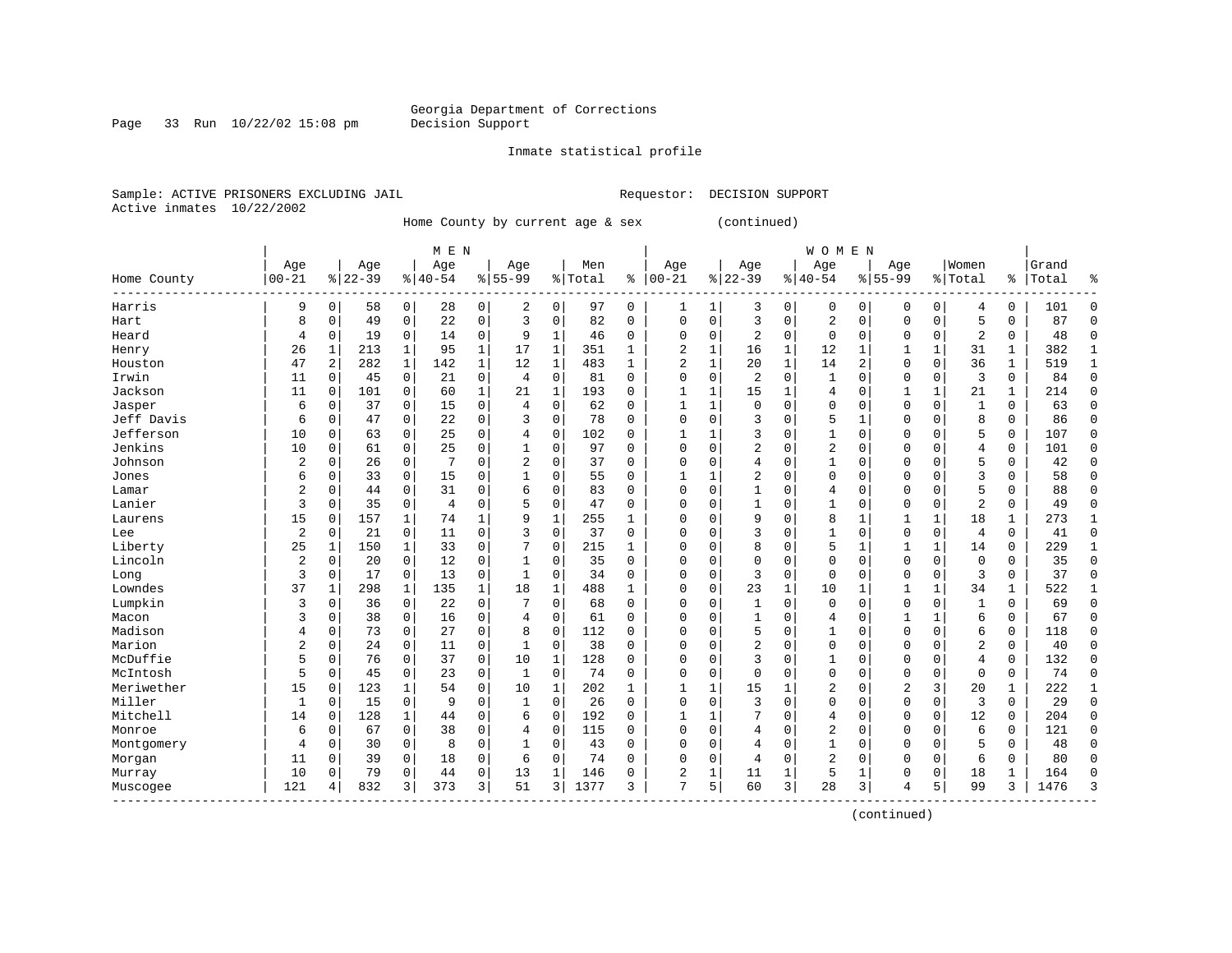Page 34 Run  $10/22/02$  15:08 pm

#### Inmate statistical profile

Sample: ACTIVE PRISONERS EXCLUDING JAIL Requestor: DECISION SUPPORT Active inmates 10/22/2002

Home County by current age & sex (continued)

|             |            |             |           |              | M E N          |              |                |              |         |              |                |                |              |               | W O M E N      |              |                |              |                |              |           |               |
|-------------|------------|-------------|-----------|--------------|----------------|--------------|----------------|--------------|---------|--------------|----------------|----------------|--------------|---------------|----------------|--------------|----------------|--------------|----------------|--------------|-----------|---------------|
|             | Age        |             | Age       |              | Age            |              | Age            |              | Men     |              | Age            |                | Age          |               | Age            |              | Age            |              | Women          |              | Grand     |               |
| Home County | $ 00 - 21$ |             | $8 22-39$ |              | $8 40-54$      |              | $8155 - 99$    |              | % Total | ి            | $00 - 21$      |                | $ 22-39$     | $\frac{1}{6}$ | $40 - 54$      |              | $8155 - 99$    |              | % Total        |              | %   Total | ႜ             |
| Newton      | 19         | 1           | 222       | $\mathbf{1}$ | 87             | 1            | 14             | 1            | 342     | 1            | 1              | $\mathbf 1$    | 15           | 1             | 2              | 0            | 2              | 3            | 20             | 1            | 362       | -1            |
| Oconee      | $\Omega$   | $\mathbf 0$ | 16        | $\mathbf 0$  | 11             | 0            | 4              | $\mathbf 0$  | 31      | 0            | $\mathbf{1}$   | 1              | $\Omega$     | $\Omega$      | 2              | $\mathbf 0$  | $\Omega$       | $\Omega$     | 3              | $\mathbf 0$  | 34        | $\Omega$      |
| Oglethorpe  | 1          | $\mathbf 0$ | 34        | 0            | 9              | 0            | 1              | 0            | 45      | 0            | $\mathbf 0$    | $\mathbf 0$    | 4            | $\mathbf 0$   | $\Omega$       | 0            | 0              | $\Omega$     | $\overline{4}$ | 0            | 49        | $\Omega$      |
| Paulding    | 17         | 1           | 92        | 0            | 63             | 1            | 8              | 0            | 180     | 0            | $\overline{2}$ | $\mathbf{1}$   | 13           | 1             |                | 1            | 2              | 3            | 24             | 1            | 204       | $\Omega$      |
| Peach       | 5          | $\mathbf 0$ | 60        | 0            | 31             | 0            |                | 0            | 97      | 0            | $\mathbf{1}$   | $\mathbf{1}$   | 3            | $\mathbf 0$   | $\overline{2}$ | $\mathbf 0$  | $\mathbf 0$    | $\mathbf 0$  | 6              | $\mathbf 0$  | 103       | $\Omega$      |
| Pickens     | 6          | $\mathbf 0$ | 58        | 0            | 34             | 0            | $\overline{4}$ | 0            | 102     | 0            | $\Omega$       | 0              | 4            | $\Omega$      | 5              | 1            | $\mathbf 0$    | $\Omega$     | 9              | $\mathbf 0$  | 111       | $\Omega$      |
| Pierce      | 4          | $\mathbf 0$ | 24        | 0            | 16             | 0            | 1              | 0            | 45      | 0            | $\Omega$       | 0              | $\mathbf{1}$ | 0             | $\mathbf{1}$   | $\mathbf 0$  | 0              | $\Omega$     | $\overline{2}$ | 0            | 47        | $\Omega$      |
| Pike        | 4          | $\mathbf 0$ | 17        | $\Omega$     | 20             | 0            | 2              | $\Omega$     | 43      | 0            | $\Omega$       | $\Omega$       | -1           | $\Omega$      | 1              | $\mathbf 0$  | 0              | $\Omega$     | 2              | 0            | 45        | $\Omega$      |
| Polk        |            | $\mathbf 0$ | 109       | 0            | 56             | 1            | 10             | 1            | 182     | 0            | $\Omega$       | $\Omega$       | 4            | $\Omega$      | $\overline{2}$ | $\mathbf 0$  | $\Omega$       | $\Omega$     | 6              | 0            | 188       | $\Omega$      |
| Pulaski     | 14         | n           | 59        | $\Omega$     | 20             | 0            | 2              | $\Omega$     | 95      | U            | $\bigcap$      | $\Omega$       | 6            | $\Omega$      | 1              | $\mathbf 0$  | 1              | $\mathbf{1}$ | 8              | $\Omega$     | 103       | $\Omega$      |
| Putnam      | 10         | $\Omega$    | 63        | $\Omega$     | 34             | 0            | 5              | $\Omega$     | 112     | O            | $\Omega$       | $\Omega$       | 4            | $\Omega$      | 4              | $\Omega$     | $\Omega$       | $\Omega$     | 8              | $\Omega$     | 120       | $\Omega$      |
| Ouitman     | $\Omega$   | $\Omega$    | 6         | 0            | $\overline{0}$ | 0            | $\Omega$       | 0            | 6       | O            | $\mathbf 0$    | $\Omega$       | $\Omega$     | $\Omega$      | $\mathbf{1}$   | $\mathbf 0$  | $\Omega$       | $\Omega$     | $\mathbf{1}$   | 0            |           |               |
| Rabun       | 4          | $\mathbf 0$ | 31        | $\mathbf 0$  | 17             | 0            | $\Omega$       | 0            | 52      | 0            | $\mathbf 0$    | $\mathbf 0$    | $\mathbf{1}$ | $\Omega$      | 1              | $\mathbf 0$  | 0              | $\Omega$     | $\overline{c}$ | 0            | 54        | ∩             |
| Randolph    | 4          | 0           | 45        | 0            | 11             | 0            | $\overline{2}$ | 0            | 62      | 0            | $\mathbf 0$    | 0              | 3            | $\mathsf 0$   | 3              | $\mathbf 0$  | $\mathsf 0$    | 0            | 6              | 0            | 68        |               |
| Richmond    | 147        | 5           | 1059      | 4            | 441            | 4            | 52             | 3            | 1699    | 4            | 7              | 5              | 107          | 6             | 43             | 5            | $\overline{2}$ | 3            | 159            | 5            | 1858      |               |
| Rockdale    | 18         | 1           | 128       | $\mathbf 1$  | 69             | $\mathbf{1}$ | 11             | 1            | 226     | 1            | $\mathbf{1}$   | 1              | 9            | $\Omega$      | 4              | $\mathbf 0$  | $\mathbf 0$    | $\Omega$     | 14             | $\Omega$     | 240       | $\mathbf{1}$  |
| Schley      | 1          | $\mathbf 0$ | 16        | $\mathbf 0$  | 2              | 0            | $\Omega$       | $\Omega$     | 19      | $\Omega$     | $\Omega$       | 0              | $\Omega$     | $\Omega$      | $\Omega$       | $\mathbf 0$  | 0              | $\Omega$     | $\mathbf 0$    | 0            | 19        | $\Omega$      |
| Screven     | 6          | $\mathbf 0$ | 64        | $\Omega$     | 24             | 0            | 5              | $\Omega$     | 99      | 0            | $\overline{2}$ | 1              | 9            | $\Omega$      | $\overline{2}$ | 0            | 1              | 1            | 14             | 0            | 113       | $\Omega$      |
| Seminole    | 4          | $\mathbf 0$ | 39        | 0            | 21             | 0            | 2              | 0            | 66      | 0            | $\Omega$       | 0              | 3            | 0             | $\overline{2}$ | $\mathbf 0$  | 0              | 0            | 5              | 0            | 71        | $\Omega$      |
| Spalding    | 61         | 2           | 385       | 2            | 150            | 1            | 22             | 1            | 618     | 2            | $\overline{2}$ | $\mathbf{1}$   | 27           | 1             | 12             | 1            | 1              | $\mathbf{1}$ | 42             | 1            | 660       | $\mathcal{D}$ |
| Stephens    | 11         | $\Omega$    | 88        | 0            | 50             | 0            | 5              | 0            | 154     | 0            | $\mathbf{1}$   | $\mathbf{1}$   | 5            | $\mathbf 0$   | 5              | $\mathbf{1}$ | $\mathbf 0$    | $\mathbf 0$  | 11             | $\mathbf 0$  | 165       | $\Omega$      |
| Stewart     | 1          | $\mathbf 0$ | 22        | $\mathbf 0$  | 10             | 0            | 1              | 0            | 34      | 0            | 1              | 1              | $\mathbf{1}$ | 0             | $\Omega$       | $\mathbf 0$  | $\Omega$       | $\mathbf 0$  | $\overline{2}$ | 0            | 36        |               |
| Sumter      | 14         | $\mathbf 0$ | 126       | $\mathbf{1}$ | 53             | 0            | 5              | 0            | 198     | 0            | $\Omega$       | $\Omega$       | 9            | $\mathbf 0$   | 3              | $\mathbf 0$  | $\Omega$       | $\Omega$     | 12             | $\Omega$     | 210       |               |
| Talbot      | 8          | $\mathbf 0$ | 26        | $\Omega$     | 11             | 0            | $\Omega$       | 0            | 45      | 0            | $\mathbf{1}$   | 1              | $\Omega$     | $\Omega$      | $\overline{2}$ | $\mathbf 0$  | 0              | $\Omega$     | 3              | $\Omega$     | 48        | $\Omega$      |
| Taliaferro  | 0          | $\Omega$    | 10        | 0            | $\overline{2}$ | 0            | $\Omega$       | $\Omega$     | 12      | $\Omega$     | $\Omega$       | $\Omega$       | $\Omega$     | $\Omega$      | 1              | $\mathbf 0$  | 0              | $\Omega$     | $\mathbf{1}$   | $\Omega$     | 13        | $\Omega$      |
| Tattnall    | 6          | $\mathbf 0$ | 74        | 0            | 20             | 0            | 3              | 0            | 103     | $\Omega$     | $\Omega$       | 0              | 4            | 0             | 4              | $\mathbf 0$  | 0              | $\Omega$     | 8              | 0            | 111       | $\Omega$      |
| Taylor      | 8          | $\mathbf 0$ | 55        | 0            | 22             | 0            | 3              | 0            | 88      | 0            | $\Omega$       | 0              | 3            | $\Omega$      | $\Omega$       | 0            | $\Omega$       | 0            | 3              | 0            | 91        | $\Omega$      |
| Telfair     | 9          | $\Omega$    | 77        | 0            | 32             | 0            | 3              | 0            | 121     | 0            |                | 1              | 8            | $\Omega$      | 6              | $\mathbf{1}$ | 0              | 0            | 15             | 1            | 136       | $\Omega$      |
| Terrell     | 3          | $\mathbf 0$ | 60        | 0            | 9              | 0            | -1             | 0            | 73      | O            | $\Omega$       | $\mathbf 0$    | 3            | $\Omega$      | $\Omega$       | $\mathbf 0$  | $\mathbf 0$    | 0            | $\overline{3}$ | $\mathbf 0$  | 76        | $\Omega$      |
| Thomas      | 31         | 1           | 185       | 1            | 77             | $\mathbf{1}$ | 10             | 1            | 303     | 1            | $\mathbf 0$    | $\mathbf 0$    | 14           | $\mathbf{1}$  | 7              | 1            | $\mathbf 0$    | $\Omega$     | 21             | $\mathbf{1}$ | 324       | 1             |
| Tift        | 23         | 1           | 170       | $\mathbf{1}$ | 84             | $\mathbf 1$  | 12             | $\mathbf{1}$ | 289     | $\mathbf{1}$ | 3              | $\overline{a}$ | 10           | $\mathbf{1}$  | 1              | 0            | 1              | $\mathbf{1}$ | 15             | 1            | 304       | $\mathbf{1}$  |
| Toombs      | 26         | 1           | 156       | 1            | 54             | 0            | 5              | $\mathbf 0$  | 241     | $\mathbf{1}$ | $\overline{a}$ | $\mathbf{1}$   | 16           | $\mathbf 1$   | 5              | $\mathbf{1}$ | $\mathbf{1}$   | $\mathbf{1}$ | 24             | 1            | 265       | $\mathbf{1}$  |
| Towns       | 0          | $\mathbf 0$ | 6         | 0            | 5              | 0            |                | 0            | 12      | 0            | $\Omega$       | $\mathbf 0$    | 3            | $\mathbf 0$   | 1              | $\mathbf 0$  | 0              | 0            | 4              | 0            | 16        | $\Omega$      |
| Treutlen    | 3          | $\mathbf 0$ | 27        | $\mathbf 0$  | 11             | 0            | $\Omega$       | $\mathbf 0$  | 41      | 0            | $\Omega$       | 0              | $\mathbf{1}$ | $\mathsf 0$   | $\mathbf{1}$   | 0            | $\Omega$       | 0            | $\overline{c}$ | 0            | 43        | $\Omega$      |
| Troup       | 42         | 1           | 356       | 1            | 133            | 1            | 21             | 1            | 552     | 1            | $\mathbf{1}$   | 1              | 28           | 2             | 14             | 2            | $\mathbf{1}$   | 1            | 44             | 1            | 596       | $\mathbf{1}$  |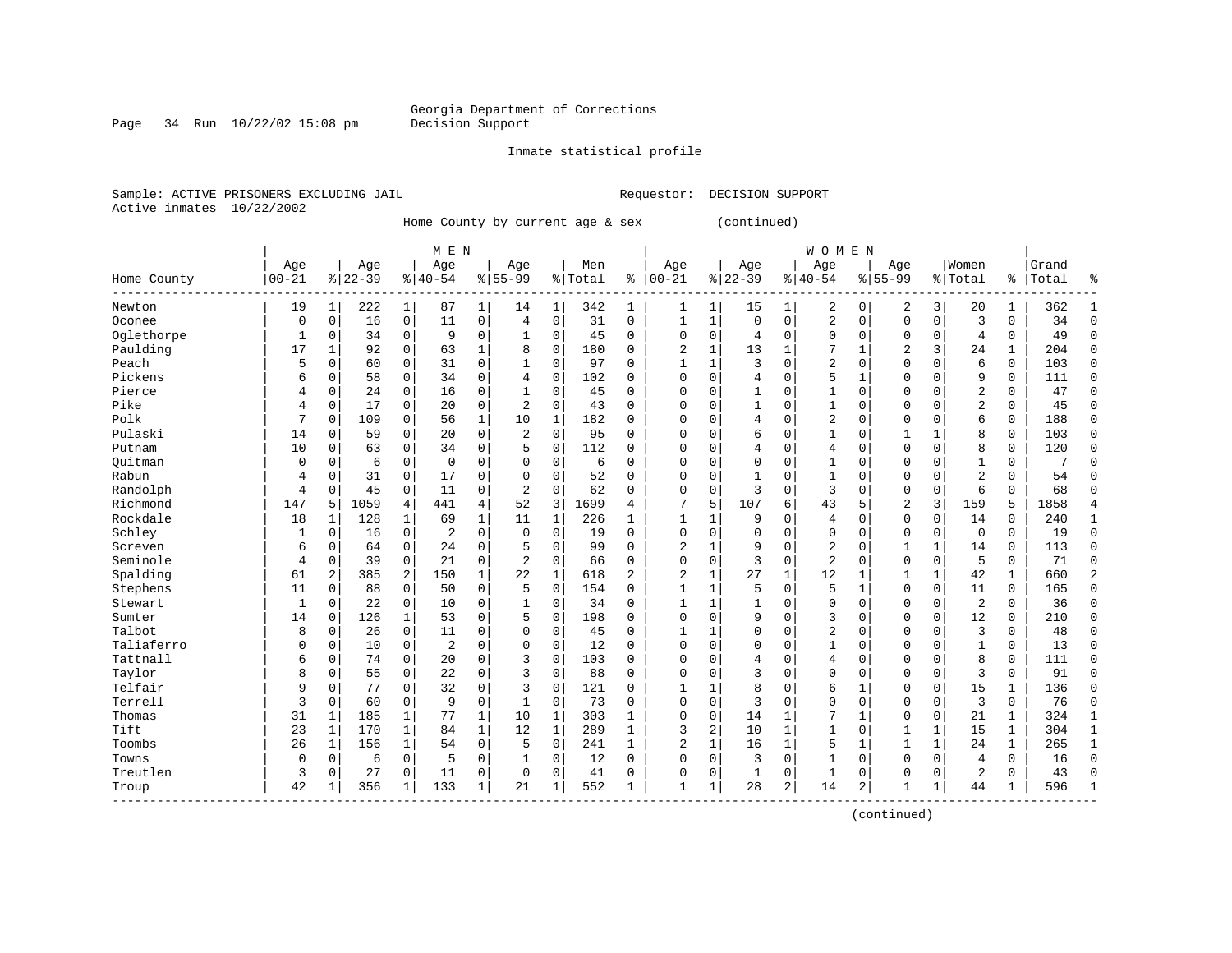Inmate statistical profile

Page 35 Run  $10/22/02$  15:08 pm

Sample: ACTIVE PRISONERS EXCLUDING JAIL Requestor: DECISION SUPPORT

Active inmates 10/22/2002

Home County by current age & sex (continued)

|                  |                |          |          |              | M E N                        |                |                |                |                    |          |              |          |                |      | <b>WOMEN</b> |          |             |          |                |               |           |             |
|------------------|----------------|----------|----------|--------------|------------------------------|----------------|----------------|----------------|--------------------|----------|--------------|----------|----------------|------|--------------|----------|-------------|----------|----------------|---------------|-----------|-------------|
|                  | Age            |          | Age      |              | Age                          |                | Age            |                | Men                |          | Age          |          | Age            |      | Age          |          | Age         |          | Women          |               | Grand     |             |
| Home County      | $00 - 21$      |          | $ 22-39$ |              | $8 40-54$                    |                | $8155 - 99$    |                | % Total            | ៖        | $ 00 - 21$   |          | $ 22-39 $      |      | $8 40-54$    |          | $8155 - 99$ |          | % Total        | $\frac{1}{6}$ | Total     | ៖           |
| Turner           | 8              | 0        | 50       | 0            | 26                           | 0              | 1              | 0              | 85                 | 0        | $\Omega$     | $\Omega$ | 1              | 0    | 1            | $\Omega$ | 0           | 0        | 2              | 0             | 87        | $\Omega$    |
| Twiggs           | 3              | 0        | 20       | 0            | 11                           | 0              |                | 0              | 35                 | $\Omega$ | <sup>0</sup> |          | $\Omega$       | O    | $\mathbf 0$  | $\Omega$ | U           | 0        | O              | U             | 35        | $\Omega$    |
| Union            | 4              |          | 23       | 0            | 13                           | 0              |                | 0              | 43                 | $\Omega$ |              |          | 4              | U    |              |          |             | 0        |                | U             | 50        | $\Omega$    |
| Upson            | 20             |          | 108      | 0            | 50                           | 0              | 10             | 1              | 188                | $\Omega$ |              | $\Omega$ | 11             |      |              |          |             | 0        | 16             | 1             | 204       | $\mathbf 0$ |
| Walker           | 16             |          | 138      | $\mathbf{1}$ | 61                           | 1              | 15             | 1              | 230                |          |              |          | 18             |      | 9            |          |             |          | 29             | 1             | 259       | 1           |
| Walton           | 15             | 0        | 173      | $\mathbf{1}$ | 75                           |                | 12             | 1              | 275                | 1        |              |          | 13             |      |              |          |             | 1        | 21             | 1             | 296       | 1           |
| Ware             | 15             | $\Omega$ | 229      | $\mathbf{1}$ | 98                           |                | 14             | 1              | 356                | 1        |              |          | 13             |      |              |          | U           | $\Omega$ | 18             |               | 374       | -1          |
| Warren           | 4              | O        | 22       | 0            | 16                           | 0              |                | 0              | 45                 | $\Omega$ |              |          |                |      |              |          |             |          | 3              | $\Omega$      | 48        | $\Omega$    |
| Washington       | 13             | 0        | 70       | $\Omega$     | 30                           | 0              |                | $\Omega$       | 115                | $\Omega$ |              |          | 3              |      | 2            |          |             |          | б              | 0             | 121       | $\Omega$    |
| Wayne            | 10             | 0        | 81       | 0            | 27                           | 0              | 6              | 0              | 124                | $\Omega$ |              |          | 3              | U    |              |          |             | 1        | 6              | 0             | 130       | $\Omega$    |
| Webster          |                |          | 6        | 0            | $\overline{2}$               | U              |                | 0              | q                  | $\Omega$ |              |          | $\Omega$       | U    |              |          |             | 0        |                | 0             |           | $\Omega$    |
| Wheeler          |                | O        | 17       | $\Omega$     | 12                           | U              |                | O              | 34                 | $\Omega$ |              |          |                |      |              |          |             | U        |                | U             | 35        | O           |
| White            | 4              |          | 33       | $\Omega$     | 18                           | 0              | $\overline{c}$ | 0              | 57                 | $\Omega$ |              |          | $\overline{2}$ | 0    | 2            |          |             | O        | $\overline{4}$ | U             | 61        | $\Omega$    |
| Whitfield        | 36             |          | 330      | $\mathbf{1}$ | 176                          | $\overline{a}$ | 27             | $\overline{2}$ | 569                |          |              |          | 37             | 2    | 14           | 2        |             |          | 57             | 2             | 626       |             |
| Wilcox           | $\overline{c}$ | $\Omega$ | 25       | 0            | 12                           | 0              | 4              | 0              | 43                 | $\Omega$ |              |          | 4              | O    | $\Omega$     |          | U           | 0        |                | O             | 48        | $\Omega$    |
| Wilkes           |                | O        | 42       | 0            | 14                           | 0              |                | 0              | 64                 | 0        |              |          | $\overline{2}$ | O    |              |          | 0           | 0        |                | O             | 67        | $\Omega$    |
| Wilkinson        | 4              | 0        | 27       | $\Omega$     | 13                           | 0              | 2              | 0              | 46                 | $\Omega$ | <sup>0</sup> |          | $\overline{3}$ | 0    |              | $\Omega$ | 0           | $\Omega$ | 4              | $\Omega$      | 50        | $\Omega$    |
| Worth            | 3              | 0        | 74       | 0            | 35                           | 0              | 6              | 0              | 118                | $\Omega$ | $\Omega$     | $\Omega$ | 6              | 0    |              | 0        | 0           | 0        |                |               | 125       | $\Omega$    |
| Total reported   |                |          |          |              | 3058 100 24552 100 10935 100 |                |                |                | 1708 100 40253 100 |          | 151          | 100      | 1841 100       |      | 867 100      |          |             | 80 100   | 2939 100       |               | 43192 100 |             |
| Percent reported |                | 90.9     |          | 91.9         |                              | 90.7           |                | 89.0           |                    | 91.4     |              | 94.4     |                | 93.3 |              | 93.9     |             | 96.4     |                | 93.6          |           | 91.5        |
| Not reported     | 307            |          | 2166     |              | 1122                         |                | 212            |                | 3807               |          | 9            |          | 132            |      | 56           |          | 3           |          | 200            |               | 4007      |             |
| Total            | 3365           |          | 26718    |              | 12057                        |                | 1920           |                | 44060              |          | 160          |          | 1973           |      | 923          |          | 83          |          | 3139           |               | 47199     |             |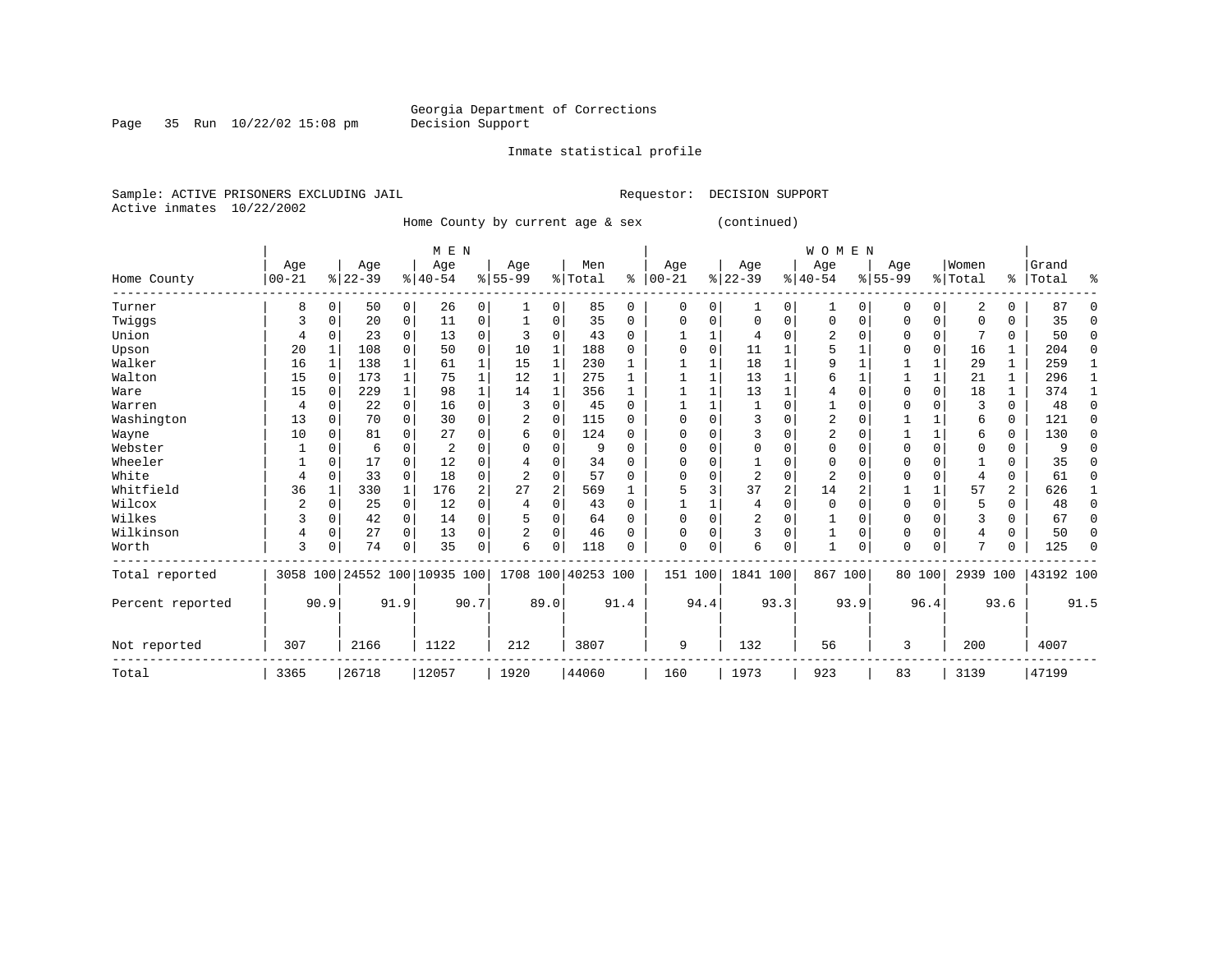### Georgia Department of Corrections<br>Decision Support

Sample: ACTIVE PRISONERS EXCLUDING JAIL

Inmate statistical profile<br>Requestor: DECISION SUPPORT

Active inmates 10/22/2002

Prison Sentence In Years by current age & sex

|                                    |                  |      |                  |              | M E N                        |              |                  |                 |                                                   |                |                   |                |                  |                | WOMEN           |                |                  |                |                  |              |                    |                |
|------------------------------------|------------------|------|------------------|--------------|------------------------------|--------------|------------------|-----------------|---------------------------------------------------|----------------|-------------------|----------------|------------------|----------------|-----------------|----------------|------------------|----------------|------------------|--------------|--------------------|----------------|
| Sentence In Years                  | Age<br>$00 - 21$ |      | Age<br>$8 22-39$ |              | Age<br>$\frac{1}{6}$   40-54 |              | Age<br>$8 55-99$ |                 | Men<br>% Total                                    |                | Age<br>$% 100-21$ |                | Age<br>$ 22-39$  |                | Aqe<br>$ 40-54$ |                | Aqe<br>$8 55-99$ |                | Women<br>% Total |              | Grand<br>%   Total | ႜ              |
| $0 - 1$                            | 85               | 3    | 352              | $\mathbf 1$  | 134                          | 1            | 11               | 1 <sup>1</sup>  | 582                                               | 1              | 7                 | 4              | 68               | 3              | 20              | $\overline{2}$ | $\mathbf 0$      | $\overline{0}$ | 95               | 3            | 677                | 1              |
| $1.1 - 2$                          | 222              | 7    | 834              | 3            | 341                          | 3            | 37               | 2               | 1434                                              | 3              | 7                 | 4              | 85               | 4              | 37              | 4              | 3                | $\overline{4}$ | 132              | 4            | 1566               | 3              |
| $2.1 - 3$                          | 227              | 7    | 933              | 3            | 373                          | 3            | 37               | $\overline{2}$  | 1570                                              | $\overline{4}$ | 10                | 6              | 152              | 8              | 56              | 6              | $\overline{4}$   | 5              | 222              | 7            | 1792               | $\overline{4}$ |
| $3.1 - 4$                          | 290              | 9    | 1175             | 4            | 481                          | 4            | 50               | 3               | 1996                                              | 5              | 21                | 13             | 192              | 10             | 73              | 8              | $\overline{4}$   | 5              | 290              | 9            | 2286               | 5              |
| $4.1 - 5$                          | 231              | 7    | 961              | 4            | 378                          | 3            | 40               | $\overline{2}$  | 1610                                              | 4              | 7                 | 4              | 137              | 7              | 64              | 7              | $\mathbf{0}$     | $\Omega$       | 208              | 7            | 1818               | $\overline{4}$ |
| $5.1 - 6$                          | 630              | 19   | 2904             | 11           | 1134                         | 9            | 133              | 7               | 4801                                              | 11             | 36                | 23             | 323              | 17             | 144             | 16             | 11               | 13             | 514              | 17           | 5315               | 11             |
| $6.1 - 7$                          | 154              | 5    | 946              | 4            | 332                          | 3            | 36               | 2               | 1468                                              | 3              | 5                 | 3              | 101              | 5              | 45              | 5              | 4                | 5              | 155              | 5            | 1623               | २              |
| $7.1 - 8$                          | 147              | 4    | 1077             | 4            | 380                          | 3            | 55               | $\overline{3}$  | 1659                                              | 4              | 9                 | 6              | 98               | 5              | 45              | 5              | $\overline{2}$   | 2              | 154              | 5            | 1813               | $\overline{4}$ |
| $8.1 - 9$                          | 114              | 3    | 1089             | 4            | 347                          | 3            | 51               | 3               | 1601                                              | 4              | 8                 | 5              | 73               | $\overline{4}$ | 27              | 3              | 2                | 2              | 110              | 4            | 1711               | 4              |
| $9.1 - 10$                         | 26               | 1    | 347              | 1            | 110                          | $\mathbf{1}$ | 8                | $\mathbf 0$     | 491                                               | $\mathbf{1}$   | $\mathbf 0$       | 0              | 27               | $\mathbf{1}$   | 12              | 1              | 1                | 1              | 40               | $\mathbf{1}$ | 531                | $\mathbf{1}$   |
| $10.1 - 12$                        | 624              | 19   | 4704             | 18           | 1475                         | 12           | 236              | 12              | 7039                                              | 16             | 25                | 16             | 254              | 13             | 119             | 13             | 8                | 10             | 406              | 13           | 7445               | 16             |
| $12.1 - 15$                        | 142              | 4    | 1785             | 7            | 637                          | 5            | 93               | 5               | 2657                                              | 6              | 3                 | $\overline{c}$ | 92               | 5              | 39              | 4              | 5                | 6              | 139              | 4            | 2796               | 6              |
| $15.1 - 20$                        | 181              | 5    | 2814             | 11           | 1275                         | 11           | 201              | 10              | 4471                                              | 10             | 3                 | 2              | 108              | 6              | 62              | 7              | 6                | 7              | 179              | 6            | 4650               | - 10           |
| 20.1-OVER                          | 123              | 4    | 3572             | 13           | 2217                         | 18           | 379              | 20 <sup>1</sup> | 6291                                              | 14             | 6                 | $\overline{4}$ | 112              | 6              | 66              | 7 <sup>1</sup> | 5                | 6              | 189              | 6            | 6480               | 14             |
| LIFE                               | 141              | 4    | 2946             | 11           | 2251                         | 19           | 518              | 27              | 5856                                              | 13             | 10                | 6              | 125              | 6              | 98              | 11             | 27               | 33             | 260              | 8            | 6116               | 13             |
| DEATH                              | 0                | 0    | 53               | 0            | 54                           | $\mathbf 0$  | 10               | 1               | 117                                               | 0              | $\mathbf 0$       | 0              | 1                | $\Omega$       | 0               | 0              | $\mathbf 0$      | $\mathbf 0$    | 1                | 0            | 118                | $\mathbf 0$    |
| LIFE W/O PAROLE                    | 7                | 0    | 170              | $\mathbf{1}$ | 110                          | $\mathbf{1}$ | 22               | $\mathbf{1}$    | 309                                               | $\mathbf{1}$   | $\mathbf 0$       | 0              | $\overline{2}$   | $\Omega$       | 0               | 0              | $\mathbf{0}$     | $\overline{0}$ | 2                | $\Omega$     | 311                | $\mathbf{1}$   |
| YOUTHFUL OFFENDERS                 | 0                | 0    | 3                | 0            | 0                            | 0            | $\mathbf 0$      | 0 <sup>1</sup>  | 3                                                 | 0              | 0                 | 0              | $\mathbf 0$      | 0              | 0               | 0              | $\mathbf 0$      | $\circ$        | 0                | 0            | 3                  | $\overline{0}$ |
| Total reported                     |                  |      |                  |              |                              |              |                  |                 | 3344 100 26665 100 12029 100   1917 100 43955 100 |                |                   |                | 157 100 1950 100 |                | 907 100         |                |                  | 82 100         | 3096 100         |              | 47051 100          |                |
| Percent reported                   |                  | 99.4 |                  | 99.8         |                              | 99.8         |                  | 99.8            |                                                   | 99.8           |                   | 98.1           |                  | 98.8           |                 | 98.3           |                  | 98.8           |                  | 98.6         |                    | 99.7           |
| NOT REPORTED                       | 21               |      | 53               |              | 28                           |              | 3                |                 | 105                                               |                | 3                 |                | 23               |                | 16              |                | 1                |                | 43               |              | 148                |                |
| Total                              | 3365             |      | 26718            |              | 12057                        |              | 1920             |                 | 44060                                             |                | 160               |                | 1973             |                | 923             |                | 83               |                | 3139             |              | 47199              |                |
| AVG EXCLUDING<br>LIFE, DEATH, YO   | 7.22             |      | 11.14            |              | 12.79                        |              | 14.53            |                 | 11.35                                             |                | 6.85              |                | 7.50             |                | 8.23            |                | 8.99             |                | 7.70             |              | 11.10              |                |
| AVG INCLUDING<br>LIFE=21, YO=3 YRS | 7.80             |      | 12.18            |              | 14.24                        |              | 16.15            |                 | 12.58                                             |                | 7.75              |                | 8.36             |                | 9.61            |                | 12.95            |                | 8.82             |              | 12.34              |                |

Page 36 Run  $10/22/02$  15:08 pm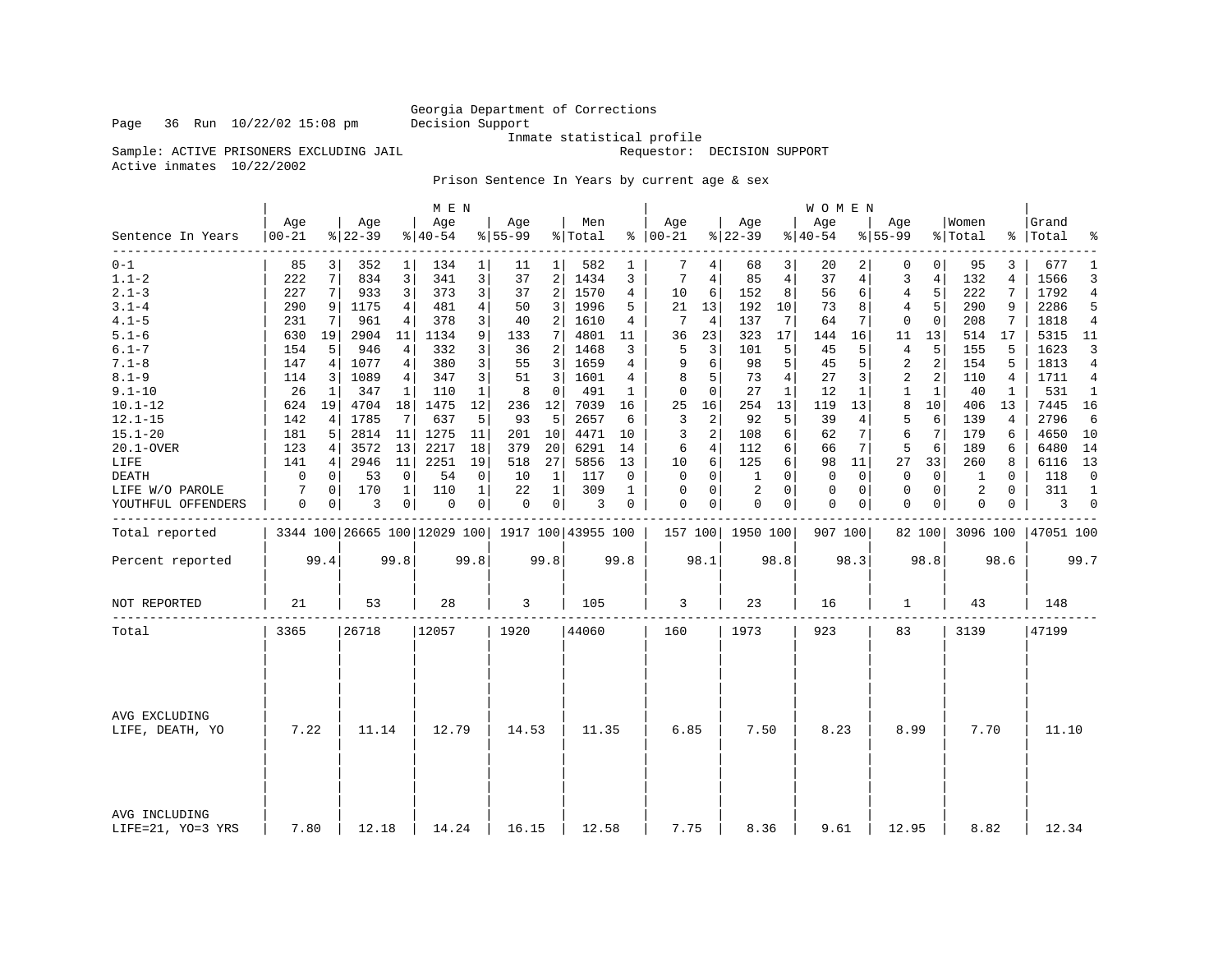Page 37 Run  $10/22/02$  15:08 pm

#### Inmate statistical profile

Sample: ACTIVE PRISONERS EXCLUDING JAIL Requestor: DECISION SUPPORT Active inmates 10/22/2002

Probation To Follow Prison by current age & sex

| Prob After Prison                   | Aqe<br>$ 00-21$ | Age<br>$8122 - 39$                                  |          | M E N<br>Age<br>$8140 - 54$ |          | Aqe<br>$8155 - 99$ |       | Men<br>% Total         | ႜ        | Aqe<br>$00 - 21$ |          | Age<br>$8122 - 39$ |          | <b>WOMEN</b><br>Aqe<br>$8140 - 54$ |          | Aqe<br>$8155 - 99$ |          | Women<br>% Total |          | Grand<br>%   Total    | $\frac{1}{2}$ |
|-------------------------------------|-----------------|-----------------------------------------------------|----------|-----------------------------|----------|--------------------|-------|------------------------|----------|------------------|----------|--------------------|----------|------------------------------------|----------|--------------------|----------|------------------|----------|-----------------------|---------------|
| PROBATION TO FOLLOW<br>NO PROBATION | 1710<br>1676    | 51 11185<br>50 15587                                | 42<br>58 | 4628<br>7457                | 38<br>62 | 660<br>1263        |       | 34   18183<br>66 25983 | 41<br>59 | 88<br>75         | 55<br>47 | 880<br>1116        | 45<br>57 | 421<br>518                         | 46<br>56 | 29<br>55           | 35<br>66 | 1418<br>1764     | 45<br>56 | 19601 42<br> 27747 59 |               |
| Total reported                      |                 | 3386 100 26772 100 12085 100   1923 100   44166 100 |          |                             |          |                    |       |                        |          | 163 100          |          | 1996 100           |          | 939 100                            |          |                    | 84 100   | 3182 100         |          | 47348 100             |               |
| Percent reported                    |                 | 100.0                                               | 100.0    |                             | 100.0    |                    | 100.0 |                        | 100.0    |                  | 100.0    |                    | 100.0    |                                    | 100.0    |                    | 100.0    |                  | 100.0    |                       | 100.0         |
| NOT REPORTED                        | $\mathbf 0$     | $\Omega$                                            |          | $\mathbf 0$                 |          | $\mathbf 0$        |       | $\mathbf 0$            |          | $\mathbf 0$      |          | $\Omega$           |          | $\mathbf 0$                        |          | $\Omega$           |          | $\Omega$         |          | $\mathbf 0$           |               |
| Total                               | 3365            | 26718                                               |          | 12057                       |          | 1920               |       | 44060                  |          | 160              |          | 1973               |          | 923                                |          | 83                 |          | 3139             |          | 47199                 |               |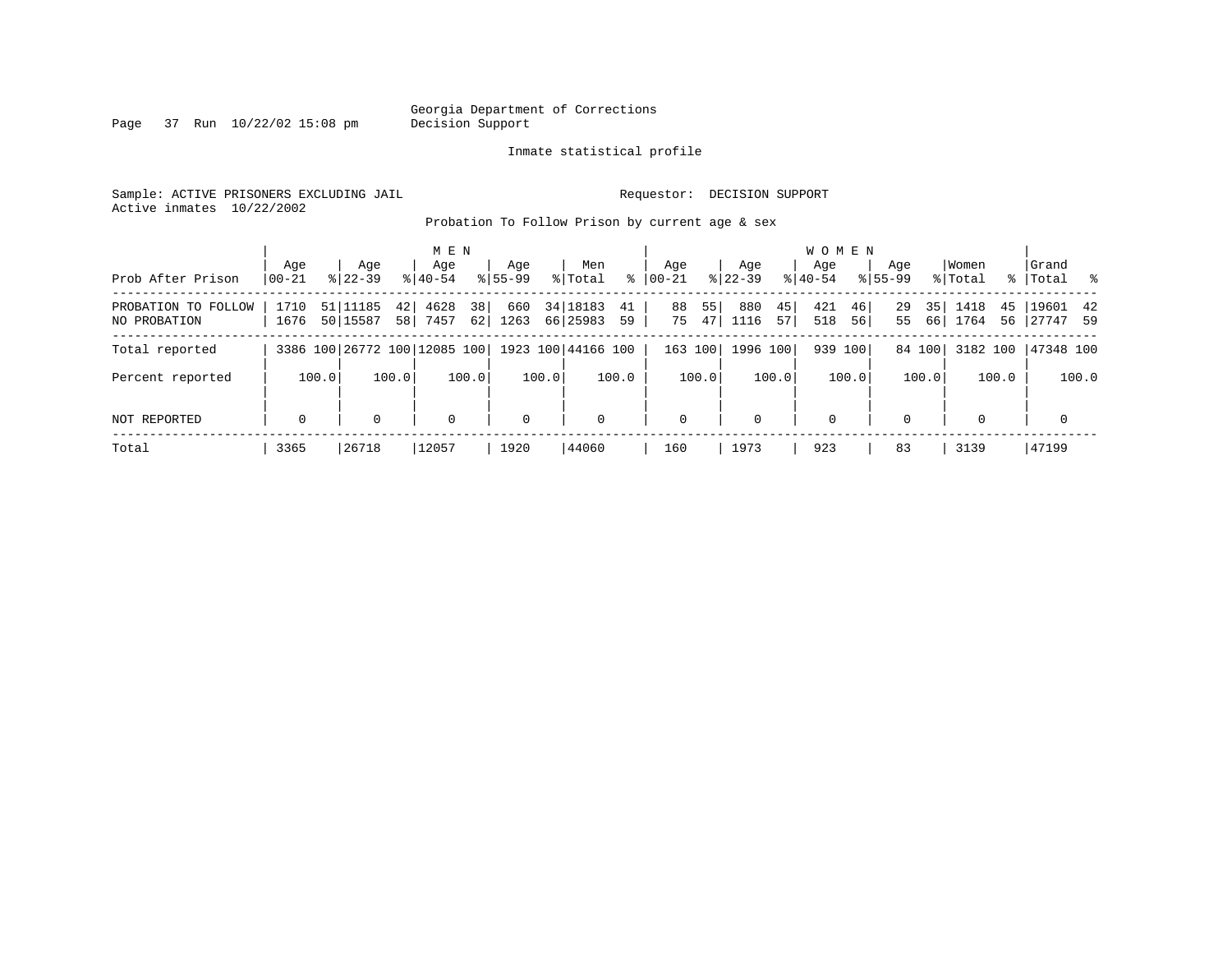Page 38 Run  $10/22/02$  15:08 pm

#### Inmate statistical profile

Sample: ACTIVE PRISONERS EXCLUDING JAIL Requestor: DECISION SUPPORT Active inmates 10/22/2002

Admission Type by current age & sex

|                      |           |          |                              |              | M E N          |          |           |             |                    |          |              |             |              |          | <b>WOMEN</b>   |              |             |          |              |              |           |          |
|----------------------|-----------|----------|------------------------------|--------------|----------------|----------|-----------|-------------|--------------------|----------|--------------|-------------|--------------|----------|----------------|--------------|-------------|----------|--------------|--------------|-----------|----------|
|                      | Age       |          | Age                          |              | Age            |          | Aqe       |             | Men                |          | Age          |             | Age          |          | Age            |              | Age         |          | Women        |              | Grand     |          |
| Admission Type       | $00 - 21$ |          | $8 22-39$                    |              | $8 40-54$      |          | $8 55-99$ |             | % Total            | ႜ        | $ 00-21$     |             | $ 22-39$     |          | $ 40-54 $      |              | $8155 - 99$ |          | % Total      | ႜ            | Total     |          |
| COMMITTED FROM COURT | 2780      |          | 83   18013                   | 68           | 7937           | 66       | 1453      |             | 76 30183           | 69       | 130          | 83          | 1275         | 65       | 591            | 65           | 66          | 80       | 2062         | 67           | 32245     | 69       |
| RETURN APPEAL/BOND   | 0         | $\Omega$ | 8                            | $\Omega$     | $\overline{4}$ | 0        | $\Omega$  | 0           | 12                 | 0        | $\Omega$     | $\mathbf 0$ | $\Omega$     | $\Omega$ | $\mathbf 0$    | $\Omega$     | $\Omega$    | $\Omega$ | $\Omega$     | 0            | 12        | $\Omega$ |
| PAROLE REV/NEW SENT  | 90        | 3        | 3545                         | 13           | 1835           | 15       | 196       | 10          | 5666               | 13       |              | 3           | 183          | 9        | 102            | 11           |             | 5        | 293          | 9            | 5959      | 13       |
| PAR REV/NO NEW SENT  | 22        |          | 847                          | 3            | 414            | 3        | 59        | 3           | 1342               | 3        |              | 2           | 79           | 4        | 30             |              |             | 2        | 114          | 4            | 1456      | 3        |
| PROB VIOL/TOTAL REV  | $\Omega$  | $\Omega$ | U                            | 0            |                | 0        | O         | 0           |                    | O        | $\Omega$     | 0           | $\Omega$     | $\Omega$ | $\overline{0}$ | O            | $\Omega$    | 0        | $\Omega$     | U            |           | ∩        |
| PROB VIOL/PARTIAL    | 182       | 5        | 1258                         | 5.           | 553            | 5        | 44        | 2           | 2037               | 5        |              | 4           | 159          | 8        | 71             | 8            | $\Omega$    | $\Omega$ | 237          | 8            | 2274      | 5        |
| ADMIT FM OTHER CUST  |           | $\Omega$ | 17                           | 0            | 8              | 0        | 6         | $\Omega$    | 32                 | U        | $\Omega$     | $\Omega$    | $\Omega$     | U        | $\Omega$       | O            | $\Omega$    | $\Omega$ | $\Omega$     | U            | 32        | ∩        |
| SHOCK INCARCERATION  | $\Omega$  | $\Omega$ | O                            | 0            | $\cap$         | 0        | $\Omega$  | 0           | 0                  | 0        | $\Omega$     | 0           | $\Omega$     | O        | $\Omega$       | $\Omega$     | $\Omega$    | $\Omega$ | <sup>0</sup> | 0            | U         | ∩        |
| PROB REV/REMAINDER   | 239       | 7        | 2521                         | 9            | 946            | 8        | 97        | 5           | 3803               | 9        | 10           | 6           | 234          | 12       | 102            | 11           | 10          | 12       | 356          | 11           | 4159      | q        |
| NEW SENT/PAR REV PND | 2         | 0        | 77                           | $\Omega$     | 49             | 0        |           | 0           | 135                | 0        | $\Omega$     | $\Omega$    | 5            | $\Omega$ | 6              | $\mathbf{1}$ | $\Omega$    | $\Omega$ | 11           | $\Omega$     | 146       | n        |
| LIFE W/O PAROLE      |           | $\Omega$ | 107                          | 0            | 63             |          | 14        | 1           | 188                | U        |              | $\Omega$    | 0            | $\Omega$ | 0              | $\Omega$     | $\Omega$    | $\Omega$ | <sup>0</sup> | $\Omega$     | 188       | n        |
| PAROLE REV BOOT CAMP |           | $\Omega$ | 2                            | 0            | -1             | $\Omega$ | $\Omega$  | $\Omega$    | 3                  | 0        |              | 0           | 0            | $\Omega$ | 0              | 0            | O           | O        | 0            | 0            | 3         | n        |
| PAR REV/RSN UNKNOWN  |           | $\Omega$ | 12                           | 0            | 54             | 0        | 27        | 1           | 93                 | U        | O            | 0           | 0            | O        | Ω              | O            | O           | $\Omega$ | O            | U            | 93        |          |
| PROBATION/PAROLE REV |           | $\Omega$ | U                            | <sup>n</sup> | $\Omega$       | 0        | $\Omega$  | $\Omega$    | $\Omega$           | 0        | <sup>0</sup> | 0           | <sup>0</sup> | O        | Ω              | O            | $\Omega$    | $\Omega$ | <sup>0</sup> | 0            | U         |          |
| PB PAROLE RESCINDED  |           | ∩        |                              | U            | $\mathfrak{D}$ | 0        | U         | $\Omega$    |                    | U        | ∩            | U           | ∩            | U        | U              | n            | ∩           | $\Omega$ | ∩            | 0            |           |          |
| PROB REVOC/SPEC COND | 13        | $\Omega$ | 58                           | $\Omega$     | 38             | 0        |           | $\Omega$    | 114                | O        |              | 2           | 17           |          | 5              |              | $\Omega$    | $\Omega$ | 25           | $\mathbf{1}$ | 139       |          |
| PAR REV/REVOC CENTER | 4         | $\Omega$ | 182                          | 1            | 117            |          | 9         | $\Omega$    | 312                |          |              | U           |              | O        | Ω              | O            | O           |          | O            | U            | 312       |          |
| INFORMATION ONLY     |           | $\Omega$ | U                            | 0            | $\Omega$       | U        |           | $\Omega$    | O                  | O        | <sup>0</sup> | U           |              | O        | O              | O            | $\Omega$    |          |              | U            | U         | $\Omega$ |
| INCOMPLETE SENT PKG  |           | $\Omega$ | U                            | 0            | $\Omega$       | 0        | O         | 0           | 0                  | O        | <sup>0</sup> | 0           | 0            | O        | U              | $\Omega$     | $\Omega$    | $\Omega$ | O            | 0            | U         | ∩        |
| HANCOCK REVOC CENTER |           | $\Omega$ | 2                            | 0            | $\Omega$       | 0        | U         | 0           | 2                  | $\Omega$ | ∩            | 0           | 0            | O        | U              | $\Omega$     | O           | $\Omega$ |              | 0            | 2         | ∩        |
| WHITWORTH DETENTION  |           | $\Omega$ | 10                           | $\Omega$     | 10             | 0        | U         | $\Omega$    | 20                 | $\Omega$ | $\cap$       | $\Omega$    | <sup>0</sup> | $\Omega$ | 0              | $\Omega$     | $\Omega$    | $\Omega$ |              | U            | 20        | ∩        |
| DCYS AT RISK         |           | $\Omega$ | 3                            | $\Omega$     | $\Omega$       | 0        | O         | $\mathbf 0$ | 10                 | O        | <sup>0</sup> | 0           | O            | $\Omega$ | Ω              | 0            | $\Omega$    | $\Omega$ |              | U            | 10        | n        |
| <b>OTHER</b>         | $\Omega$  | $\Omega$ | O                            | 0            | O              | 0        | O         | $\Omega$    | O                  | O        | <sup>0</sup> | 0           |              | 0        | O              | 0            | $\Omega$    | $\Omega$ |              | U            | U         |          |
| Total reported       |           |          | 3344 100 26667 100 12032 100 |              |                |          |           |             | 1917 100 43960 100 |          | 157 100      |             | 1952 100     |          | 907 100        |              |             | 82 100   | 3098 100     |              | 47058 100 |          |
| Percent reported     |           | 99.4     |                              | 99.8         |                | 99.8     |           | 99.8        |                    | 99.8     |              | 98.1        |              | 98.9     |                | 98.3         |             | 98.8     |              | 98.7         |           | 99.7     |
| UNKNOWN              | 21        |          | 51                           |              | 25             |          | 3         |             | 100                |          | 3            |             | 21           |          | 16             |              | 1           |          | 41           |              | 141       |          |
| Total                | 3365      |          | 26718                        |              | 12057          |          | 1920      |             | 44060              |          | 160          |             | 1973         |          | 923            |              | 83          |          | 3139         |              | 47199     |          |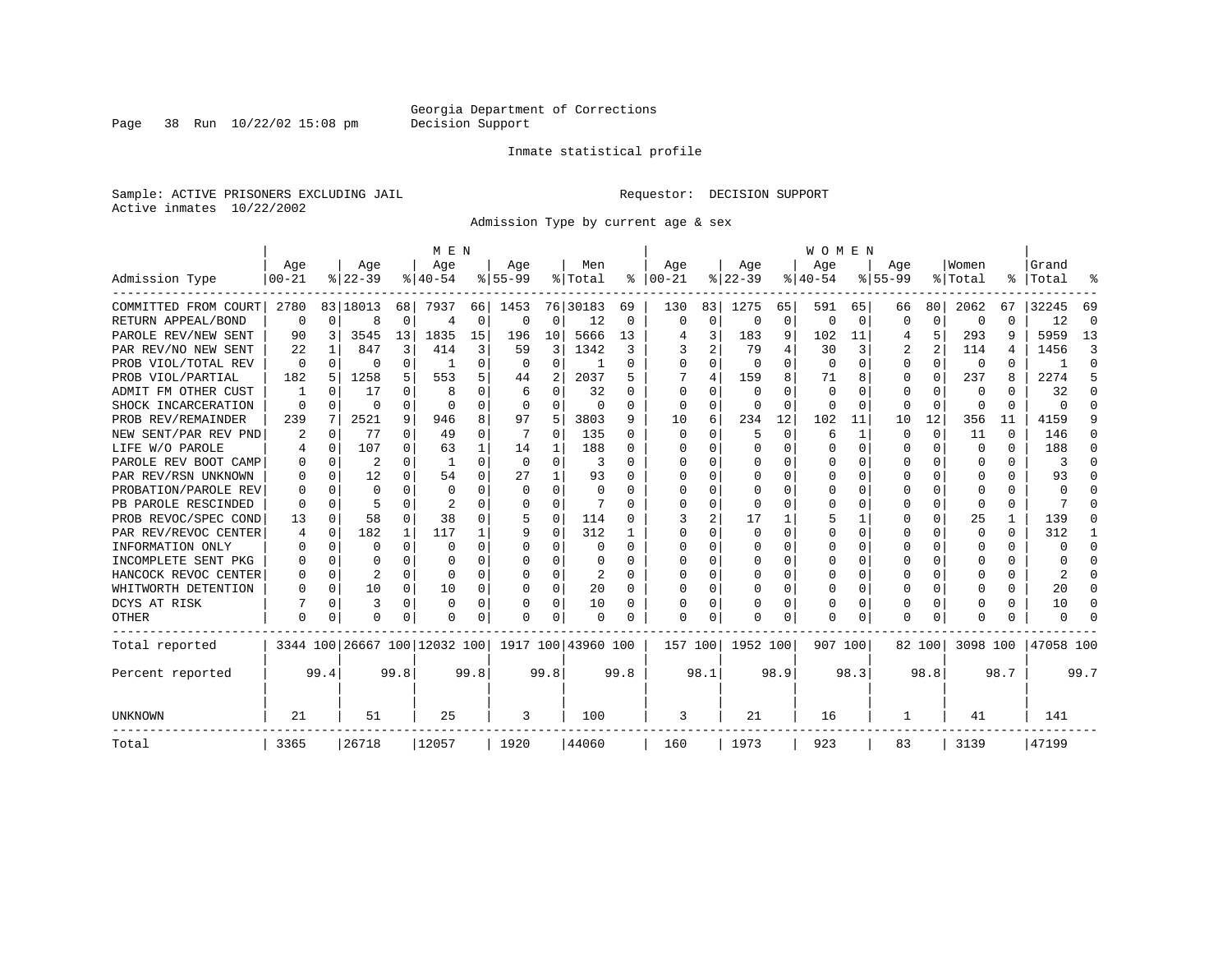Page 39 Run  $10/22/02$  15:08 pm

#### Inmate statistical profile

Sample: ACTIVE PRISONERS EXCLUDING JAIL **Requestor: DECISION SUPPORT** Active inmates 10/22/2002

Release Type by current age & sex

| Release Type                         | Aqe<br>$ 00-21 $ | Aqe<br>$8122 - 39$ | M E N<br>Aqe<br>$8140 - 54$ | Aqe<br>$8155 - 99$                                                                              | Men<br>% Total                          | °≈                       | Age<br>$00 - 21$ | Aqe<br>$ 22-39 $                                           | W O M E N<br>Age<br>$8 40-54$ | Aqe<br>$8155 - 99$      | Women<br>% Total                                           | Grand<br>%   Total % |                            |
|--------------------------------------|------------------|--------------------|-----------------------------|-------------------------------------------------------------------------------------------------|-----------------------------------------|--------------------------|------------------|------------------------------------------------------------|-------------------------------|-------------------------|------------------------------------------------------------|----------------------|----------------------------|
| PAROLE<br>SENTENCE EXPIRED<br>Active | $\Omega$         | 51                 | 25<br>0                     | 0 <sup>1</sup><br>$\Omega$<br>0 <sup>1</sup><br>3365 100 26718 100 12056 100 1920 100 44059 100 | 100<br>0 <sup>1</sup><br>0 <sup>1</sup> | $\mathbf{0}$<br>$\Omega$ | $\Omega$         | 2 <br>21<br>0 <sup>1</sup><br>$\Omega$<br>160 100 1973 100 | 16<br>0 <sup>1</sup><br>0     | $\mathbf{0}$<br>923 100 | 41<br>0 <sup>1</sup><br>$\mathbf{0}$<br>83 100<br>3139 100 | 141<br>47198 100     | $\overline{0}$<br>$\Omega$ |
| Total                                | 3365             | 26718              | 12057                       | 1920                                                                                            | 44060                                   |                          | 160              | 1973                                                       | 923                           | 83                      | 3139                                                       | 47199                |                            |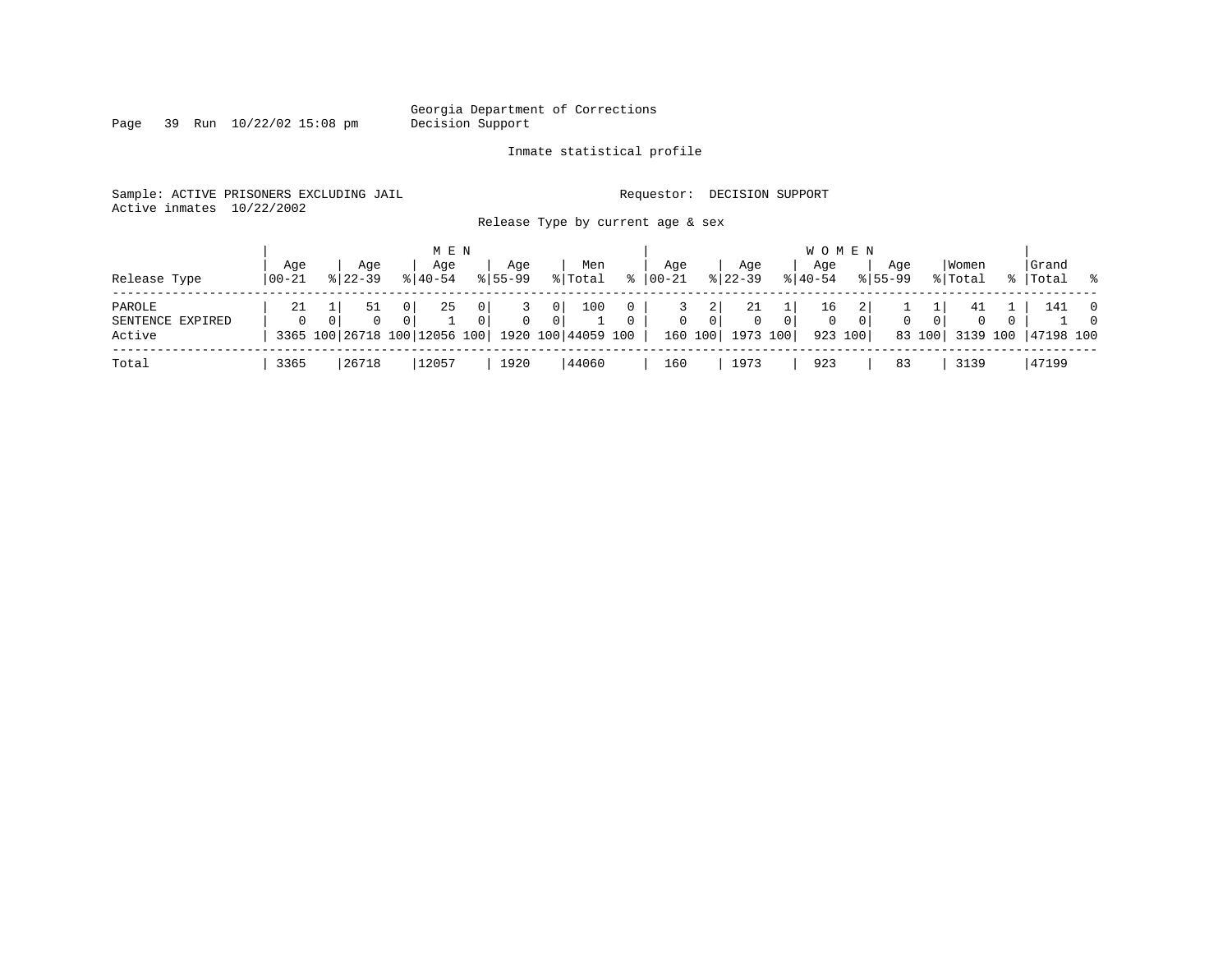Page  $40$  Run  $10/22/02$  15:08 pm

#### Inmate statistical profile

Sample: ACTIVE PRISONERS EXCLUDING JAIL **Requestor: DECISION SUPPORT** Active inmates 10/22/2002

Inst By Group by current age & sex

|                      |             |                 |           |       | M E N                        |                |           |      |                    |          |              |       |           |       | W O M E N   |          |             |          |          |       |           |            |
|----------------------|-------------|-----------------|-----------|-------|------------------------------|----------------|-----------|------|--------------------|----------|--------------|-------|-----------|-------|-------------|----------|-------------|----------|----------|-------|-----------|------------|
|                      | Age         |                 | Age       |       | Age                          |                | Age       |      | Men                |          | Age          |       | Age       |       | Age         |          | Age         |          | Women    |       | Grand     |            |
| Inst By Group        | $ 00 - 21$  |                 | $ 22-39 $ |       | $8 40-54$                    |                | $8 55-99$ |      | % Total            | ႜ        | $00 - 21$    |       | $ 22-39 $ |       | $ 40-54 $   |          | $8155 - 99$ |          | % Total  |       | %   Total | $\approx$  |
| County jails         | 0           | $\overline{0}$  | 0         | 0     |                              |                |           | 0    |                    |          | 0            |       | $\Omega$  | 0     | $\mathbf 0$ |          | $\Omega$    |          |          |       |           |            |
| Transitional centers | 6           | $\Omega$        | 427       | 2     | 265                          | $\overline{a}$ | 18        |      | 716                |          | 3            | 2     | 137       | 7     | 57          | 6        | 0           | $\Omega$ | 197      | 6     | 913       |            |
| County camps         | 473         | 14              | 3471      | 13    | 821                          |                | 26        |      | 4791               |          | $\Omega$     |       | $\Omega$  |       | $\Omega$    |          | $\Omega$    |          | $\Omega$ | 0     | 4791      | 10         |
| Inmate boot camps    | 164         |                 | 372       |       | $\Omega$                     |                | 0         | 0    | 536                |          | 0            |       | 0         |       | 0           |          | $\Omega$    |          | $\Omega$ |       | 536       |            |
| State prisons        | 2386        | 71              | 19495     | 73    | 9672                         | 80             | 1704      |      | 89 33257           | 75       | 157          | 98    | 1836      | 93    | 866         | 94       | 83          | 100      | 2942     | 94    | 36199     | 77         |
| Private prisons      | 329         | 10 <sup>1</sup> | 2844      | 11    | 1238                         | 10             | 164       | 91   | 4575               | 10       | 0            |       | 0         | 0     | 0           |          | 0           |          | $\Omega$ |       | 4575      | 10         |
| Other                | 4           |                 | 13        | 0     | 3                            | 0              | $\Omega$  | 0    | 20                 | $\Omega$ | $\mathbf 0$  | 0     | 0         | 0     | 0           | $\Omega$ | $\Omega$    | 0        | $\Omega$ | 0     | 20        | $\bigcirc$ |
| Total reported       |             |                 |           |       | 3362 100 26622 100 11999 100 |                |           |      | 1912 100 43895 100 |          | 160          | 100   | 1973 100  |       | 923 100     |          | 83          | 100      | 3139     | 100   | 47034 100 |            |
| Percent reported     |             | 100.0           |           | 100.0 |                              | 100.0          |           | 99.9 |                    | 100.0    |              | 100.0 |           | 100.0 |             | 100.0    |             | 100.0    |          | 100.0 |           | 100.0      |
| Not reported         | $\mathbf 0$ |                 | 0         |       | $\mathbf 0$                  |                |           |      |                    |          | $\mathbf{0}$ |       | $\Omega$  |       | $\mathbf 0$ |          | $\Omega$    |          | $\Omega$ |       |           |            |
| Total                | 3365        |                 | 26718     |       | 12057                        |                | 1920      |      | 44060              |          | 160          |       | 1973      |       | 923         |          | 83          |          | 3139     |       | 47199     |            |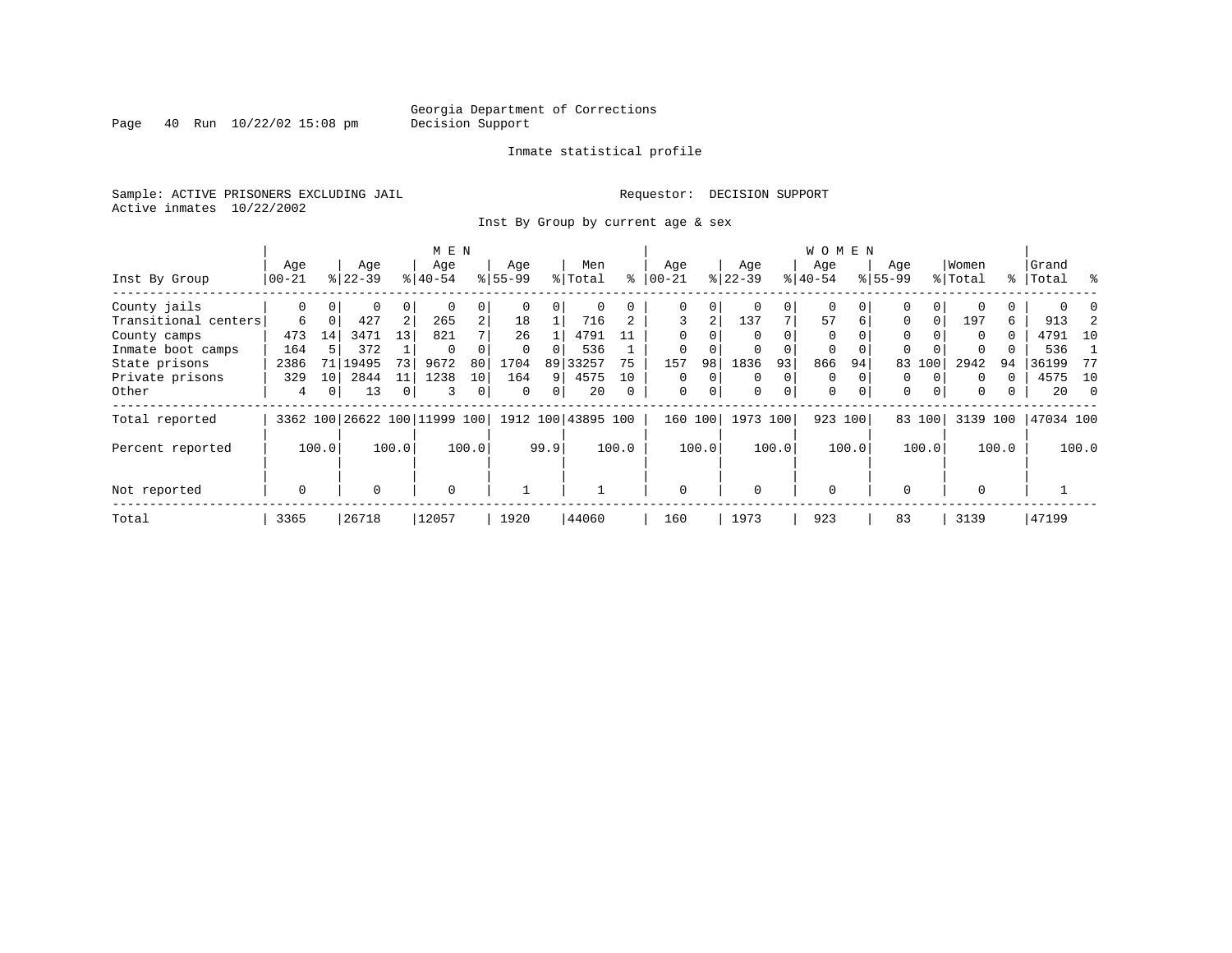Page 41 Run  $10/22/02$  15:08 pm

#### Inmate statistical profile

Sample: ACTIVE PRISONERS EXCLUDING JAIL **Requestor: DECISION SUPPORT** Active inmates 10/22/2002

Institution by current age & sex

|                      |           |                |           |                | M E N          |                |                |                |          |              |                |              |          |             | W O M E N |             |             |              |              |          |       |                |
|----------------------|-----------|----------------|-----------|----------------|----------------|----------------|----------------|----------------|----------|--------------|----------------|--------------|----------|-------------|-----------|-------------|-------------|--------------|--------------|----------|-------|----------------|
|                      | Age       |                | Age       |                | Age            |                | Aqe            |                | Men      |              | Age            |              | Aqe      |             | Aqe       |             | Aqe         |              | Women        |          | Grand |                |
| Institution          | $00 - 21$ |                | $8 22-39$ |                | $8 40-54$      |                | $8155 - 99$    |                | % Total  | နွ           | $ 00-21$       |              | $ 22-39$ |             | $ 40-54$  |             | $8155 - 99$ |              | % Total      | ి        | Total |                |
| Albany Trans Ctr     | 0         | $\overline{0}$ | 98        | 0              | 45             | 0              | 2              | 0              | 145      | 0            | 0              | 0            | 0        | 0           | 0         | 0           | 0           | 0            | $\Omega$     | 0        | 145   | O              |
| Atlanta Trans Ctr(M) | 3         | $\mathbf 0$    | 140       | $\mathbf{1}$   | 93             | $\mathbf{1}$   | 8              | 0              | 244      | $\mathbf{1}$ | $\Omega$       | $\mathbf 0$  | 0        | $\mathbf 0$ | 0         | 0           | $\Omega$    | 0            | $\Omega$     | 0        | 244   | $\mathbf{1}$   |
| Macon Trans Ctr      | 2         | 0              | 79        | 0              | 45             | 0              | 1              | 0              | 127      | 0            | $\Omega$       | 0            | 0        | 0           | 0         | $\mathbf 0$ | $\Omega$    | 0            | $\mathbf 0$  | 0        | 127   | $\Omega$       |
| Metro Trans Ctr (W)  |           | $\Omega$       | $\Omega$  | $\Omega$       | $\Omega$       | $\mathbf 0$    | $\Omega$       | $\Omega$       | $\Omega$ | $\Omega$     | $\overline{2}$ | 1            | 84       | 4           | 39        | 4           | $\Omega$    | $\Omega$     | 125          | 4        | 125   | $\Omega$       |
| Savannah Mens TC     |           | $\Omega$       | 110       | 0              | 82             | $\mathbf{1}$   |                | $\Omega$       | 200      | $\Omega$     | $\cap$         | $\Omega$     | $\Omega$ | $\Omega$    | $\Omega$  | $\Omega$    | $\Omega$    | $\Omega$     | $\Omega$     | $\Omega$ | 200   | $\Omega$       |
| Savannah Womens TC   |           | $\cap$         | 0         | 0              | $\Omega$       | 0              | O              | $\mathbf 0$    | $\Omega$ | 0            | -1             | $\mathbf{1}$ | 53       | 3           | 18        | 2           | $\Omega$    | $\Omega$     | 72           | 2        | 72    | $\Omega$       |
| Augusta Trans Ctr    |           | $\Omega$       | 96        | 0              | 58             | $\mathbf 0$    |                | $\mathbf 0$    | 164      | 0            | ∩              | $\Omega$     | $\Omega$ | $\mathbf 0$ | $\Omega$  | $\Omega$    | $\Omega$    | 0            | $\Omega$     | 0        | 164   | $\Omega$       |
| Central State Hosp   |           | $\Omega$       | 13        | $\Omega$       | $\overline{3}$ | 0              | $\Omega$       | $\mathbf 0$    | 20       | $\Omega$     | $\Omega$       | $\Omega$     | $\Omega$ | 0           | 0         | $\Omega$    | $\Omega$    | $\Omega$     | $\Omega$     | 0        | 20    | $\cap$         |
| Bulloch County       | 17        | $\mathbf{1}$   | 88        | $\Omega$       | 32             | 0              | $\mathbf{1}$   | $\mathbf 0$    | 138      | $\Omega$     | $\cap$         | $\Omega$     | $\Omega$ | $\Omega$    | O         | $\Omega$    | $\Omega$    | $\Omega$     | $\Omega$     | $\Omega$ | 138   | $\Omega$       |
| Carroll County       | 33        | 1              | 152       | 1              | 43             | 0              | 3              | $\mathbf 0$    | 231      | 1            | ∩              | $\Omega$     | U        | $\Omega$    | 0         | 0           | $\Omega$    | $\Omega$     | $\Omega$     | 0        | 231   | $\Omega$       |
| Clarke County        |           | $\Omega$       | 73        | $\Omega$       | 21             | 0              | $\Omega$       | $\Omega$       | 101      | 0            | ∩              | $\Omega$     | U        | $\Omega$    | O         | $\Omega$    | $\cap$      | <sup>0</sup> | $\Omega$     | 0        | 101   | $\Omega$       |
| Colquitt County      | 22        | 1              | 125       | 0              | 25             | 0              | O              | 0              | 172      | 0            | ∩              | $\Omega$     | $\Omega$ | 0           | 0         | n           | U           | <sup>0</sup> | $\Omega$     | 0        | 172   | $\Omega$       |
| Coweta County        | 15        | 0              | 138       | $\mathbf{1}$   | 45             | $\mathbf 0$    | 3              | $\mathbf 0$    | 201      | 0            | <sup>0</sup>   | $\Omega$     | $\Omega$ | $\mathbf 0$ | 0         | 0           | $\Omega$    | $\Omega$     | $\Omega$     | 0        | 201   | $\Omega$       |
| Decatur County       | 15        | $\Omega$       | 127       | $\Omega$       | 36             | $\Omega$       | $\mathbf 1$    | $\Omega$       | 179      | $\Omega$     | $\cap$         | $\Omega$     | $\Omega$ | $\Omega$    | Ω         | $\Omega$    | $\Omega$    | $\Omega$     | $\Omega$     | $\Omega$ | 179   | $\bigcap$      |
| Effingham County     | 16        | $\Omega$       | 178       | $\mathbf{1}$   | 42             | 0              | $\mathbf{1}$   | $\mathbf 0$    | 237      | 1            | $\cap$         | $\Omega$     | U        | $\Omega$    | O         | $\Omega$    | $\Omega$    | $\Omega$     | $\Omega$     | $\Omega$ | 237   | 1              |
| Floyd County         | 19        | 1              | 160       | $\mathbf{1}$   | 39             | 0              | 2              | 0              | 220      | 0            | ∩              | $\Omega$     | 0        | $\Omega$    | 0         | 0           | 0           | $\Omega$     | 0            | 0        | 220   | $\mathbf 0$    |
| Gwinnett County      | 21        | $\mathbf{1}$   | 84        | 0              | 18             | 0              | $\Omega$       | 0              | 123      | $\Omega$     | $\cap$         | $\Omega$     | $\Omega$ | $\Omega$    | $\Omega$  | $\Omega$    | $\Omega$    | $\Omega$     | $\Omega$     | 0        | 123   | $\Omega$       |
| Hall County          | 18        | $\mathbf{1}$   | 185       | $\mathbf{1}$   | 20             | $\Omega$       | $\overline{c}$ | $\Omega$       | 225      | 1            | ∩              | $\Omega$     | $\Omega$ | $\Omega$    | 0         | $\Omega$    | $\Omega$    | $\Omega$     | $\Omega$     | 0        | 225   | $\Omega$       |
| Harris County        | 10        | $\Omega$       | 78        | $\Omega$       | 18             | $\mathbf 0$    | $\Omega$       | $\mathbf 0$    | 106      | $\Omega$     |                | $\Omega$     | $\Omega$ | 0           | 0         | $\Omega$    | $\Omega$    | $\Omega$     | $\Omega$     | $\Omega$ | 106   | $\Omega$       |
| Jackson County       | 19        | 1              | 117       | 0              | 37             | 0              | 1              | $\mathbf 0$    | 174      | $\Omega$     | ∩              | $\Omega$     | $\Omega$ | $\Omega$    | Ω         | $\mathbf 0$ | $\Omega$    | $\Omega$     | $\Omega$     | $\Omega$ | 174   | $\Omega$       |
| Jefferson County     | 23        | 1              | 134       | 1              | 27             | 0              | $\mathbf{1}$   | 0              | 185      | $\Omega$     | ∩              | 0            | $\Omega$ | 0           | O         | 0           | $\Omega$    | $\Omega$     | <sup>0</sup> | 0        | 185   | $\Omega$       |
| Mitchell County      | 9         | $\Omega$       | 74        | $\Omega$       | 19             | $\Omega$       | $\Omega$       | $\Omega$       | 102      | $\Omega$     | $\cap$         | $\Omega$     | $\Omega$ | $\Omega$    | 0         | $\Omega$    | $\Omega$    | $\Omega$     | $\Omega$     | $\Omega$ | 102   | $\Omega$       |
| Muscogee County      | 45        | $\mathbf{1}$   | 374       | $\mathbf{1}$   | 87             | 1              |                | $\Omega$       | 508      | $\mathbf{1}$ | $\cap$         | $\Omega$     | $\Omega$ | $\Omega$    | $\Omega$  | $\Omega$    | $\Omega$    | $\Omega$     | $\Omega$     | O        | 508   | $\mathbf{1}$   |
| Richmond County      | 22        | $\mathbf{1}$   | 153       | $\mathbf{1}$   | 32             | $\Omega$       | 4              | $\Omega$       | 211      | $\Omega$     | <sup>0</sup>   | $\Omega$     | $\Omega$ | $\Omega$    | O         | $\Omega$    | $\Omega$    | $\Omega$     | $\Omega$     | 0        | 211   | $\Omega$       |
| Screven County       | 13        | $\Omega$       | 112       | 0              | 22             | $\mathbf 0$    | 0              | $\mathbf 0$    | 147      | 0            | ∩              | $\Omega$     | $\Omega$ | $\mathbf 0$ | O         | $\Omega$    | $\Omega$    | $\Omega$     | $\Omega$     | 0        | 147   | $\Omega$       |
| Spalding County      | 30        | 1              | 269       | $\mathbf{1}$   | 75             | $\mathbf 1$    | 1              | $\mathbf 0$    | 375      | 1            | <sup>0</sup>   | $\Omega$     | $\Omega$ | $\Omega$    | 0         | $\mathbf 0$ | $\Omega$    | 0            | $\Omega$     | 0        | 375   | $\mathbf{1}$   |
| Stewart County       | 12        | $\overline{0}$ | 66        | 0              | 14             | 0              | $\mathbf{1}$   | 0              | 93       | $\Omega$     | $\Omega$       | 0            | $\Omega$ | 0           | $\Omega$  | $\mathbf 0$ | $\Omega$    | 0            | $\Omega$     | 0        | 93    | $\mathbf 0$    |
| Sumter County        | 31        | 1              | 250       | $\mathbf{1}$   | 51             | 0              | $\overline{c}$ | $\Omega$       | 334      | 1            | ∩              | $\Omega$     | $\Omega$ | $\Omega$    | O         | $\Omega$    | $\Omega$    | $\Omega$     | <sup>0</sup> | 0        | 334   | 1              |
| Terrell County       | 11        | $\Omega$       | 79        | $\Omega$       | 26             | 0              | $\Omega$       | $\mathbf 0$    | 116      | 0            |                | $\Omega$     | $\Omega$ | $\Omega$    | 0         | $\Omega$    | $\cap$      | <sup>0</sup> | $\cap$       | 0        | 116   | $\mathbf 0$    |
| Thomas County        | 15        | $\Omega$       | 91        | $\Omega$       | 18             | 0              | $\mathbf{1}$   | $\Omega$       | 125      | 0            | ∩              | $\Omega$     | $\Omega$ | $\Omega$    | O         | $\Omega$    | $\cap$      | <sup>0</sup> | $\Omega$     | $\Omega$ | 125   | $\Omega$       |
| Troup County         | 24        | 1              | 199       | $\mathbf{1}$   | 43             | $\mathbf 0$    | $\Omega$       | $\mathbf 0$    | 266      | 1            |                | $\Omega$     | $\Omega$ | 0           | $\Omega$  | $\mathbf 0$ | $\Omega$    | $\Omega$     | $\Omega$     | $\Omega$ | 266   | $\mathbf{1}$   |
| Clayton County       | 26        | $\mathbf{1}$   | 165       | $\mathbf{1}$   | 31             | $\mathbf 0$    | $\Omega$       | $\mathbf 0$    | 222      | $\mathbf{1}$ |                | $\Omega$     | $\Omega$ | $\Omega$    | $\Omega$  | $\Omega$    | $\Omega$    | $\Omega$     | $\Omega$     | $\Omega$ | 222   | $\Omega$       |
| Ware Prison          | 59        | 2 <sup>1</sup> | 685       | 3              | 255            | 2              | 36             | $\overline{2}$ | 1035     | 2            | $\cap$         | $\Omega$     | 0        | 0           | O         | $\mathbf 0$ | $\Omega$    | $\Omega$     | $\Omega$     | $\Omega$ | 1035  | $\overline{a}$ |
| Lowndes Prison       | 31        | 1              | 212       | 1              | 56             | 0              | 1              | 0              | 300      | 1            | ∩              | $\Omega$     | $\Omega$ | 0           | 0         | 0           | $\Omega$    | $\Omega$     | $\Omega$     | 0        | 300   | 1              |
| Dodge Prison         | 48        | 1              | 652       | $\overline{a}$ | 400            | 3              | 53             | 3              | 1153     | 3            |                | 0            | 0        | 0           | 0         | 0           | 0           | 0            | $\Omega$     | 0        | 1153  | $\overline{2}$ |
| Phillips Prison      | 26        | 1              | 430       | $\overline{2}$ | 279            | $\overline{a}$ | 53             | 3              | 788      | 2            | $\Omega$       | 0            | $\Omega$ | 0           | $\cap$    | $\Omega$    | $\cap$      | 0            | $\Omega$     | 0        | 788   |                |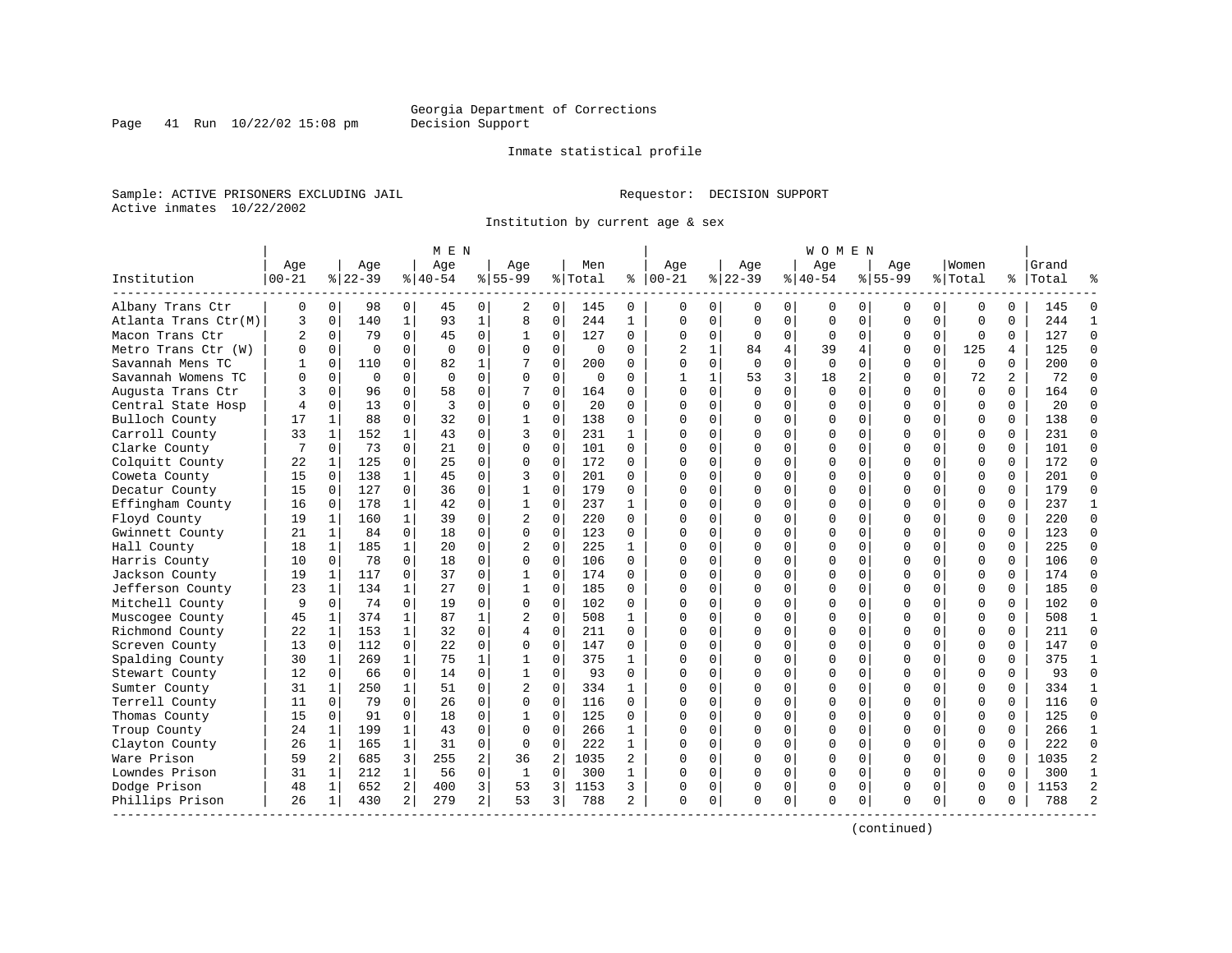Page  $42$  Run  $10/22/02$  15:08 pm

#### Inmate statistical profile

Sample: ACTIVE PRISONERS EXCLUDING JAIL Requestor: DECISION SUPPORT Active inmates 10/22/2002

Institution by current age & sex (CONTINUED)

|                      |           |                |                |                | M E N     |                |              |                |                |                |               |             |          |             | W O M E N |          |             |              |              |          |       |                |
|----------------------|-----------|----------------|----------------|----------------|-----------|----------------|--------------|----------------|----------------|----------------|---------------|-------------|----------|-------------|-----------|----------|-------------|--------------|--------------|----------|-------|----------------|
|                      | Age       |                | Age            |                | Age       |                | Age          |                | Men            |                | Age           |             | Age      |             | Age       |          | Age         |              | Women        |          | Grand |                |
| Institution          | $00 - 21$ |                | $ 22-39$       |                | $8 40-54$ |                | $8 55-99$    |                | % Total        |                | $8   00 - 21$ |             | $ 22-39$ |             | $ 40-54$  |          | $8155 - 99$ |              | % Total      | ႜ        | Total |                |
| Walker Prison        | 37        | -1             | 357            | 1              | 199       | 2              | 26           | 1              | 619            | 1              | 0             | 0           | O        | 0           | 0         | 0        | n           | 0            | 0            | 0        | 619   |                |
| Wayne Prison         | 9         | $\mathbf 0$    | 106            | $\mathbf 0$    | 78        | $\mathbf{1}$   | 5            | $\mathbf 0$    | 198            | 0              | $\Omega$      | 0           | $\Omega$ | $\mathbf 0$ | $\Omega$  | $\Omega$ | $\Omega$    | $\Omega$     | $\Omega$     | 0        | 198   | $\cap$         |
| Arrendale Prison     | 395       | 12             | 592            | 2              | 205       | 2              | 18           | 1              | 1210           | 3              | Ω             | 0           |          | 0           | 0         | 0        |             | $\Omega$     | U            | $\Omega$ | 1210  | κ              |
| Montgomery Prison    | 33        | 1              | 266            | 1              | 81        | $\mathbf{1}$   |              | $\mathbf 0$    | 388            | $\mathbf{1}$   |               | 0           |          | $\Omega$    | ი         | $\Omega$ |             | $\Omega$     | $\Omega$     | 0        | 388   |                |
| Lee Prison           | 32        | $\mathbf{1}$   | 431            | 2              | 237       | 2              | 22           | 1              | 722            | $\overline{a}$ | U             | 0           |          | $\Omega$    | N         | O        |             | 0            | $\Omega$     | $\Omega$ | 722   |                |
| Putnam Prison        | 16        | $\Omega$       | 84             | $\Omega$       | 36        | 0              | $\mathbf{1}$ | $\Omega$       | 137            | $\Omega$       | ∩             | 0           |          | $\Omega$    | O         | O        | ∩           | 0            | U            | 0        | 137   | ∩              |
| Georgia State Prison | 31        | 1              | 802            | 3              | 323       | 3              | 46           | 2              | 1202           | 3              | Λ             | 0           |          | $\Omega$    | 0         | 0        | ∩           | 0            | U            | 0        | 1202  |                |
| Mens Prison          | 5         | $\Omega$       | 124            | $\Omega$       | 254       | 2              | 282          | 15             | 665            |                | Ω             | 0           |          | $\Omega$    | O         | O        |             | O            | $\Omega$     | O        | 665   |                |
| Jackson Prison-Diag  | 206       | б              | 908            | 3              | 428       | 4              | 62           | 3              | 1604           | 4              | Λ             | 0           |          | $\Omega$    | ი         |          |             | $\Omega$     | $\Omega$     | O        | 1604  |                |
| Jackson Prison-Perm  | 3         | $\cap$         | 134            | $\mathbf{1}$   | 100       | $\mathbf{1}$   | 12           | $\mathbf{1}$   | 249            | 1              | Λ             | 0           |          | $\Omega$    | O         | U        | ∩           | <sup>n</sup> | $\Omega$     | $\Omega$ | 249   |                |
| Coastal Prison       | 162       | 5              | 872            | 3              | 398       | 3              | 41           | 2              | 1473           | ς              | U             | 0           |          | $\Omega$    | O         | n        | ∩           | 0            | $\Omega$     | $\Omega$ | 1473  |                |
| Scott Prison         | 45        | 1              | 689            | 3              | 383       | 3              | 44           | $\overline{2}$ | 1161           | 3              | Ω             | 0           |          | $\Omega$    | 0         | O        | n           | $\Omega$     | 0            | $\Omega$ | 1161  |                |
| Rivers Prison        | 45        | $\mathbf{1}$   | 646            | 2              | 359       | 3              | 46           | 2              | 1096           | 2              |               | 0           |          | $\Omega$    | 0         | 0        |             | $\Omega$     | $\Omega$     | $\Omega$ | 1096  |                |
| Rutledge Prison      | 24        | 1              | 270            | $\mathbf{1}$   | 243       | 2              | 45           | 2              | 582            | $\mathbf{1}$   | Ω             | 0           |          | $\Omega$    | O         | O        | $\Omega$    | 0            | $\Omega$     | $\Omega$ | 582   |                |
| Central Prison       | 22        | $\mathbf{1}$   | 376            | $\mathbf{1}$   | 316       | 3              | 65           | 3              | 779            | $\overline{a}$ | $\cap$        | 0           |          | $\Omega$    | O         | O        | $\Omega$    | $\Omega$     | $\Omega$     | $\Omega$ | 779   | $\mathfrak{D}$ |
| Augusta Med Prison   | 59        | 2              | 582            | $\overline{2}$ | 355       | 3              | 113          | 6              | 1109           | ς              | ∩             | 0           |          | $\Omega$    | O         | O        | ∩           | $\Omega$     | $\Omega$     | $\Omega$ | 1109  |                |
| Rogers Prison        | 141       | 4              | 840            | 3              | 260       | $\overline{a}$ | 10           | 1              | 1251           | ς              | $\Omega$      | 0           |          | $\Omega$    | 0         | O        |             | 0            | U            | O        | 1251  |                |
| Burruss Prison       | 21        | 1              | 182            |                | 80        | $\mathbf{1}$   | 13           | $\mathbf{1}$   | 296            | 1              | ∩             | 0           |          | $\Omega$    | 0         | O        |             | 0            | $\Omega$     | 0        | 296   |                |
| Bostick Prison       |           | $\Omega$       | 207            | $\mathbf{1}$   | 242       | $\overline{a}$ | 149          | 8              | 605            | 1              | <sup>0</sup>  | 0           |          | $\Omega$    | O         | U        | ∩           | 0            | $\Omega$     | O        | 605   |                |
| Valdosta Prison      | 33        | 1              | 535            | $\overline{2}$ | 244       | 2              | 43           | 2              | 855            | $\overline{a}$ | $\Omega$      | 0           |          | $\Omega$    | O         | U        | $\Omega$    | $\Omega$     | $\Omega$     | $\Omega$ | 855   |                |
| Hays Prison          | 62        | 2              | 499            | 2              | 233       | 2              | 37           | $\overline{a}$ | 831            | $\overline{2}$ | <sup>0</sup>  | 0           |          | $\Omega$    | O         | U        | U           | $\Omega$     | $\Omega$     | $\Omega$ | 831   |                |
| Hancock Prison       | 53        | $\overline{2}$ | 726            | 3              | 346       | 3              | 51           | 3              | 1176           | 3              | Ω             | 0           |          | $\Omega$    | 0         | O        |             | $\Omega$     | 0            | $\Omega$ | 1176  |                |
| Telfair Prison       | 75        | 2              | 716            | 3              | 254       | $\overline{a}$ | 32           | 2              | 1077           | $\overline{2}$ |               | 0           |          | $\Omega$    | 0         | 0        |             | $\Omega$     | $\Omega$     | $\Omega$ | 1077  |                |
| Autry Prison         | 83        | 2              | 766            | 3              | 363       | 3              | 61           | 3              | 1273           | 3              | O             | 0           |          | $\Omega$    | O         | O        | $\Omega$    | $\Omega$     | $\Omega$     | $\Omega$ | 1273  |                |
| Johnson Prison       | 54        | 2              | 487            | $\overline{2}$ | 252       | $\overline{a}$ | 31           | 2              | 824            | $\mathfrak{D}$ | $\cap$        | 0           |          | $\Omega$    | O         | U        | $\Omega$    | $\Omega$     | $\Omega$     | $\Omega$ | 824   | $\mathcal{D}$  |
| Wilcox Prison        | 70        | 2              | 772            | 3              | 442       | 4              | 57           | 3              | 1341           | ς              | ∩             | 0           |          | $\Omega$    | 0         | O        | $\Omega$    | $\Omega$     | 0            | $\Omega$ | 1341  | κ              |
| Calhoun Prison       | 81        | 2              | 805            | 3              | 313       | 3              | 39           | 2              | 1238           | 3              | Λ             | 0           |          | $\Omega$    | 0         | O        |             | 0            | 0            | O        | 1238  |                |
| Dooly Prison         | 50        | 1              | 657            | $\overline{a}$ | 357       | 3              | 49           | 3              | 1113           | 3              |               | 0           |          | $\Omega$    | 0         |          |             | 0            | 0            | O        | 1113  |                |
| Macon Prison         | 41        | $\mathbf{1}$   | 887            | 3              | 353       | 3              | 64           | 3              | 1345           | 3              | Λ             | 0           |          | $\Omega$    | ი         | U        | $\Omega$    | $\Omega$     | $\mathbf{1}$ | U        | 1346  |                |
| Smith Prison         | 67        | 2              | 729            | 3              | 300       | 2              | 30           | 2              | 1126           | 3              | ∩             | 0           | $\Omega$ | $\Omega$    | O         | U        | $\Omega$    | $\Omega$     | $\cap$       | $\Omega$ | 1126  | っ              |
| Homerville Prison    | 4         | $\Omega$       | 95             | $\Omega$       | 65        | $\mathbf{1}$   | 7            | $\Omega$       | 171            | 0              | <sup>0</sup>  | $\mathbf 0$ | $\Omega$ | $\Omega$    | $\Omega$  | $\Omega$ | $\Omega$    | $\Omega$     | U            | $\Omega$ | 171   | U              |
| Washingtn Women Pris | 0         | 0              | $\overline{2}$ | $\mathbf 0$    | $\Omega$  | 0              | $\Omega$     | 0              | $\overline{2}$ | $\Omega$       | 61            | 38          | 699      | 35          | 281       | 30       | 28          | 34           | 1069         | 34       | 1071  |                |
| Baldwin Prison       | 65        | 2              | 446            | 2              | 215       | 2              | 28           | 1              | 754            | 2              | 0             | $\mathbf 0$ | 0        | 0           | 0         | $\Omega$ | $\Omega$    | $\Omega$     | U            | $\Omega$ | 754   |                |
| Metro Womens Prison  | 0         | $\mathbf 0$    | 1              | $\Omega$       | $\Omega$  | 0              | $\Omega$     | $\Omega$       | $\mathbf{1}$   | $\Omega$       | 35            | 22          | 504      | 26          | 273       | 30       | 27          | 33           | 839          | 27       | 840   |                |
| Pulaski Womens Pris  | $\Omega$  | 0              | $\mathfrak{D}$ | 0              | $\Omega$  | 0              | $\cap$       | $\Omega$       | $\overline{a}$ | 0              | 61            | 38          | 632      | 32          | 312       | 34       | 28          | 34           | 1033         | 33       | 1035  |                |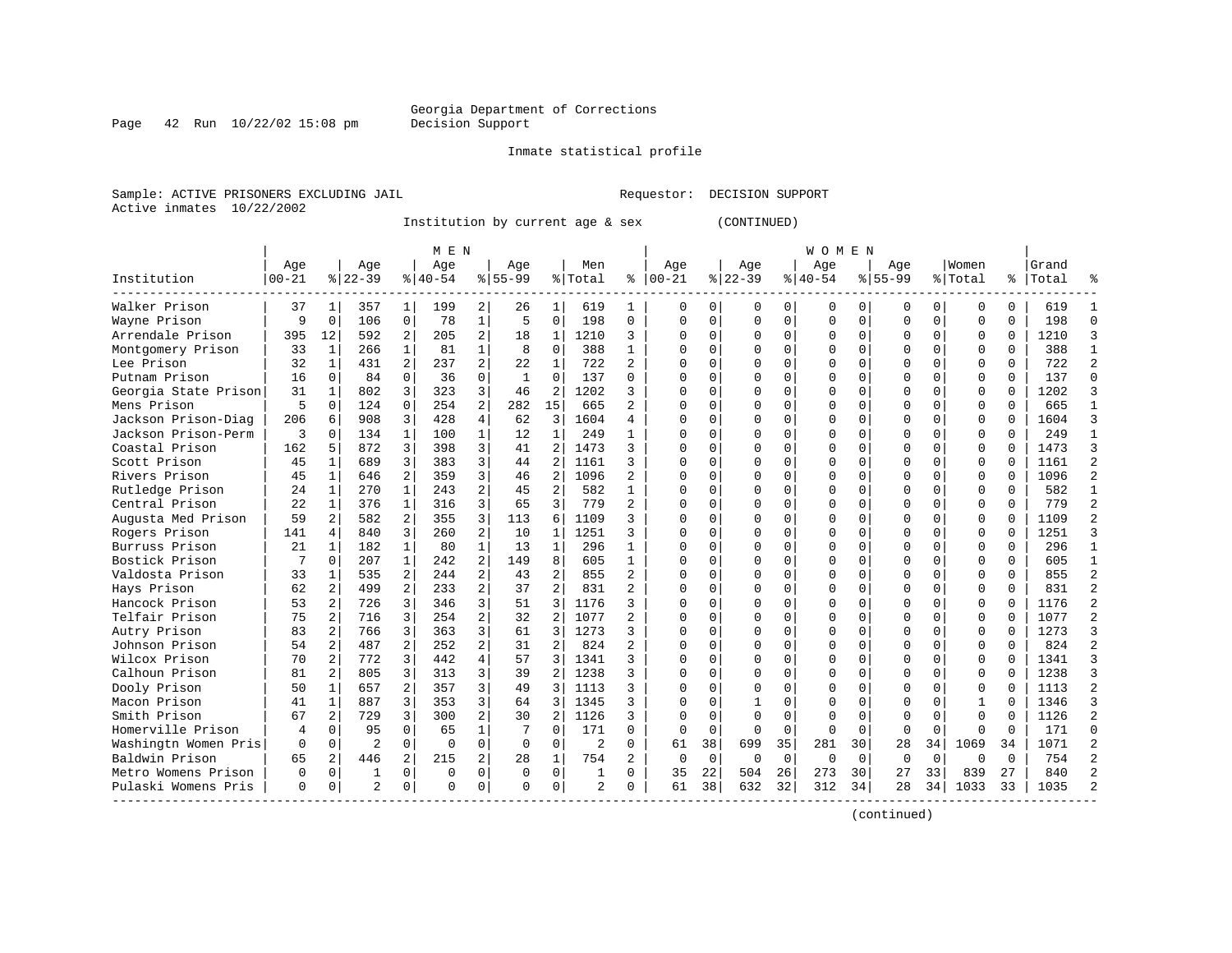Page 43 Run  $10/22/02$  15:08 pm

#### Inmate statistical profile

Sample: ACTIVE PRISONERS EXCLUDING JAIL **Requestor: DECISION SUPPORT** Active inmates 10/22/2002

Institution by current age & sex (CONTINUED)

|                      |                  |       |                              |          | M E N            |       |                    |          |                |       |                  |       |                  |   | W O M E N        |       |                  |        |                  |       |                    |       |
|----------------------|------------------|-------|------------------------------|----------|------------------|-------|--------------------|----------|----------------|-------|------------------|-------|------------------|---|------------------|-------|------------------|--------|------------------|-------|--------------------|-------|
| Institution          | Age<br>$00 - 21$ |       | Age<br>$ 22-39 $             |          | Age<br>$8 40-54$ |       | Age<br>$ 55-99$    |          | Men<br>% Total | ⊱     | Age<br>$00 - 21$ |       | Age<br>$ 22-39 $ |   | Age<br>$ 40-54 $ |       | Age<br>$8 55-99$ |        | Women<br>% Total |       | Grand<br>%   Total | ႜ     |
| Pelham PreTrans Unit | $\Omega$         |       | 114                          | $\Omega$ | 73               |       |                    | $\Omega$ | 190            | 0     |                  |       | $\cap$           |   | $\Omega$         |       | $\Omega$         |        |                  |       | 190                |       |
| Milan Prison         | 46               |       | 161                          |          | 51               | 0     |                    | 0        | 263            |       |                  | 0     |                  | 0 | 0                | O     |                  |        |                  | 0     | 263                |       |
| D Ray James Prison   | 120              |       | 979                          |          | 410              | 3     | 51                 | 3        | 1560           |       |                  |       |                  |   |                  |       |                  |        |                  | 0     | 1560               |       |
| Coffee Corr Facility | 116              |       | 956                          |          | 384              | 3     | 51                 | 3        | 1507           |       |                  |       |                  |   |                  |       |                  |        |                  |       | 1507               |       |
| Wheeler Corr Facilty | 93               |       | 909                          |          | 444              |       | 62                 |          | 1508           |       |                  |       |                  |   |                  |       |                  |        |                  |       | 1508               |       |
| Transfer Inst Unkn   | 0                |       |                              |          |                  |       |                    |          |                |       |                  |       |                  |   |                  |       |                  |        |                  |       |                    |       |
| Ware Annex           | 31               |       | 143                          |          | 50               |       |                    |          | 227            |       |                  |       |                  |   |                  |       |                  |        |                  |       | 227                |       |
| Phillips Annex       | 33               |       | 120                          |          | 44               |       |                    |          | 201            |       |                  |       |                  |   |                  |       |                  |        |                  |       | 201                |       |
| Hays Annex           | 53               |       | 251                          |          | 102              |       | 8                  |          | 414            |       |                  |       |                  |   |                  |       |                  |        |                  | U     | 414                |       |
| Hancock Annex        | 28               |       | 134                          |          | 48               |       |                    |          | 211            |       |                  |       |                  |   |                  |       |                  |        |                  | 0     | 211                |       |
| Burruss BC           | 51               |       | 90                           |          |                  |       |                    | $\Omega$ | 141            |       |                  |       |                  |   |                  |       |                  |        |                  | U     | 141                |       |
| Hays BC              | 51               |       | 127                          |          |                  |       | $\Omega$           | $\Omega$ | 178            |       |                  |       |                  |   | 0                |       | $\Omega$         |        |                  | 0     | 178                |       |
| Baldwin BC           | 62               |       | 155                          |          |                  |       | $\Omega$           | 0        | 217            |       |                  | 0     |                  | 0 | 0                |       | 0                |        |                  | 0     | 217                |       |
| Total reported       |                  |       | 3365 100 26718 100 12057 100 |          |                  |       | 1920 100 44060 100 |          |                |       | 160 100          |       | 1973 100         |   | 923 100          |       |                  | 83 100 | 3139 100         |       | 47199 100          |       |
| Percent reported     |                  | 100.0 |                              | 100.0    |                  | 100.0 | 100.0              |          |                | 100.0 |                  | 100.0 | 100.0            |   |                  | 100.0 |                  | 100.0  |                  | 100.0 |                    | 100.0 |
| Not Reported         | $\Omega$         |       | U                            |          | $\Omega$         |       | $\Omega$           |          | $\Omega$       |       | $\Omega$         |       | $\Omega$         |   | $\Omega$         |       | $\Omega$         |        | <sup>0</sup>     |       | O                  |       |
| Total                | 3365             |       | 26718                        |          | 12057            |       | 1920               |          | 44060          |       | 160              |       | 1973             |   | 923              |       | 83               |        | 3139             |       | 47199              |       |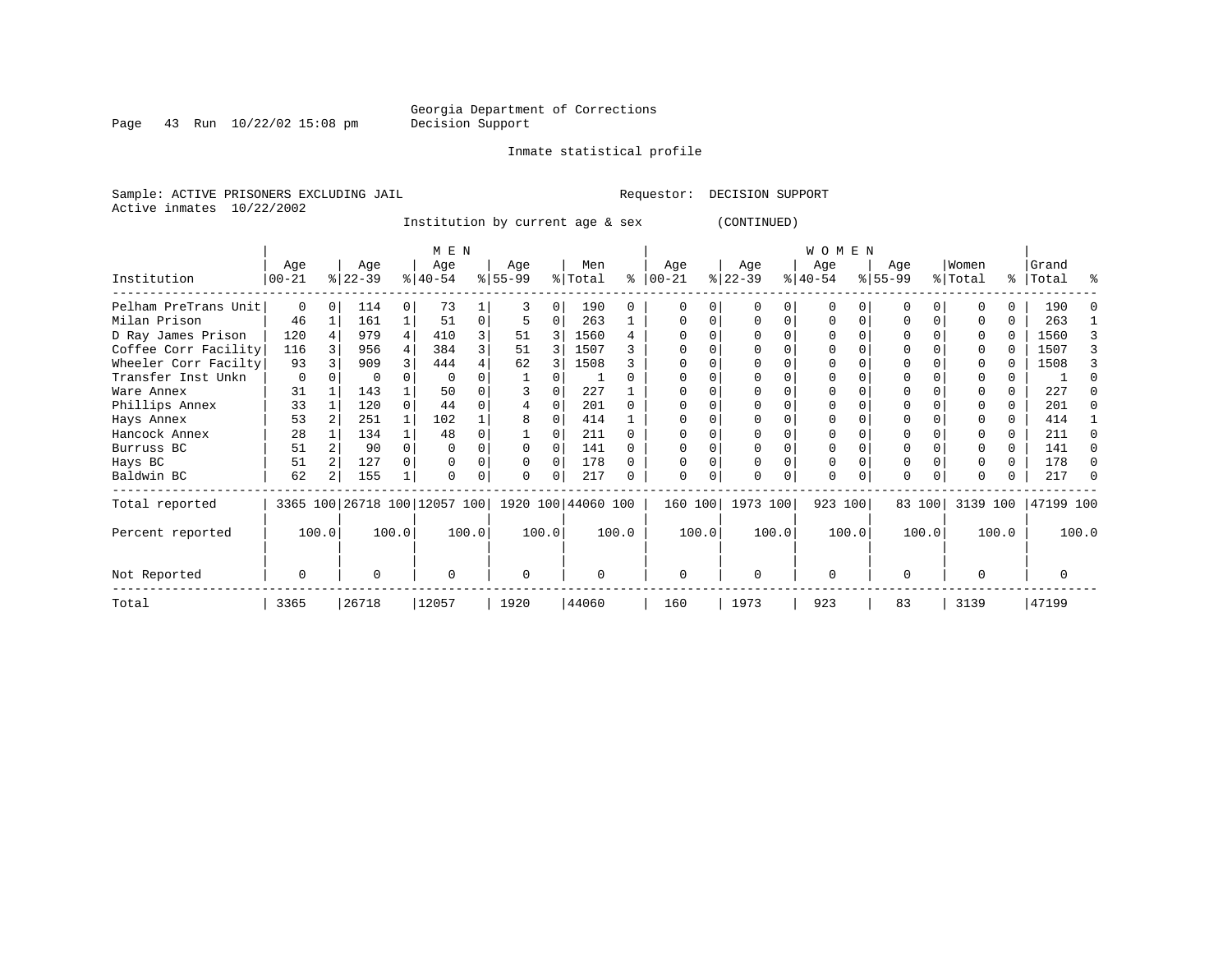Page  $44$  Run  $10/22/02$  15:08 pm

#### Inmate statistical profile

Sample: ACTIVE PRISONERS EXCLUDING JAIL Requestor: DECISION SUPPORT Active inmates 10/22/2002

Misdemeanors And Felonies by current age & sex

| Crime Type            | Age<br>  00-21 | Age<br>$8122 - 39$                                                      | M E N<br>Age<br>$8140 - 54$ | $8155 - 99$    | Age            | Men<br>% Total     | ∻            | Aqe<br>$00 - 21$        | Age<br>$ 22-39 $                        |                | <b>WOMEN</b><br>Aqe<br>$8 40-54$ |              | Age<br>$8155 - 99$ |                    | Women<br>% Total |              | Grand<br>%   Total % |               |
|-----------------------|----------------|-------------------------------------------------------------------------|-----------------------------|----------------|----------------|--------------------|--------------|-------------------------|-----------------------------------------|----------------|----------------------------------|--------------|--------------------|--------------------|------------------|--------------|----------------------|---------------|
| MISDEMEANOR<br>FELONY | $\Omega$       | 0 <sup>1</sup><br>10<br>3344 100 26654 100 12023 100 1916 100 43937 100 | 6<br>$\Omega$               | $\overline{0}$ | 0 <sup>1</sup> | 17                 | $\mathbf{0}$ | $\mathbf{0}$<br>157 100 | $\mathbf 0$<br>$\mathbf{1}$<br>1949 100 | 0 <sup>1</sup> | 2<br>905 100                     | $\mathbf{0}$ | 0                  | $\Omega$<br>82 100 | 3093 100         | $\mathbf{0}$ | 147030 100           | $20 \qquad 0$ |
| Total reported        |                | 3344 100 26664 100 12029 100                                            |                             |                |                | 1917 100 43954 100 |              | 157<br>100              | 1950 100                                |                | 907 100                          |              |                    | 82 100             | 3096 100         |              | 47050 100            |               |
| Percent reported      |                | 99.4                                                                    | 99.8                        | 99.8           | 99.8           | 99.8               |              | 98.1                    |                                         | 98.8           |                                  | 98.3         |                    | 98.8               |                  | 98.6         |                      | 99.7          |
| NOT REPORTED          | 21             | 54                                                                      | 28                          |                | 3              | 106                |              | 3                       | 23                                      |                | 16                               |              |                    |                    | 43               |              | 149                  |               |
| Total                 | 3365           | 26718                                                                   | 12057                       |                | 1920           | 44060              |              | 160                     | 1973                                    |                | 923                              |              | 83                 |                    | 3139             |              | 47199                |               |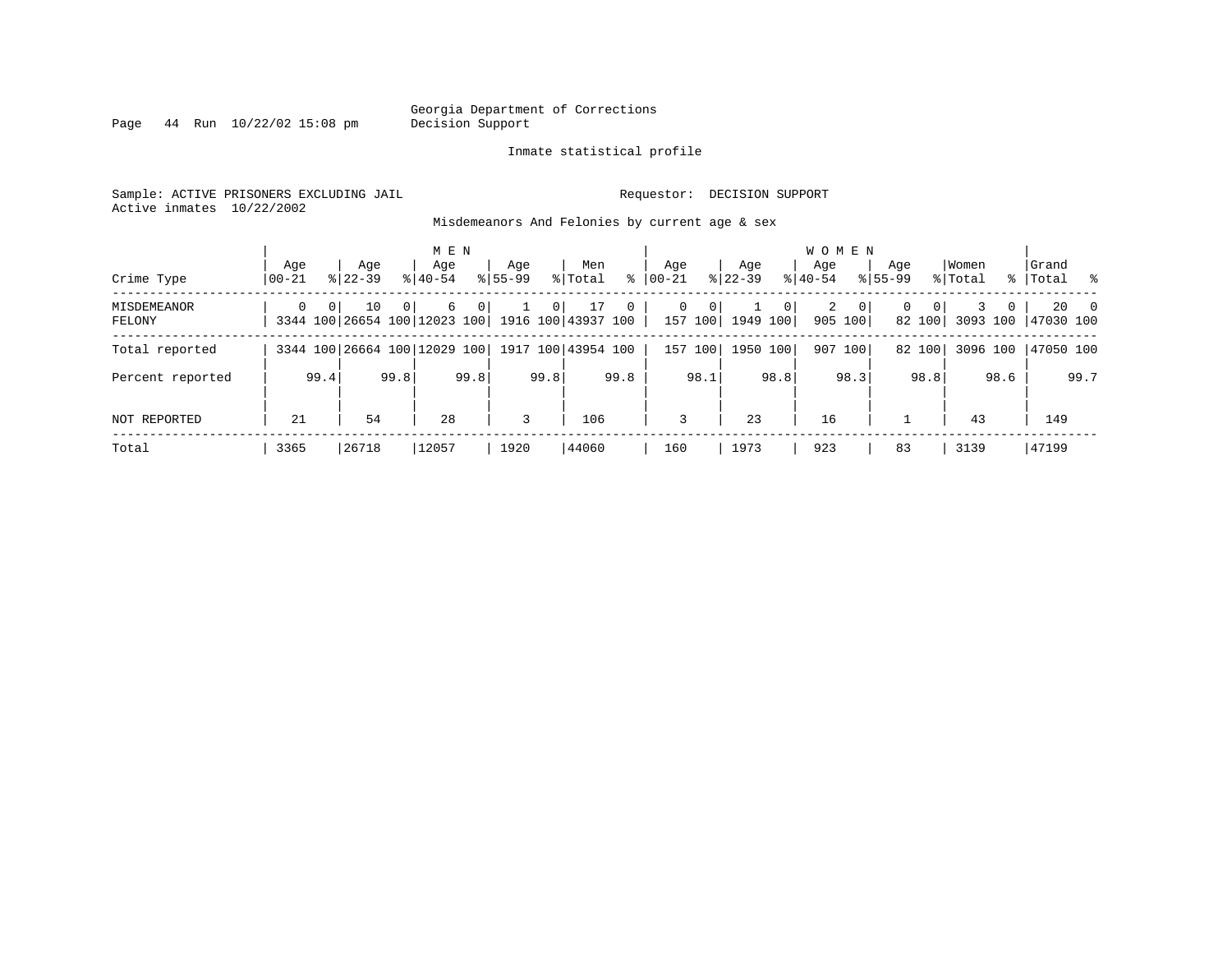Page 45 Run  $10/22/02$  15:08 pm

#### Inmate statistical profile

Sample: ACTIVE PRISONERS EXCLUDING JAIL Requestor: DECISION SUPPORT Active inmates 10/22/2002

Crimes By Group by current age & sex

|                      |           |             |           |          | M E N                        |             |                |                |                    |             |                         |              |              |                | W O M E N      |                |                |              |             |                |           |                |
|----------------------|-----------|-------------|-----------|----------|------------------------------|-------------|----------------|----------------|--------------------|-------------|-------------------------|--------------|--------------|----------------|----------------|----------------|----------------|--------------|-------------|----------------|-----------|----------------|
|                      | Age       |             | Age       |          | Age                          |             | Age            |                | Men                |             | Age                     |              | Age          |                | Aqe            |                | Age            |              | Women       |                | Grand     |                |
| Crimes By Group      | $00 - 21$ |             | $8 22-39$ |          | % 40-54                      |             | $8155 - 99$    |                | % Total            | ႜ           | $ 00-21$                |              | $ 22-39$     |                | $ 40-54$       |                | $8155 - 99$    |              | % Total     | ⊱              | Total     |                |
| HOMICIDE             | 195       | 6           | 3092      | 12       | 1853                         | 15          | 527            | 28             | 5667               | 13          | 18                      | 11           | 240          | 12             | 151            | 17             | 35             | 43           | 444         | 14             | 6111      | 13             |
| ABORTION             | $\Omega$  | $\mathbf 0$ | $\Omega$  | $\Omega$ | $\Omega$                     | $\mathbf 0$ | $\Omega$       | $\mathbf 0$    | $\Omega$           | $\mathbf 0$ | $\Omega$                | $\mathbf 0$  | $\Omega$     | $\mathbf 0$    | $\Omega$       | $\mathbf 0$    | $\Omega$       | $\Omega$     | $\mathbf 0$ | $\Omega$       | $\Omega$  | $\Omega$       |
| BODILY INJRY&REL OFF | 531       | 16          | 4494      | 17       | 1720                         | 14          | 256            | 13             | 7001               | 16          | 31                      | 20           | 223          | 11             | 119            | 13             | 6              | 7            | 379         | 12             | 7380      | 16             |
| ARSON & REL OFF      | 8         | $\Omega$    | 83        | 0        | 49                           | $\Omega$    | 6              | 0              | 146                | $\Omega$    | $\overline{\mathbf{c}}$ | 1            | 9            | 0              | 12             | 1              | 2              | 2            | 25          | 1              | 171       | $\Omega$       |
| DAMAGE OF PROPERTY   | 17        | 1           | 69        | $\Omega$ | 21                           | $\Omega$    | 4              | 0              | 111                | $\Omega$    | $\Omega$                | $\Omega$     | 5            | $\Omega$       | 3              | 0              | 1              | $\mathbf{1}$ | 9           | $\Omega$       | 120       | $\Omega$       |
| BURGLARY & REL OFF   | 513       | 15          | 3254      | 12       | 1405                         | 12          | 57             | 3              | 5229               | 12          | 10                      | 6            | 126          | 6              | 47             | 5              | 0              | $\Omega$     | 183         | 6              | 5412      | 12             |
| FORGERY & REL OFF    | 47        | 1           | 764       | 3        | 381                          | 3           | 32             | $\overline{a}$ | 1224               | 3           | 13                      | 8            | 351          | 18             | 120            | 13             | 10             | 12           | 494         | 16             | 1718      | $\overline{4}$ |
| THEFT                | 241       | 7           | 1438      | 5        | 794                          | 7           | 53             | 3              | 2526               | 6           | 14                      | 9            | 205          | 11             | 137            | 15             | 2              | 2            | 358         | 12             | 2884      | 6              |
| <b>ROBBERY</b>       | 925       | 28          | 4497      | 17       | 1187                         | 10          | 97             | 5              | 6706               | 15          | 38                      | 24           | 163          | 8              | 38             | 4              | $\overline{2}$ | 2            | 241         | 8              | 6947      | 15             |
| SEXUAL OFFENSES      | 278       | 8           | 2836      | 11       | 2237                         | 19          | 611            | 32             | 5962               | 14          | 3                       | 2            | 61           | 3              | 24             | 3              | 1              | $\mathbf{1}$ | 89          | 3              | 6051      | 13             |
| OBSCENITY CRIMES     | 0         | 0           | $\Omega$  | $\Omega$ |                              | $\Omega$    | 0              | 0              |                    | 0           | ∩                       | 0            | $\Omega$     | U              | $\Omega$       | $\Omega$       | $\Omega$       | $\Omega$     | $\Omega$    | $\Omega$       | -1        | ∩              |
| TREASON & REL OFF    | $\Omega$  | 0           | 0         | $\Omega$ | -1                           | $\Omega$    | O              | 0              | 1                  | O           | <sup>0</sup>            | $\Omega$     | $\Omega$     | 0              | $\Omega$       | 0              | 0              | $\Omega$     | 0           | 0              | -1        | ∩              |
| CRIMES INVOLVNG GOVT | 45        | 1           | 415       | 2        | 134                          | 1           | 6              | 0              | 600                | 1           | 3                       | 2            | 32           | 2              | 16             | 2              | $\Omega$       | $\Omega$     | 51          |                | 651       | -1             |
| FALSIFICATIONS       | 1         | $\mathbf 0$ | 22        | $\Omega$ | $\overline{4}$               | 0           | O              | 0              | 27                 | $\Omega$    | $\Omega$                | 0            | 4            | 0              | 1              | $\mathbf 0$    | $\Omega$       | 0            | 5           | $\Omega$       | 32        | $\Omega$       |
| OBSTRUCT LAW ENFORCE | 8         | $\mathbf 0$ | 84        | 0        | 27                           | $\Omega$    |                | $\Omega$       | 121                | 0           |                         |              | 8            | 0              | 1              | 0              | 1              | $\mathbf{1}$ | 11          | O              | 132       | $\Omega$       |
| DISORDERLY CONDUCT   | 3         | 0           | 26        | U        | 10                           | 0           |                | 0              | 40                 | O           | <sup>0</sup>            | $\Omega$     | 4            | U              | $\Omega$       | 0              | U              | $\Omega$     | 4           | N              | 44        | ∩              |
| GAMBLING & REL OFF   | O         | $\Omega$    | 3         | U        | 2                            | 0           | $\Omega$       | $\Omega$       | 5                  | U           | ∩                       | 0            | $\Omega$     | U              | $\Omega$       | $\Omega$       | O              | 0            | $\Omega$    | 0              | 5         | $\cap$         |
| CRUELTY TO CHILDREN  | 6         | 0           | 205       | 1        | 48                           | 0           | 8              | $\mathbf 0$    | 267                | 1           | 4                       | 3            | 72           | 4              | 10             | 1              | O              | $\Omega$     | 86          | 3              | 353       | -1             |
| CRIMES WITH GUNS     | 32        | 1           | 578       | 2        | 233                          | 2           | 50             | 3              | 893                | 2           | -1                      | $\mathbf{1}$ | 14           | $\mathbf{1}$   | 16             | $\overline{2}$ | 3              | 4            | 34          | 1              | 927       | $\overline{2}$ |
| INVASION PRIVACY     | 1         | $\mathbf 0$ | 12        | $\Omega$ | $\overline{4}$               | 0           | 1              | 0              | 18                 | $\Omega$    | $\Omega$                | 0            | $\Omega$     | $\Omega$       | $\mathbf 0$    | 0              | 0              | $\Omega$     | $\mathbf 0$ | $\Omega$       | 18        | $\Omega$       |
| RACKETEERING         | $\Omega$  | $\mathbf 0$ | 15        | 0        | 16                           | 0           | $\overline{4}$ | 0              | 35                 | 0           | $\Omega$                | 0            | 4            | 0              | 4              | 0              | $\Omega$       | 0            | 8           | O              | 43        | $\Omega$       |
| DRUG ABUSE OFFENSES  | 421       | 13          | 3712      | 14       | 1480                         | 12          | 133            | 7              | 5746               | 13          | 15                      | 10           | 357          | 18             | 167            | 18             | 14             | 17           | 553         | 18             | 6299      | 13             |
| DRUG TRAFFICKING     | 31        | 1           | 755       | 3        | 200                          | 2           | 30             | 2              | 1016               | 2           | -1                      | 1            | 44           | $\overline{2}$ | 23             | 3              | 3              | 4            | 71          | $\mathfrak{D}$ | 1087      | $\mathcal{D}$  |
| AUTO CRIMES          | 5         | $\mathbf 0$ | 179       | 1        | 180                          | 1           | 29             | 2              | 393                | 1           | <sup>0</sup>            | $\Omega$     | 8            | $\Omega$       | 11             | 1              | 1              | 1            | 20          | 1              | 413       | $\mathbf{1}$   |
| REVENUE & CONTRABAND | $\Omega$  | $\mathbf 0$ | $\Omega$  | $\Omega$ | $\Omega$                     | $\Omega$    | O              | $\mathbf 0$    | O                  | $\Omega$    | 0                       | $\Omega$     | $\Omega$     | $\Omega$       | 0              | $\mathbf 0$    | 0              | $\Omega$     | $\mathbf 0$ | $\Omega$       | $\Omega$  | $\Omega$       |
| CRIMES OF OTH STATES | 0         | 0           | 1         | $\Omega$ | $\Omega$                     | 0           | $\Omega$       | 0              | 1                  | $\Omega$    | $\Omega$                | 0            | 1            | $\Omega$       | $\Omega$       | 0              | 0              | $\Omega$     | 1           | 0              | 2         | $\Omega$       |
| MISC. FELONIES       | 33        | 1           | 106       | 0        | 29                           | 0           | 8              | 0              | 176                | U           | 3                       | 2            | 17           | 1              | 4              | $\mathbf 0$    | 1              | 1            | 25          |                | 201       | $\Omega$       |
| MISDEMEANORS         | 0         | 0           | 10        | 0        | 6                            | 0           |                | 0              | 17                 | 0           | $\Omega$                | 0            | $\mathbf{1}$ | 0              | $\overline{2}$ | 0              | $\Omega$       | 0            | 3           | 0              | 20        |                |
| Total reported       |           |             |           |          | 3341 100 26650 100 12022 100 |             |                |                | 1916 100 43929 100 |             | 157 100                 |              | 1949 100     |                | 906 100        |                |                | 82 100       | 3094 100    |                | 47023 100 |                |
| Percent reported     |           | 99.3        |           | 99.7     |                              | 99.7        |                | 99.8           |                    | 99.7        |                         | 98.1         |              | 98.8           |                | 98.2           |                | 98.8         |             | 98.6           |           | 99.6           |
| NOT REPORTED         | 24        |             | 68        |          | 35                           |             | 4              |                | 131                |             | 3                       |              | 24           |                | 17             |                | $\mathbf{1}$   |              | 45          |                | 176       |                |
| Total                | 3365      |             | 26718     |          | 12057                        |             | 1920           |                | 44060              |             | 160                     |              | 1973         |                | 923            |                | 83             |              | 3139        |                | 47199     |                |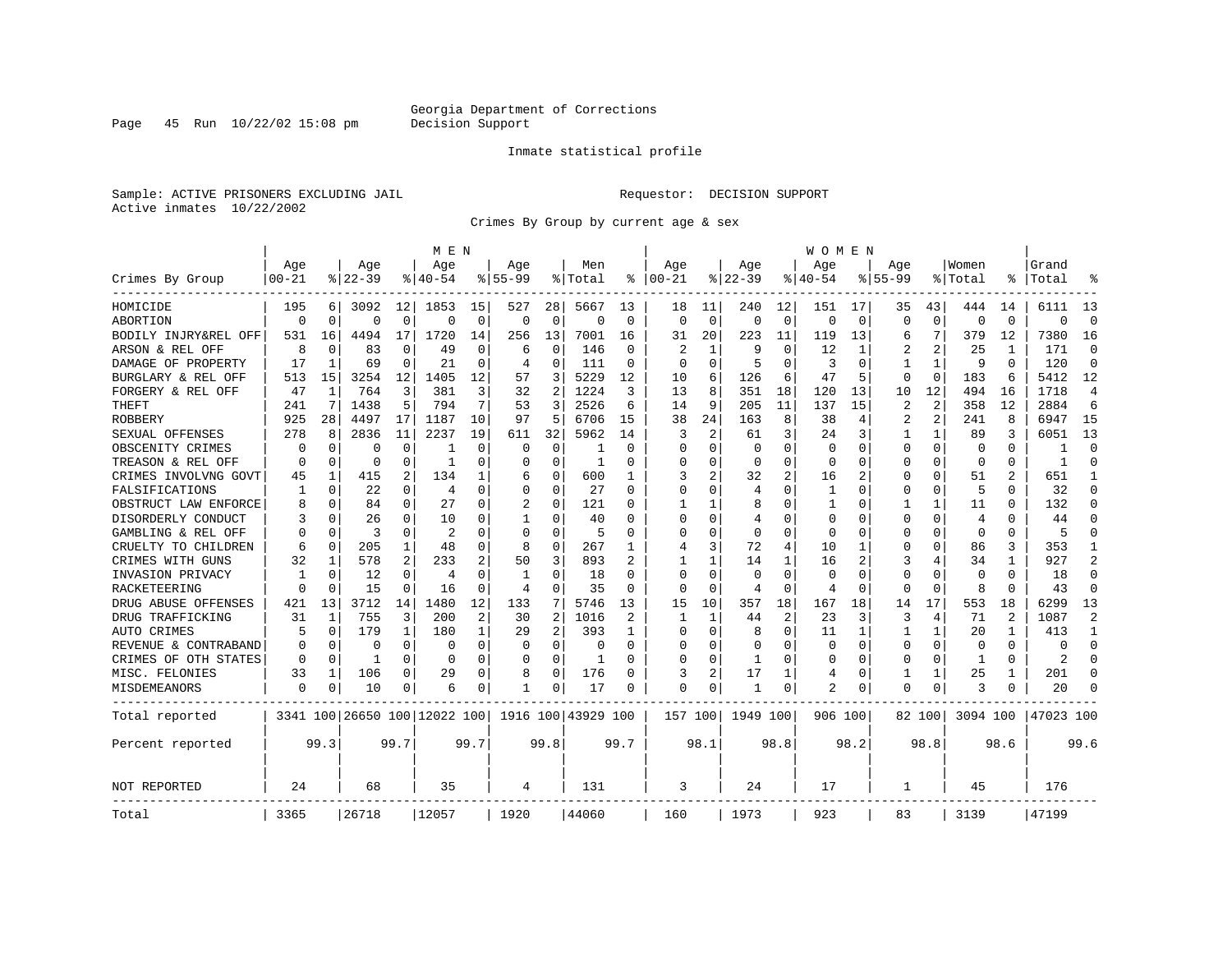Page 46 Run  $10/22/02$  15:08 pm

#### Inmate statistical profile

Sample: ACTIVE PRISONERS EXCLUDING JAIL Requestor: DECISION SUPPORT Active inmates 10/22/2002

Most Serious Offense by current age & sex

|                                                                                                                                    |                |              |                |              | M E N          |              |                |                |                |          |               |              |              |              | W O M E N   |              |                |          |              |                |                |                |
|------------------------------------------------------------------------------------------------------------------------------------|----------------|--------------|----------------|--------------|----------------|--------------|----------------|----------------|----------------|----------|---------------|--------------|--------------|--------------|-------------|--------------|----------------|----------|--------------|----------------|----------------|----------------|
|                                                                                                                                    | Age            |              | Age            |              | Aqe            |              | Age            |                | Men            |          | Age           |              | Aqe          |              | Aqe         |              | Age            |          | Women        |                | Grand          |                |
| Most Serious Offense 00-21                                                                                                         |                |              | $ 22-39$       |              | $ 40-54 $      |              | $ 55-99$       |                | % Total        |          | $8   00 - 21$ |              | $ 22-39$     |              | $ 40-54$    |              | $8155 - 99$    |          | % Total      |                | %   Total      |                |
| NOTE: In the table below, misdemeanors come first, and are in lower-case letters. AFTER THAT COME FELONIES, IN UPPER-CASE LETTERS. |                |              |                |              |                |              |                |                |                |          |               |              |              |              |             |              |                |          |              |                |                |                |
| aggravated assault                                                                                                                 | $\Omega$       | $\mathbf 0$  | 1              | 0            | $\Omega$       | $\Omega$     | O              | 0              | 1              | 0        | $\cap$        | 0            | $\Omega$     | 0            | $\mathbf 0$ | 0            | $\Omega$       | $\Omega$ | $\mathbf 0$  | $\Omega$       |                |                |
| simple assault                                                                                                                     |                | $\mathbf 0$  | 1              | $\Omega$     | $\Omega$       | $\Omega$     | $\Omega$       | $\mathbf 0$    | -1             | $\Omega$ | $\Omega$      | $\Omega$     | $\Omega$     | $\Omega$     | $\Omega$    | $\mathbf 0$  | $\Omega$       | $\Omega$ | $\Omega$     | $\Omega$       |                | $\Omega$       |
| simple battery                                                                                                                     |                | $\mathbf 0$  | $\Omega$       | $\Omega$     | $\mathbf{1}$   | $\Omega$     | $\Omega$       | $\Omega$       | -1             | $\Omega$ | $\Omega$      | $\Omega$     | $\Omega$     | $\Omega$     | $\Omega$    | 0            | $\Omega$       | $\Omega$ | $\Omega$     | $\Omega$       |                | $\Omega$       |
| disorderly conduct                                                                                                                 |                | $\Omega$     | $\mathbf{1}$   | U            | $\Omega$       | $\Omega$     | O              | $\Omega$       |                | $\Omega$ | $\Omega$      | $\Omega$     | $\Omega$     | $\Omega$     | $\Omega$    | $\Omega$     | $\Omega$       | $\Omega$ | $\Omega$     | $\Omega$       |                | $\cap$         |
| robbery                                                                                                                            |                | $\Omega$     | 1              | 0            | $\Omega$       | 0            | O              | $\Omega$       | $\mathbf{1}$   | 0        | <sup>0</sup>  | $\Omega$     | $\Omega$     | $\Omega$     | $\Omega$    | 0            | U              | $\Omega$ | $\Omega$     | $\Omega$       |                | $\cap$         |
| bad checks                                                                                                                         |                | $\Omega$     | 1              | 0            | $\Omega$       | 0            | 0              | $\Omega$       | 1              | $\Omega$ | 0             | $\Omega$     | $\Omega$     | $\Omega$     |             | 0            | 0              | $\Omega$ | 1            | $\Omega$       |                | $\cap$         |
| viol motor veh law                                                                                                                 |                | $\mathbf 0$  | $\Omega$       | 0            | 1              | 0            |                | 0              | $\overline{2}$ | 0        | $\Omega$      | $\Omega$     | $\Omega$     | 0            | $\Omega$    | 0            | $\Omega$       | $\Omega$ | $\mathbf 0$  | $\Omega$       |                |                |
| dui                                                                                                                                |                | $\mathbf 0$  | $\Omega$       | U            | 2              | $\Omega$     | $\Omega$       | $\Omega$       | $\overline{a}$ | $\Omega$ | $\Omega$      | $\Omega$     | $\Omega$     | 0            | $\Omega$    | $\mathbf 0$  | $\Omega$       | $\Omega$ | $\Omega$     | $\Omega$       |                | $\Omega$       |
| obstr of law enf off                                                                                                               |                | $\Omega$     | $\mathfrak{D}$ | O            | $\mathbf{1}$   | $\Omega$     | $\Omega$       | $\Omega$       | ζ              | $\Omega$ | $\Omega$      | $\Omega$     | $\Omega$     | $\Omega$     | -1          | 0            | $\Omega$       | $\Omega$ | -1           | $\Omega$       |                | $\Omega$       |
| crmnl trespassing                                                                                                                  |                | 0            | $\mathbf{1}$   | 0            | $\mathbf{1}$   | $\Omega$     | $\Omega$       | $\Omega$       | 2              | $\Omega$ | $\Omega$      | $\Omega$     | $\Omega$     | 0            | $\Omega$    | 0            | $\Omega$       | $\Omega$ | $\Omega$     | $\Omega$       |                |                |
| shoplifting                                                                                                                        |                | $\Omega$     |                | O            | $\Omega$       | $\Omega$     | O              | $\Omega$       |                | O        | <sup>0</sup>  | $\Omega$     | $\Omega$     | 0            |             | $\mathbf 0$  | 0              | 0        | $\cap$       | O              |                |                |
| theft by deception <                                                                                                               |                | $\Omega$     | $\cap$         | U            | $\Omega$       | $\Omega$     | U              | $\Omega$       | $\Omega$       | $\Omega$ | <sup>0</sup>  | $\Omega$     | $\mathbf{1}$ | O            | ∩           | $\Omega$     | $\Omega$       | U        |              | 0              |                |                |
| poss alc bev by juve                                                                                                               | $\Omega$       | $\Omega$     | $\mathbf{1}$   | U            | $\Omega$       | $\Omega$     | $\Omega$       | $\Omega$       | $\mathbf{1}$   | O        | $\cap$        | $\Omega$     | $\Omega$     | 0            | $\Omega$    | 0            | O              | $\Omega$ | $\Omega$     | 0              |                |                |
| MISC HOMICIDE OFFENS                                                                                                               | 2              | 0            | 9              | $\Omega$     | 3              | $\Omega$     | -1             | 0              | 15             | $\Omega$ | $\cap$        | $\Omega$     | -1           | $\Omega$     | 1           | 0            | $\Omega$       | $\Omega$ | 2            | $\Omega$       | 17             | ∩              |
| MURDER                                                                                                                             | 110            | 7            | 2117           | 14           | 1441           | 19           | 411            | 33             | 4079           | 16       | 9             | 13           | 115          | 11           | 85          | 17           | 27             | 50       | 236          | 14             | 4315           | 16             |
| VOLUNTARY MANSLAUGHT                                                                                                               | 54             | 3            | 696            | 4            | 291            | 4            | 84             | 7              | 1125           | 4        | 7             | 10           | 96           | 9            | 52          | 10           | 6              | 11       | 161          | 9              | 1286           | 5              |
| INVOLUNTARY MANSLAUG                                                                                                               | 12             | $\mathbf{1}$ | 79             | $\mathbf{1}$ | 25             | $\Omega$     | 9              | $\mathbf{1}$   | 125            | $\Omega$ | $\mathbf{1}$  | $\mathbf{1}$ | 11           | $\mathbf{1}$ | 5           | 1            | $\Omega$       | $\Omega$ | 17           | $\mathbf{1}$   | 142            | $\mathbf{1}$   |
| RECKLESS ABANDONMENT                                                                                                               | 0              | 0            | $\Omega$       | $\Omega$     | $\Omega$       | $\Omega$     | $\Omega$       | 0              | O              | $\Omega$ | $\Omega$      | $\Omega$     | -1           | 0            | C           | 0            | 0              | $\Omega$ | -1           | $\Omega$       |                | $\Omega$       |
| FETICIDE                                                                                                                           | $\Omega$       | 0            | 1              | $\Omega$     |                | 0            | 0              | 0              | 3              | O        | $\Omega$      | 0            | $\mathbf 0$  | 0            | $\Omega$    | 0            | $\Omega$       | $\Omega$ | $\Omega$     | $\Omega$       | ঽ              | $\cap$         |
| VEHICULAR HOMICIDE                                                                                                                 | 15             | 1            | 187            | $\mathbf{1}$ | 88             | 1            | 21             | $\overline{2}$ | 311            | 1        | -1            | 1            | 17           | 2            | 8           | 2            | $\overline{2}$ | 4        | 28           | 2              | 339            | -1             |
| HOMICIDE BY PILOT, DU                                                                                                              | $\overline{2}$ | 0            | $\mathsf{R}$   | 0            | 3              | $\Omega$     | $\Omega$       | $\Omega$       | 13             | $\Omega$ | $\Omega$      | $\Omega$     | $\Omega$     | 0            | $\Omega$    | $\Omega$     | $\Omega$       | $\Omega$ | $\Omega$     | $\Omega$       | 13             | $\Omega$       |
| CONCEAL DEATH OF ANO                                                                                                               | 2              | $\Omega$     | $\Omega$       | $\Omega$     | $\mathbf{1}$   | $\Omega$     | 1              | $\Omega$       | $\overline{4}$ | $\Omega$ | $\Omega$      | $\Omega$     | $\Omega$     | $\Omega$     | $\Omega$    | $\Omega$     | $\Omega$       | $\Omega$ | $\Omega$     | $\Omega$       | $\overline{4}$ | $\Omega$       |
| <b>ATMPT MURDER</b>                                                                                                                | O              | 0            | $\overline{4}$ | 0            | $\overline{c}$ | $\Omega$     | 1              | $\Omega$       |                | O        |               | $\Omega$     | $\Omega$     | O            |             | 0            | $\Omega$       | $\Omega$ | $\mathbf{1}$ | $\Omega$       |                |                |
| MISC ASSAULT/BATTERY                                                                                                               | 4              | $\Omega$     | 33             | O            | 13             | $\Omega$     | $\overline{c}$ | $\Omega$       | 52             | $\Omega$ | $\Omega$      | $\Omega$     | $\Omega$     | O            | $\Omega$    | $\Omega$     | $\Omega$       | $\Omega$ | $\Omega$     | 0              | 52             | $\Omega$       |
| FAMILY VIOLENCE BATT                                                                                                               | 2              | 0            | 21             | 0            | 9              | 0            | $\Omega$       | 0              | 32             | 0        | $\Omega$      | $\mathbf 0$  | $\Omega$     | $\Omega$     | $\Omega$    | 0            | 0              | $\Omega$ | $\Omega$     | $\Omega$       | 32             | $\Omega$       |
| AGGRAV ASSAULT                                                                                                                     | 359            | 22           | 2810           | 18           | 1012           | 14           | 170            | 13             | 4351           | 17       | 23            | 32           | 160          | 15           | 89          | 18           | 2              | 4        | 274          | 16             | 4625           | 17             |
| ATMPT AGGRAV ASSAULT                                                                                                               | 0              | 0            | $\overline{2}$ | $\mathbf 0$  | 1              | 0            | 0              | 0              | 3              | 0        | $\Omega$      | $\Omega$     | $\Omega$     | $\mathbf 0$  | $\Omega$    | 0            | $\Omega$       | 0        | 0            | 0              | 3              | $\Omega$       |
| AGGRAV BATTERY                                                                                                                     | 38             | 2            | 325            | 2            | 139            | 2            | 21             | $\overline{c}$ | 523            | 2        | -1            | $\mathbf{1}$ | 18           | 2            | q           | 2            | $\overline{c}$ | 4        | 30           | $\overline{a}$ | 553            | $\overline{2}$ |
| TERRORIST THREATS &                                                                                                                | 23             | 1            | 175            | $\mathbf{1}$ | 76             | $\mathbf{1}$ | 5              | $\Omega$       | 279            | 1        | $\Omega$      | $\Omega$     | 9            | $\mathbf{1}$ |             | 1            | $\Omega$       | $\Omega$ | 16           | 1              | 295            | $\mathbf{1}$   |
| FALSE IMPRISONMENT                                                                                                                 | 5              | $\Omega$     | 75             | $\Omega$     | 29             | $\Omega$     | $\mathbf{1}$   | $\Omega$       | 110            | $\Omega$ | $\Omega$      | $\Omega$     | $\Omega$     | $\Omega$     | 3           | $\mathbf{1}$ | $\Omega$       | $\Omega$ | 3            | $\Omega$       | 113            | $\Omega$       |
| KIDNAPPING                                                                                                                         | 80             | 5            | 734            | 5.           | 307            | 4            | 35             | 3              | 1156           | 4        | 6             | 8            | 18           | 2            | 6           | 1            | $\mathbf{1}$   | 2        | 31           | 2              | 1187           | $\overline{4}$ |
| INTERFERENCE WITH CU                                                                                                               | 2              | 0            | 3              | $\Omega$     | $\Omega$       | $\Omega$     | 0              | $\mathbf 0$    | 5              | 0        | $\Omega$      | 0            | $\Omega$     | $\mathbf 0$  | 0           | $\mathbf 0$  | $\Omega$       | $\Omega$ | $\mathbf 0$  | $\Omega$       |                |                |
| AGGRAV ASSAULT POLCE                                                                                                               | 14             | 1            | 207            | 1            | 69             | 1            | 12             | 1              | 302            | 1        | 1             | 1            | 9            | 1            | 4           | 1            | 1              | 2        | 15           | 1              | 317            |                |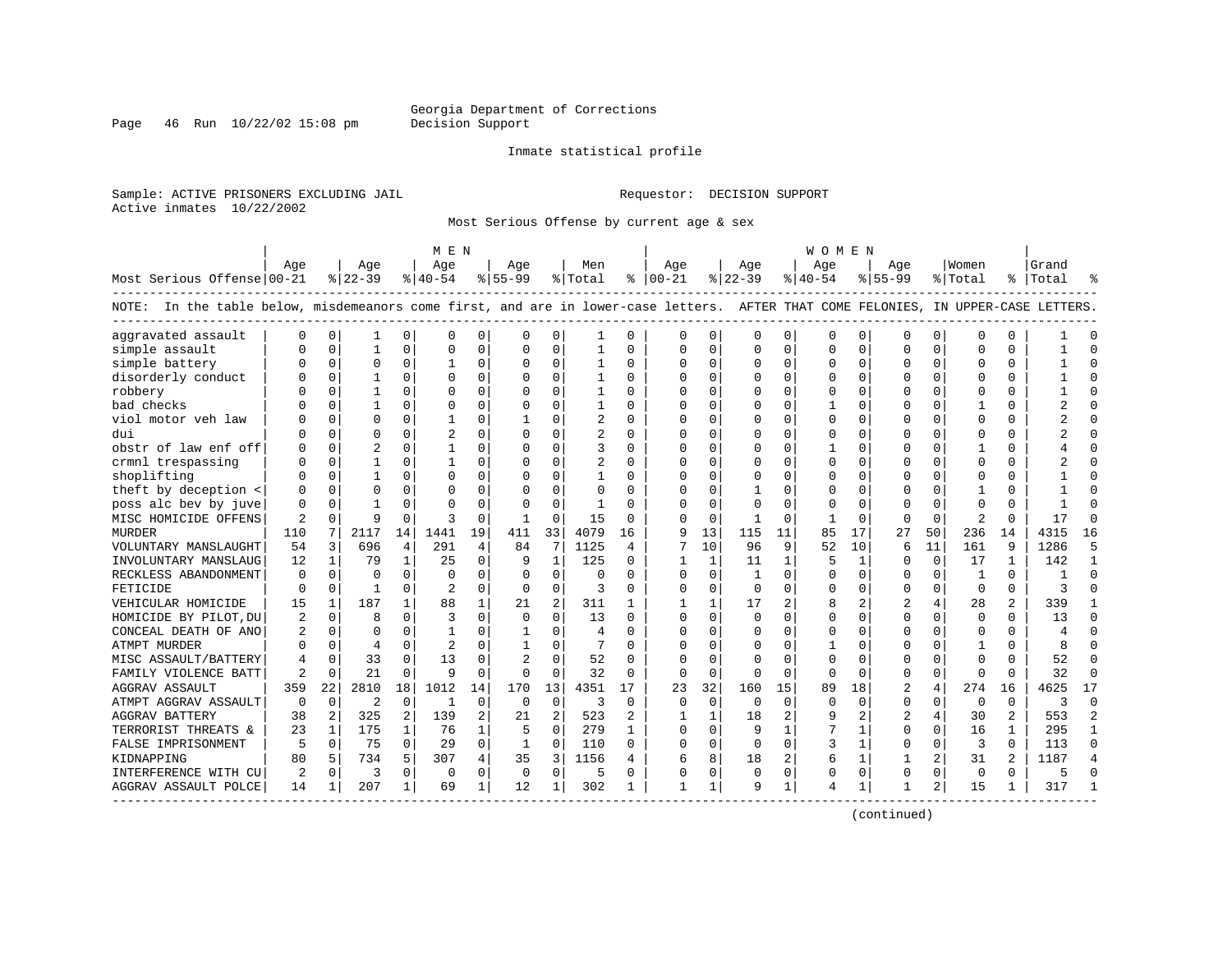Page  $47$  Run  $10/22/02$  15:08 pm

#### Inmate statistical profile

Sample: ACTIVE PRISONERS EXCLUDING JAIL Requestor: DECISION SUPPORT Active inmates 10/22/2002

Most Serious Offense by current age & sex (CONTINUED)

|                            |          |              |          |          | M E N        |          |           |          |         |    |              |          |          |    | W O M E N |          |             |          |         |    |           |    |
|----------------------------|----------|--------------|----------|----------|--------------|----------|-----------|----------|---------|----|--------------|----------|----------|----|-----------|----------|-------------|----------|---------|----|-----------|----|
|                            | Age      |              | Age      |          | Age          |          | Age       |          | Men     |    | Age          |          | Age      |    | Age       |          | Age         |          | Women   |    | Grand     |    |
| Most Serious Offense 00-21 |          |              | $ 22-39$ |          | $ 40-54$     |          | $8 55-99$ |          | % Total | ႜ  | $ 00-21$     |          | $ 22-39$ |    | $ 40-54$  |          | $8155 - 99$ |          | % Total |    | %   Total |    |
| AGGRAV BATTERY PEACE       | O        | 0            | 5        | 0        | 2            | 0        | 0         | 0        | 7       | 0  | 0            | 0        | 0        | 0  | 0         | 0        | 0           | 0        | 0       | 0  |           | C  |
| SIMPLE BATTERY             |          | $\Omega$     | 4        | 0        | $\Omega$     | 0        | 0         | 0        | 4       | 0  | 0            | 0        | U        | 0  |           | 0        | O           | $\Omega$ |         | 0  | 5         |    |
| RECK COND                  |          | $\Omega$     |          |          |              | 0        |           | O        | 9       | 0  | 0            | 0        | 6        |    | 0         | 0        | O           | O        | 6       | 0  | 15        |    |
| INJURY BY VEHICLE          |          | U            |          |          | C            | O        |           | O        |         | U  |              | U        |          | O  | Ω         | n        |             |          |         | U  |           |    |
| STALKING                   |          | $\Omega$     | 1        | U        | 0            | 0        | O         | $\Omega$ |         | U  |              | U        |          | O  | 0         | $\Omega$ |             |          | O       | 0  |           |    |
| AGGRAV STALKING            |          | $\Omega$     | 91       | 1        | 58           | 1        | 10        | 1        | 163     |    |              | 0        |          | O  |           | $\Omega$ |             |          | 2       | 0  | 165       |    |
| ATMPT KIDNAP               |          | 0            | 2        | 0        |              | 0        | 0         | $\Omega$ | 3       | 0  |              | 0        |          | 0  |           | 0        |             | 0        |         | 0  |           |    |
| ARSON MISC                 |          | $\mathbf 0$  | 2        | 0        | $\Omega$     | 0        |           | 0        | 2       | 0  |              | 0        |          | 0  | 0         | 0        |             | 0        | 0       | 0  | 2         |    |
| ARSON 1ST DEGREE           |          | $\mathbf 0$  | 70       | O        | 39           | 1        | 6         | 0        | 121     | U  |              | 3        | 8        | 1  | 11        |          |             | 4        | 23      | 1  | 144       |    |
| ARSON 2ND DEGREE           |          | $\Omega$     | 9        | U        | 9            | O        | U         | 0        | 20      | U  |              | 0        |          | O  |           | $\Omega$ | $\Omega$    | O        | 2       | 0  | 22        | ſ  |
| ARSON 3RD DEGREE           |          | $\Omega$     | 2        | O        | C            | O        |           | O        | 2       | U  | O            | 0        | O        | O  | Ω         | n        | O           | O        | O       | 0  | 2         | ∩  |
| CRMNL POSS EXPLOSIVE       |          | $\Omega$     | 0        | U        |              | 0        |           | 0        |         | 0  | 0            | 0        | 0        | O  | 0         | 0        | O           | O        | C       | 0  |           | O  |
| MISC CRIMINAL DAMAGE       |          | $\mathbf 0$  | 1        | U        | 0            | 0        | $\cup$    | 0        |         | 0  | 0            | O        | O        | O  | 0         | 0        | O           |          |         | 0  |           | n  |
| CRMNL DAMAGE 1ST DEG       |          | 0            | 20       | U        |              | N        |           | 0        | 28      | U  |              | N        |          | O  |           | O        |             |          |         | 0  | 29        |    |
| CRMNL DAMAGE 2ND DEG       | 11       |              | 48       | O        | 17           | 0        |           | 0        | 80      | U  |              | O        |          | O  |           | ſ        |             |          |         | U  | 87        |    |
| VANDALISM TO CHURCH        |          | <sup>0</sup> | U        |          | -C           | O        |           | O        | O       | O  |              | O        |          | O  | Ω         | ſ        |             |          |         | U  |           |    |
| ALTER ID                   |          | $\cap$       | U        | $\Omega$ | $\mathsf{C}$ | $\Omega$ | O         | $\Omega$ | 2       | U  | C            | $\Omega$ | $\Omega$ | O  | 0         | n        |             | $\Omega$ | C       | 0  | 2         |    |
| <b>BURGLARY</b>            | 506      | 31           | 3224     | 21       | 1392         | 19       | 56        | 4        | 5178    | 20 | 10           | 14       | 125      | 11 | 47        |          | O           | 0        | 182     | 11 | 5360      | 19 |
| POSS BURGLAR TOOLS         |          | $\Omega$     | 16       | 0        | -1           | $\Omega$ | O         | O        | 21      | U  | 0            | $\Omega$ |          | O  | Ω         | ſ        | O           | $\Omega$ |         | 0  | 22        | ∩  |
| ATMPT BURGLARY             |          | $\Omega$     | 14       | 0        | 12           | 0        |           | 0        | 30      | 0  | 0            | $\Omega$ | $\Omega$ | O  | 0         | 0        |             | $\Omega$ | O       | 0  | 30        | n  |
| MISC FORGERY               |          | $\Omega$     | 6        | 0        | 3            | $\Omega$ | O         | $\Omega$ | 9       | 0  | 0            | $\Omega$ | $\Omega$ | 0  | 1         | 0        |             | $\Omega$ |         | U  | 10        | ſ  |
| FORGERY 1ST DEGREE         | 37       | 2            | 676      | 4        | 352          | 5        | 26        | 2        | 1091    | 4  | 10           | 14       | 318      | 29 | 111       | 22       |             | 17       | 448     | 26 | 1539      |    |
| FORGERY 2ND DEGREE         |          | $\mathbf 0$  | 12       | 0        |              | $\Omega$ |           | 0        | 20      | U  | 0            | 0        | 6        | 1  |           | 0        |             | 0        |         | 0  | 27        |    |
| <b>BAD CHECKS</b>          |          | 0            | 1        | U        |              | N        |           | 0        | 2       | U  |              | O        | 6        | 1  | 0         | $\Omega$ | $\Omega$    | $\Omega$ | 6       | 0  | 8         | ſ  |
| THEFT CREDIT CARD          |          | $\Omega$     | 19       | 0        | 6            | 0        |           | 0        | 26      | U  |              | 0        | 4        | 0  | 0         | 0        | O           | $\Omega$ |         | 0  | 30        | n  |
| FRAUDULENT CREDIT CA       |          | 0            | 30       | U        | 6            | 0        |           | 0        | 42      | U  |              | 4        | 11       | 1  | 2         | 0        | O           | 0        | 16      | 1  | 58        |    |
| TELECOMMUNICATIONS F       |          | $\Omega$     | 2        | 0        | O            | 0        | U         | $\Omega$ | 2       | U  | O            | $\Omega$ | $\Omega$ | O  | 0         | n        | ∩           | O        | O       | 0  |           | n  |
| ATMPT FORGERY              |          | $\Omega$     | 0        | U        |              | 0        | U         | $\Omega$ |         | 0  | 0            | 0        | $\left($ | U  | 0         | 0        |             | O        | $\Box$  | 0  |           | n  |
| FRAUDULENT ACCESS CO       |          | $\Omega$     | 3        | U        |              | O        | O         | 0        | 4       | 0  | O            | O        |          | O  | 0         | n        |             | O        |         | U  |           | C  |
| MISC FRAUD                 |          | 0            | 15       | 0        | 6            | 0        | 6         | $\Omega$ | 27      | 0  |              | 0        |          | 0  | 5         |          |             | 2        | 11      |    | 38        |    |
| THEFT BY TAKING            | 90       | 5            | 488      | 3        | 223          | 3        | 20        | 2        | 821     | 3  | 6            | 8        | 62       | 6  | 35        |          |             | 4        | 105     | 6  | 926       |    |
| THEFT BY DECEPTION         |          | $\Omega$     | 17       | U        | 17           | $\Omega$ |           | $\Omega$ | 39      | 0  | C            | O        |          |    | 2         | n        | $\Omega$    | O        |         | 1  | 48        |    |
| THEFT BY EXTORTION         |          | $\Omega$     | 0        | 0        |              | 0        |           | 0        |         | 0  |              | 0        | O        | 0  | 0         | C        |             | 0        |         | 0  |           |    |
| THEFT OF LOST PROPER       | $\Omega$ | 0            | 1        | 0        | -1           | 0        |           | 0        | 3       | 0  | <sup>0</sup> | 0        | U        | 0  | U         | $\Omega$ | $\Omega$    | 0        | O       | U  |           |    |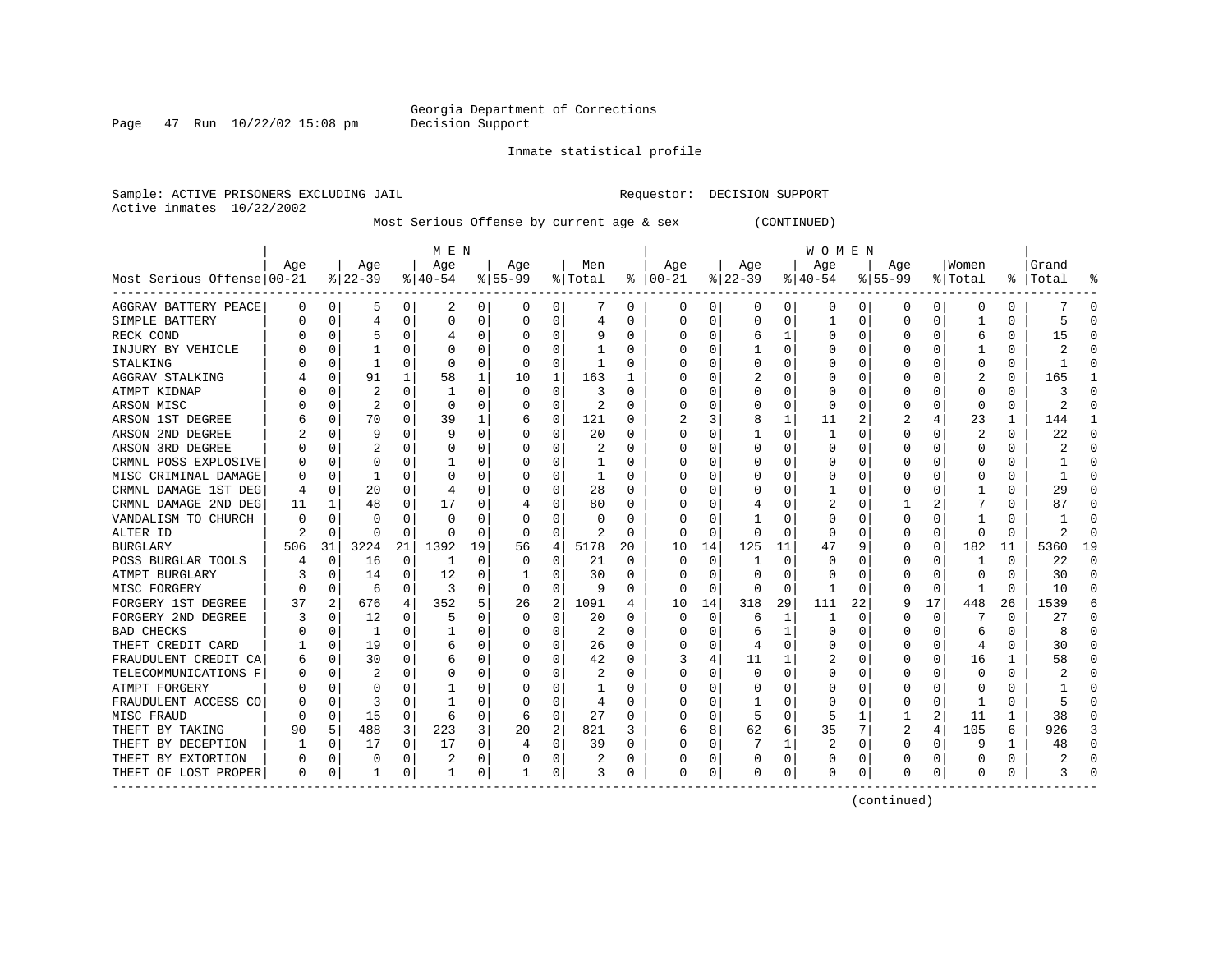Page  $48$  Run  $10/22/02$  15:08 pm

#### Inmate statistical profile

Sample: ACTIVE PRISONERS EXCLUDING JAIL Requestor: DECISION SUPPORT Active inmates 10/22/2002

Most Serious Offense by current age & sex (CONTINUED)

|                            |     |          |          |              | M E N        |          |           |                |         |              |              |          |              |          | W O M E N |             |           |              |              |          |       |          |
|----------------------------|-----|----------|----------|--------------|--------------|----------|-----------|----------------|---------|--------------|--------------|----------|--------------|----------|-----------|-------------|-----------|--------------|--------------|----------|-------|----------|
|                            | Aqe |          | Age      |              | Age          |          | Aqe       |                | Men     |              | Aqe          |          | Aqe          |          | Age       |             | Aqe       |              | Women        |          | Grand |          |
| Most Serious Offense 00-21 |     |          | $ 22-39$ |              | $8 40-54$    |          | $8 55-99$ |                | % Total | ႜ            | $ 00-21$     |          | $ 22-39$     |          | $ 40-54$  |             | $8 55-99$ |              | % Total      | ႜ        | Total |          |
| THEFT BY REC STOLEN        | 101 | 6        | 496      | 3            | 175          | 2        | 5         | 0              | 777     | 3            | 3            | 4        | 23           | 2        | 11        | 2           | 0         | 0            | 37           | 2        | 814   |          |
| THEFT OF SERVICES          | n   | 0        | 3        | 0            | 0            | 0        | $\Omega$  | 0              | 3       | 0            | $\Omega$     | 0        | $\mathbf{1}$ | $\Omega$ | $\Omega$  | $\mathbf 0$ | $\Omega$  | 0            |              | 0        | 4     | $\cap$   |
| THEFT BY CONVERSION        |     | $\Omega$ | 15       | 0            | 16           | 0        |           | $\Omega$       | 32      | 0            | <sup>0</sup> | 0        | 3            | 0        |           | $\Omega$    | U         | O            | 4            | 0        | 36    |          |
| THEFT OF TRADE SECRE       |     | $\Omega$ | 1        |              | $\Omega$     | $\Omega$ |           | $\Omega$       |         | U            |              |          | $\Omega$     | $\Omega$ | U         | $\Omega$    | U         |              | <sup>0</sup> | U        |       |          |
| CONVSN PAYMNTS REAL        |     | $\Omega$ | U        |              |              | $\Omega$ |           | O              | ٦       | O            |              | U        | U            | O        | O         | $\Omega$    |           |              | <sup>0</sup> | U        |       |          |
| ATMPT THEFT BY TAKIN       |     | $\Omega$ | U        | U            |              | $\Omega$ |           | $\Omega$       | 2       | O            |              | $\Omega$ | O            | O        |           | n           |           | U            | O            | U        |       |          |
| THEFT OF MOTOR VEH         | 10  | 1        | 99       | 1            | 41           | 1        |           | $\Omega$       | 151     | 1            |              | $\Omega$ |              | 0        |           | $\Omega$    |           | 0            | 5            | 0        | 156   |          |
| THEFT BRING PROP IN        |     | $\Omega$ |          | U            | 6            | $\Omega$ |           | $\Omega$       | 17      | 0            |              | $\Omega$ |              | 0        | O         | n           |           | 0            | 0            | 0        | 17    |          |
| THEFT RECV PROP OUT        |     | $\Omega$ |          | 0            | $\Omega$     | $\Omega$ | $\Omega$  | $\Omega$       | 1       | 0            |              | $\Omega$ | 1            | 0        | 0         | $\Omega$    | 0         | 0            |              | 0        | 2     |          |
| THEFT BY SHOPLIFTING       |     | 0        | 223      | 1            | 267          | 4        | 17        | 1              | 515     | 2            |              | 7        | 103          | 9        | 87        | 17          | 0         | 0            | 195          | 11       | 710   |          |
| ENTERING VEHICLE           | 27  | 2        | 87       | 1            | 43           | 1        | 2         | 0              | 159     | 1            | <sup>0</sup> | 0        | 1            | 0        | 0         | 0           | U         | 0            | -1           | $\Omega$ | 160   | -1       |
| <b>ROBBERY</b>             | 359 | 22       | 1537     | 10           | 401          | 5        | 31        | $\overline{2}$ | 2328    | 9            | 20           | 28       | 94           | 9        | 22        | 4           | 2         | 4            | 138          | 8        | 2466  | <b>q</b> |
| ARMED ROBBERY              | 502 | 30       | 2811     | 18           | 767          | 10       | 65        | 5              | 4145    | 16           | 12           | 17       | 59           | 5        | 15        | 3           | 0         | 0            | 86           | 5        | 4231  | 15       |
| ROBBERY BY FORCE           | 11  | 1        | 22       | $\Omega$     | 3            | 0        | 0         | $\Omega$       | 36      | $\Omega$     | 2            | 3        | 1            | $\Omega$ | 0         | $\Omega$    | 0         | O            | 3            | 0        | 39    | $\Omega$ |
| ROBBERY BY INTIMIDAT       | 13  | 1        | 28       | $\Omega$     | 5            | 0        | O         | 0              | 46      | 0            |              | 3        | 1            | $\Omega$ | 0         | 0           | 0         | 0            | 3            | 0        | 49    | $\Omega$ |
| ROBBERY BY SUDDEN SN       | 4   | 0        | 21       | 0            | 5            | 0        |           | 0              | 31      | 0            |              | 0        | 2            | 0        | 0         | 0           | 0         | 0            | 2            | 0        | 33    | $\Omega$ |
| HIJACKING MOTOR VEHI       |     | 1        | 13       | 0            | 0            | 0        |           | 0              | 22      | 0            |              | 0        |              | 0        | 0         | 0           | O         |              |              | 0        | 23    | $\Omega$ |
| ATMPT ROBBERY              |     | 0        | 23       | U            |              | 0        |           | 0              | 32      | O            |              | 0        |              | 0        |           | C           | O         |              |              | U        | 34    | $\cap$   |
| ATMPT ARMED ROBBERY        | 20  | 1.       | 42       | U            | 4            | O        | O         | O              | 66      | <sup>0</sup> |              | 3        |              | O        |           | C           | n         |              | 6            | 0        | 72    | n        |
| MISC SEXUAL                |     | $\Omega$ | 9        | 0            | 10           | 0        | $\Omega$  | $\Omega$       | 20      | U            |              | 0        |              | 0        | O         | $\Omega$    | n         |              | -1           | 0        | 21    |          |
| <b>RAPE</b>                | 49  | 3        | 795      | 5            | 736          | 10       | 109       | 9              | 1689    |              |              | 0        |              | 0        |           | n           |           |              | 5            | U        | 1694  |          |
| SODOMY                     |     | $\Omega$ | 14       | $\Omega$     | 9            | $\Omega$ | 5         | $\Omega$       | 30      | O            |              | $\Omega$ | O            | 0        | Ω         | n           | O         | <sup>0</sup> | 0            | U        | 30    |          |
| AGGRAV SODOMY              |     | U        | 89       | $\mathbf{1}$ | 99           | 1        | 33        | 3              | 227     | 1            |              | $\Omega$ |              | $\Omega$ | 3         |             |           | $\Omega$     | 4            | 0        | 231   |          |
| INCEST                     |     | U        | 47       | 0            | 78           | 1        | 19        | 2              | 149     |              |              | $\Omega$ | 4            | 0        |           | 0           | O         | <sup>0</sup> | 5            | 0        | 154   |          |
| AGGRAV SEXUAL BATTER       |     | $\Omega$ | 40       | 0            | 44           | 1        | 13        | 1              | 97      | $\Omega$     |              | $\Omega$ |              | 0        | 2         | 0           |           | 0            | 2            | U        | 99    | C        |
| PANDERING BY COMPULS       |     | $\Omega$ | 0        | 0            | $\mathbf{1}$ | 0        | 0         | $\mathbf 0$    |         | 0            |              | 0        |              | 0        |           | 0           | 0         | 0            | $\Omega$     | 0        |       | C        |
| STATUTORY RAPE             | 90  | 5        | 459      | 3            | 81           | 1        | 23        | 2              | 653     | 3            |              | $\Omega$ | 9            | 1        |           | 0           | U         | 0            | 11           | 1        | 664   |          |
| CHILD MOLESTATION          | 92  | 6        | 841      | 5            | 717          | 10       | 252       | 20             | 1902    |              |              | 4        | 23           | 2        | 8         | 2           | U         | 0            | 34           | 2        | 1936  |          |
| ENTICING CHILD-INDEC       | -1  | $\Omega$ | 28       | $\Omega$     | 23           | 0        | 8         | 1              | 60      | O            |              | 0        | 5            | $\Omega$ | O         | 0           | U         | 0            | 5            | 0        | 65    | $\Omega$ |
| AGGRAV CHILD MOLESTA       | 27  | 2        | 481      | 3            | 428          | 6        | 147       | 12             | 1083    |              | ∩            | 0        | 14           | 1        | 6         | 1           | U         | 0            | 20           | 1        | 1103  | 4        |
| SEXL/ASSLT/AGN/PERS/       | O   | $\Omega$ | 6        | 0            | 0            | 0        | $\Omega$  | 0              | 6       | O            |              | $\Omega$ |              | 0        | O         | 0           | U         | 0            | 2            | 0        | 8     | $\cap$   |
| SOLICIT SODOMY FROM        |     | 0        | U        | 0            | 0            | 0        |           | 0              | 1       | O            |              | 0        |              | 0        | O         | 0           | U         | 0            | O            | 0        |       | $\cap$   |
| ATMPT RAPE                 |     | 0        | 23       | 0            | 8            | 0        |           | 0              | 32      | 0            |              | 0        |              | 0        | O         | 0           | O         | 0            | 0            | 0        | 32    | O        |
| ATMPT AGGRAV SODOMY        | 4   | 0        | 1        | 0            | 2            | 0        | 0         | 0              |         | 0            | <sup>0</sup> | 0        | 0            | 0        | 0         | 0           | O         | 0            | 0            | 0        |       |          |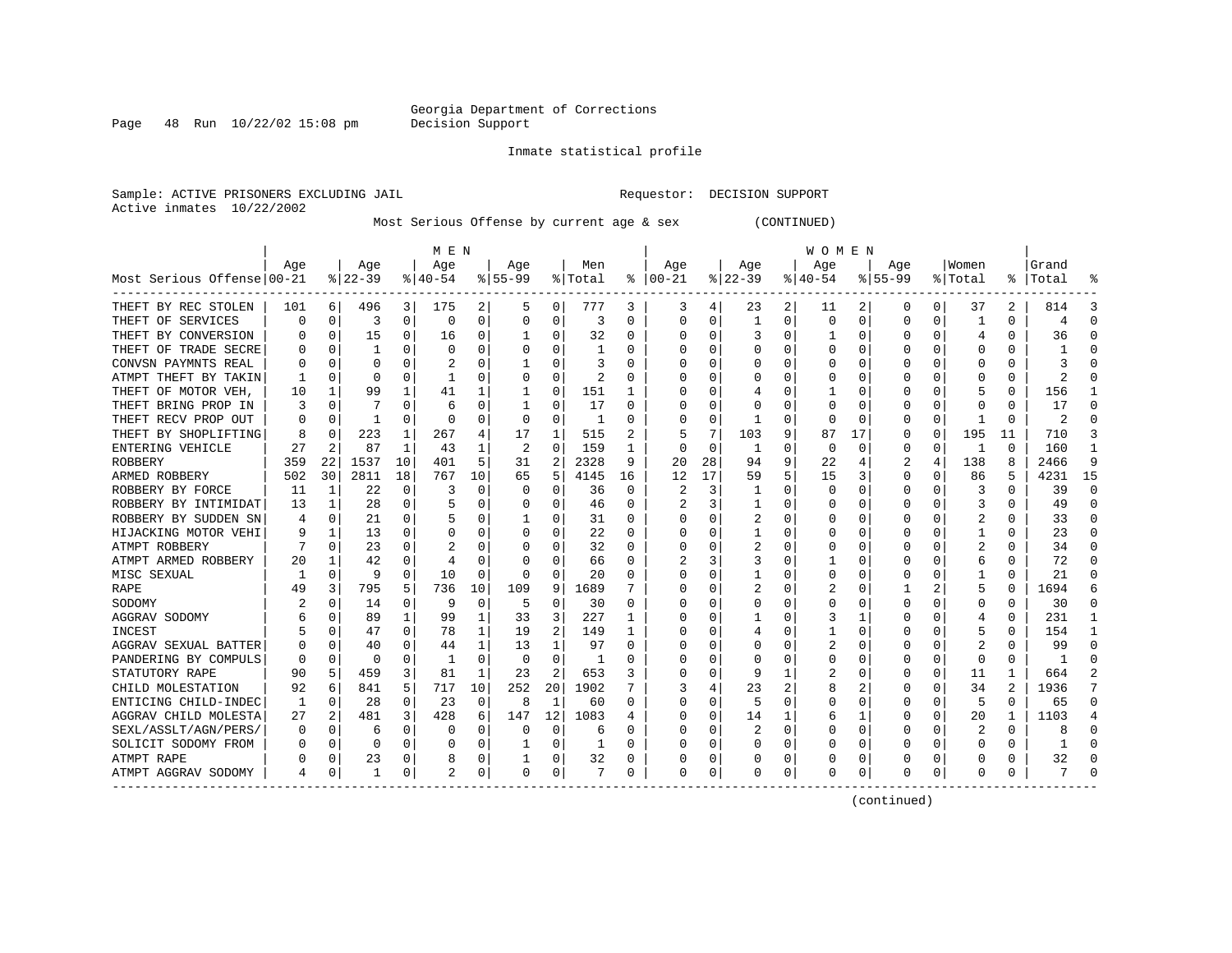Page  $49$  Run  $10/22/02$  15:08 pm

#### Inmate statistical profile

Sample: ACTIVE PRISONERS EXCLUDING JAIL Requestor: DECISION SUPPORT Active inmates 10/22/2002

Most Serious Offense by current age & sex (CONTINUED)

|                            |          |             |                |              | M E N          |          |           |          |         |          |               |             |          |          | W O M E N |          |             |          |          |          |           |              |
|----------------------------|----------|-------------|----------------|--------------|----------------|----------|-----------|----------|---------|----------|---------------|-------------|----------|----------|-----------|----------|-------------|----------|----------|----------|-----------|--------------|
|                            | Age      |             | Age            |              | Age            |          | Age       |          | Men     |          | Age           |             | Age      |          | Age       |          | Age         |          | Women    |          | Grand     |              |
| Most Serious Offense 00-21 |          |             | $8 22-39$      |              | $8 40-54$      |          | $8 55-99$ |          | % Total |          | $8   00 - 21$ |             | $ 22-39$ |          | $ 40-54$  |          | $8155 - 99$ |          | % Total  |          | %   Total |              |
| ATMPT CHILD MOLESTAT       | 0        | 0           | 1              | 0            | 0              | 0        | 0         | 0        | 1       | 0        | 0             | $\mathbf 0$ | 0        | 0        | 0         | 0        | 0           | 0        | 0        | 0        |           | 0            |
| AGG ASLT W ATMPT TO        |          | 0           | 2              | 0            | 1              | 0        | O         | 0        | 4       | U        | 0             | 0           | U        | 0        | 0         | $\Omega$ | $\Omega$    | 0        | O        | U        |           | <sup>0</sup> |
| EXHIB SEX SHOWS TO M       |          | $\mathbf 0$ | U              | U            |                | 0        | O         | 0        |         | U        | C             | O           | U        | O        | Ω         | $\Omega$ | $\Omega$    | $\Omega$ | C        | U        |           | <sup>0</sup> |
| FALSE SWEARNG WRITTN       |          | $\mathbf 0$ | O              | U            |                | $\Omega$ | O         | $\Omega$ |         | U        | O             | 0           | U        | O        | Ω         | $\Omega$ | ∩           | U        | O        | 0        |           |              |
| BRIBERY GOVT OFFICER       |          | $\Omega$    |                |              | Р              | $\Omega$ | U         | $\Omega$ |         | U        | C             | 0           | ∩        | O        |           | $\cap$   |             |          |          | U        |           |              |
| DEFRAUDING STATE           |          | $\Omega$    | U              |              |                | 0        | O         | O        | 2       | U        | O             | 0           | $\Omega$ | O        | 3         |          | O           | O        | 3        | U        |           |              |
| INFLUENCING WITNESS        | 2        | $\Omega$    | 3              | 0            | $\Omega$       | 0        | O         | 0        | 5       | U        |               | $\Omega$    | $\Omega$ | O        | 0         | n        |             | $\Omega$ | $\Omega$ | 0        |           |              |
| OBSTR OF LAW ENF OFF       | 42       | 3           | 409            | 3            | 129            | 2        | 6         | 0        | 586     | 2        | 3             | 4           | 32       | 3        | 12        | 2        |             | $\Omega$ | 47       | 3        | 633       |              |
| MISC JUDICIAL PROCEE       |          | $\Omega$    | 1              | $\Omega$     | 0              | $\Omega$ | O         | $\Omega$ | -1      | U        | <sup>0</sup>  | $\Omega$    | $\Omega$ | $\Omega$ | Ω         | $\Omega$ | O           | $\Omega$ | $\Omega$ | 0        |           | ſ            |
| PERJURY                    |          | $\Omega$    | 4              | 0            |                | 0        |           | $\Omega$ | 5       | 0        | O             | 0           |          | 0        | Ω         | 0        |             | $\Omega$ | -1       | 0        |           |              |
| <b>FALSE SWEARING</b>      |          | $\mathbf 0$ | $\mathbf{1}$   | O            | $\Omega$       | $\Omega$ |           | $\Omega$ |         | U        |               | $\Omega$    | O        | $\Omega$ | ი         | 0        |             | $\Omega$ | O        | 0        |           | ſ            |
| IMPERSONATING OFFICE       |          | $\Omega$    | $\overline{2}$ | U            | $\Omega$       | O        | O         | $\Omega$ | 3       | U        | C             | 0           | O        | O        | U         | $\Omega$ | $\Omega$    | $\Omega$ |          | 0        |           | ſ            |
| FALSE STATEMENTS GOV       |          | $\Omega$    | 13             | $\Omega$     | $\overline{c}$ | 0        | O         | $\Omega$ | 15      | 0        | O             | 0           |          | 0        |           | 0        | O           | O        |          | 0        | 18        | n            |
| IMPRSNTNG ANTHR RBAL       |          | 0           | 1              | $\Omega$     | -1             | 0        | O         | 0        | 2       | $\Omega$ | O             | $\Omega$    |          | O        | U         | 0        | O           | O        |          | 0        | 3         | ∩            |
| ESCAPE                     |          | 0           | 72             | 0            | 21             | 0        | 2         | 0        | 101     | U        | O             | 0           | 6        |          | 0         | 0        | O           | O        | 6        | 0        | 107       | O            |
| AIDING ESCAPE              |          | $\Omega$    | 1              | U            | 0              | 0        | O         | $\Omega$ |         | U        | 1             |             | 0        | 0        | 0         | 0        | 0           |          |          | 0        |           |              |
| HINDERING APPREH OR        |          | $\mathbf 0$ | 4              | U            |                | 0        |           | $\Omega$ | 6       | U        | O             | 0           |          | O        | Ω         | 0        |             |          |          | 0        | Q         |              |
| MUTINY IN PENAL INST       |          | $\Omega$    | 1              | U            | $\Omega$       | O        |           | O        | -1      | U        | C             | 0           | U        | O        | Ω         | $\Omega$ | $\Omega$    | U        | O        | U        |           |              |
| BAIL JUMPING               |          | $\Omega$    |                | U            |                | O        | O         | $\Omega$ | 10      | U        | O             | 0           | U        | O        |           | n        |             | U        |          | U        | 11        |              |
| ATMPT ESCAPE               |          | $\Omega$    |                | U            | $\Omega$       | $\Omega$ |           | $\Omega$ | 2       | U        | O             | $\Omega$    | O        | O        | Ω         | n        |             | U        | n        | $\Omega$ | 2         |              |
| FALSE PUBLIC ALARM         |          | $\Omega$    | -1             | 0            | $\Omega$       | O        |           | $\Omega$ | -1      | U        | O             | 0           | U        | O        | Ω         | $\Omega$ |             | O        | O        | U        |           | ſ            |
| CRMNL INTERFERE GOVT       |          | $\Omega$    | 25             | $\Omega$     | 10             | O        |           | $\Omega$ | 39      | U        | O             | 0           |          | O        | Ω         | n        |             | O        |          | U        | 43        | n            |
| COMMERICAL GAMBLING        |          | 0           | 1              | 0            | 0              | $\Omega$ |           | 0        | 1       | U        | O             | $\Omega$    | 0        | 0        | Ω         | $\Omega$ |             | O        | Ω        | 0        |           | C            |
| DOGFIGHTING                |          | $\mathbf 0$ |                | U            |                | 0        |           | 0        | 2       | U        |               | 0           |          | O        | Ω         | 0        |             | U        | C        | 0        |           |              |
| LOTTERY VIOLATION          |          | $\Omega$    | $\Omega$       | U            |                | 0        |           | $\Omega$ | 1       | U        |               | 0           | 0        | 0        | 0         | 0        |             | $\Omega$ | C        | 0        |           | ſ            |
| BUS HIJACKING              |          | 0           | -1             | $\Omega$     | $\Omega$       | O        | O         | 0        | 1       | U        | C             | $\Omega$    | $\Omega$ | O        | $\Omega$  | $\Omega$ | O           | $\Omega$ | ∩        | 0        |           | ſ            |
| CRUELTY TO CHILDREN        |          | 0           | 200            | $\mathbf{1}$ | 40             | 1        |           | 0        | 251     | 1        | 4             | 6           | 70       | 6        | 10        | 2        | O           | $\Omega$ | 84       | 5        | 335       |              |
| ATMPT CRUELTY TO CHI       |          | 0           | $\Omega$       | U            | -1             | 0        | O         | 0        | 1       | U        | <sup>0</sup>  | 0           | $\Omega$ | O        | $\Omega$  | $\Omega$ | O           | $\Omega$ | $\Omega$ | 0        |           | $\Omega$     |
| SEX EXPLOITATION CHI       |          | $\Omega$    | 5              | 0            | 4              | 0        |           | $\Omega$ | 12      | 0        | 0             | 0           |          | 0        | 0         | 0        | 0           | $\Omega$ |          | 0        | 13        | n            |
| ABANDONMENT OF CHILD       |          | $\mathbf 0$ | U              | U            | З              | 0        |           | $\Omega$ | 3       | U        | 0             | 0           |          | 0        | 0         | 0        |             |          |          | 0        |           | C            |
| MISC WEAPON/EXPLOSIV       |          | $\mathbf 0$ |                |              | C              | 0        | O         | $\Omega$ | 8       | U        | C             | 0           | U        | 0        | U         | $\Omega$ |             | O        | O        | 0        |           |              |
| CARRY CONCEALED WEAP       |          | $\Omega$    | 4              | U            | $\Omega$       | 0        | O         | 0        | 4       | 0        | O             | 0           | U        | 0        | 0         | 0        | ∩           | U        |          | 0        |           |              |
| POSS OF FIREARM DUR        |          | $\mathbf 0$ | 143            | 1            | 40             | 1        | 8         | 1        | 194     | 1        | O             | 0           |          | 0        |           | 0        |             | 2        |          | 0        | 201       |              |
| POSS OF CERTAIN WEAP       | $\Omega$ | $\Omega$    | 17             | 0            | 6              | 0        | 2         | 0        | 25      | 0        | <sup>0</sup>  | 0           | U        | 0        | U         | $\Omega$ | $\Omega$    | 0        | O        | 0        | 25        |              |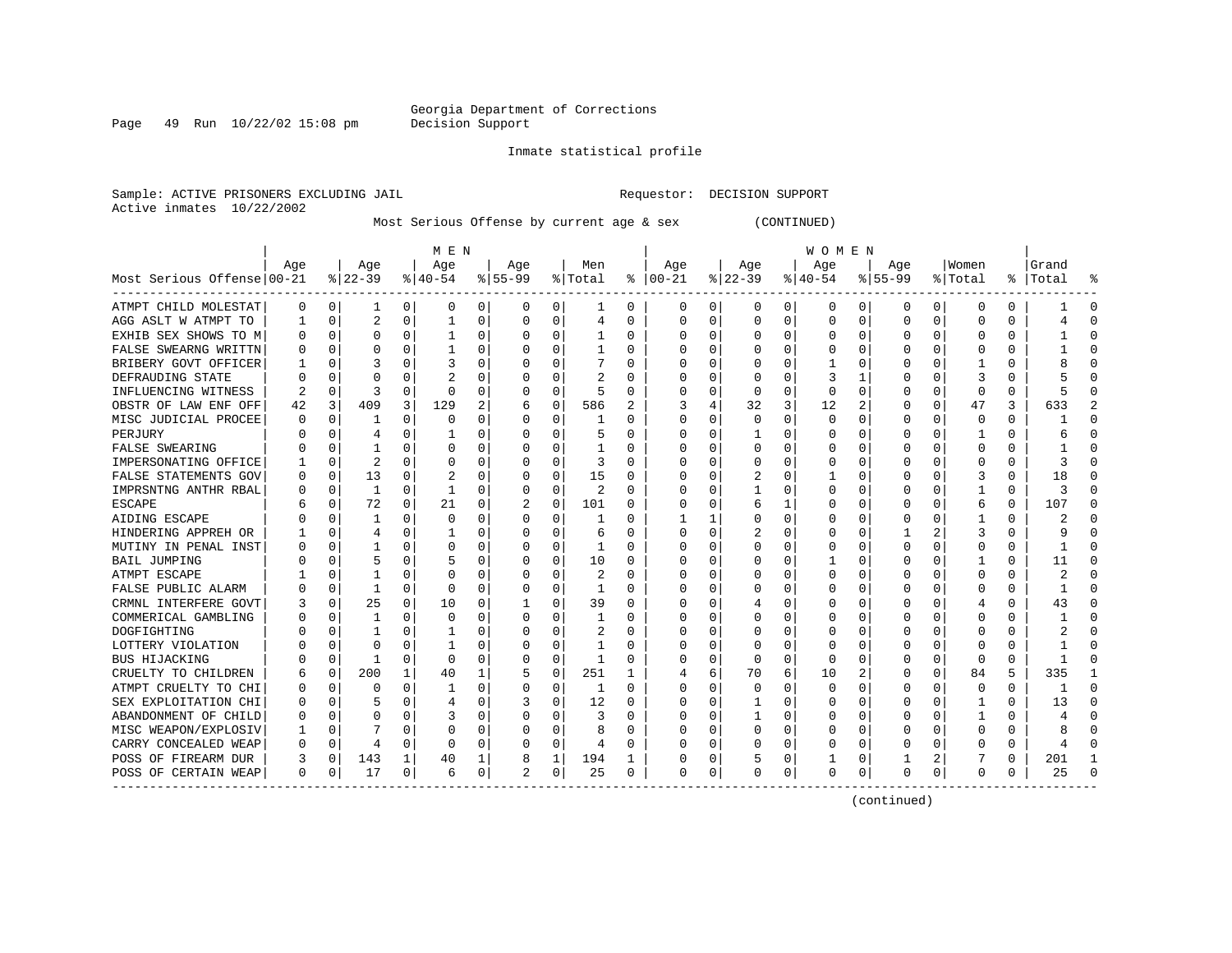Page 50 Run  $10/22/02$  15:08 pm

#### Inmate statistical profile

Sample: ACTIVE PRISONERS EXCLUDING JAIL **Requestor: DECISION SUPPORT** Active inmates 10/22/2002

Most Serious Offense by current age & sex (CONTINUED)

|                            |          |          |           |                | M E N       |             |             |              |                |              |                |             |              |          | W O M E N |          |           |          |              |              |                |              |
|----------------------------|----------|----------|-----------|----------------|-------------|-------------|-------------|--------------|----------------|--------------|----------------|-------------|--------------|----------|-----------|----------|-----------|----------|--------------|--------------|----------------|--------------|
|                            | Aqe      |          | Age       |                | Aqe         |             | Aqe         |              | Men            |              | Aqe            |             | Aqe          |          | Aqe       |          | Aqe       |          | Women        |              | Grand          |              |
| Most Serious Offense 00-21 |          |          | $ 22-39 $ |                | $8140 - 54$ |             | $8155 - 99$ |              | % Total        |              | $8   00 - 21$  |             | $8$   22-39  |          | $8 40-54$ |          | $8 55-99$ |          | % Total      |              | %   Total      |              |
| POSS FIREARM CONVCT        | 23       | 1        | 400       | $\overline{3}$ | 184         | 2           | 40          | 3            | 647            | 3            | $\mathbf 0$    | 0           | 9            | 1        | 15        | 3        | 2         | 4        | 26           | 2            | 673            |              |
| CARRY WEAPON AT SCHO       | 3        | $\Omega$ | 4         | 0              | $\Omega$    | $\Omega$    | $\Omega$    | 0            |                | 0            | -1             | 1           | $\Omega$     | $\Omega$ | $\Omega$  | 0        | $\Omega$  | $\Omega$ | -1           | U            | ጸ              | ∩            |
| POSS WEAPON BY PRISO       |          | $\Omega$ | 0         | 0              |             | 0           | O           | $\Omega$     |                | 0            | 0              | 0           | 0            | $\Omega$ | 0         | $\Omega$ | $\Omega$  | $\Omega$ | 0            | 0            |                | n            |
| DESTROY/INJUR POLICE       |          | $\Omega$ | U         | U              | $\Omega$    | 0           |             | 0            |                | O            | <sup>0</sup>   | 0           | <sup>0</sup> | $\Omega$ | U         | $\Omega$ | ∩         | $\Omega$ |              | O            |                |              |
| CRUELTY TO ANIMALS         |          | $\Omega$ |           |                | $\Omega$    | 0           |             | $\Omega$     |                | 0            | <sup>0</sup>   | 0           | O            | O        | U         | $\Omega$ | $\Omega$  | $\Omega$ |              | 0            |                |              |
| AGGRAV CRUELTY TO AN       |          | $\Omega$ |           | U              |             | 0           | O           | $\Omega$     | 4              | 0            | ∩              | $\Omega$    | <sup>0</sup> | O        | U         | O        | ∩         | U        | n            | 0            |                |              |
| PEEPING TOM                |          | $\Omega$ | 12        | 0              | 4           | 0           | 1           | $\Omega$     | 18             | $\Omega$     | <sup>0</sup>   | $\Omega$    | $\Omega$     | O        | Ω         | O        |           | $\Omega$ | O            | 0            | 18             |              |
| RACKETEERING               |          | $\Omega$ | 15        | 0              | 16          | $\Omega$    |             | $\Omega$     | 35             | 0            | <sup>0</sup>   | $\Omega$    | 4            | O        |           |          |           | $\Omega$ | 8            | 0            | 43             |              |
| S/D NARCOTICS, OPIAT       | 3        | $\Omega$ | 64        | $\Omega$       | 54          | 1           | 5           | $\mathbf 0$  | 126            | 0            | <sup>0</sup>   | $\Omega$    | 8            | 1        | 6         |          | O         | $\Omega$ | 14           | 1            | 140            |              |
| S/D DEP, STIM, CNTRF D     | 12       | 1        | 68        | $\Omega$       | 30          | 0           | 1           | 0            | 111            | 0            |                | $\mathbf 1$ | 11           | 1        |           | 1        |           | $\Omega$ | 19           | $\mathbf{1}$ | 130            | ſ            |
| S/D OF LSD                 | $\Omega$ | $\Omega$ | -1        | $\Omega$       | $\Omega$    | $\Omega$    | $\Omega$    | $\mathbf 0$  | $\mathbf{1}$   | O            | $\Omega$       | $\mathbf 0$ | $\Omega$     | $\Omega$ | 0         | 0        | $\Omega$  | $\Omega$ | $\Omega$     | $\Omega$     |                | $\sqrt{ }$   |
| S/D OF MARIJUANA           | 22       | 1        | 176       | 1              | 66          | 1           |             | 0            | 269            | $\mathbf{1}$ | $\Omega$       | $\Omega$    | 11           | 1        | 5         | 1        | $\Omega$  | $\Omega$ | 16           | $\mathbf{1}$ | 285            |              |
| POSS NARCOTICS, OPIA       | 18       | 1        | 205       | 1              | 98          | 1           | 5           | $\Omega$     | 326            | 1            | $\overline{2}$ | 3           | 39           | 4        | 25        | 5        | O         | $\Omega$ | 66           | 4            | 392            | -1           |
| POSS DEP, STIM, CNTRF      |          | $\Omega$ | 98        | $\mathbf{1}$   | 33          | 0           |             | 0            | 143            | 1            | 5              | 7           | 16           | 1        | 2         | O        | O         | $\Omega$ | 23           | 1            | 166            |              |
| POSS OF LSD                |          | $\Omega$ | 3         | 0              | $\Omega$    | 0           | O           | 0            | $\overline{4}$ | 0            | $\Omega$       | $\Omega$    | $\Omega$     | $\Omega$ |           | 0        | $\Omega$  | $\Omega$ | -1           | U            | 5              | <sup>0</sup> |
| POSS OF MARIJUANA          | 38       | 2        | 244       |                | 45          | 1           | 6           | $\Omega$     | 333            | 1            | O              | $\Omega$    | 12           | 1        | 3         |          |           | 2        | 16           | 1            | 349            |              |
| ILLEGAL ATTM TO OBT        |          | $\Omega$ | 2         | U              | 6           | 0           | O           | 0            | 8              | O            | <sup>0</sup>   | 0           | 5            | O        | 2         | O        | ∩         |          |              | O            | 15             |              |
| VIOL GA CNTRL SBST A       |          | $\Omega$ | 35        | 0              | 16          | 0           | 1           | $\Omega$     | 54             | O            | <sup>0</sup>   | $\Omega$    |              | O        |           | O        | ∩         | $\Omega$ | 5            | U            | 59             |              |
| VIOL DNGROUS DRGS AC       |          | $\Omega$ | -1        | 0              | $\Omega$    | 0           | O           | O            | 1              | U            | ∩              | $\Omega$    | 1            | O        | U         | n        | ∩         | U        |              | U            | 2              |              |
| UNLWFL MFG/DEL/DIST        |          | $\Omega$ | 24        | 0              | 7           | 0           | O           | $\Omega$     | 34             | 0            | <sup>0</sup>   | $\Omega$    | $\Omega$     | O        | Ω         | O        |           | $\Omega$ | O            | 0            | 34             |              |
| POSS DRUG RELATED MA       |          | $\Omega$ | O         | 0              | 2           | $\Omega$    | O           | $\Omega$     | 2              | 0            | O              | $\Omega$    | $\Omega$     | $\Omega$ | 0         | O        |           | $\Omega$ | O            | 0            | $\overline{c}$ |              |
| S/D CONT SUB PUBLIC        |          | $\Omega$ | 75        | 0              | 16          | 0           |             | $\mathbf 0$  | 101            | 0            | O              | $\Omega$    | 6            | 1        |           | O        |           | $\Omega$ |              | 0            | 108            |              |
| S/D CONT SUB SCHOOL        | 6        | 0        | 30        | 0              | 5           | 0           | 2           | 0            | 43             | 0            | 0              | 0           | 2            | $\Omega$ | O         | $\Omega$ |           | $\Omega$ | 2            | U            | 45             |              |
| S/D COCAINE                | 100      | 6        | 1244      | 8              | 510         | 7.          | 36          | 3            | 1890           |              |                | 3           | 79           | 7        | 39        | 8        | 5         | 9        | 125          | 7            | 2015           |              |
| POSS OF COCAINE            | 199      | 12       | 1409      | 9              | 581         | 8           | 63          | 5            | 2252           | 9            | 5              | 7           | 162          | 15       | 73        | 15       | 8         | 15       | 248          | 14           | 2500           | q            |
| ATMPT VIOL SUBSTANCE       | 2        | $\Omega$ | 33        | 0              | 11          | 0           | 2           | $\Omega$     | 48             | 0            | $\Omega$       | 0           | 2            | $\Omega$ | 1         | $\Omega$ | O         | $\Omega$ | 3            | 0            | 51             | ∩            |
| MISC DRUGS TRAFFICKI       | 10       | 1        | 267       | $\overline{2}$ | 66          | $\mathbf 1$ | 12          | 1            | 355            | 1            | $\Omega$       | 0           | 16           | 1        | 11        | 2        |           | 2        | 28           | 2            | 383            |              |
| TRAF COCAINE LESS 20       | 8        | $\Omega$ | 288       | $\overline{2}$ | 77          | 1           | 11          | $\mathbf{1}$ | 384            | 1            | $\Omega$       | $\Omega$    | 11           | 1        | 7         | 1        | $\Omega$  | $\Omega$ | 18           | 1            | 402            |              |
| TRAF COCAINE 201-400       | 3        | $\Omega$ | 61        | 0              | 10          | $\Omega$    | -1          | $\Omega$     | 75             | 0            | O              | $\Omega$    | 5            | $\Omega$ | 2         | 0        | O         | $\Omega$ |              | U            | 82             | n            |
| TRAF COCAINE 401+ GM       |          | $\Omega$ | 92        | $\mathbf{1}$   | 26          | 0           |             | 0            | 123            | O            |                | 1           |              | 1        | U         | 0        |           | 4        | 10           | 1            | 133            |              |
| TRAF NARCOTIC LESS 1       |          | $\Omega$ | O         | 0              | -1          | 0           | $\Omega$    | $\Omega$     |                | O            | <sup>0</sup>   | $\Omega$    | $\Omega$     | O        | U         | $\Omega$ | $\Omega$  | $\Omega$ | <sup>0</sup> | 0            |                |              |
| TRAF NARCOTIC 15-28        | 0        | $\Omega$ | O         | 0              | 2           | 0           | $\Omega$    | 0            | 2              | 0            | ∩              | 0           | $\Omega$     | $\Omega$ | U         | $\Omega$ | $\Omega$  | $\Omega$ | $\Omega$     | 0            | 2              |              |
| TRAF NARCOTIC 29+ GM       |          | $\Omega$ | 12        | 0              |             | 0           | 0           | 0            | 15             | 0            | <sup>0</sup>   | 0           |              | 0        |           | 0        | ∩         | $\Omega$ |              | 0            | 17             |              |
| TRAF MARIJNA 101-200       | 2        | $\Omega$ | 8         | 0              | 4           | 0           | 1           | 0            | 15             | 0            | $\Omega$       | 0           |              | 0        | U         | 0        | $\Omega$  | 0        | 2            | 0            | 17             |              |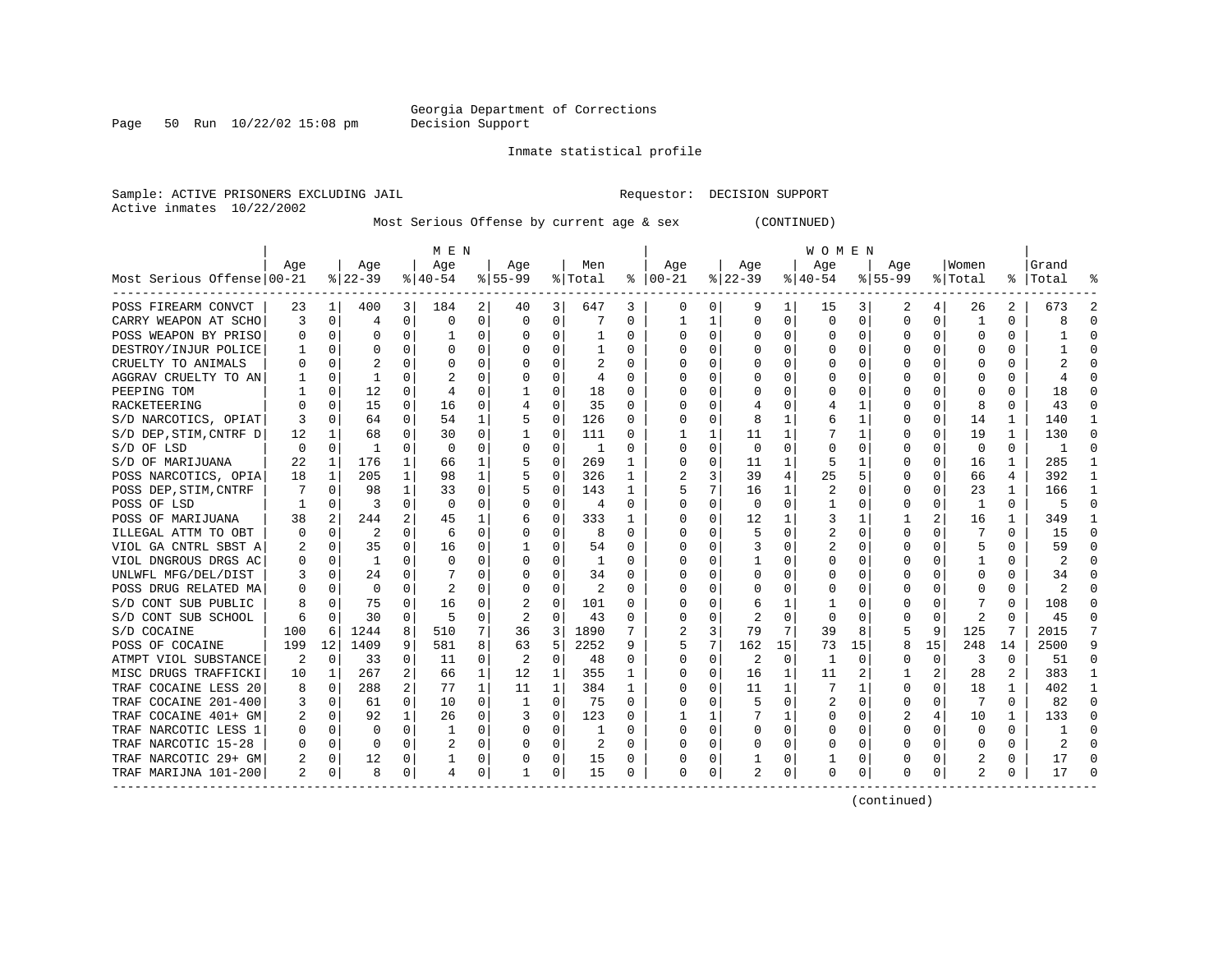Page 51 Run  $10/22/02$  15:08 pm

Inmate statistical profile

Sample: ACTIVE PRISONERS EXCLUDING JAIL **Requestor: DECISION SUPPORT** Active inmates 10/22/2002

Most Serious Offense by current age & sex (CONTINUED)

|                            | M E N    |          |           |              |                              |      |          |                |                    |      | <b>WOMEN</b>  |      |          |          |           |          |              |          |          |          |           |      |
|----------------------------|----------|----------|-----------|--------------|------------------------------|------|----------|----------------|--------------------|------|---------------|------|----------|----------|-----------|----------|--------------|----------|----------|----------|-----------|------|
|                            | Aqe      |          | Age       |              | Age                          |      | Age      |                | Men                |      | Age           |      | Age      |          | Age       |          | Aqe          |          | Women    |          | Grand     |      |
| Most Serious Offense 00-21 |          |          | $ 22-39 $ |              | $ 40-54 $                    |      | $ 55-99$ |                | % Total            |      | $8   00 - 21$ |      | $ 22-39$ |          | $ 40-54 $ |          | $8 55-99$    |          | % Total  |          | %   Total |      |
| TRAF AMPHTMINE 28-19       | 3        | 0        | 6         | 0            | 6                            | 0    | 0        | 0              | 15                 | 0    | $\Omega$      | 0    | O        | 0        |           | O        | 0            | 0        |          | 0        | 16        | ∩    |
| TRAF AMPHTMINE 200-3       | 0        | 0        |           | $\Omega$     | 0                            | 0    |          | 0              | 3                  | 0    | $\Omega$      | 0    | $\Omega$ | $\Omega$ | 0         | $\Omega$ | 0            | $\Omega$ | O        | 0        | 3         | n    |
| TRAF AMPHTMINE 400+        |          | $\Omega$ |           | $\Omega$     |                              | 0    |          | $\Omega$       |                    | 0    | n             | 0    |          | $\Omega$ | O         | $\Omega$ | <sup>0</sup> | $\Omega$ |          | U        |           | ∩    |
| TRANSACTIONS DRUG OB       |          | $\Omega$ |           |              | n                            | U    |          | $\Omega$       |                    |      | $\Omega$      | U    |          | $\Omega$ | U         | C        | ∩            | U        |          | U        |           |      |
| USE COMM FACLTY VIO        |          | $\Omega$ |           | U            |                              | 0    |          | $\Omega$       | 3                  |      | n             | U    |          |          | O         |          |              |          |          | U        |           |      |
| ATT/CONSPRCY COMMT C       |          | 0        | 11        | 0            |                              | U    |          | $\Omega$       | 17                 | O    | O             | U    |          | $\Omega$ | O         |          | O            |          |          | U        | 18        | n    |
| UNAUTH DIST CONTRLLD       | 0        | $\Omega$ | $\Omega$  | O            | $\Omega$                     | U    |          | $\Omega$       | $\Omega$           | O    |               | U    |          | $\Omega$ |           |          |              | 0        |          | U        |           |      |
| VIOL MOTOR VEHICLE L       | 5        | $\Omega$ | 54        | <sup>n</sup> | 23                           | U    |          | $\Omega$       | 88                 | U    | n             | U    |          | ∩        | 6         |          |              |          | 11       | 1        | 99        |      |
| DRVNG HABTL VIOLATOR       | $\Omega$ | $\Omega$ | 119       | 1            | 147                          | 2    | 22       | $\overline{2}$ | 288                |      | n             | U    |          | $\Omega$ | 5         |          | <sup>0</sup> |          | 8        | $\Omega$ | 296       |      |
| HABIT TRAF VOIL/IMPA       | 0        | $\Omega$ | 6         | 0            | 8                            | 0    |          | $\Omega$       | 15                 | U    | n             | U    |          | $\Omega$ | O         |          | ∩            |          |          | U        | 16        | ∩    |
| HABIT TRAF VIOL/OTHE       | $\Omega$ | $\Omega$ | 0         | 0            | $\overline{c}$               | 0    |          | $\Omega$       | 2                  | 0    | $\Omega$      | O    | O        | $\Omega$ | O         |          | n            |          | U        | U        | 2         | ∩    |
| MISC MRALS/PBLIC H/S       |          | $\Omega$ |           | $\Omega$     |                              | 0    |          | $\Omega$       |                    | O    |               | O    |          | $\Omega$ |           |          |              |          |          | U        |           | ∩    |
| MISC CORRECTIONL INS       |          | $\Omega$ |           | U            |                              | O    |          | $\Omega$       |                    | U    | O             | U    |          | ∩        | O         |          | O            |          |          | U        |           | n    |
| VIOLATN OTHR STATES        | O        | $\Omega$ |           |              | n                            | U    |          | ∩              |                    |      | n             | U    |          |          | O         |          | n            | U        |          | 0        | 2         |      |
| CONSPIRACY                 | 14       | 1        | 65        | 0            |                              | U    |          | $\Omega$       | 89                 |      |               |      | 11       |          |           |          |              |          | 16       | 1        | 105       | n    |
| CRMNL ATMPT                | 13       | 1        | 31        | 0            | 16                           | 0    |          | $\Omega$       | 64                 | 0    |               | U    |          | $\Omega$ | 3         |          |              |          |          | U        | 71        | ∩    |
| AIRCRAFT HIJACKING         |          | $\Omega$ |           | 0            | $\Omega$                     | U    |          | $\Omega$       |                    | O    |               | U    |          | $\Omega$ | U         | C        |              |          |          | U        |           |      |
| UNAUTH DIST RECRD DE       | 0        | $\Omega$ |           | 0            | O                            | U    |          | $\Omega$       |                    | U    | O             | U    | O        | $\Omega$ | O         | C        | O            |          | U        | U        |           |      |
| CRMNL SOLICITATION         |          | $\Omega$ | 6         | 0            |                              | U    |          | $\Omega$       | 12                 |      | n             | O    | $\Omega$ | $\Omega$ | O         |          | <sup>0</sup> |          | U        | U        | 12        |      |
| PARTY TO A CRIME           |          | 0        | 2         | 0            |                              | 0    |          | $\Omega$       |                    |      | O             | 0    |          | $\Omega$ | 0         |          | <sup>0</sup> |          |          | U        | 9         | C    |
| CRMNL TRESPASSING          | 1        | 0        | $\Omega$  | 0            |                              | 0    | ∩        | $\Omega$       | 2                  |      | $\mathbf 0$   | 0    | O        | 0        | O         |          | <sup>0</sup> | 0        |          | U        | 2         |      |
| Total reported             |          |          |           |              | 3344 100 26664 100 12029 100 |      |          |                | 1917 100 43954 100 |      | 157 100       |      | 1950 100 |          | 907 100   |          | 82 100       |          | 3096 100 |          | 47050 100 |      |
| Percent reported           |          | 49.2     |           | 58.1         |                              | 61.6 | 65.6     |                |                    | 58.7 |               | 45.0 |          | 55.4     |           | 54.4     |              | 65.1     |          | 54.8     |           | 58.5 |
| Not reported               | 1710     | 11185    |           |              | 4628                         |      | 660      |                | 18183              |      | 88            |      | 880      |          | 421       |          | 29           |          | 1418     |          | 19601     |      |
| Total                      | 3365     | 26718    |           |              | 12057                        |      | 1920     |                | 44060              |      | 160           |      | 1973     |          | 923       |          | 83           |          | 3139     |          | 47199     |      |